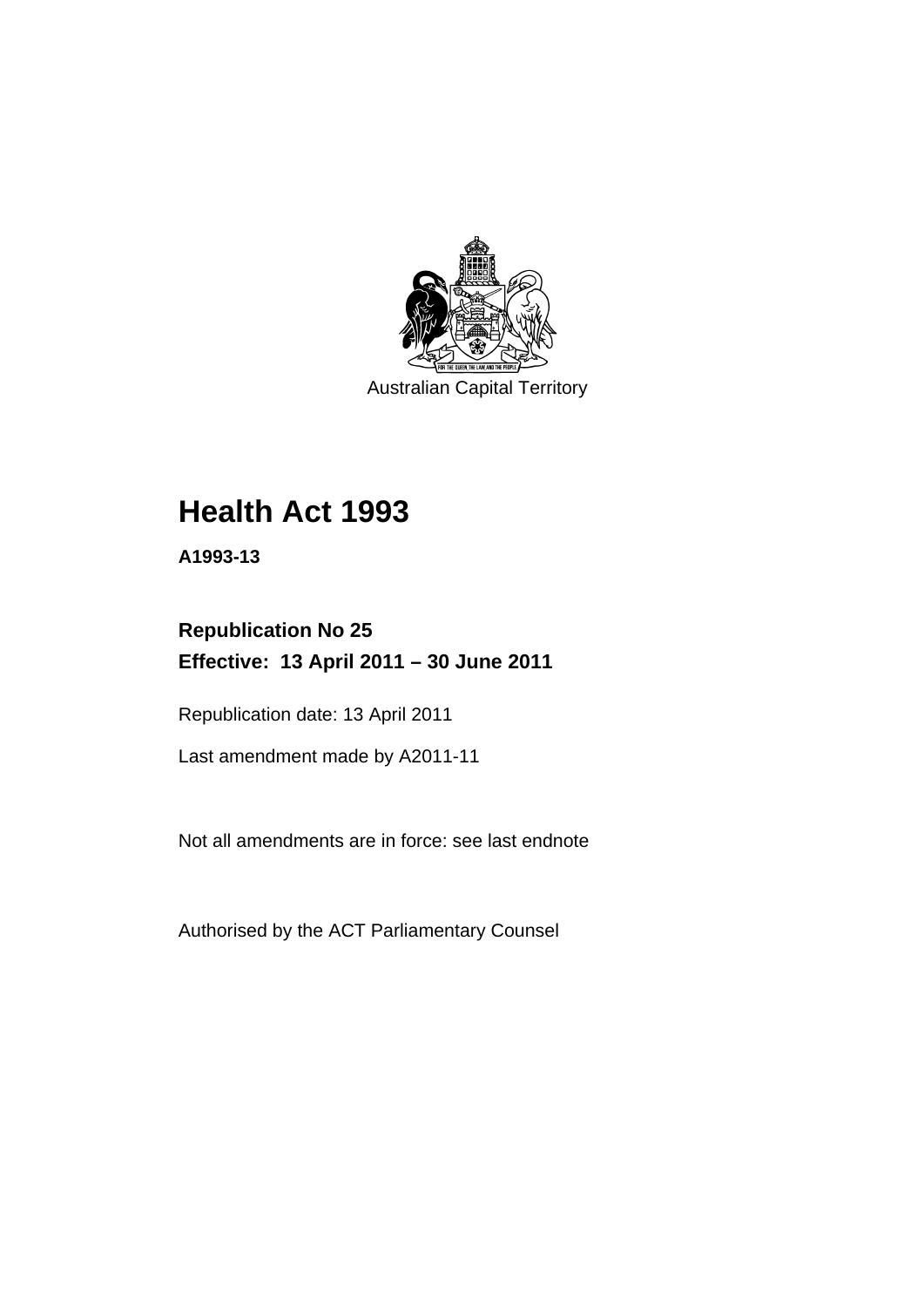#### **About this republication**

#### **The republished law**

This is a republication of the *Health Act 1993* (including any amendment made under the *Legislation Act 2001*, part 11.3 (Editorial changes)) as in force on 13 April 2011*.* It also includes any amendment, repeal or expiry affecting the republished law to 13 April 2011.

The legislation history and amendment history of the republished law are set out in endnotes 3 and 4.

#### **Kinds of republications**

The Parliamentary Counsel's Office prepares 2 kinds of republications of ACT laws (see the ACT legislation register at www.legislation.act.gov.au):

- authorised republications to which the *Legislation Act 2001* applies
- unauthorised republications.

The status of this republication appears on the bottom of each page.

#### **Editorial changes**

The *Legislation Act 2001*, part 11.3 authorises the Parliamentary Counsel to make editorial amendments and other changes of a formal nature when preparing a law for republication. Editorial changes do not change the effect of the law, but have effect as if they had been made by an Act commencing on the republication date (see *Legislation Act 2001*, s 115 and s 117). The changes are made if the Parliamentary Counsel considers they are desirable to bring the law into line, or more closely into line, with current legislative drafting practice.

This republication includes amendments made under part 11.3 (see endnote 1).

#### **Uncommenced provisions and amendments**

If a provision of the republished law has not commenced or is affected by an uncommenced amendment, the symbol  $\mathbf{U}$  appears immediately before the provision heading. The text of the uncommenced provision or amendment appears only in the last endnote.

#### **Modifications**

If a provision of the republished law is affected by a current modification, the symbol  $\mathbf{M}$ appears immediately before the provision heading. The text of the modifying provision appears in the endnotes. For the legal status of modifications, see *Legislation Act 2001*, section 95.

#### **Penalties**

At the republication date, the value of a penalty unit for an offence against this law is \$110 for an individual and \$550 for a corporation (see *Legislation Act 2001*, s 133).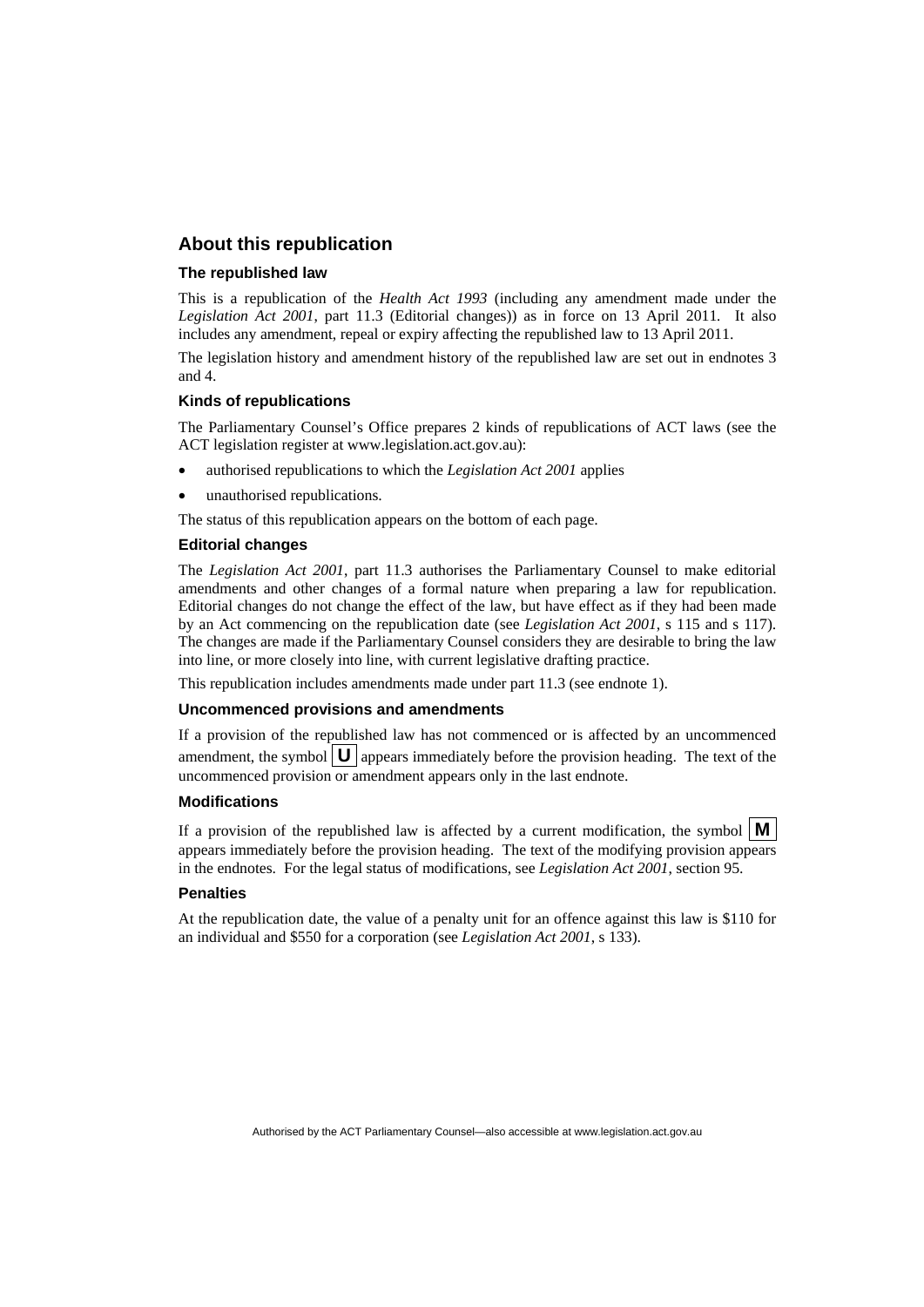

**Health Act 1993** 

## **Contents**

| Part 1          | <b>Preliminary</b>                                    |            |
|-----------------|-------------------------------------------------------|------------|
| 1               | Name of Act                                           | 2          |
| 2               | Dictionary                                            | 2          |
| 3               | <b>Notes</b>                                          | 2          |
| 4               | Offences against Act-application of Criminal Code etc | 3          |
| Part 2          | <b>Important concepts</b>                             |            |
| 5               | What is a <i>health service</i> ?                     | 4          |
| 6               | What is a <i>health facility</i> ?                    | 4          |
| 7               | Who is a <i>health service provider</i> ?             | 5          |
| 8               | What is the local hospital network?                   | 5          |
| Part 3          | <b>Health care principles</b>                         |            |
| 10              | Objectives                                            | 6          |
| R <sub>25</sub> | Health Act 1993                                       | contents 1 |
| 13/04/11        | Effective: 13/04/11-30/06/11                          |            |

Page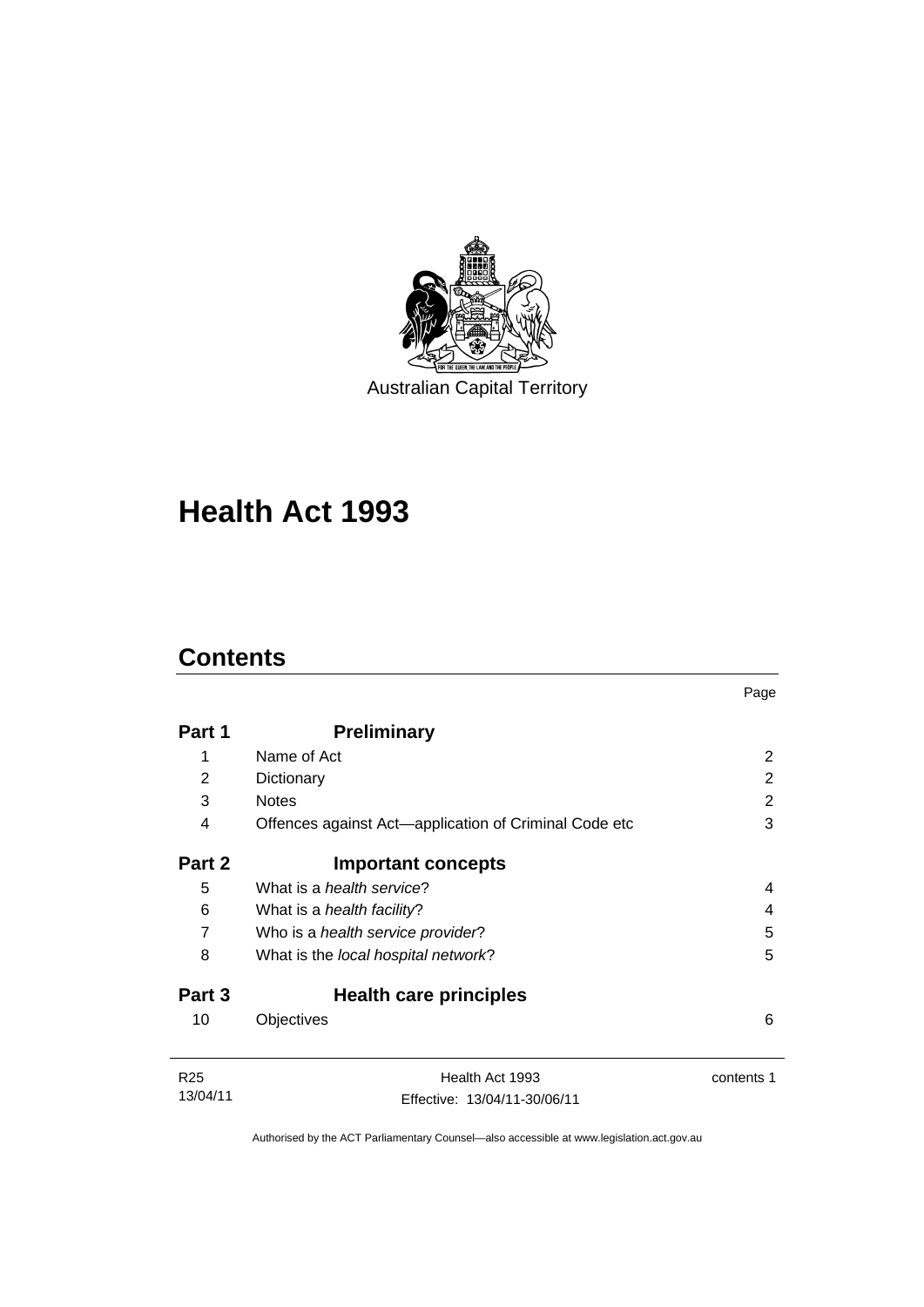| 11<br>12            | Medicare principles and commitments<br>Legal effect                      | Page<br>6<br>8              |  |
|---------------------|--------------------------------------------------------------------------|-----------------------------|--|
| Part 3A             | <b>Local Health and Hospitals Network</b>                                |                             |  |
| Part 4              | <b>Quality assurance</b>                                                 |                             |  |
| <b>Division 4.1</b> | Quality assurance-important concepts                                     |                             |  |
| 20                  | Definitions-pt 4                                                         | 9                           |  |
| 21                  | What is a health professional organisation?                              | 9                           |  |
| 22                  | Who is the CEO of a health facility?                                     | 10                          |  |
| 23                  | Who is the CEO of a health professional organisation?                    | 10                          |  |
| Division 4.2        | Quality assurance-quality assurance committees                           |                             |  |
| 24                  | What is a quality assurance committee?                                   | 10                          |  |
| 25                  | Approval of health facility QACs                                         | 11                          |  |
| 26                  | Approval of health professional organisation QACs                        | 11                          |  |
| 27                  | Approval of special purpose QACs                                         |                             |  |
| 27A                 | Quality Assurance Committees-term                                        |                             |  |
| 28                  | Quality assurance committees-criteria for approval                       |                             |  |
| 29                  | Quality assurance committees—revocation of approval                      | 12                          |  |
| 30                  | Quality assurance committees-functions                                   | $12 \overline{ }$           |  |
| 31                  | Quality assurance committees-appointment of members                      | 13                          |  |
| 32                  | Quality assurance committees-disclosure of interests                     | 13                          |  |
| 33                  | Quality assurance committees-procedure                                   | 14                          |  |
| 34                  | Quality assurance committees-protection of members etc from<br>liability | 14                          |  |
| 35                  | Quality assurance committees-obtaining information                       | 15                          |  |
| <b>Division 4.3</b> | Assessment and evaluation of health services                             |                             |  |
| 36                  | Assessment and evaluation of health services                             | 16                          |  |
| 37                  | Approval of quality assurance activities                                 | 16                          |  |
| 38                  | Preparing health service reports                                         | 17                          |  |
| 38A                 | <b>Extraordinary reports</b>                                             | 17                          |  |
| 38B                 | Interim reports                                                          | 18                          |  |
| 39                  | Giving health service reports to CEO or chief executive                  |                             |  |
| 40                  | Monitoring implementation of recommendations<br>19                       |                             |  |
| contents 2          | Health Act 1993<br>Effective: 13/04/11-30/06/11                          | R <sub>25</sub><br>13/04/11 |  |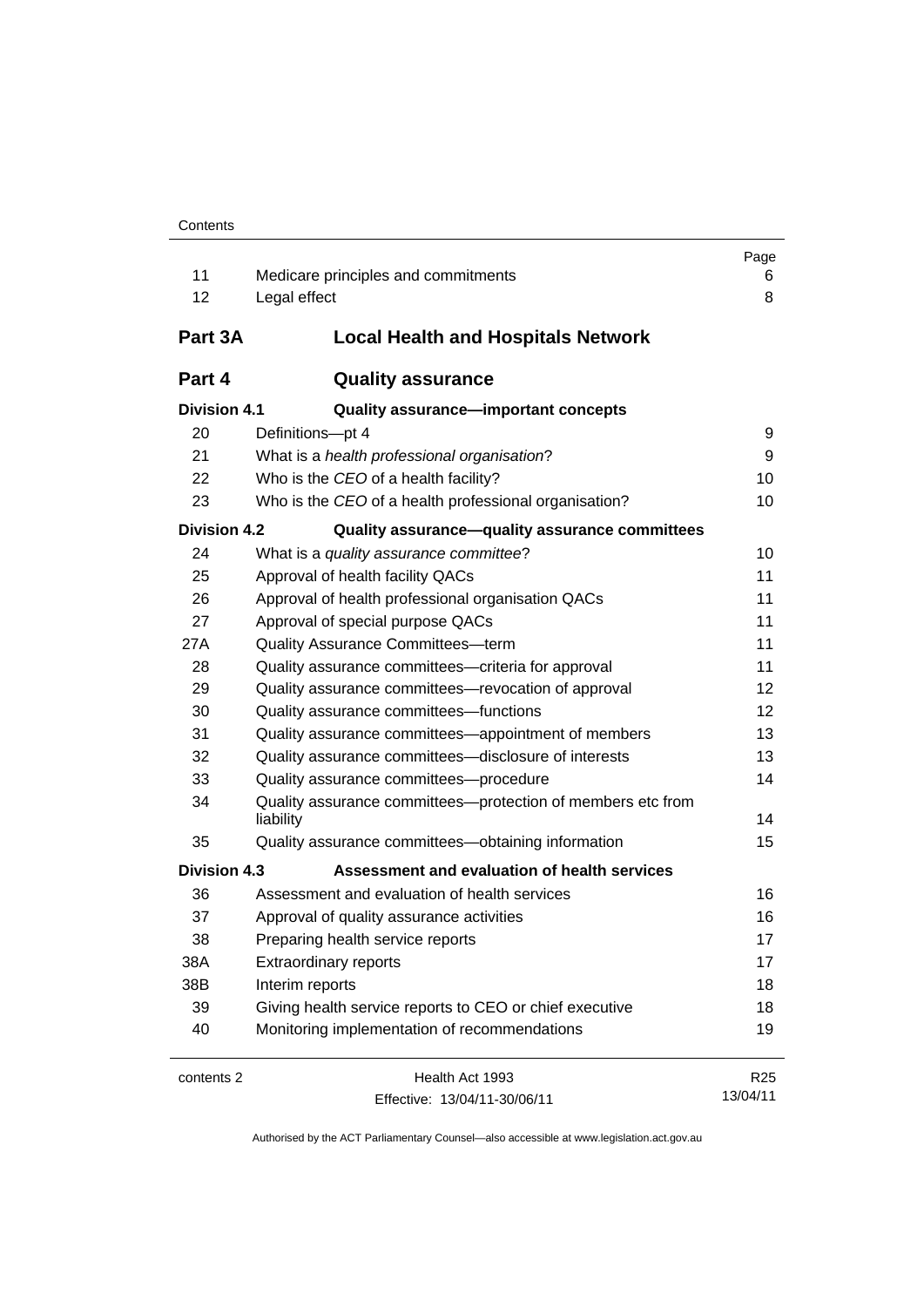|                     |                                                                                                     | Page |
|---------------------|-----------------------------------------------------------------------------------------------------|------|
| <b>Division 4.4</b> | Quality assurance committees-reporting                                                              |      |
| 41                  | Annual quality assurance committee report to Minister                                               | 19   |
| 42                  | Other quality assurance committee reports                                                           | 20   |
| <b>Division 4.5</b> | Quality assurance committees-information sharing                                                    |      |
| 43                  | Quality assurance committees-giving information to the Coroner's<br>Court                           | 21   |
| 44                  | Quality assurance committees-giving information to other quality<br>assurance committees            | 21   |
| 45                  | Quality assurance committees-giving information to health board and<br>health services commissioner | 21   |
| 46                  | Quality assurance committees-giving information to Minister                                         | 22   |
| 47                  | Quality assurance committees-admissibility of evidence                                              | 22   |
| Part 5              | Reviewing scope of clinical practice                                                                |      |
| 50                  | Definitions-pt 5                                                                                    | 23   |
| 51                  | What is a scope of clinical practice committee?                                                     | 23   |
| 52                  | Who is a <i>doctor</i> or <i>dentist</i> for a health facility?                                     | 23   |
| 53                  | Who is the CEO of a health facility?                                                                | 24   |
| 54                  | What is scope of clinical practice?                                                                 | 24   |
| 55                  | Meaning of review scope of clinical practice                                                        | 24   |
| 56                  | Approval of scope of clinical practice committees                                                   | 25   |
| 57                  | Scope of clinical practice committees-criteria for approval                                         | 25   |
| 58                  | Scope of clinical practice committees-revocation of approval                                        | 25   |
| 59                  | Scope of clinical practice committees-functions                                                     | 26   |
| 60                  | Scope of clinical practice committees—appointment of members                                        | 27   |
| 61                  | Scope of clinical practice committees-disclosure of interests                                       | 27   |
| 62                  | Scope of clinical practice committees-procedure                                                     | 27   |
| 63                  | Scope of clinical practice committees—protection of members etc from<br>liability                   | 28   |
| 64                  | Scope of clinical practice committees-obtaining information                                         | 29   |
| 65                  | Scope of clinical practice committee must give doctor or dentist<br>opportunity to explain          | 29   |
| 66                  | Interim and emergency withdrawal or amendment of scope of clinical<br>practice by committee         | 30   |
| 67                  | Preparing scope of clinical practice reports                                                        | 31   |

| R25      | Health Act 1993              | contents 3 |
|----------|------------------------------|------------|
| 13/04/11 | Effective: 13/04/11-30/06/11 |            |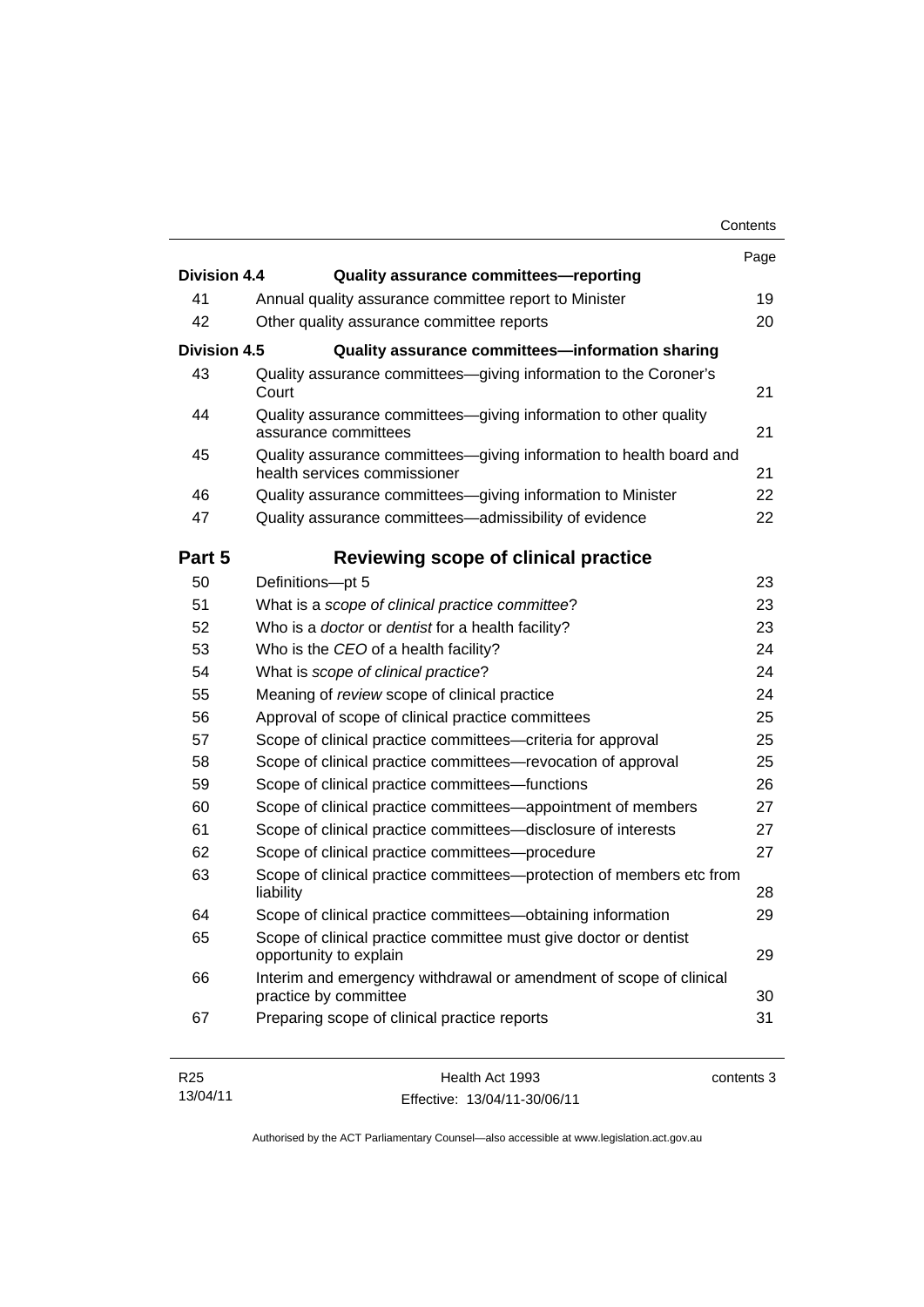|            |                                                                                                              | Page            |
|------------|--------------------------------------------------------------------------------------------------------------|-----------------|
| 68         | Giving scope of clinical practice reports to CEO of health facility and<br>doctor or dentist                 | 32              |
| 69         | CEO may make interim or emergency decision on scope of clinical<br>practice                                  | 33              |
| 70         | CEO must make decision on scope of clinical practice report                                                  | 35              |
| 71         | When CEO decision on scope of clinical practice report takes effect                                          | 37              |
| 72         | CEO may give information about decision to health facility outside<br><b>ACT</b>                             | 37              |
| 73         | Request for information by health facility outside ACT                                                       | 38              |
| 74         | Scope of clinical practice committees—giving information to health<br>board and health services commissioner |                 |
| 75         | Scope of clinical practice committees—admissibility of evidence                                              | 40              |
| 76         | Sharing information with other committees                                                                    | 40              |
| 77         | Sharing information with 3rd parties                                                                         | 40              |
| 78         | Complainants to remain anonymous                                                                             | 41              |
| Part 6     | <b>Abortions</b>                                                                                             |                 |
| 80         | Meaning of abortion for pt 6                                                                                 | 42              |
| 81         | Only doctor may carry out abortion                                                                           | 42              |
| 82         | Abortion to be carried out in approved medical facility                                                      | 42              |
| 83         | Approval of facilities                                                                                       | 42              |
| 84         | No obligation to carry out abortion                                                                          | 43              |
| Part 7     | <b>VMO service contracts</b>                                                                                 |                 |
| 100        | Definitions for pt 7                                                                                         | 44              |
| 101        | Service contracts                                                                                            | 44              |
| 102        | Core conditions                                                                                              | 45              |
| 103        | Collective negotiations                                                                                      | 45              |
| 104        | Negotiating agents                                                                                           | 46              |
| 105        | Authorised representatives                                                                                   | 47              |
| 106        | Arbitration                                                                                                  | 48              |
| 107        | Competition and Consumer Act authorisation                                                                   | 49              |
| Part 8     | <b>Secrecy</b>                                                                                               |                 |
| 120        | Definitions-pt 8                                                                                             | 50              |
| 121        | When is information divulged?                                                                                | 50              |
| contents 4 | Health Act 1993                                                                                              | R <sub>25</sub> |
|            | Effective: 13/04/11-30/06/11                                                                                 | 13/04/11        |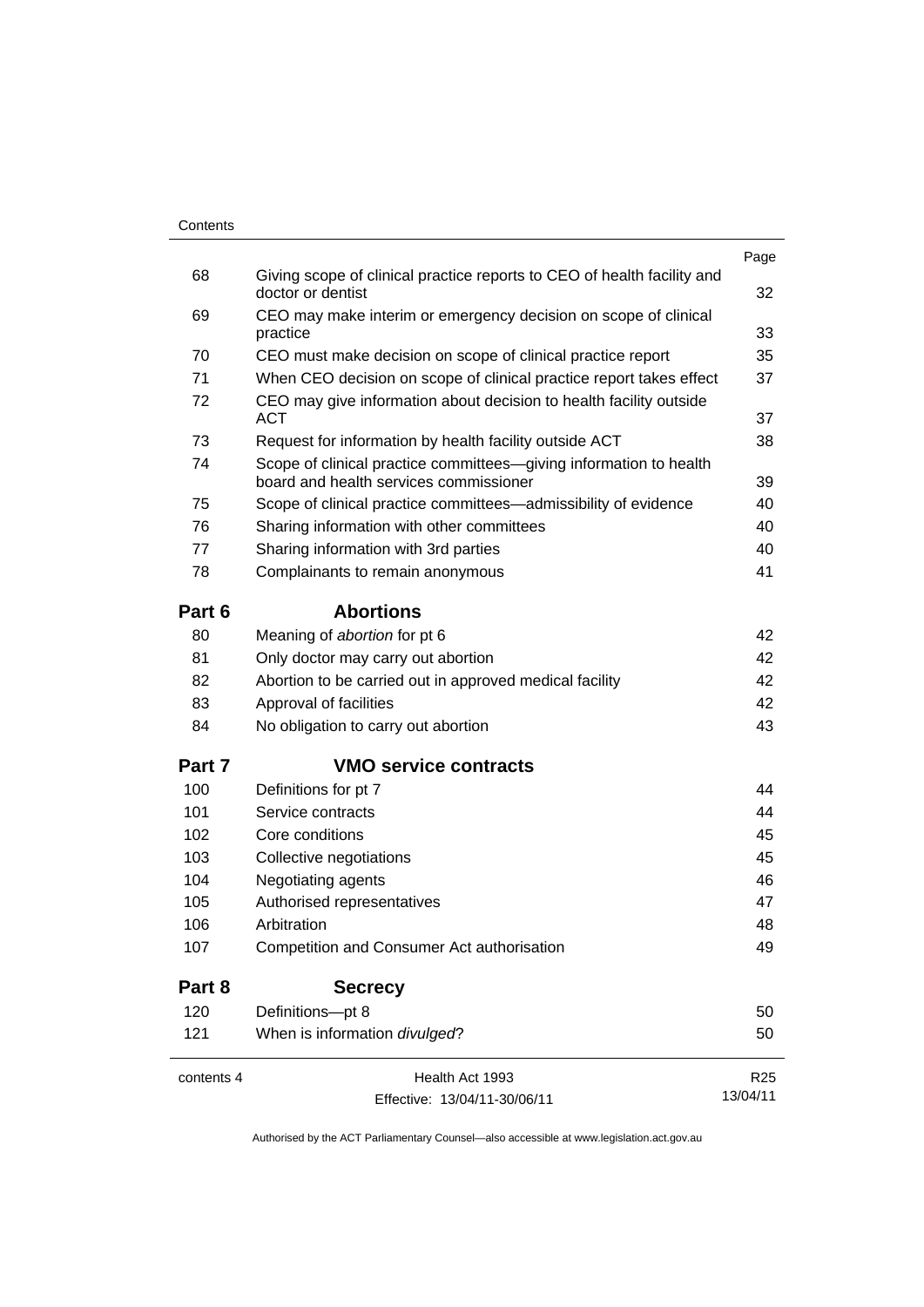| 122             | Who is an <i>information holder</i> ?                                   | Page<br>50 |  |
|-----------------|-------------------------------------------------------------------------|------------|--|
| 123             | What is protected information?                                          | 51         |  |
| 124             | What is sensitive information?                                          | 51         |  |
| 125             | Offence-secrecy of protected information                                | 52         |  |
| 126             | Information may be given to Medicare Australia                          | 54         |  |
| Part 8A         | Offence-provision of health services by non-<br>health practitioners    |            |  |
| 127             | Provision of regulated health service by person not health practitioner | 55         |  |
| Part 9          | <b>Pharmacists and pharmacy premises</b>                                |            |  |
| 128             | Meaning of community pharmacy-pt 9                                      | 57         |  |
| 128A            | Complying pharmacy corporation                                          | 57         |  |
| 128B            | Standard of premises                                                    | 58         |  |
| 129             | Restriction on pharmacy premises-supermarkets                           | 59         |  |
| 129A            | Ownership of pharmacy business                                          | 59         |  |
| Part 10         | <b>Review of decisions</b>                                              |            |  |
| 130             | Review of decisions                                                     | 60         |  |
| 131             | Pt 9 obligations-no contracting out                                     | 60         |  |
| Part 15         | <b>Miscellaneous</b>                                                    |            |  |
| 189             | Protection of doctor or dentist from liability in emergency             | 61         |  |
| 190             | Disclosure of interests by committee members                            | 62         |  |
| 191             | References to Health and Community Care Service                         | 64         |  |
| 192             | Determination of fees                                                   | 64         |  |
| 193             | Payment of fees and interest                                            | 65         |  |
| 194             | Approved forms                                                          | 66         |  |
| 195             | Regulations about nurse practitioners                                   | 66         |  |
| 196             | Regulation-making power                                                 | 67         |  |
| Part 22         | <b>Transitional-Health Amendment Act 2011</b>                           |            |  |
| 255             | Definitions-pt 22                                                       | 68         |  |
| 256             | Transitional-quality assurance committee already appointed              | 68         |  |
| 257             | Transitional-clinical privileges-review not begun                       | 68         |  |
| R <sub>25</sub> | Health Act 1993                                                         | contents 5 |  |

| 13/04/11<br>Effective: 13/04/11-30/06/11 | 1 \ ∠ J | 110011171011700 | <u>vuituitu</u> |
|------------------------------------------|---------|-----------------|-----------------|
|                                          |         |                 |                 |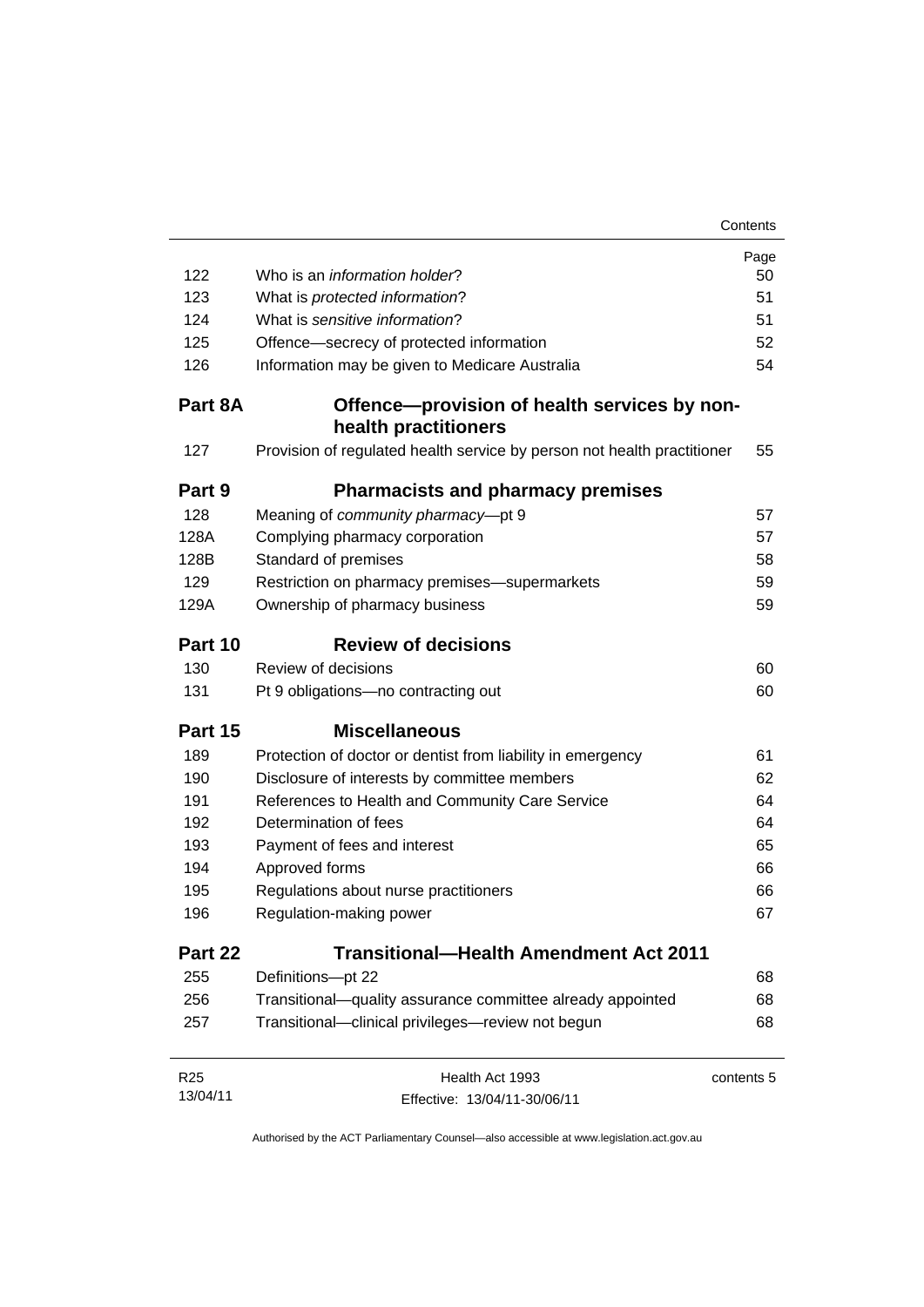| 258               | Transitional—clinical privileges—review begun                         | Page<br>69 |
|-------------------|-----------------------------------------------------------------------|------------|
|                   |                                                                       |            |
| 259               | Transitional—clinical privileges committees—admissibility of evidence | 69         |
| 260               | Expiry-pt 22                                                          | 69         |
|                   |                                                                       |            |
| <b>Dictionary</b> |                                                                       | 70         |
|                   |                                                                       |            |
| <b>Endnotes</b>   |                                                                       |            |
| 1                 | About the endnotes                                                    | 74         |
| 2                 | Abbreviation key                                                      | 74         |
| 3                 | Legislation history                                                   | 75         |
| 4                 | Amendment history                                                     | 78         |
| 5                 | Earlier republications                                                | 99         |
| 6                 | Renumbered provisions                                                 | 100        |
| 7                 | Modifications of republished law with temporary effect                | 101        |
| 8                 | Uncommenced amendments                                                | 102        |

contents 6 Health Act 1993 Effective: 13/04/11-30/06/11

R25 13/04/11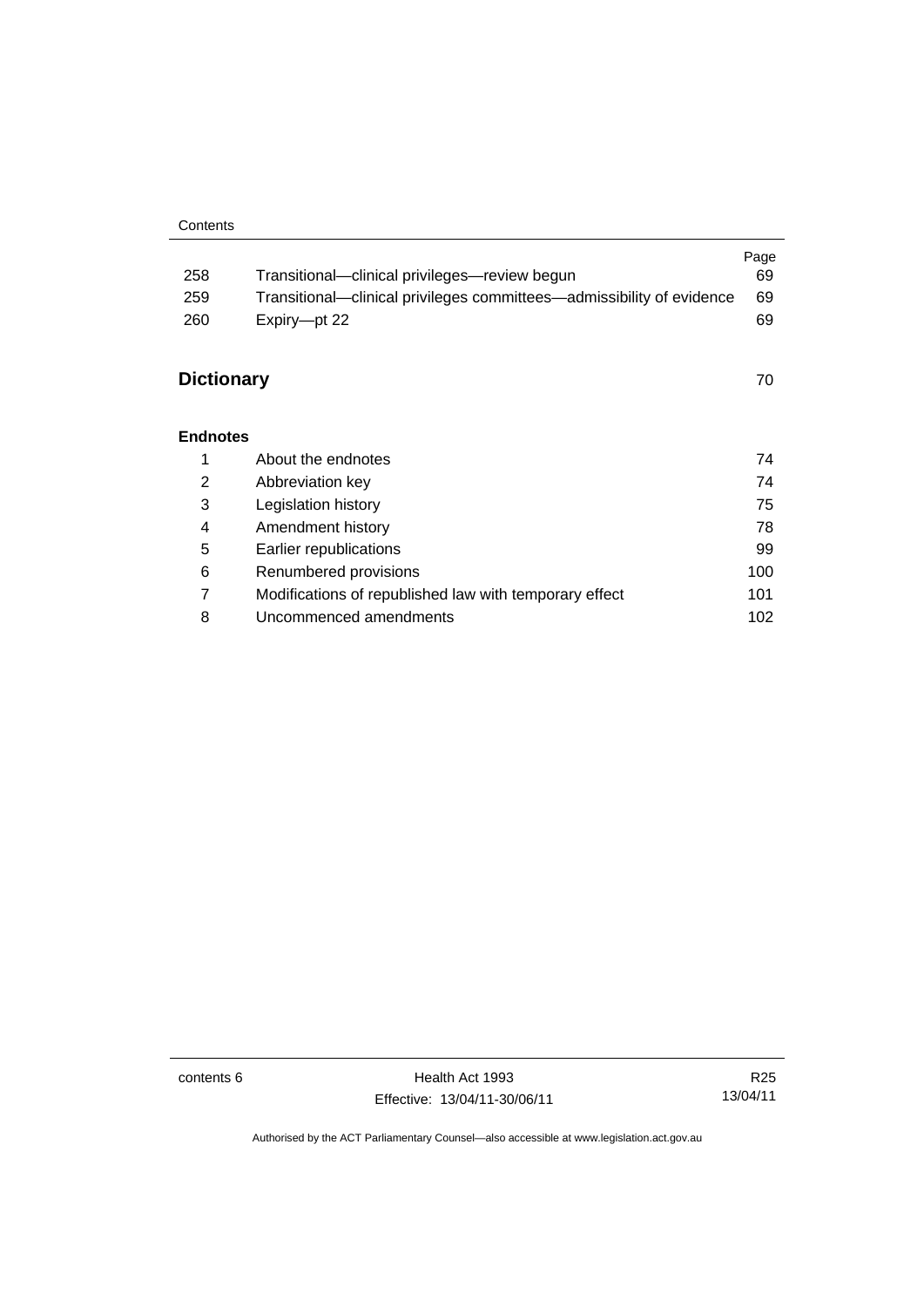

# **Health Act 1993**

An Act relating to the provision of health services

R25 13/04/11

l

page 1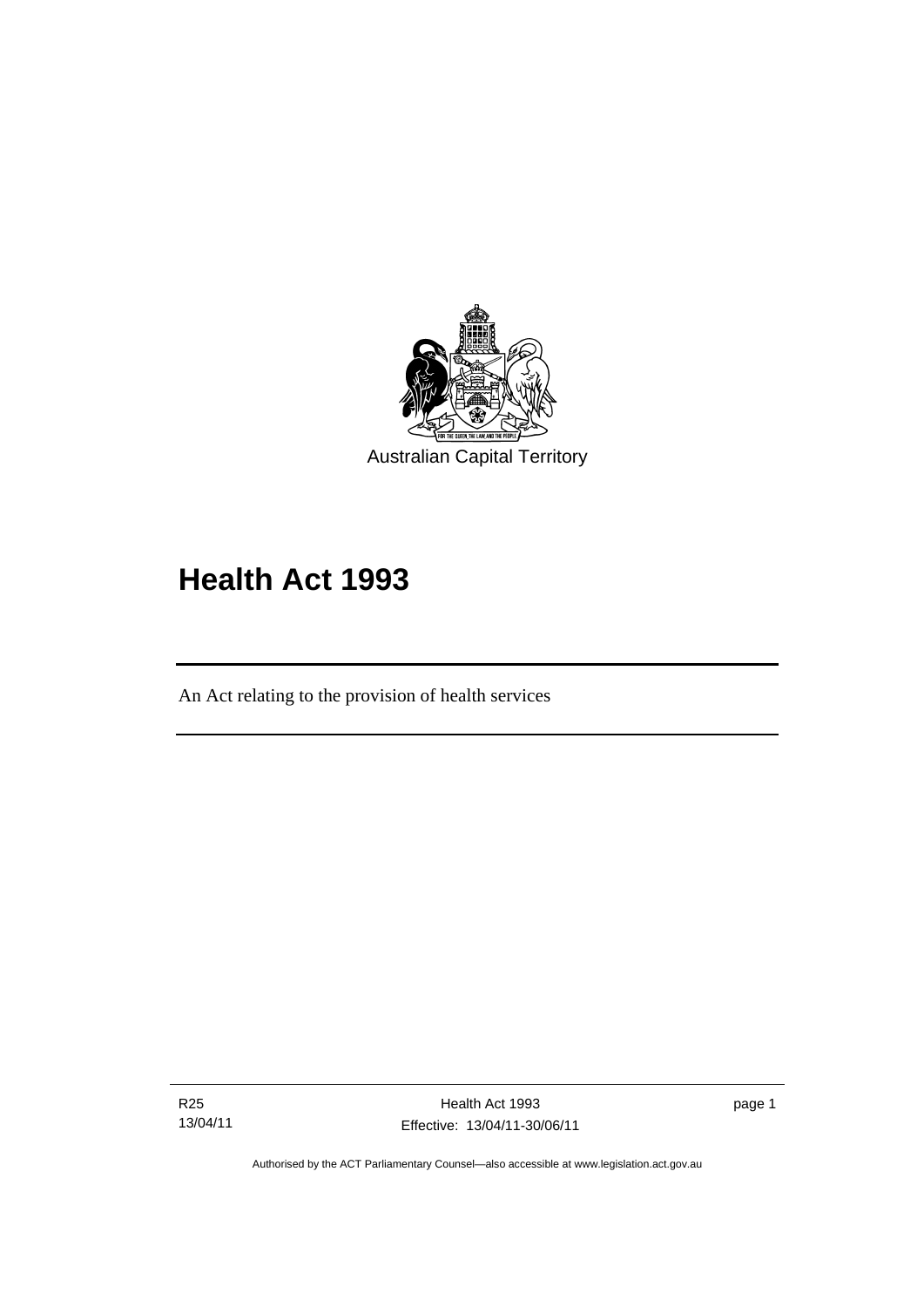#### Part 1 **Preliminary**

Section 1

## **Part 1** Preliminary

#### **1 Name of Act**

This Act is the *Health Act 1993*.

#### **2 Dictionary**

The dictionary at the end of this Act is part of this Act.

*Note 1* The dictionary at the end of this Act defines certain terms used in this Act, and includes references (*signpost definitions*) to other terms defined elsewhere in this Act. For example, the signpost definition '*health facility*—see section 6.'

means that the term 'health facility' is defined in that section.

*Note 2* A definition in the dictionary (including a signpost definition) applies to the entire Act unless the definition, or another provision of the Act, provides otherwise or the contrary intention otherwise appears (see Legislation Act, s  $155$  and s  $156$  (1)).

#### **3 Notes**

A note included in this Act is explanatory and is not part of this Act.

*Note* See Legislation Act, s 127 (1), (4) and (5) for the legal status of notes.

R25 13/04/11

Authorised by the ACT Parliamentary Counsel—also accessible at www.legislation.act.gov.au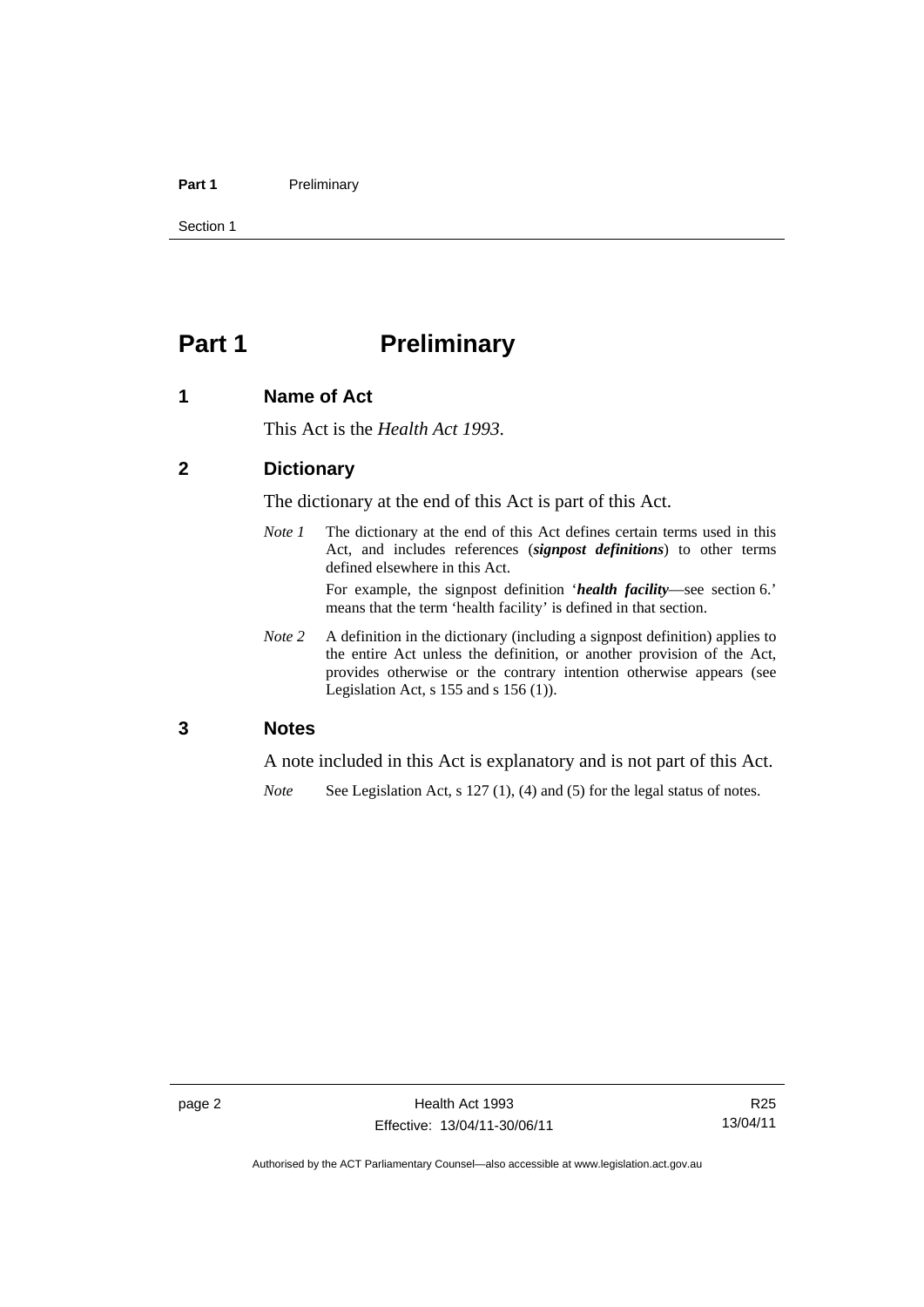#### **4 Offences against Act—application of Criminal Code etc**

Other legislation applies in relation to offences against this Act.

#### *Note 1 Criminal Code*

The Criminal Code, ch 2 applies to all offences against this Act (see Code, pt 2.1).

The chapter sets out the general principles of criminal responsibility (including burdens of proof and general defences), and defines terms used for offences to which the Code applies (eg *conduct*, *intention*, *recklessness* and *strict liability*).

*Note 2 Penalty units* 

The Legislation Act, s 133 deals with the meaning of offence penalties that are expressed in penalty units.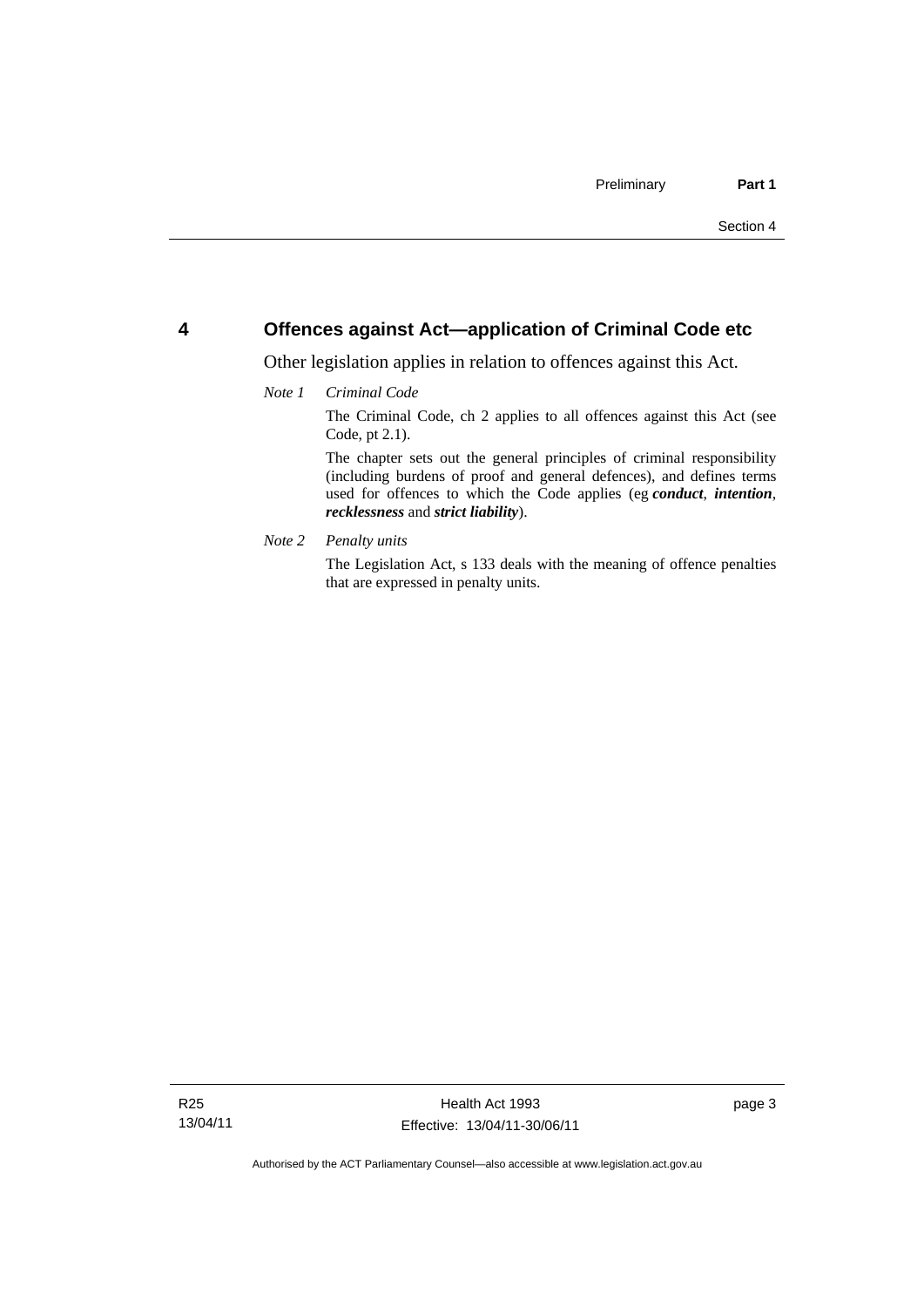#### **Part 2 Important concepts**

Section 5

## **Part 2 Important concepts**

#### **5 What is a** *health service***?**

For this Act, a *health service* is a service provided to someone (the *service user*) for any of the following purposes:

- (a) assessing, recording, maintaining or improving the physical, mental or emotional health, comfort or wellbeing of the service user;
- (b) diagnosing, treating or preventing an illness, disability, disorder or condition of the service user.

#### **6 What is a** *health facility***?**

(1) In this Act:

*health facility* means the following facilities where health services are provided:

- (a) a hospital, including a day hospital;
- (b) a hospice;
- (c) a nursing home;
- (d) a health practitioner's consulting room;
- (e) another facility ordinarily used by the Territory to provide health services;
- (f) any other facility prescribed by regulation for this section.

R25 13/04/11

Authorised by the ACT Parliamentary Counsel—also accessible at www.legislation.act.gov.au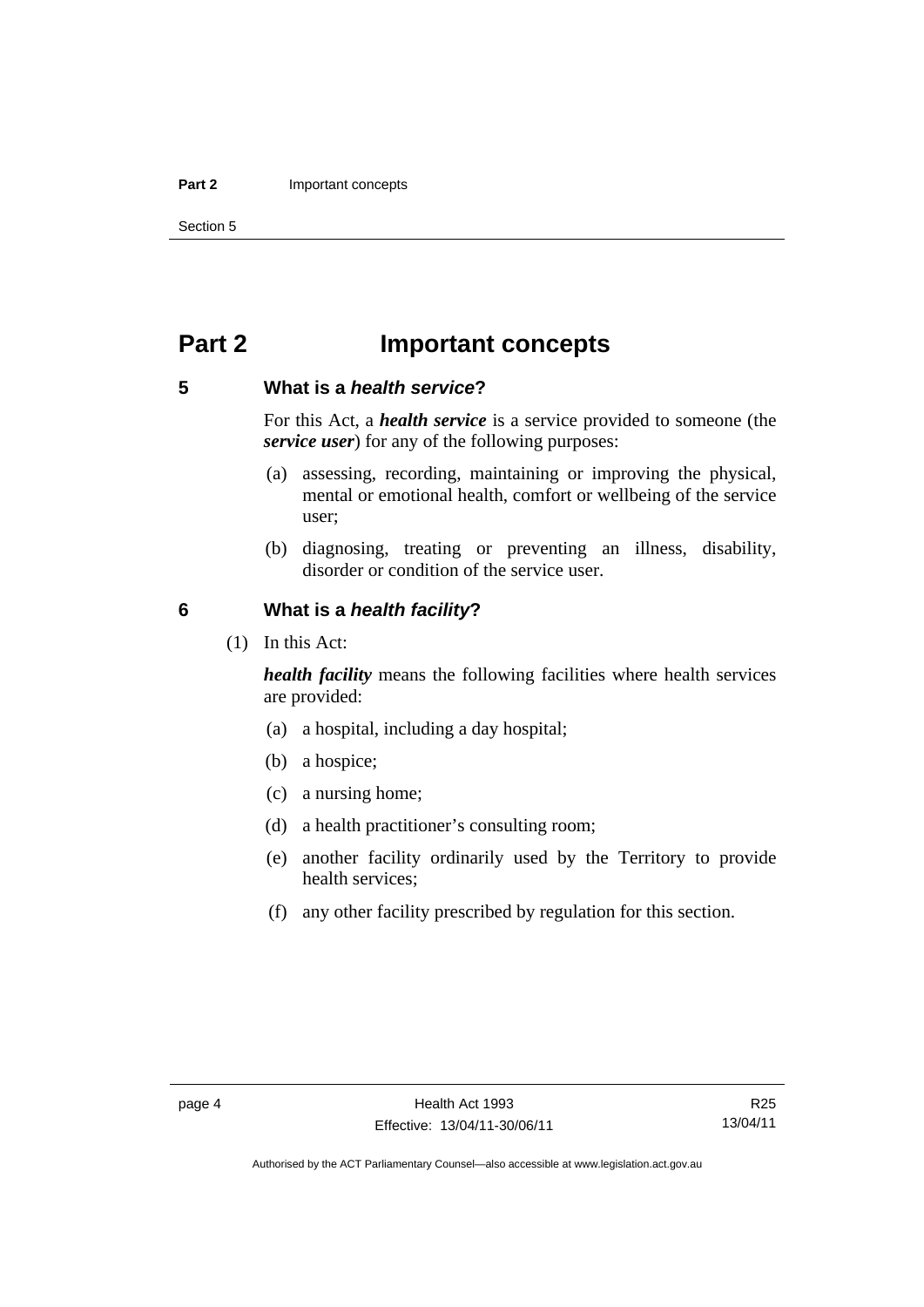#### **7 Who is a** *health service provider***?**

In this Act:

#### *health service provider*—

- (a) means a health practitioner or other person who provides a health service; and
- (b) for a health facility, means a health service provider who—
	- (i) provides a health service at the health facility; or
	- (ii) uses the equipment or other facilities of the health facility to provide a health service elsewhere.

#### **Examples of people who may be health service providers**

- 1 a chiropractor
- 2 a dentist
- 3 a dental technician
- 4 a dental prosthetist
- 5 a doctor
- 6 a nurse
- 7 an osteopath
- 8 an optometrist
- 9 a pharmacist
- 10 a physiotherapist
- *Note* An example is part of the Act, is not exhaustive and may extend, but does not limit, the meaning of the provision in which it appears (see Legislation Act, s 126 and s 132).

 **U 8 What is the** *local hospital network***?** 

page 5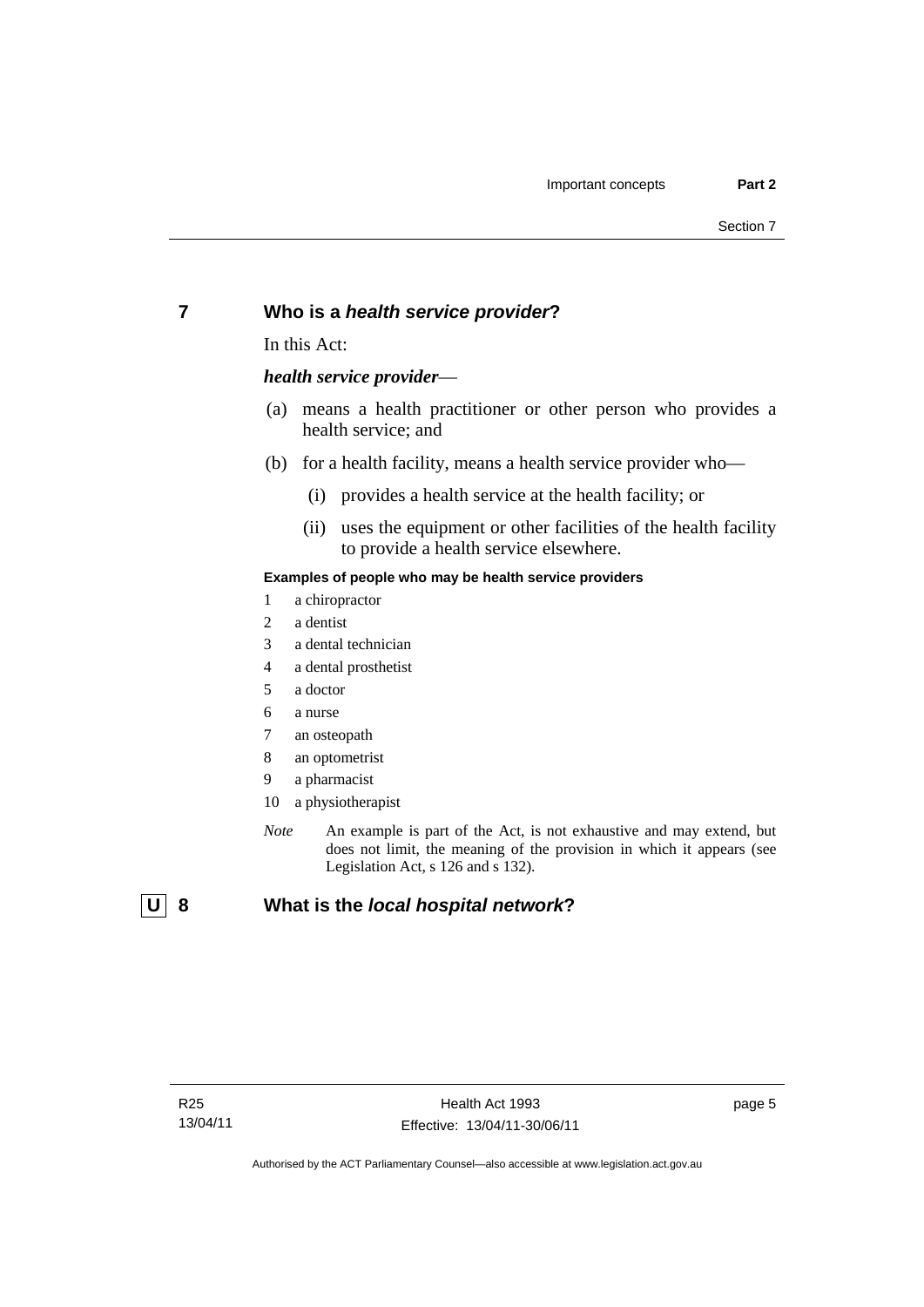#### **Part 3 Health care principles**

Section 10

## **Part 3 Health care principles**

#### **10 Objectives**

In providing health services the Territory must have regard to the following objectives:

- (a) to improve the efficiency, effectiveness and quality of health services;
- (b) to guarantee equitable access to and participation in health services and to ensure that language and cultural differences are not barriers to such access or participation;
- (c) to maintain a strong and viable public hospital system and a full range of community health services;
- (d) to support worker and community participation in the development of policies for the delivery of health services;
- (e) to ensure that the community is aware of the range of health services that is available and that patients have information that is sufficient to enable them to make informed choices;
- (f) to foster disease prevention and primary health care;
- (g) to cooperate with community groups in the provision of health services.

#### **11 Medicare principles and commitments**

- (1) The following guidelines govern the delivery of public hospital services to eligible persons in the ACT:
	- *Note* The guidelines focus on the provision of public hospital services to eligible persons, but operate in an environment where eligible persons have the right to choose private health care in public and private hospitals supported by private health insurance.

R25 13/04/11

Authorised by the ACT Parliamentary Counsel—also accessible at www.legislation.act.gov.au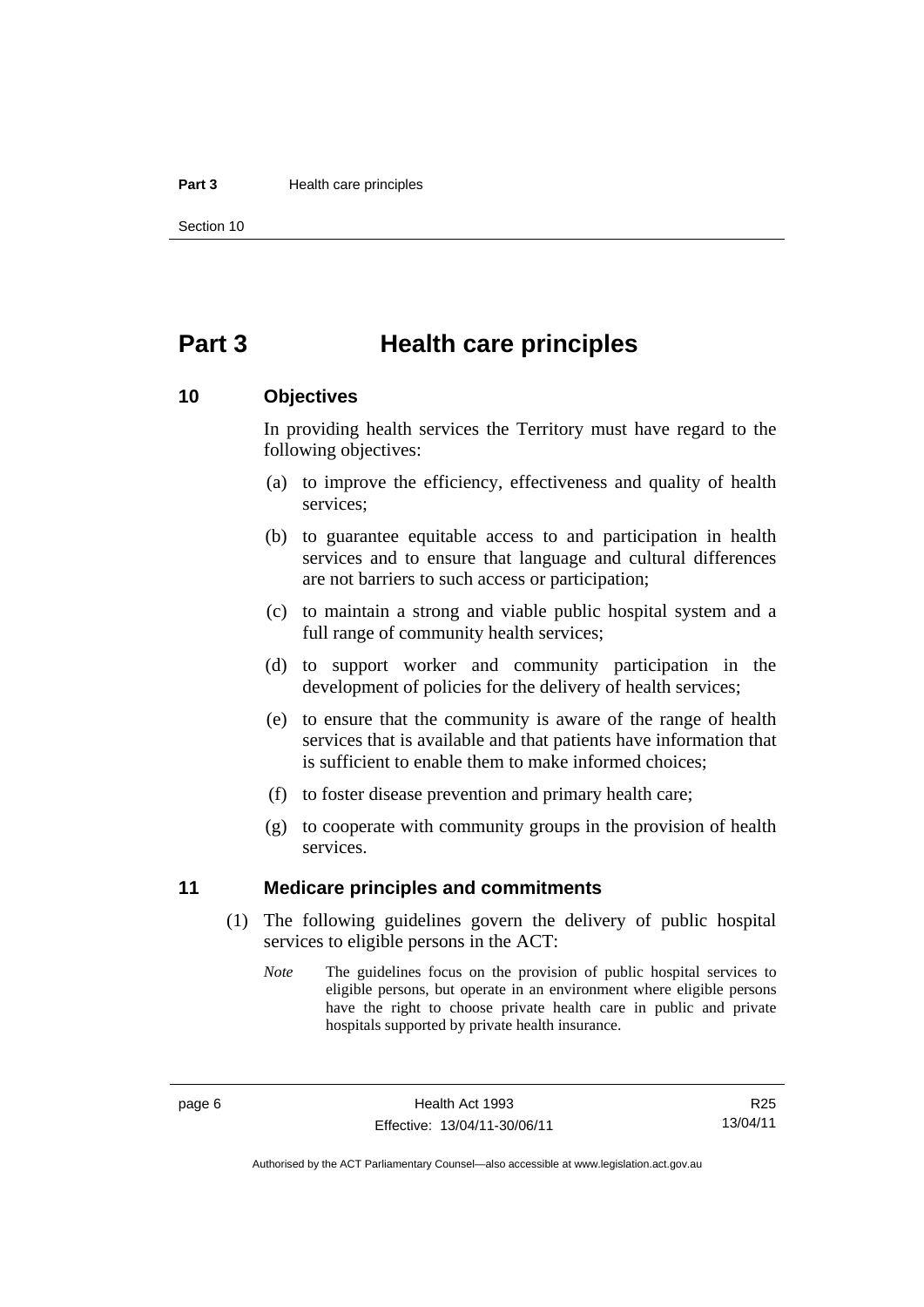- (a) eligible persons must be given the choice to receive public hospital services free of charge as public patients;
	- *Note 1* Hospital services include in-patient, outpatient, emergency services (including primary care where appropriate) and day patient services consistent with currently acceptable medical and health service standards.
	- *Note 2* At the time of admission to a hospital, or as soon as practicable after that, an eligible person will be required to elect or confirm whether he or she wishes to be treated as a public or private patient.
- (b) access to public hospital services is to be on the basis of clinical need;
	- *Note 1* None of the following factors are to be a determinant of an eligible person's priority for receiving hospital services:
		- (a) whether or not an eligible person has health insurance;
		- (b) an eligible person's financial status or place of residence;
		- (c) whether or not an eligible person intends to elect, or elects, to be treated as a public or private patient.
	- *Note 2* This guideline applies equally to waiting times for elective surgery.
- (c) to the maximum practicable extent, the Territory will ensure the provision of public hospital services equitably to all eligible persons, regardless of their geographical location;
	- *Note 1* This guideline does not require a local hospital to be equipped to provide eligible persons with every hospital service they may need.
	- *Note 2* In rural and remote areas, the Territory should ensure provision of reasonable public access to a basic range of hospital services that are in accord with clinical practices.

page 7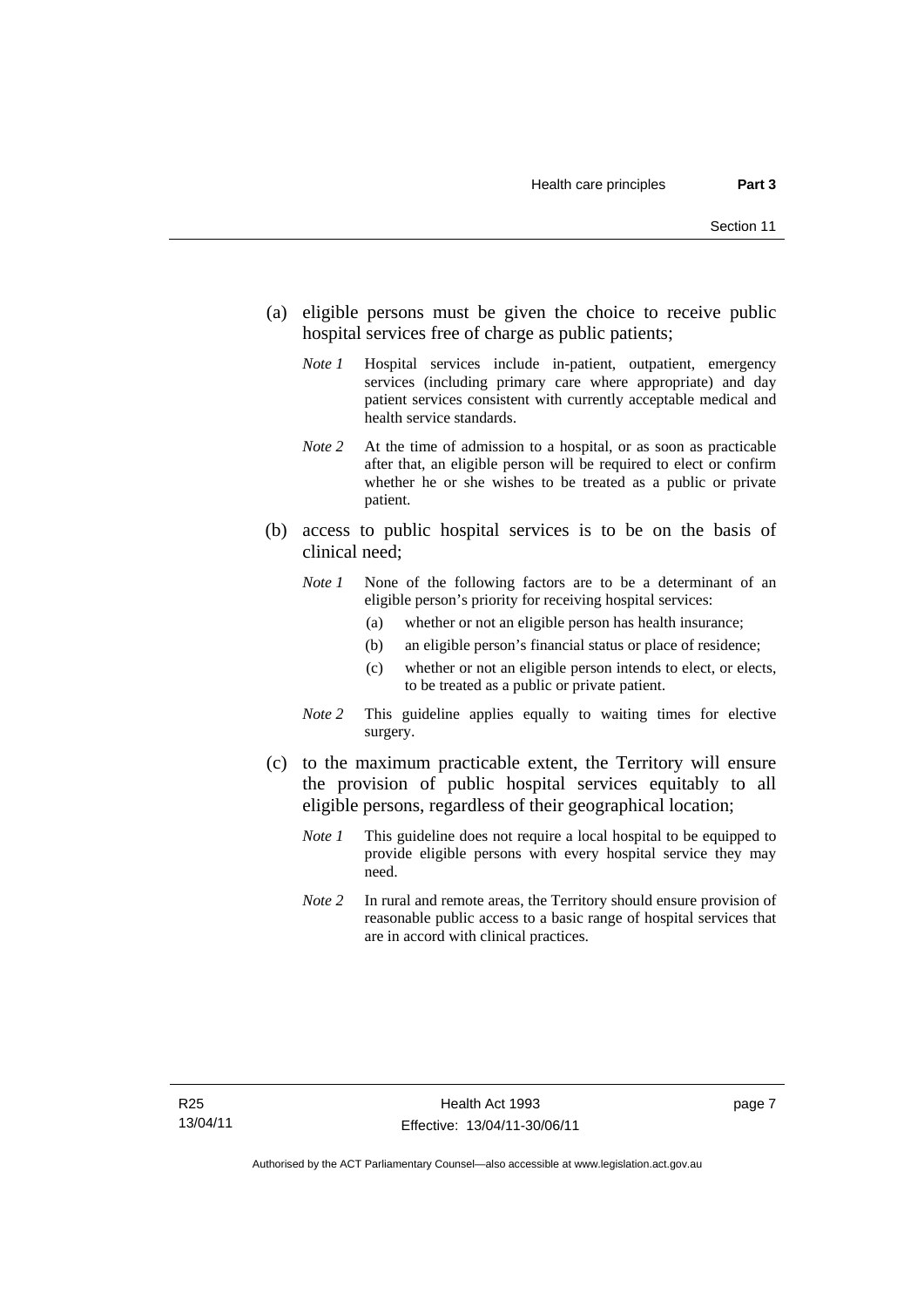Section 12

- (d) the Commonwealth and the Territory must make available information on the public hospital services eligible persons can expect to receive as public patients;
	- *Note 1* The joint Commonwealth/Territory development of a Public Patients Hospital Charter for the Territory will be a vehicle for the public dissemination of this information.
	- *Note 2* The Charter will set out the public hospital services available to public patients.
- (e) the Commonwealth and the Territory are committed to making improvements in the efficiency, effectiveness and quality of hospital service delivery.
	- *Note* This includes a commitment to quality improvement, outcome measurement, management efficiency and effort to integrate the delivery of hospital and other health and community services.
- (2) A word or expression used in the *Medicare Agreements Act 1992* (Cwlth) has the same meaning in subsection (1).

#### **12 Legal effect**

Nothing in this part is to be taken to create any legal rights not in existence before the enactment of this part or to affect any legal rights in existence before that enactment or that would, apart from this part, have come into existence after that enactment.

## **U Part 3A Local Health and Hospitals Network**

R25 13/04/11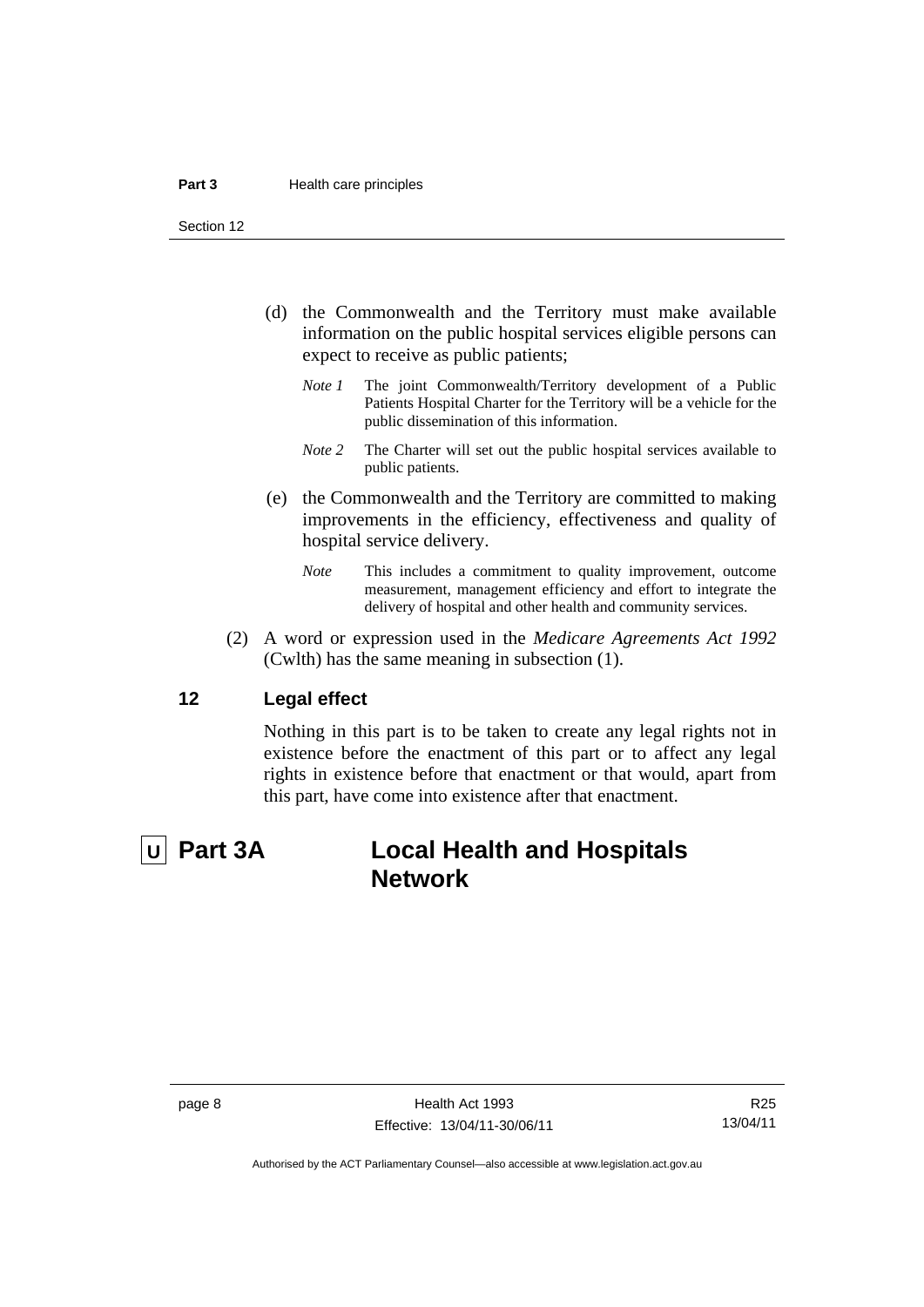## **Part 4 Quality assurance**

## **Division 4.1 Quality assurance—important concepts**

#### **20 Definitions—pt 4**

In this part:

#### *CEO*—

- (a) of a health facility—see section 22; and
- (b) of a health professional organisation—see section 23.

*health facility QAC*, for a health facility, means a committee approved under section 25 as a quality assurance committee for the health facility.

*health professional organisation*—see section 21.

*health professional organisation QAC*, for a health professional organisation, means a committee approved under section 26 as a quality assurance committee for the health professional organisation.

*health service report*—see section 38.

*ministerial report*—see section 41.

*special purpose QAC* means a committee approved under section 27 for a purpose.

*Note Quality assurance committee* is defined for the Act in s 24.

#### **21 What is a** *health professional organisation***?**

In this part:

*health professional organisation* means an entity that—

page 9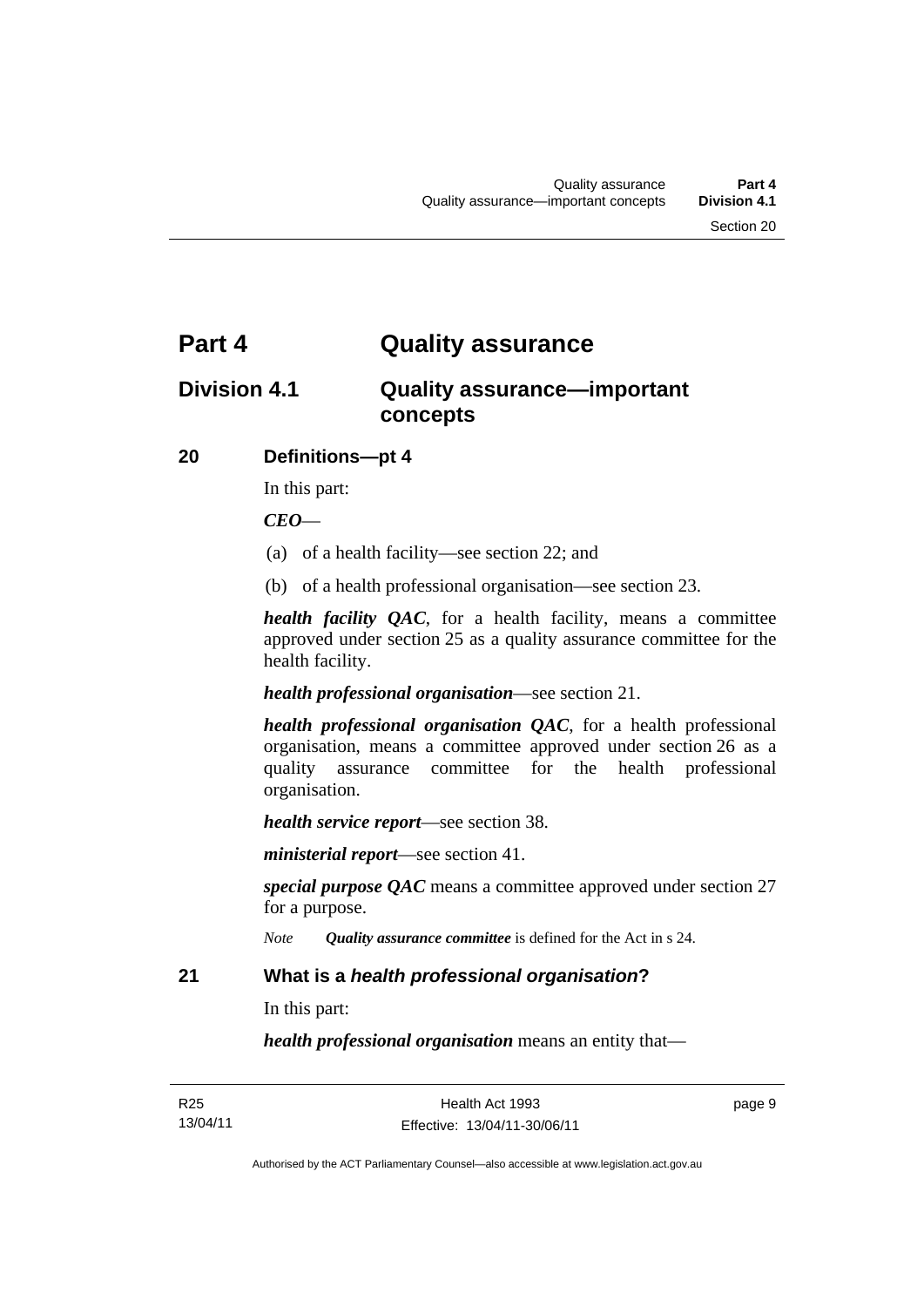- (a) is an association, society, college, faculty or other body of professionals who provide a health service; and
- (b) is prescribed by regulation for this section.

#### **22 Who is the** *CEO* **of a health facility?**

In this part:

*CEO*, of a health facility, means—

- (a) for a health facility operated by the Territory—the chief executive; or
- (b) in any other case—the person with overall responsibility for the control of the health facility.

#### **23 Who is the** *CEO* **of a health professional organisation?**

In this part:

*CEO*, of a health professional organisation, means the person with overall responsibility for the control of the health professional organisation.

## **Division 4.2 Quality assurance—quality assurance committees**

#### **24 What is a** *quality assurance committee***?**

In this Act:

*quality assurance committee* means—

- (a) a health facility QAC; or
- (b) a health professional organisation QAC; or
- (c) a special purpose QAC.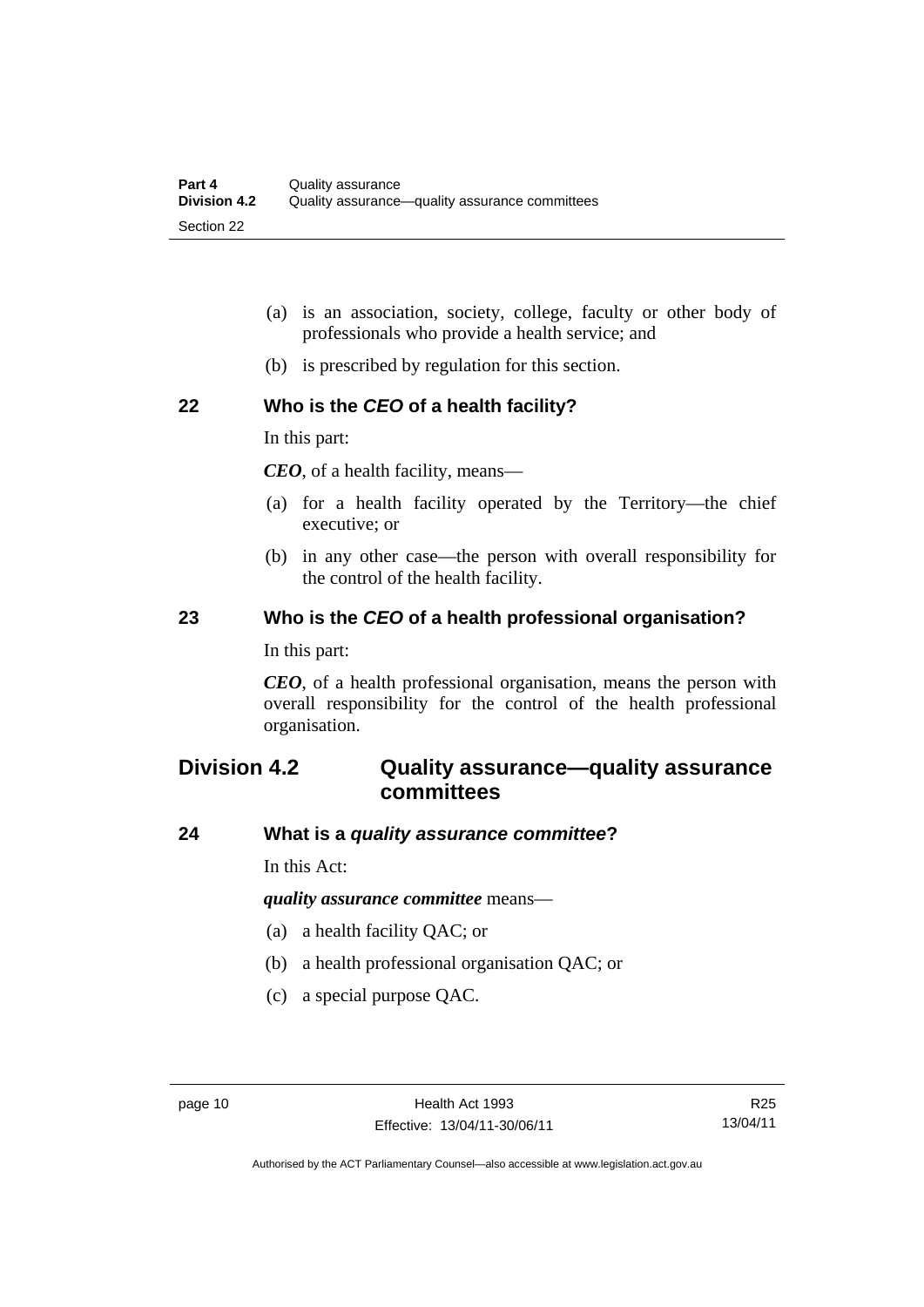#### **25 Approval of health facility QACs**

- (1) The Minister may approve a stated committee as a quality assurance committee for a stated health facility.
- (2) An approval is a notifiable instrument.

*Note* A notifiable instrument must be notified under the Legislation Act.

#### **26 Approval of health professional organisation QACs**

- (1) The Minister may approve a stated committee as a quality assurance committee for a stated health professional organisation.
- (2) An approval is a notifiable instrument.

*Note* A notifiable instrument must be notified under the Legislation Act.

#### **27 Approval of special purpose QACs**

- (1) The Minister may approve a stated committee as a quality assurance committee for a stated purpose.
- (2) An approval is a notifiable instrument.

*Note* A notifiable instrument must be notified under the Legislation Act.

#### **27A Quality Assurance Committees—term**

The Minister may not approve a committee under section 25, section 26 or section 27 for a term longer than 3 years.

#### **28 Quality assurance committees—criteria for approval**

The Minister may approve a committee as a quality assurance committee under section 25, section 26 or section 27 only if satisfied that—

 (a) the committee's functions would be facilitated by the members, and other people mentioned in section 34, being protected from liability under section 34 (Quality assurance committees—protection of members etc from liability); and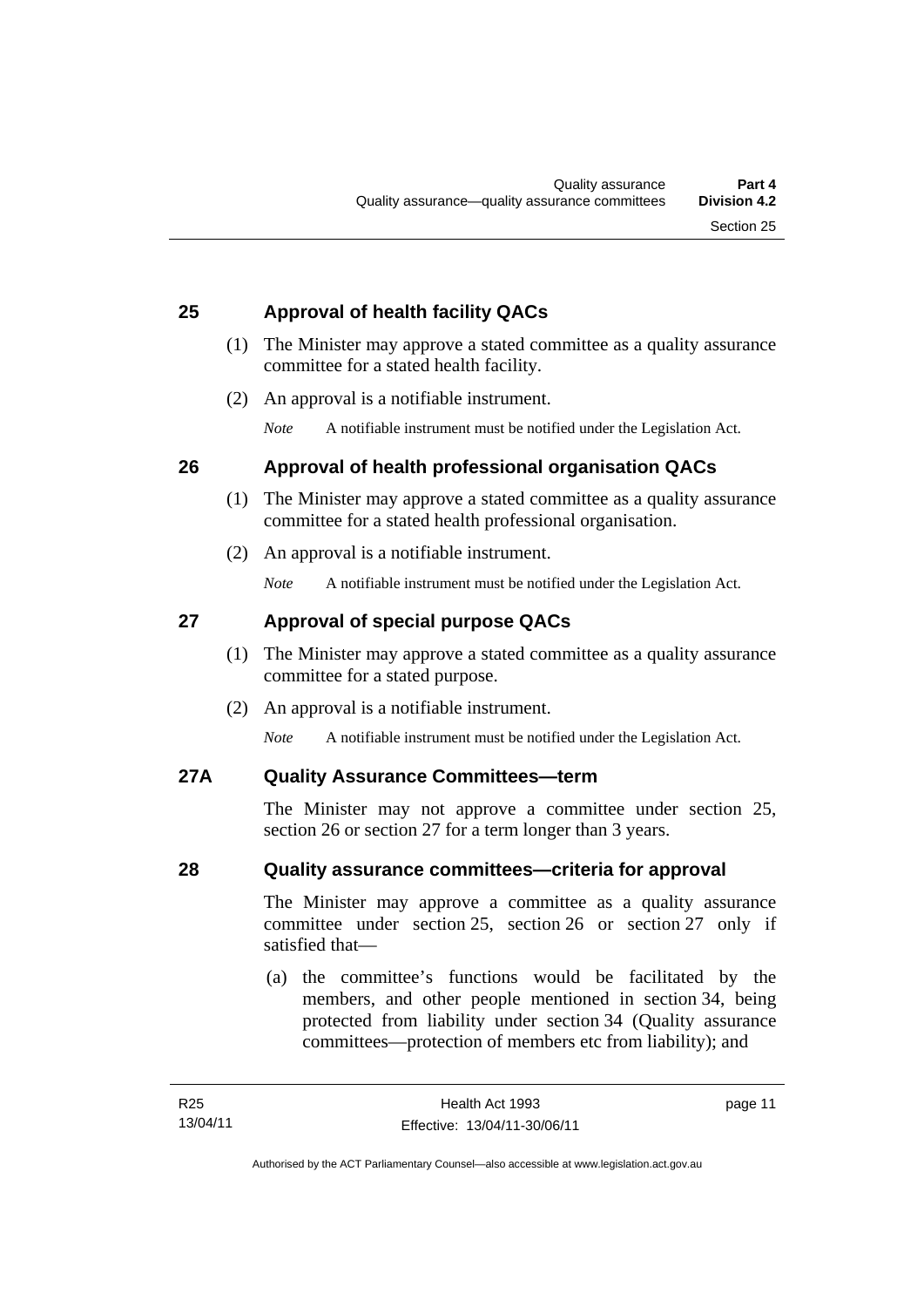(b) it is in the public interest for part 8 (Secrecy) to apply to information held by the committee members.

#### **29 Quality assurance committees—revocation of approval**

The Minister may revoke the approval of a committee as a quality assurance committee if—

- (a) the Minister is not satisfied about 1 or both of the criteria mentioned in section 28 in relation to the committee; or
- (b) the committee has failed to prepare a health service report as required under section 38; or
- (c) the committee has failed to give a health service report as required under section 39; or
- (d) the committee has failed to prepare, or give, a ministerial report as required under section 41 (Annual quality assurance committee report to Minister); or
- (e) the committee has failed to prepare a report as required by a regulation made under section 42 (Other quality assurance reports); or
- (f) for the last year, none of the members of the committee has held sensitive information in the exercise of a function under this Act.
- *Note 1 Sensitive information* is defined in s 124.
- *Note 2* Power to make a statutory instrument includes power to amend or repeal the instrument. The power to amend or repeal the instrument is exercisable in the same way, and subject to the same conditions, as the power to make the instrument (see Legislation Act, s 46).

#### **30 Quality assurance committees—functions**

A quality assurance committee has the following functions:

 (a) to facilitate the improvement of health services provided in the ACT;

R25 13/04/11

Authorised by the ACT Parliamentary Counsel—also accessible at www.legislation.act.gov.au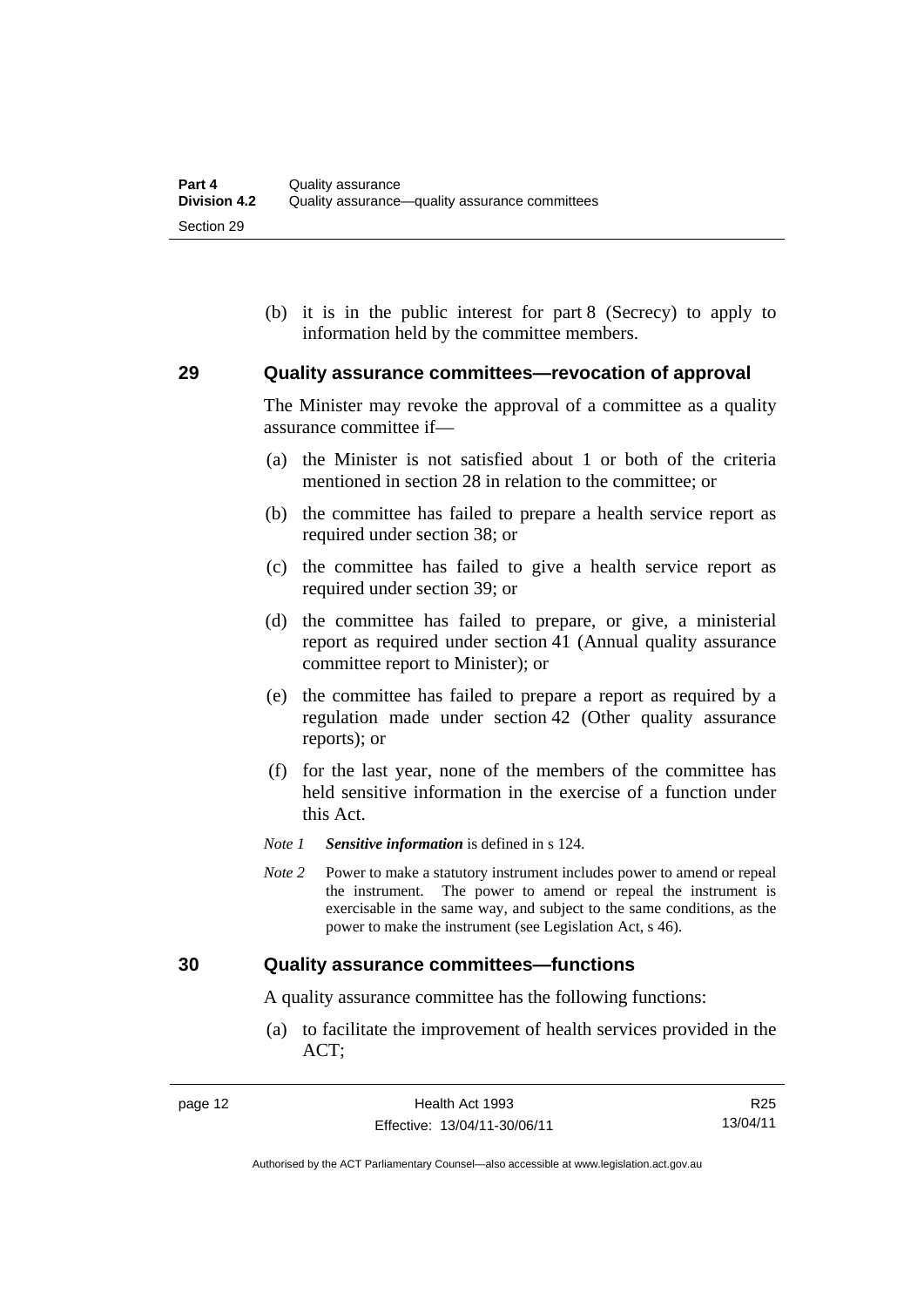(b) any other function given to the committee under this Act.

- **31 Quality assurance committees—appointment of members** 
	- (1) The CEO of a health facility must appoint the members of a health facility QAC for the health facility.
	- (2) The CEO of a health professional organisation must appoint the members of a health professional organisation QAC for the health professional organisation.
	- (3) The chief executive must appoint the members of a special purpose QAC.
		- *Note 1* For the making of appointments (including acting appointments), see the Legislation Act, pt 19.3.
		- *Note 2* In particular, an appointment may be made by naming a person or nominating the occupant of a position (see Legislation Act, s 207).
		- *Note* 3 A person may be reappointed to a position if the person is eligible to be appointed to the position (see Legislation Act, s 208 and dict, pt 1, def *appoint*).

#### **32 Quality assurance committees—disclosure of interests**

- (1) Section 190 (Disclosure of interests by committee members) applies to quality assurance committees.
- (2) If a person acting under the direction of a quality assurance committee has a material interest in an issue being considered, or about to be considered, by the committee, the person must disclose the nature of the interest at a committee meeting as soon as practicable after the relevant facts come to the person's knowledge.
- (3) In this section:

*material interest*—see section 190 (4).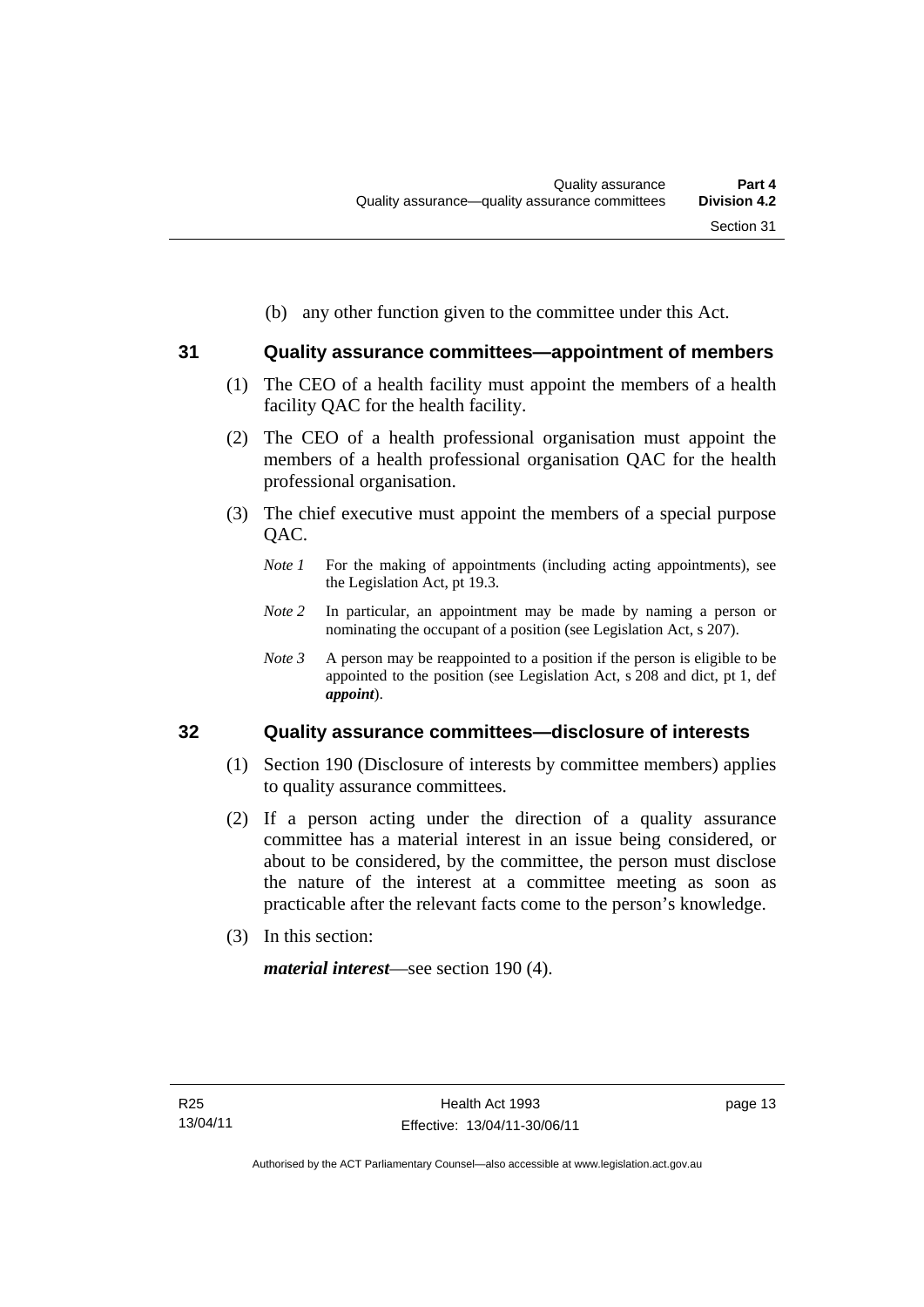#### **33 Quality assurance committees—procedure**

In exercising its functions, a quality assurance committee—

- (a) must comply with the rules of natural justice; and
- (b) is not bound by the rules of evidence but may inform itself of anything in the way it considers appropriate; and
- (c) may do whatever it considers necessary or convenient for the fair and prompt conduct of its functions.

#### **34 Quality assurance committees—protection of members etc from liability**

(1) In this section:

*relevant person*, for a quality assurance committee—

- (a) means a person who is, or has been, a member of the committee; and
- (b) includes anyone engaging in conduct under the direction of a person who is a member of the committee.
- (2) A relevant person for a quality assurance committee is not personally liable for anything done or omitted to be done honestly and without recklessness—
	- (a) in the exercise of a function under this Act; or
	- (b) in the reasonable belief that the act or omission was in the exercise of a function under this Act.
	- *Note* A reference to an Act includes a reference to the statutory instruments made or in force under the Act, including any regulation (see Legislation Act, s 104).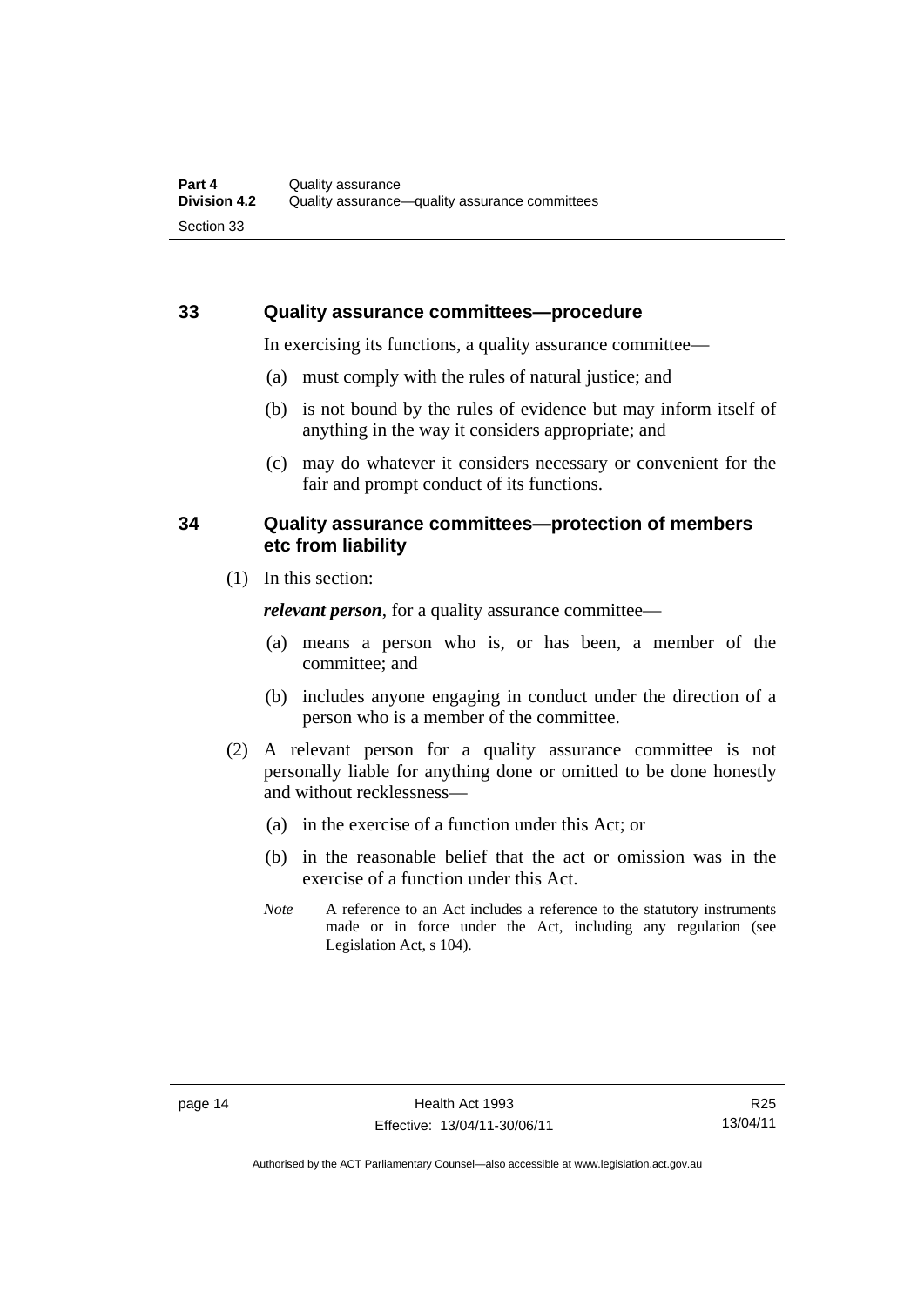- (3) Any civil liability that would, apart from this section, attach to a relevant person for a quality assurance committee attaches instead to—
	- (a) if the committee is a health facility QAC for a health facility the health facility; or
	- (b) if the committee is a health professional organisation QAC for a health professional organisation—the health professional organisation; or
	- (c) if the committee is a special purpose QAC—the Territory.

#### **35 Quality assurance committees—obtaining information**

- (1) A quality assurance committee carrying out a function under this Act may ask anyone to give the committee information, including protected information, that is relevant to the committee carrying out the function.
	- *Note* The identity of a person who gives information to a committee under this section is protected (see pt 8).
- (2) When asking anyone for information, the committee must tell the person that giving false or misleading information is an offence against the Criminal Code, section 338 (Giving false or misleading information).
- (3) If someone gives information honestly and without recklessness to a quality assurance committee under subsection (1)—
	- (a) the giving of the information is not—
		- (i) a breach of confidence; or
		- (ii) a breach of professional etiquette or ethics; or
		- (iii) a breach of a rule of professional conduct; and
	- (b) the person does not incur civil or criminal liability only because of the giving of the information.

page 15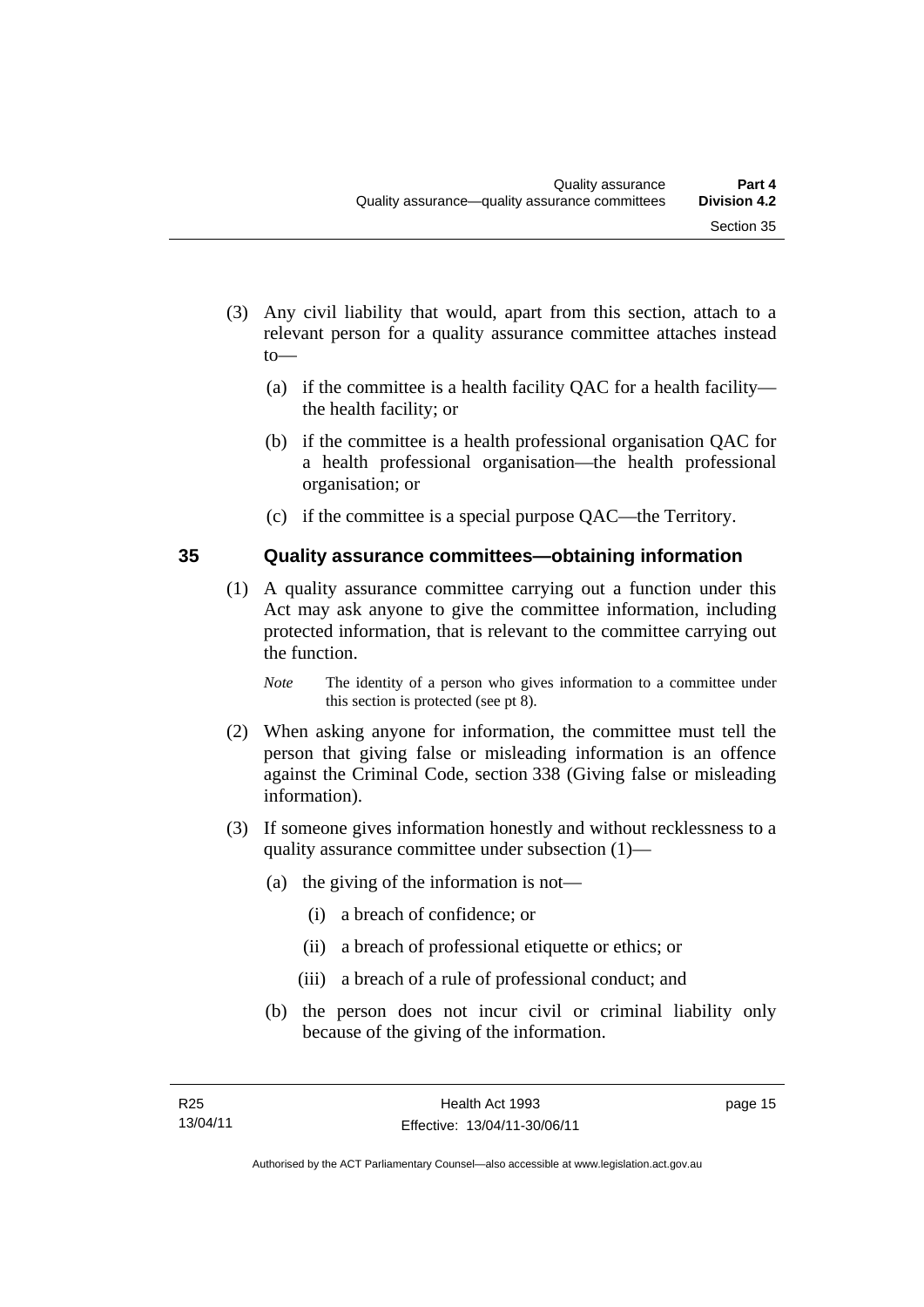## **Division 4.3 Assessment and evaluation of health services**

**36 Assessment and evaluation of health services** 

- (1) A health facility QAC for a health facility may assess and evaluate health services provided by health service providers for the health facility by carrying out a quality assurance activity with the health service providers.
- (2) A health professional organisation QAC for a health professional organisation may assess and evaluate health services provided by health service providers who are members of a health professional organisation by carrying out a quality assurance activity with the health service providers.
- (3) A special purpose QAC may, for a purpose for which it was approved, assess and evaluate health services provided by health service providers for any health facility by carrying out a quality assurance activity with the health service providers.
- (4) In this section:

*quality assurance activity* means an activity approved as a quality assurance activity under section 37.

### **37 Approval of quality assurance activities**

- (1) The Minister may approve an activity as a quality assurance activity if satisfied that the activity is designed to evaluate, monitor or improve the quality of a health service.
- (2) An approval is a notifiable instrument.

*Note* A notifiable instrument must be notified under the Legislation Act.

**Examples of activities designed to evaluate, monitor or improve the quality of a health service** 

- 1 clinical audits
- 2 records audits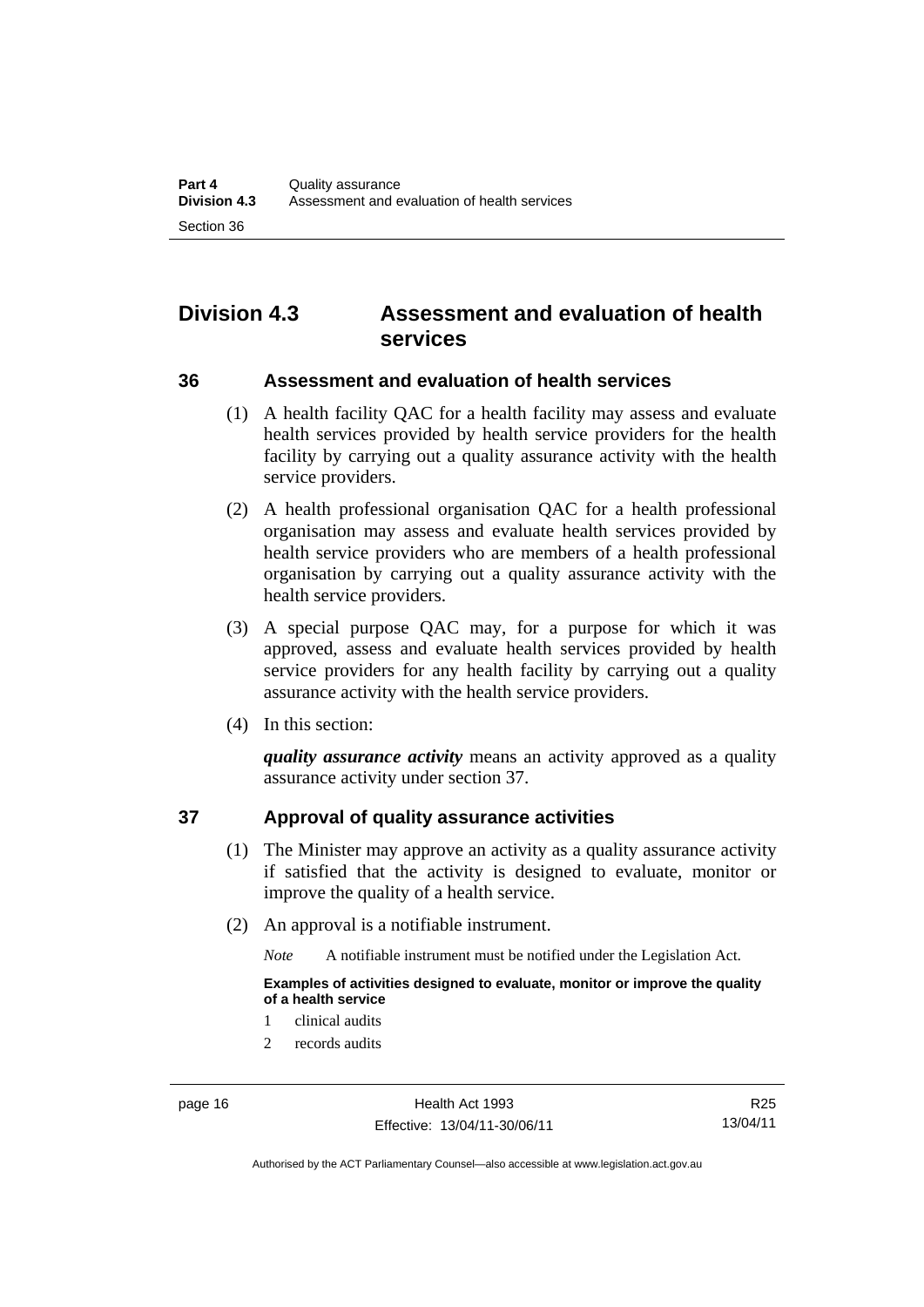- 3 peer review
- 4 quality review
- 5 investigation into disease and death.
- *Note* An example is part of the Act, is not exhaustive and may extend, but does not limit, the meaning of the provision in which it appears (see Legislation Act, s 126 and s 132).

#### **38 Preparing health service reports**

- (1) This section applies to a quality assurance committee if it completes an assessment and evaluation under section 36.
- (2) The quality assurance committee must prepare a report (a *health service report*) about the assessment and evaluation.
	- *Note* The report must be prepared as soon as possible (see Legislation Act, s 151B).
- (3) The health service report must include the following:
	- (a) details of the health services assessed and evaluated;
	- (b) the results of the assessment and evaluation;
	- (c) the committee's conclusions;
	- (d) the committee's recommendations (if any).

#### **38A Extraordinary reports**

- (1) This section applies if—
	- (a) a quality assurance committee is assessing and evaluating health services under section 36; and
	- (b) the quality assurance committee becomes aware of something that is sufficiently serious to require urgent action to prevent or limit any adverse effect it might have on the health service.
- (2) The quality assurance committee must report the thing to the chief executive as soon as possible, even if the committee has not completed the assessment and evaluation.

page 17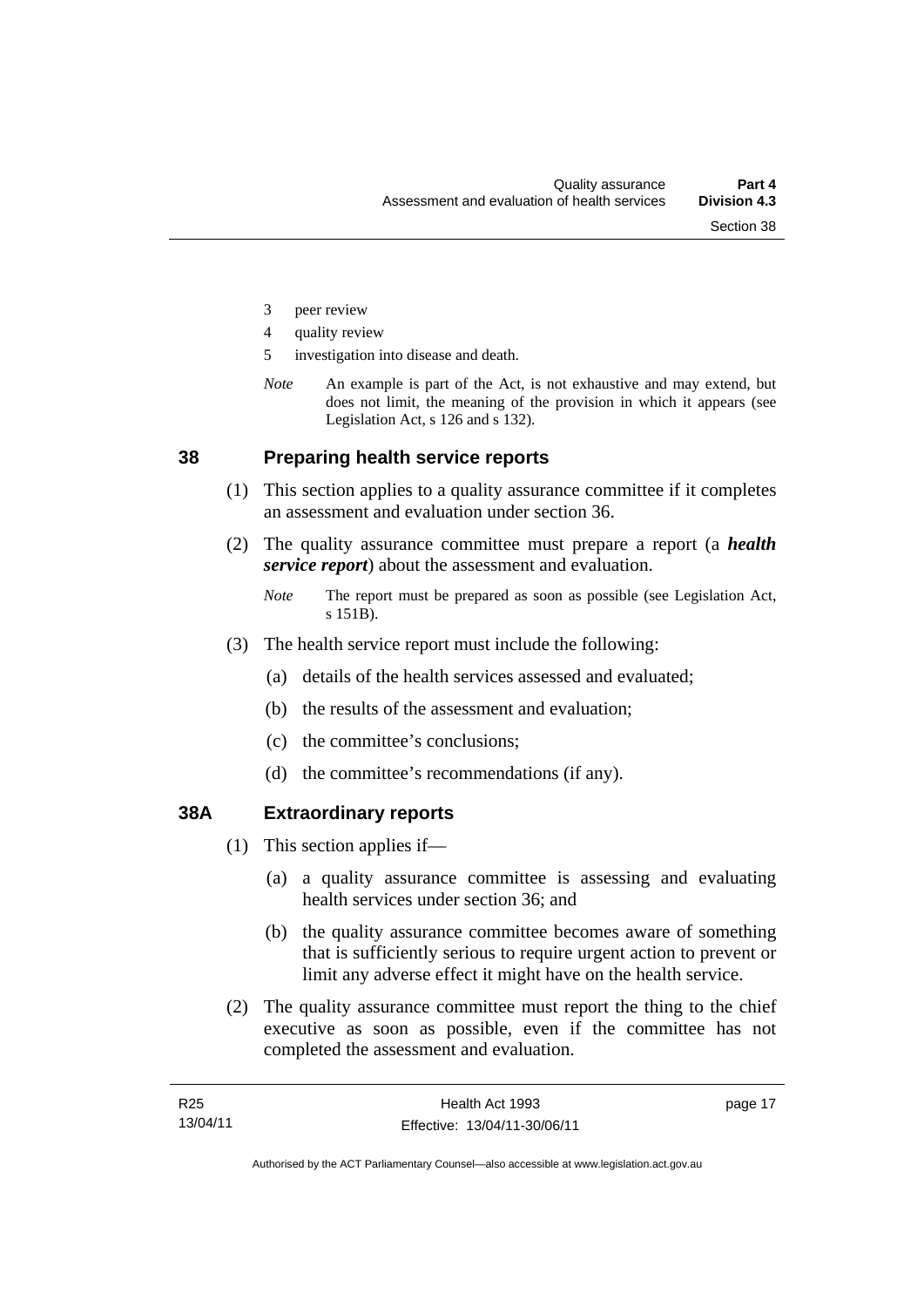- (3) Subsection (2) applies even if the thing is not related to the quality assurance activity the committee is carrying out.
- (4) A report under subsection (2) must be in writing and may include sensitive information.

*Note Sensitive information*—see s 124.

#### **38B Interim reports**

- (1) The chief executive may ask a quality assurance committee to prepare a report on its activities before it completes an assessment and evaluation under section 36.
- (2) A report prepared in response to a request under subsection (1) must include the following:
	- (a) details of the health services that are being assessed and evaluated;
	- (b) details of how the assessment and evaluation is progressing;
	- (c) details of any conclusions the committee may have reached;
	- (d) the committee's recommendations (if any).
- (3) A report under subsection (1) must be in writing and may include sensitive information.

*Note Sensitive information*—see s 124.

#### **39 Giving health service reports to CEO or chief executive**

- (1) This section applies to a quality assurance committee if it prepares a health service report.
- (2) The quality assurance committee must give a copy of the report to—
	- (a) if the committee is a health facility QAC for a health facility the CEO of the health facility; or

R25 13/04/11

Authorised by the ACT Parliamentary Counsel—also accessible at www.legislation.act.gov.au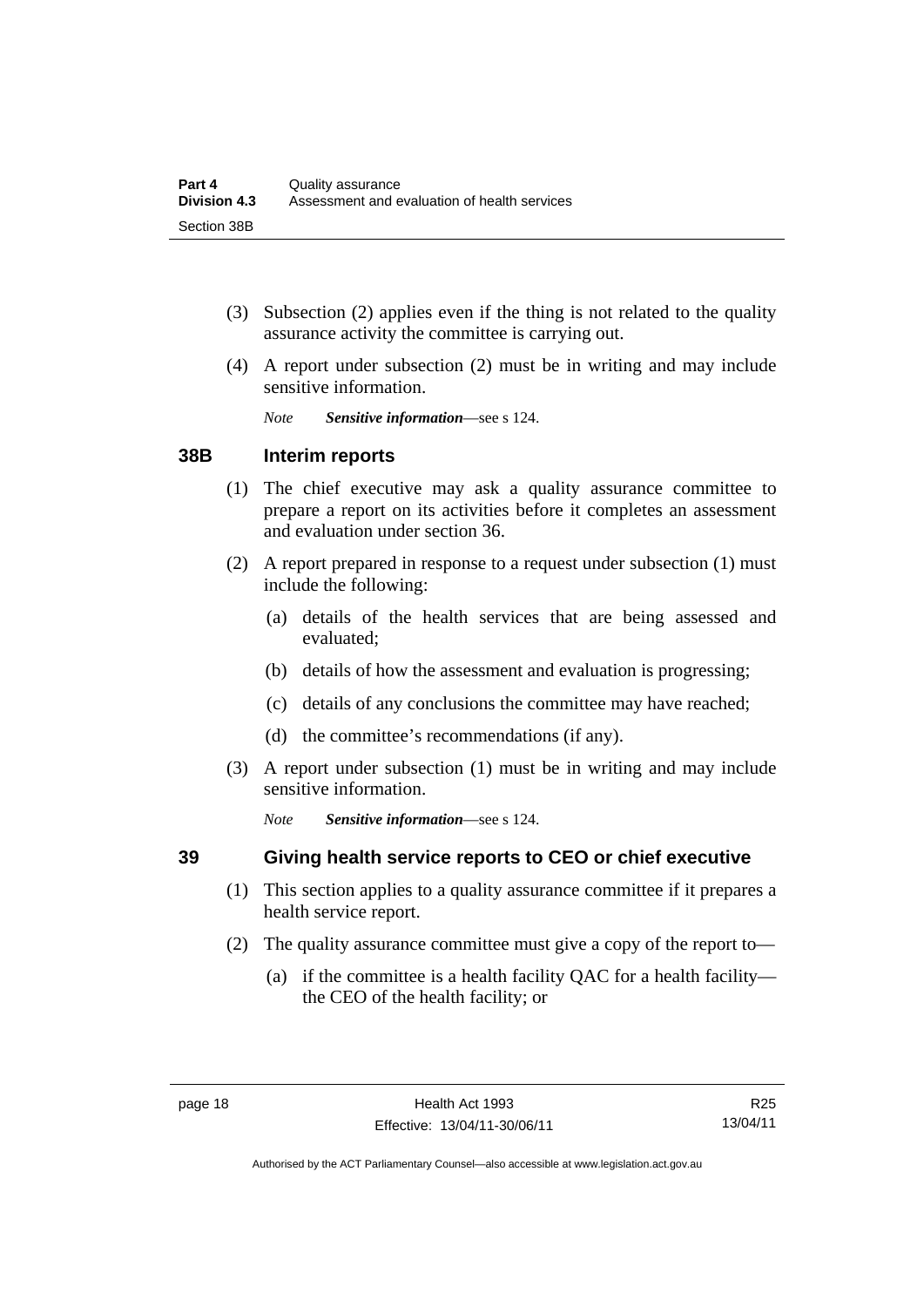- (b) if the committee is a health professional organisation QAC for a health professional organisation—the CEO of the health professional organisation; or
- (c) if the committee is a special purpose QAC—the chief executive.
- *Note* The report must be given as soon as possible (see Legislation Act, s 151B).

#### **40 Monitoring implementation of recommendations**

If a quality assurance committee makes a recommendation in a health service report, the committee may monitor the implementation of the recommendation.

## **Division 4.4 Quality assurance committees reporting**

#### **41 Annual quality assurance committee report to Minister**

- (1) A quality assurance committee must, for each financial year, prepare a report (a *ministerial report*) about the committee's operation during the year.
- (2) The ministerial report must include information for the financial year about—
	- (a) the committee's functions under division 4.3 (Assessment and evaluation of health services); and
	- (b) how the committee's functions were facilitated by the members, and other people mentioned in section 34, being protected from liability under section 34 (Quality assurance committees—protection of members etc from liability); and
	- (c) why it was in the public interest for part 8 (Secrecy) to apply to information held by the committee members.

page 19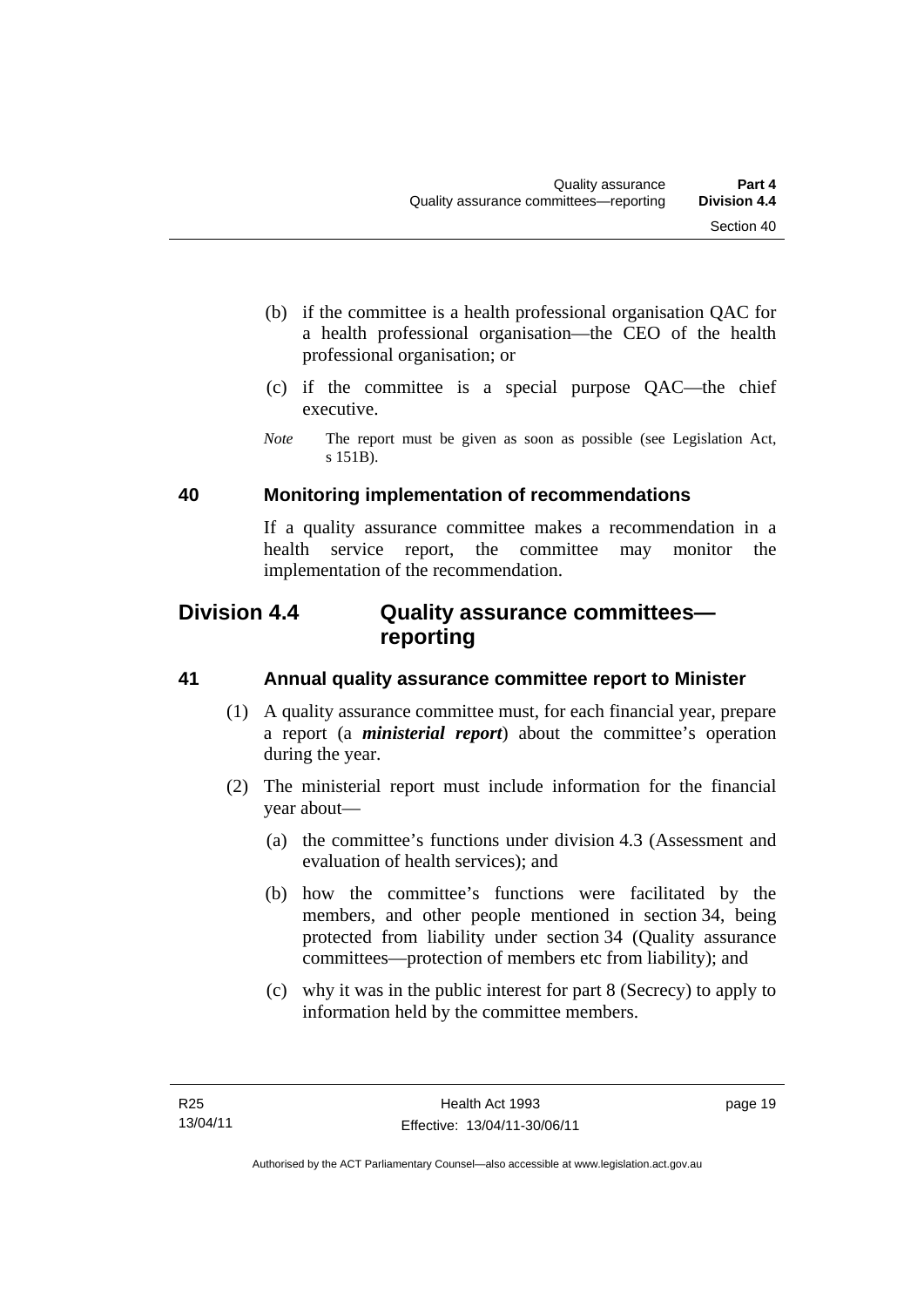- (3) The ministerial report must comply with any requirements prescribed by regulation for this section.
- (4) The ministerial report must not include sensitive information.

*Note Sensitive information* is defined in s 124.

 (5) The ministerial report must be given to the Minister not later than 3 months after the end of the financial year.

#### **42 Other quality assurance committee reports**

- (1) A quality assurance committee must prepare a report prescribed by regulation for this section.
- (2) The report must include the following information about the operation of the committee—
	- (a) how the committee's functions were facilitated by the members, and other people mentioned in section 34, being protected from liability under section 34 (Quality assurance committees—protection of members etc from liability); and
	- (b) why it was in the public interest for part 8 (Secrecy) to apply to information held by the committee members.
- (3) The report must not include sensitive information.

*Note Sensitive information* is defined in s 124.

Authorised by the ACT Parliamentary Counsel—also accessible at www.legislation.act.gov.au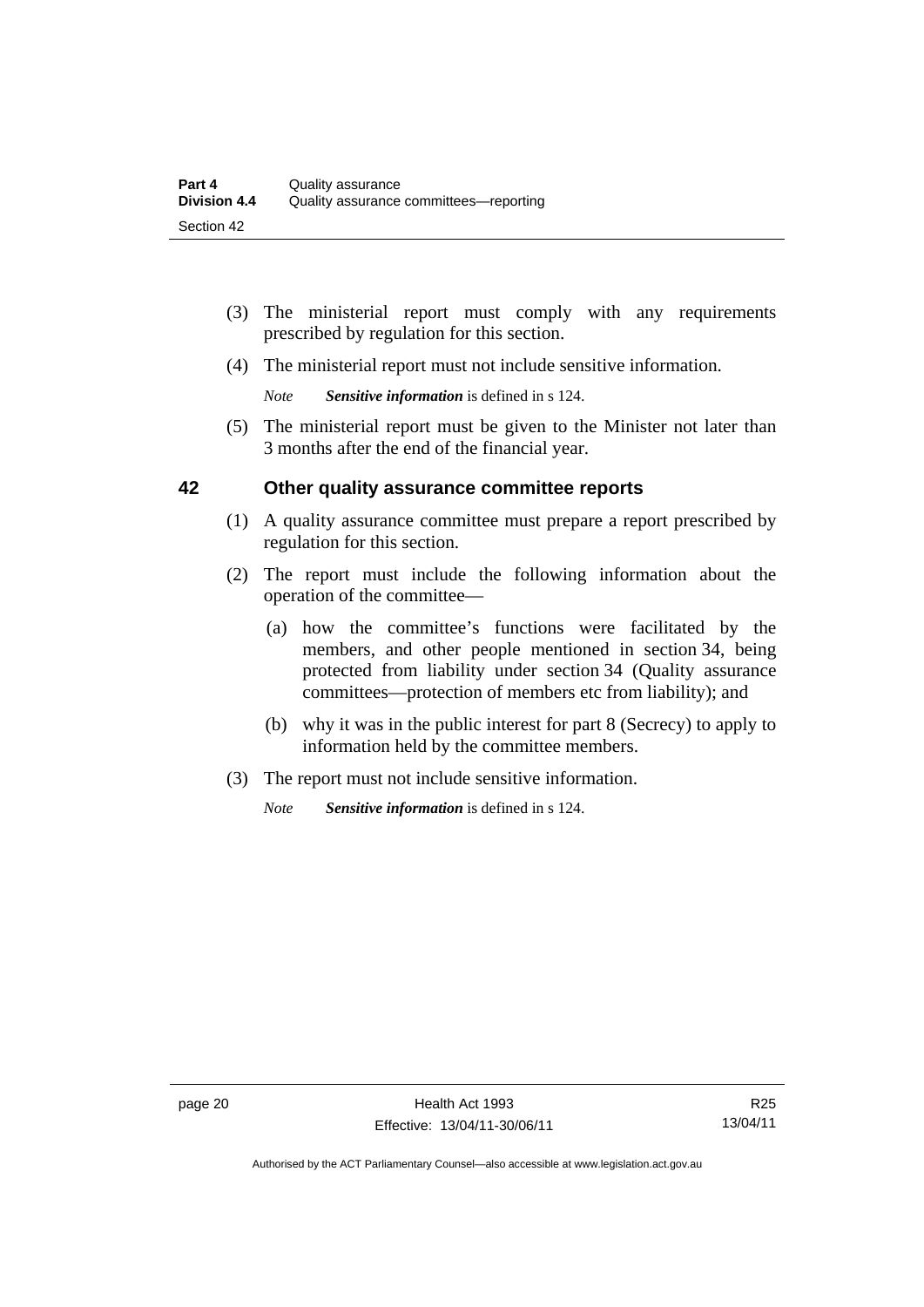## **Division 4.5 Quality assurance committees information sharing**

#### **43 Quality assurance committees—giving information to the Coroner's Court**

A quality assurance committee may give protected information to the Coroner's Court if the committee is satisfied that giving the information would be likely to facilitate the improvement of health services provided in the ACT.

*Note* Protected information includes sensitive information (see s 123).

#### **44 Quality assurance committees—giving information to other quality assurance committees**

A quality assurance committee may give protected information to another quality assurance committee if the committee is satisfied that giving the information would be likely to facilitate the improvement of health services provided in the ACT.

*Note* Protected information includes sensitive information (see s 123).

#### **45 Quality assurance committees—giving information to health board and health services commissioner**

- (1) A quality assurance committee may give protected information to a health board if the committee is satisfied that giving the information would be likely to facilitate the improvement of health services provided in the ACT.
- (2) If a quality assurance committee gives protected information to a health board under subsection (1), the committee must also give the information to the health services commissioner.

*Note* Protected information includes sensitive information (see s 123).

page 21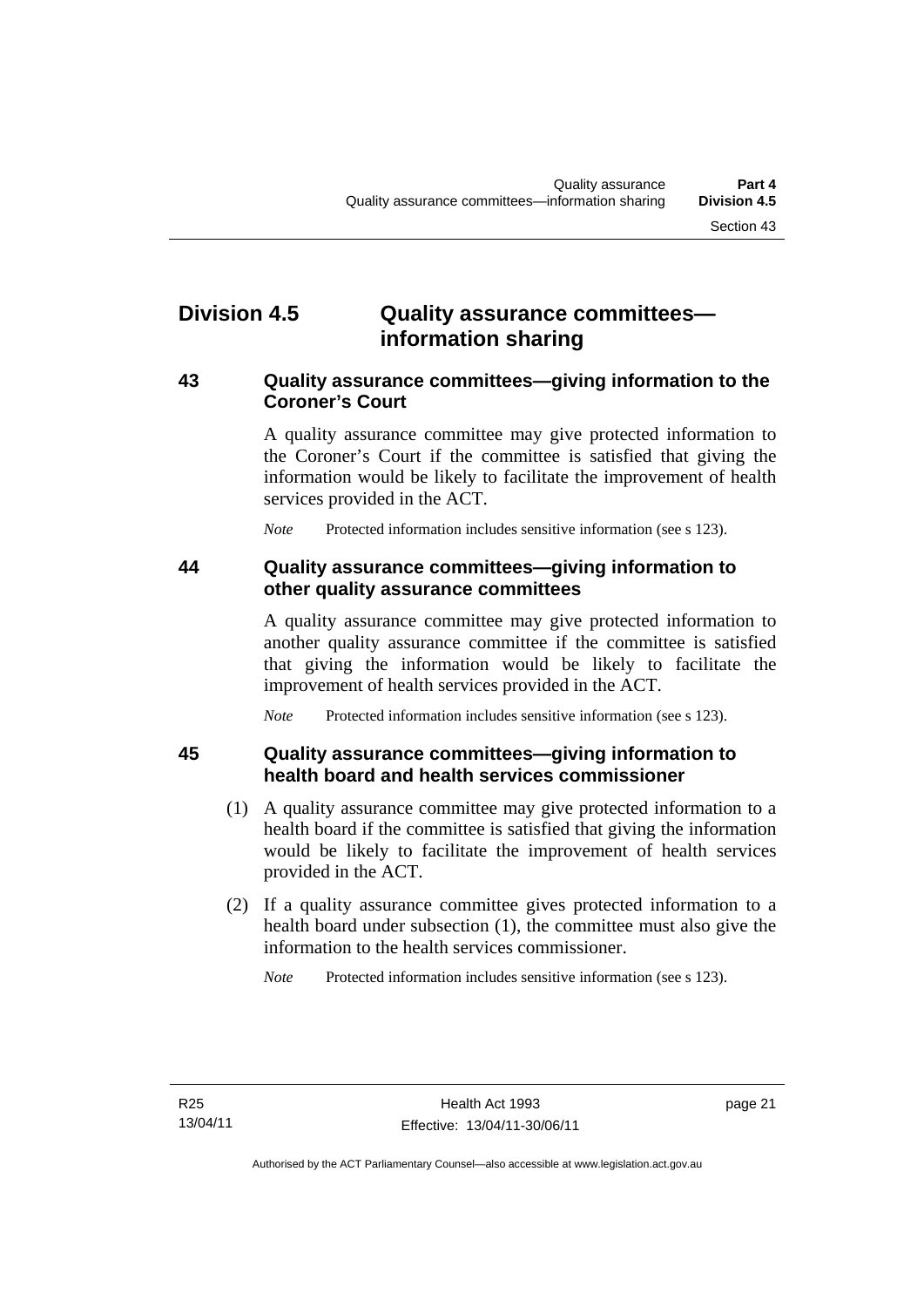### **46 Quality assurance committees—giving information to Minister**

A quality assurance committee may give protected information to the Minister if the committee is satisfied that giving the information would be likely to facilitate the improvement of health services provided in the ACT.

*Note* Protected information includes sensitive information (see s 123).

#### **47 Quality assurance committees—admissibility of evidence**

- (1) The following are not admissible as evidence in a proceeding before a court:
	- (a) an oral statement made in a proceeding before a quality assurance committee;
	- (b) a document given to a quality assurance committee, but only to the extent that it was prepared only for the committee;
	- (c) a document prepared by a quality assurance committee.
- (2) In this section:

*court* includes a tribunal, authority or person with power to require the production of documents or the answering of questions.

Authorised by the ACT Parliamentary Counsel—also accessible at www.legislation.act.gov.au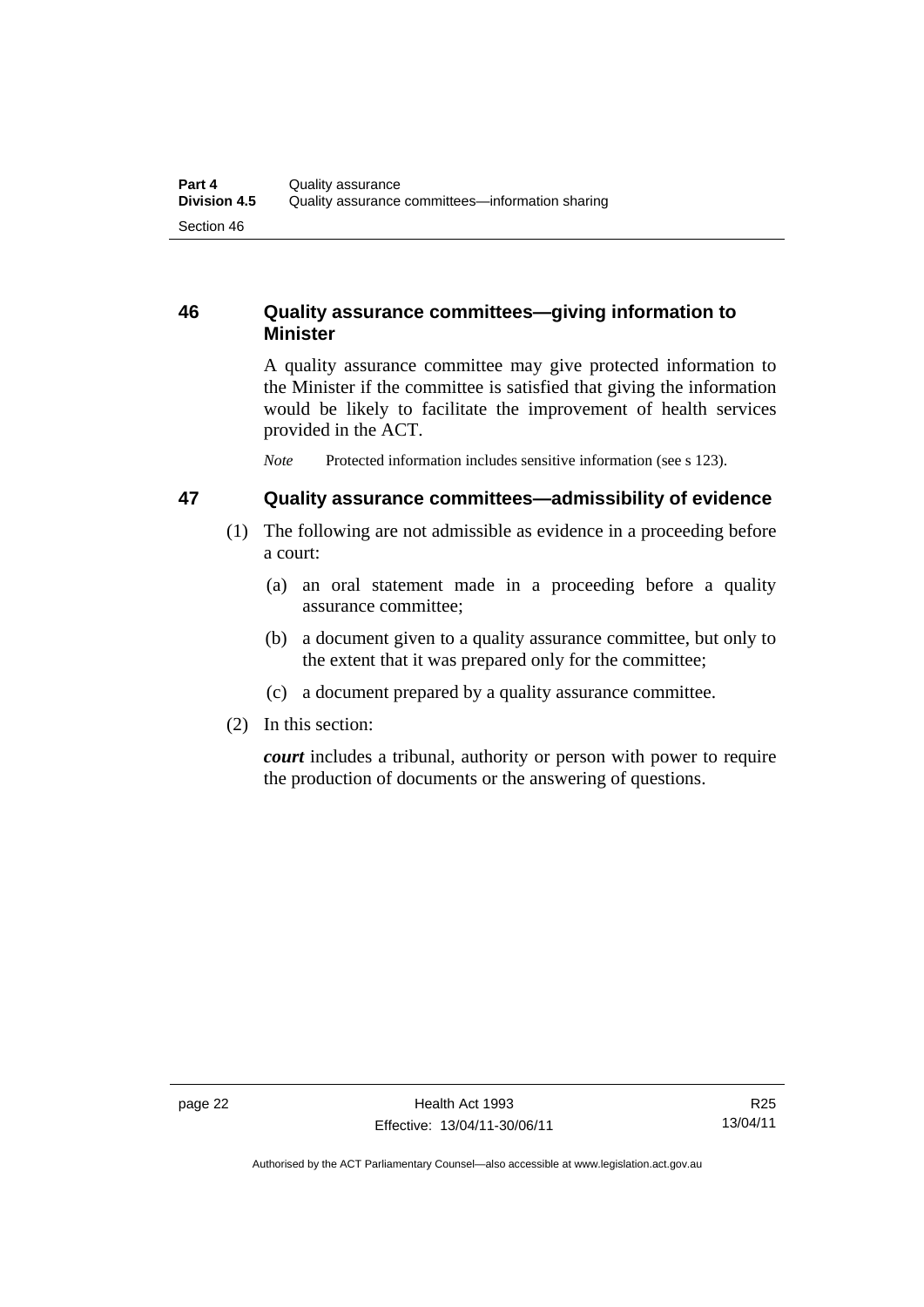## **Part 5 Reviewing scope of clinical practice**

#### **50 Definitions—pt 5**

In this part:

*CEO*, of a health facility—see section 53.

*dentist*, for a health facility—see section 52.

*doctor*, for a health facility—see section 52.

*hospital* includes a day hospital.

*review*, in relation to scope of clinical practice—see section 55.

*scope of clinical practice*, of a doctor or dentist for a health facility—see section 54.

*scope of clinical practice executive decision notice*—see section 70.

*scope of clinical practice report*—see section 67.

*Note Scope of clinical practice committee* is defined for the Act in s 51.

#### **51 What is a** *scope of clinical practice committee***?**

In this Act:

*scope of clinical practice committee* means a committee approved under section 56 as a scope of clinical practice committee.

#### **52 Who is a** *doctor* **or** *dentist* **for a health facility?**

In this Act:

*dentist*, for a health facility, means a dentist who—

(a) provides health services at the health facility; or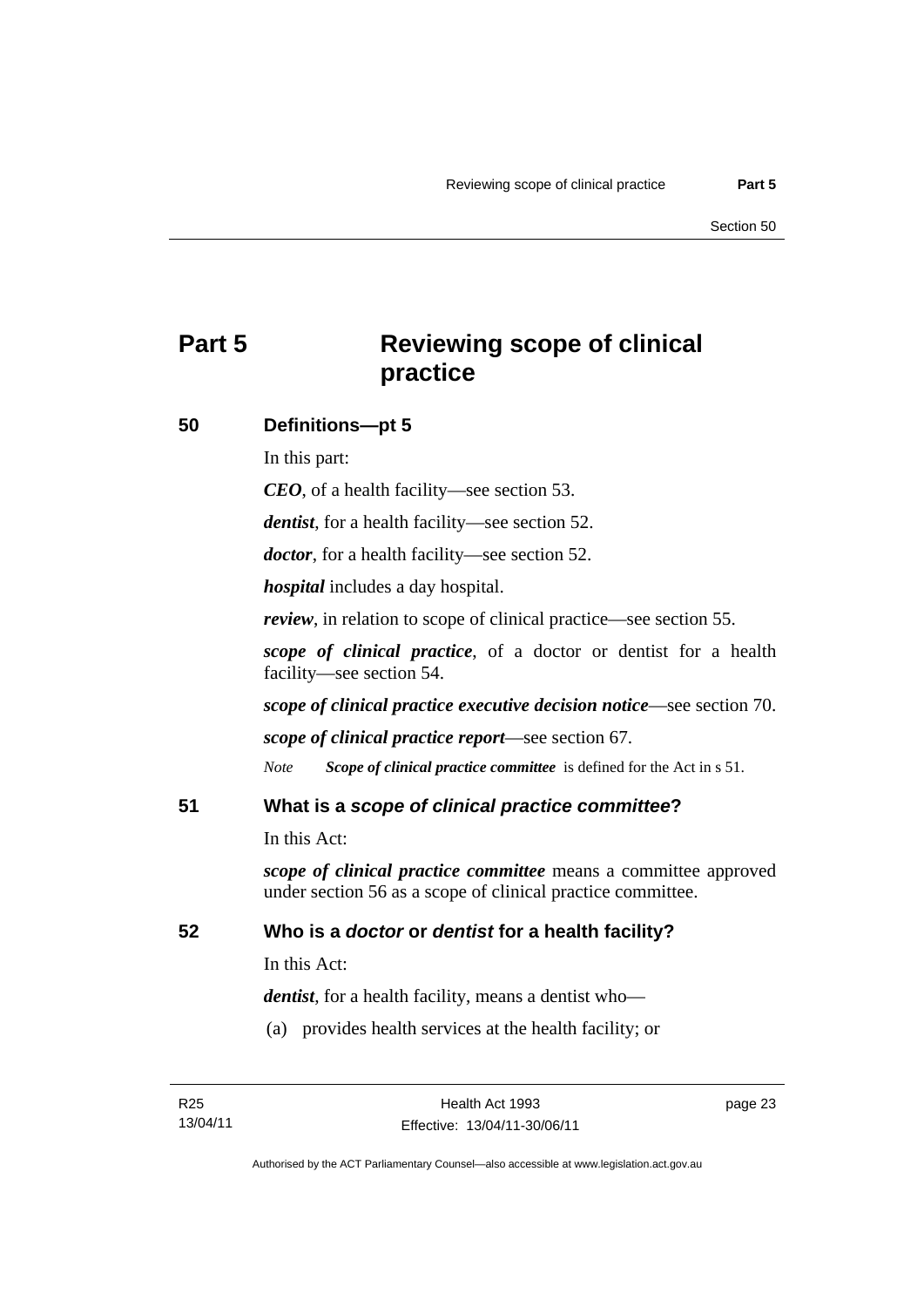Section 53

 (b) uses the equipment or other facilities of the health facility to provide health services elsewhere.

*doctor*, for a health facility, means a doctor who—

- (a) provides health services at the health facility; or
- (b) uses the equipment or other facilities of the health facility to provide health services elsewhere.

#### **53 Who is the** *CEO* **of a health facility?**

In this part:

*CEO*, of a health facility, means—

- (a) for a health facility operated by the Territory—the chief executive; or
- (b) in any other case—the person with overall responsibility for the control of the health facility.

#### **54 What is** *scope of clinical practice***?**

In this part:

*scope of clinical practice*, of a doctor or dentist for a health facility, means the rights of the doctor or dentist established by agreement between the doctor or dentist and the health facility—

- (a) to treat patients or carry out other procedures at the health facility; or
- (b) to use the equipment or other facilities of the health facility.

#### **55 Meaning of** *review* **scope of clinical practice**

In this part:

*review*, in relation to the scope of clinical practice, includes assess and evaluate the scope of clinical practice.

R25 13/04/11

Authorised by the ACT Parliamentary Counsel—also accessible at www.legislation.act.gov.au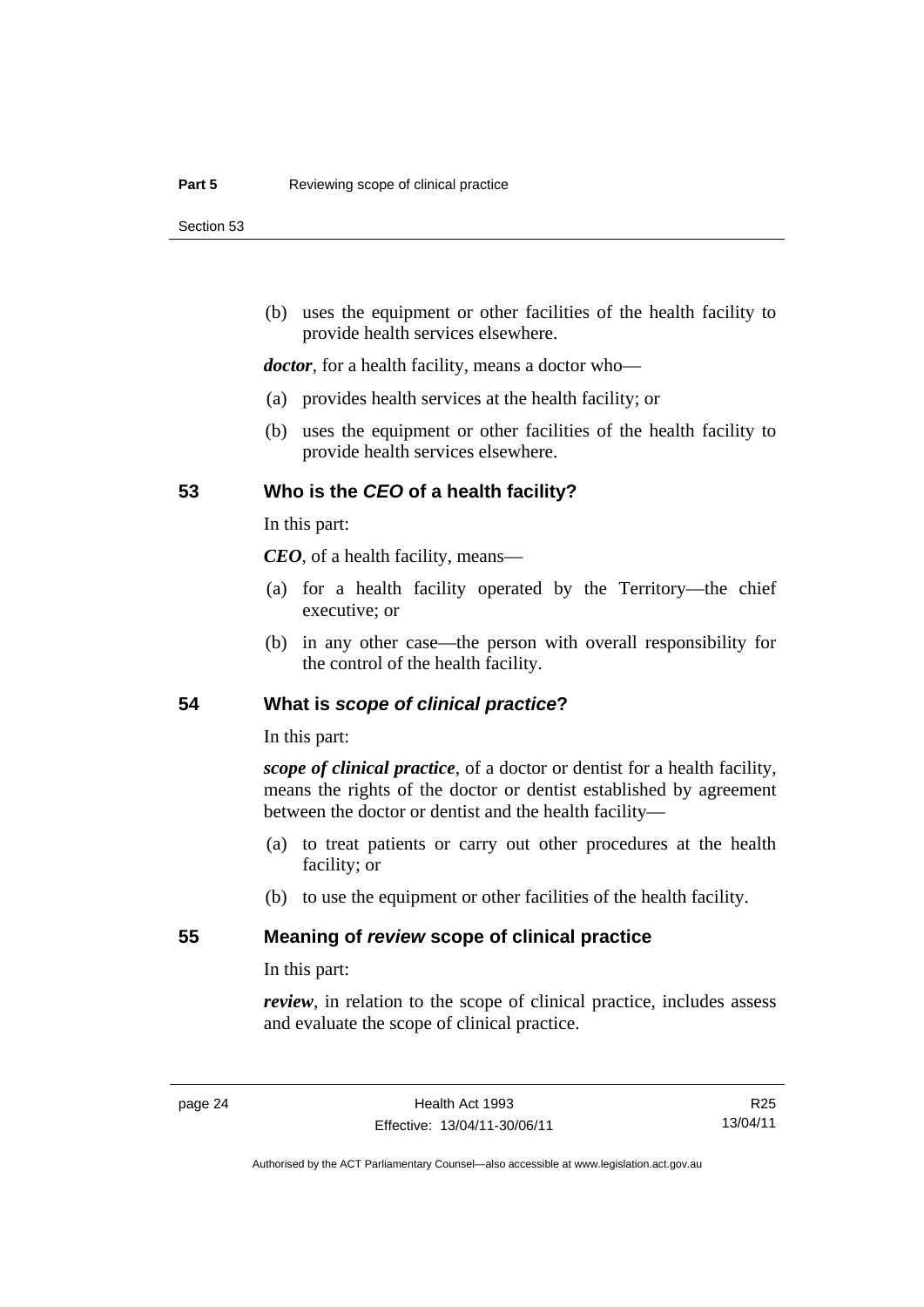#### **56 Approval of scope of clinical practice committees**

- (1) The Minister may approve a committee as a scope of clinical practice committee in accordance with section 57.
- (2) An approval is a notifiable instrument.

*Note* A notifiable instrument must be notified under the Legislation Act.

### **57 Scope of clinical practice committees—criteria for approval**

The Minister may approve a committee as a scope of clinical practice committee under section 56 only if satisfied that—

- (a) the committee's functions would be facilitated by the members, and other people mentioned in section 63, being protected from liability under section 63 (Scope of clinical practice committees—protection of members etc from liability); and
- (b) it is in the public interest for part 8 (Secrecy) to apply to information held by the committee members.

#### **58 Scope of clinical practice committees—revocation of approval**

The Minister may revoke the approval of a committee as a scope of clinical practice committee if the Minister is not satisfied about 1 or both of the criteria mentioned in section 57 in relation to the committee.

*Note* Power to make a statutory instrument includes power to amend or repeal the instrument. The power to amend or repeal the instrument is exercisable in the same way, and subject to the same conditions, as the power to make the instrument (see Legislation Act, s 46).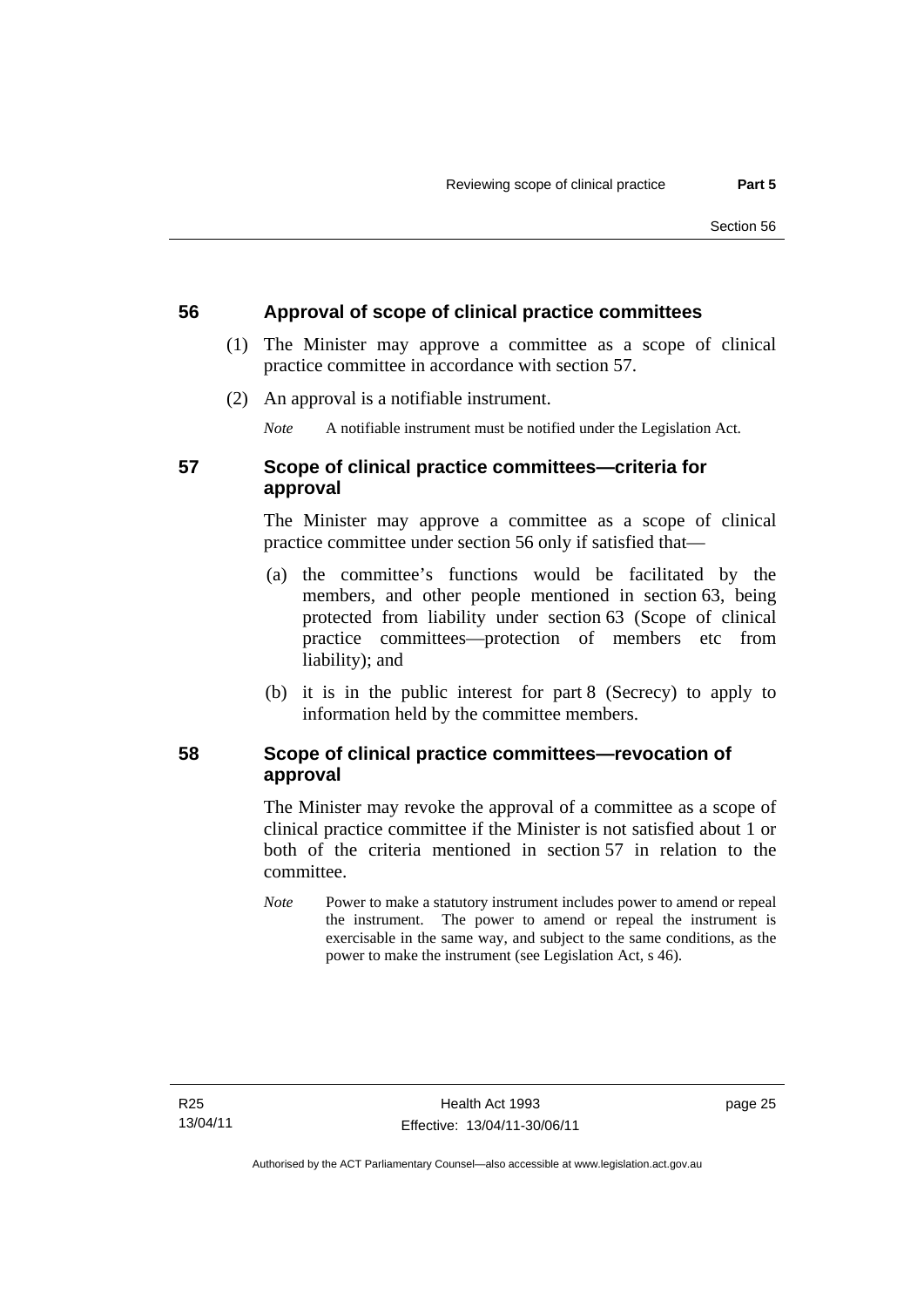Section 59

#### **59 Scope of clinical practice committees—functions**

- (1) A scope of clinical practice committee has the following functions:
	- (a) to decide—
		- (i) whether to credential a doctor or dentist for a health facility; and
		- (ii) the terms on which a doctor or dentist is credentialled;
	- (b) to define, and review, the scope of clinical practice of a doctor or dentist credentialled for a health facility;
	- (c) to review the scope of clinical practice of a doctor or dentist if the CEO of a health facility refers the doctor or dentist's scope of clinical practice to the committee under section 69 (5);
	- (d) to immediately withdraw or amend the scope of clinical practice of a doctor or dentist credentialled for a health facility in accordance with this Act;
	- (e) any other function given to the committee under this Act.
- (2) A reference in this section to credentialling a doctor or dentist includes re-credentialling the doctor or dentist.
- (3) A scope of clinical practice committee must, as far as practicable, exercise its functions under subsection  $(1)$   $(a)$ ,  $(b)$  and  $(c)$  in accordance with the Standard.
- (4) In this section:

*credential*, in relation to a doctor or dentist, means endorse the doctor or dentist (the *practitioner*) to provide health services based on verification and assessment of the practitioner's qualifications, experience, skill, professional standing and any other relevant professional attributes.

*Standard* means the Australian Council for Safety and Quality in Health Care, Standard for Credentialling and Defining the Scope of Clinical Practice, published in July 2004.

R25 13/04/11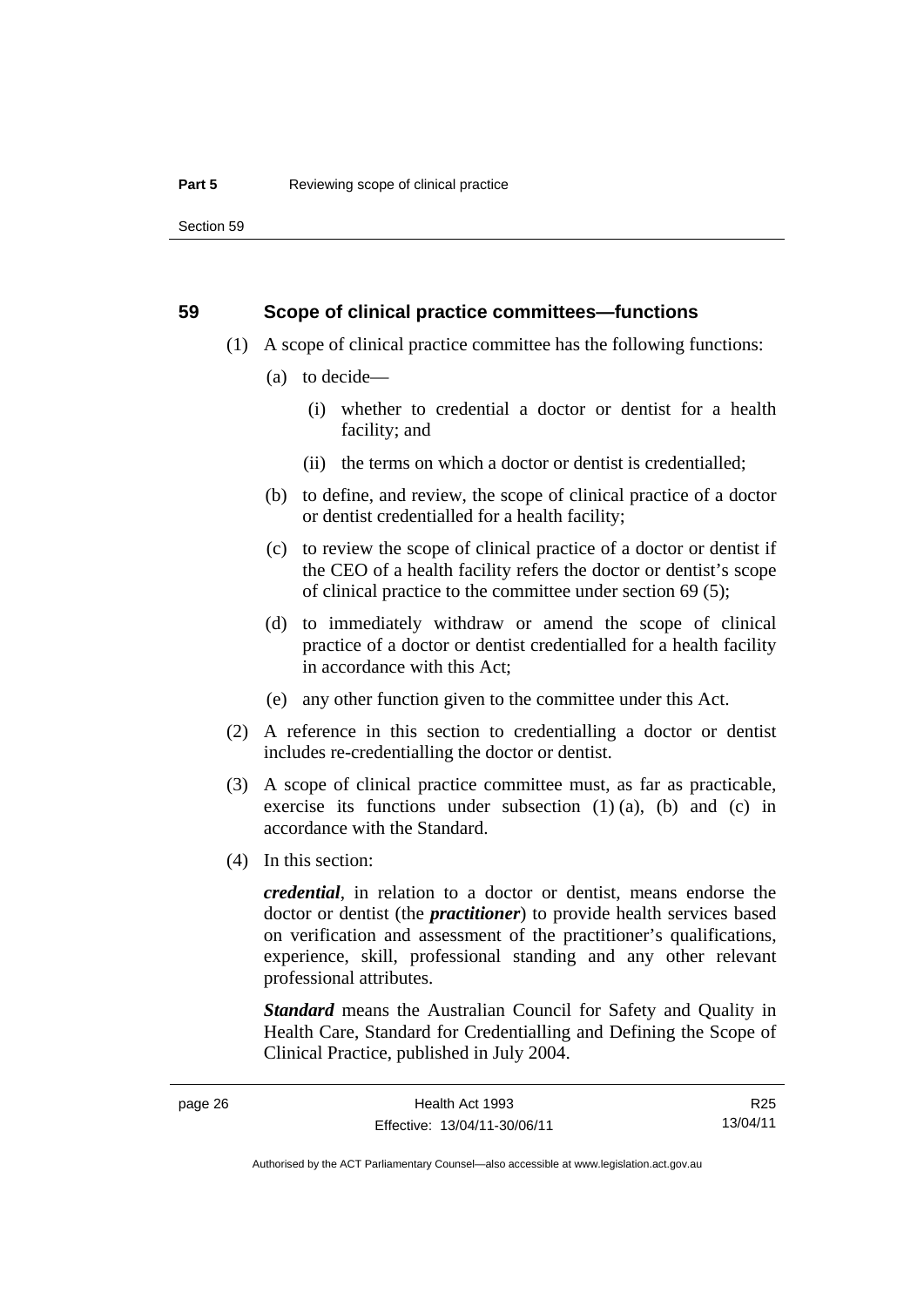#### **60 Scope of clinical practice committees—appointment of members**

The chief executive must appoint the members of a scope of clinical practice committee.

- *Note 1* For the making of appointments (including acting appointments), see the Legislation Act, pt 19.3.
- *Note 2* In particular, an appointment may be made by naming a person or nominating the occupant of a position (see Legislation Act, s 207).
- *Note 3* A person may be reappointed to a position if the person is eligible to be appointed to the position (see Legislation Act, s 208 and dict, pt 1, def *appoint*).

#### **61 Scope of clinical practice committees—disclosure of interests**

- (1) Section 190 (Disclosure of interests by committee members) applies to scope of clinical practice committees.
- (2) If a person acting under the direction of a scope of clinical practice committee has a material interest in an issue being considered, or about to be considered, by the committee, the person must disclose the nature of the interest at a committee meeting as soon as practicable after the relevant facts come to the person's knowledge.
- (3) In this section:

*material interest*—see section 190 (4).

#### **62 Scope of clinical practice committees—procedure**

- (1) In exercising its functions, a scope of clinical practice committee—
	- (a) must comply with the rules of natural justice; and
	- (b) is not bound by the rules of evidence but may inform itself of anything in the way it considers appropriate; and
	- (c) may do whatever it considers necessary or convenient for the fair and prompt conduct of its functions.

Authorised by the ACT Parliamentary Counsel—also accessible at www.legislation.act.gov.au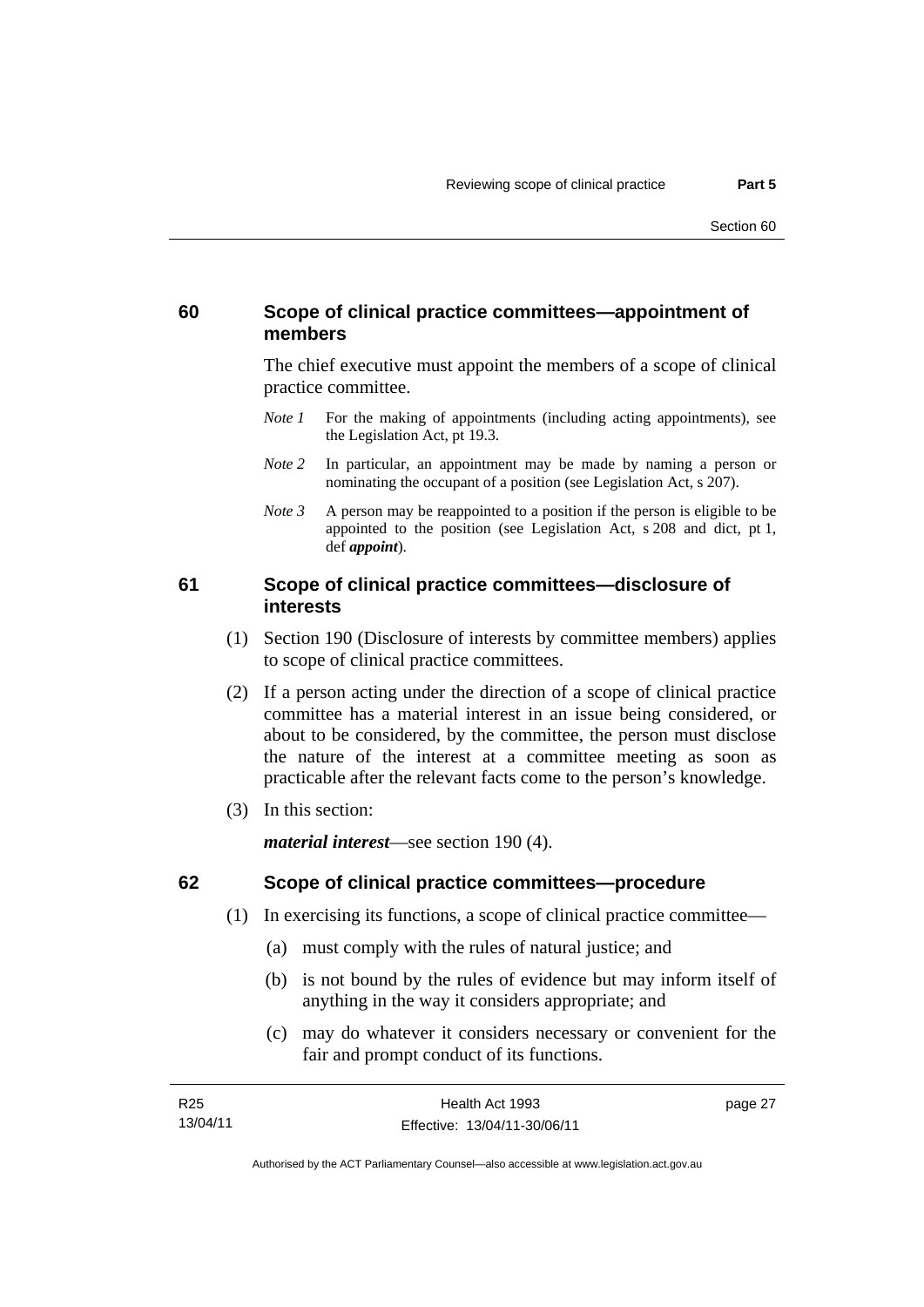Section 63

 (2) A scope of clinical practice committee may, by resolution, determine the procedures for carrying out its functions.

#### **63 Scope of clinical practice committees—protection of members etc from liability**

- (1) A relevant person for a scope of clinical practice committee is not personally liable for anything done or omitted to be done honestly and without recklessness—
	- (a) in the exercise of a function under this Act; or
	- (b) in the reasonable belief that the act or omission was in the exercise of a function under this Act.
	- *Note* A reference to an Act includes a reference to the statutory instruments made or in force under the Act, including any regulation (see Legislation Act, s 104).
- (2) Any civil liability that would, apart from this section, attach to a relevant person for a scope of clinical practice committee attaches instead to the Territory.
- (3) In this section:

*relevant person*, for a scope of clinical practice committee—

- (a) means a person who is, or has been, a member of the committee; and
- (b) includes anyone engaging in conduct under the direction of a person who is a member of the committee.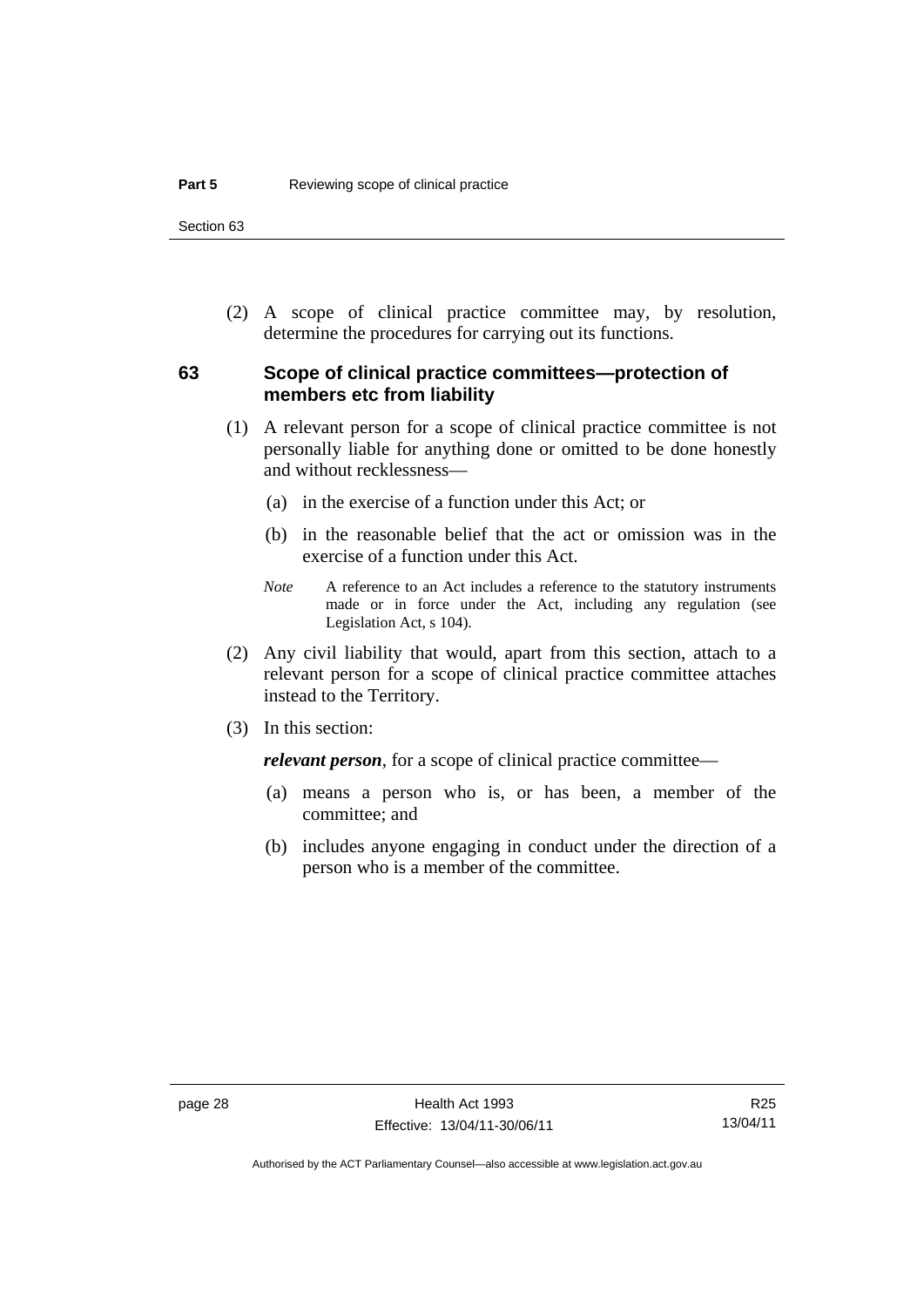# **64 Scope of clinical practice committees—obtaining information**

 (1) A scope of clinical practice committee carrying out a function under this Act may ask anyone to give the committee information, including protected information, that is relevant to the committee carrying out the function.

- (2) When asking anyone for information, the committee must tell the person that giving false or misleading information is an offence against the Criminal Code, section 338 (Giving false or misleading information).
- (3) If someone gives information honestly and without recklessness to a scope of clinical practice committee under subsection (1)—
	- (a) the giving of the information is not—
		- (i) a breach of confidence; or
		- (ii) a breach of professional etiquette or ethics; or
		- (iii) a breach of a rule of professional conduct; and
	- (b) the person does not incur civil or criminal liability only because of giving the information.

# **65 Scope of clinical practice committee must give doctor or dentist opportunity to explain**

- (1) This section applies to a scope of clinical practice committee if—
	- (a) the committee is reviewing the scope of clinical practice of a doctor or dentist for a health facility; and

*Note* The identity of a person who gives information to a committee under this section is protected (see pt 8).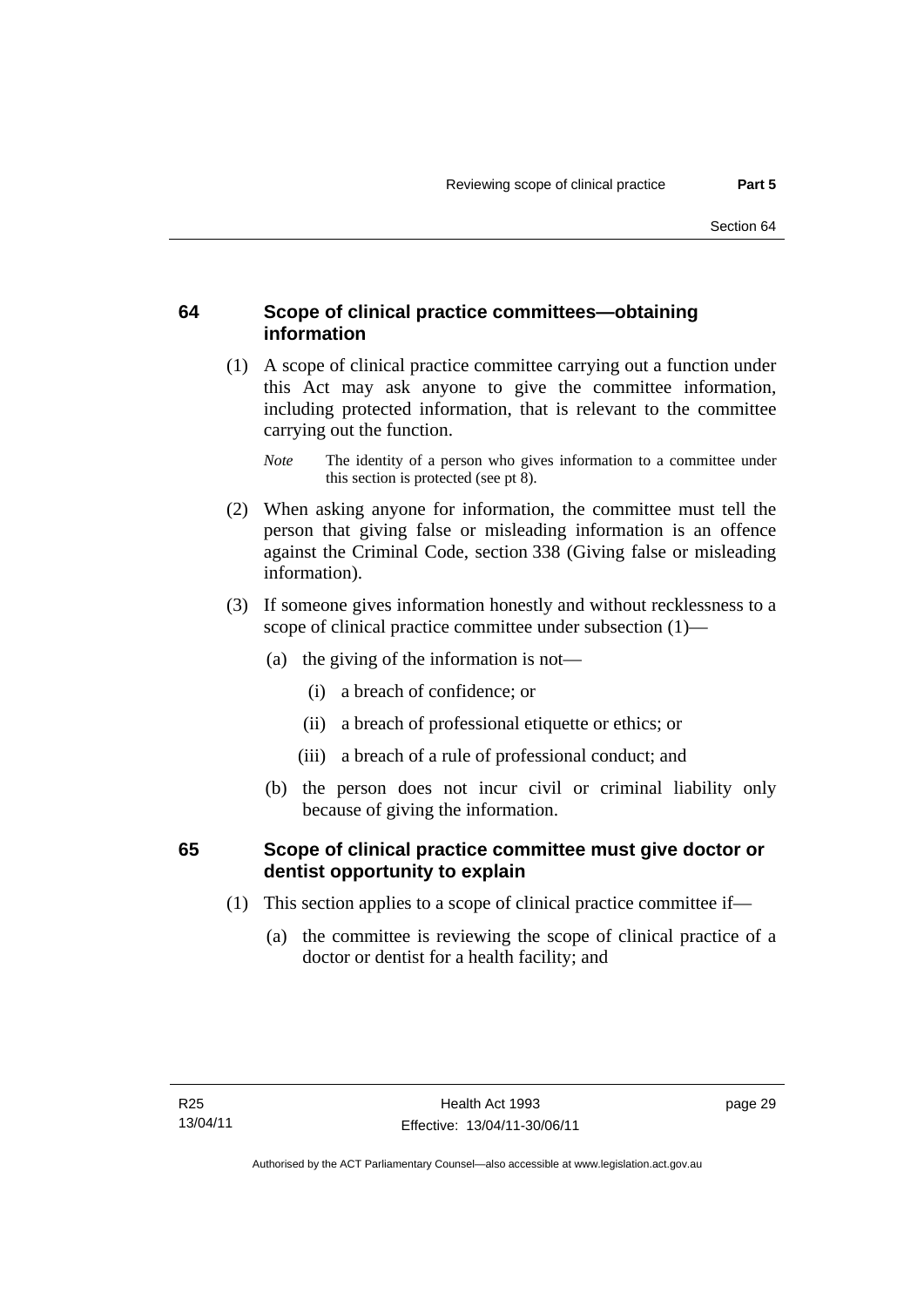- (b) the committee proposes to recommend in a scope of clinical practice report that—
	- (i) the scope of clinical practice of the doctor or dentist should be amended or withdrawn; or
	- (ii) the terms of engagement of the doctor or dentist by the health facility should be amended; or
	- (iii) the engagement of the doctor or dentist by the health facility should be suspended or ended.

*Note* Scope of clinical practice reports are prepared under s 67.

- (2) The committee must give the doctor or dentist a written notice (a *recommendation notice*) stating—
	- (a) the committee's proposed recommendation; and
	- (b) the reasons for the committee's proposed recommendation; and
	- (c) that the doctor or dentist may, not later than 21 days after the day the recommendation notice is given to the doctor or dentist, make a submission to the committee about the proposed recommendation.
- (3) A recommendation notice must not include sensitive information.

*Note Sensitive information*—see s 124.

 (4) The committee must consider any submission made by the doctor or dentist to the committee in accordance with the notice.

## **66 Interim and emergency withdrawal or amendment of scope of clinical practice by committee**

 (1) If at any time a scope of clinical practice committee forms the view that the clinical practice of a doctor or dentist at a health facility poses a threat to the safety of members of the public, the committee may withdraw or amend the scope of clinical practice of the doctor or dentist with immediate effect.

R25 13/04/11

Authorised by the ACT Parliamentary Counsel—also accessible at www.legislation.act.gov.au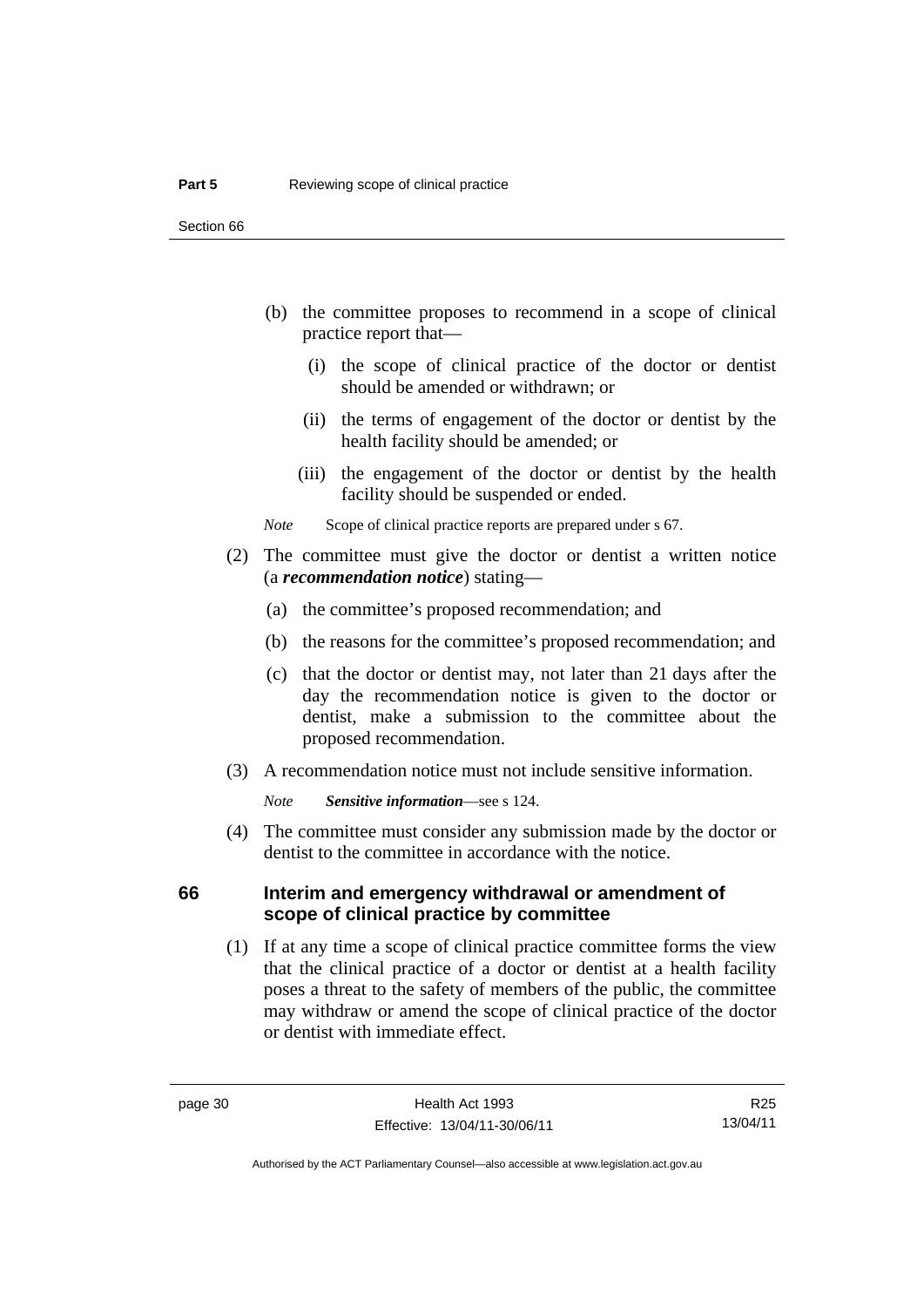- (2) The scope of clinical practice committee may take action under subsection (1) before the completion of a review by the committee of the doctor or dentist's scope of clinical practice under section 65.
- (3) Any withdrawal or amendment under this section has effect until a decision of the CEO of a health facility on the scope of clinical practice report in relation to the doctor or dentist takes effect under section 71 (When CEO decision on scope of clinical practice report takes effect).
- (4) If a scope of clinical practice committee withdraws or amends the scope of clinical practice of a doctor or dentist under subsection (1), the committee must tell the chief executive and the chief executive officer, Calvary (the *executive officers*) of the committee's decision and the date of the decision, in writing, as soon as possible.
- (5) If an executive officer is told about the withdrawal or amendment of the scope of clinical practice of a doctor or dentist under this section, the executive officer must tell appropriate officers under their authority or direction of the committee's decision so that proper effect can be given to the decision.

#### **Examples—appropriate officers**

- general manager of the health facility
- clinical unit director
- head of department at health facility
- immediate supervisor of doctor or dentist
- human resource personnel
- *Note* An example is part of the Act, is not exhaustive and may extend, but does not limit, the meaning of the provision in which it appears (see Legislation Act, s 126 and s 132).

## **67 Preparing scope of clinical practice reports**

- (1) This section applies to a scope of clinical practice committee if—
	- (a) the committee has reviewed the scope of clinical practice of a doctor or dentist for a health facility; and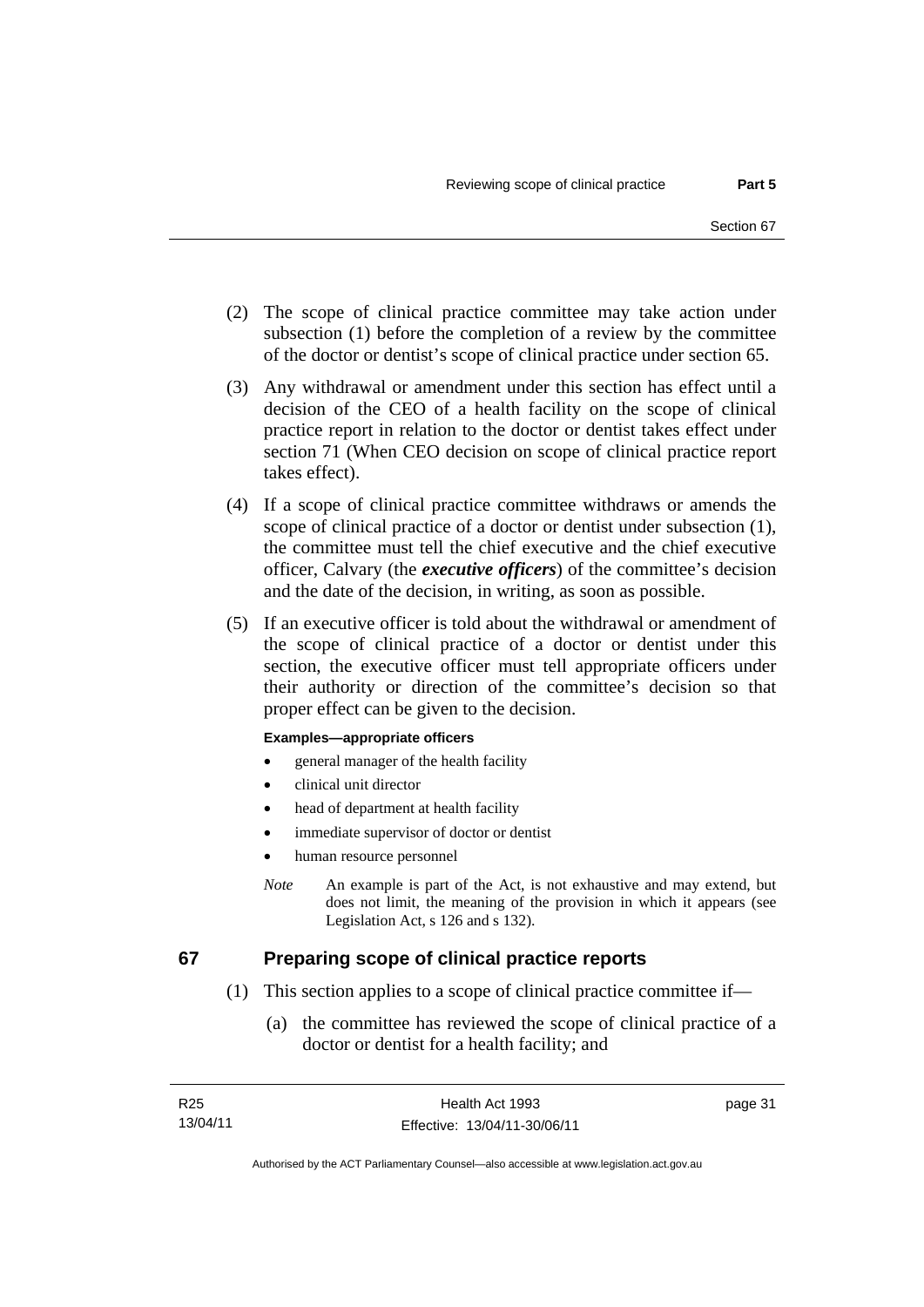- (b) if the committee has given the doctor or dentist a recommendation notice—the committee has considered any submission made by the doctor or dentist in accordance with the notice; and
- (c) the committee has completed the review.
- (2) The scope of clinical practice committee must prepare a report (a *scope of clinical practice report*) about the review.

- (3) The scope of clinical practice report must include the committee's recommendations about whether—
	- (a) the scope of clinical practice of the doctor or dentist should stay the same, be amended or be withdrawn; and
	- (b) the terms of engagement of the doctor or dentist by the health facility should be amended; and
	- (c) the engagement of the doctor or dentist by the health facility should be suspended or ended.
- (4) In this section:

*recommendation notice*—see section 65 (2).

## **68 Giving scope of clinical practice reports to CEO of health facility and doctor or dentist**

If a scope of clinical practice committee prepares a scope of clinical practice report about a doctor or dentist for a health facility, the committee must give a copy of the report to—

- (a) the CEO of the health facility; and
- (b) the doctor or dentist.
- *Note* The report must be given as soon as possible (see Legislation Act, s 151B).

*Note* The report must be prepared as soon as possible (see Legislation Act, s 151B).

Authorised by the ACT Parliamentary Counsel—also accessible at www.legislation.act.gov.au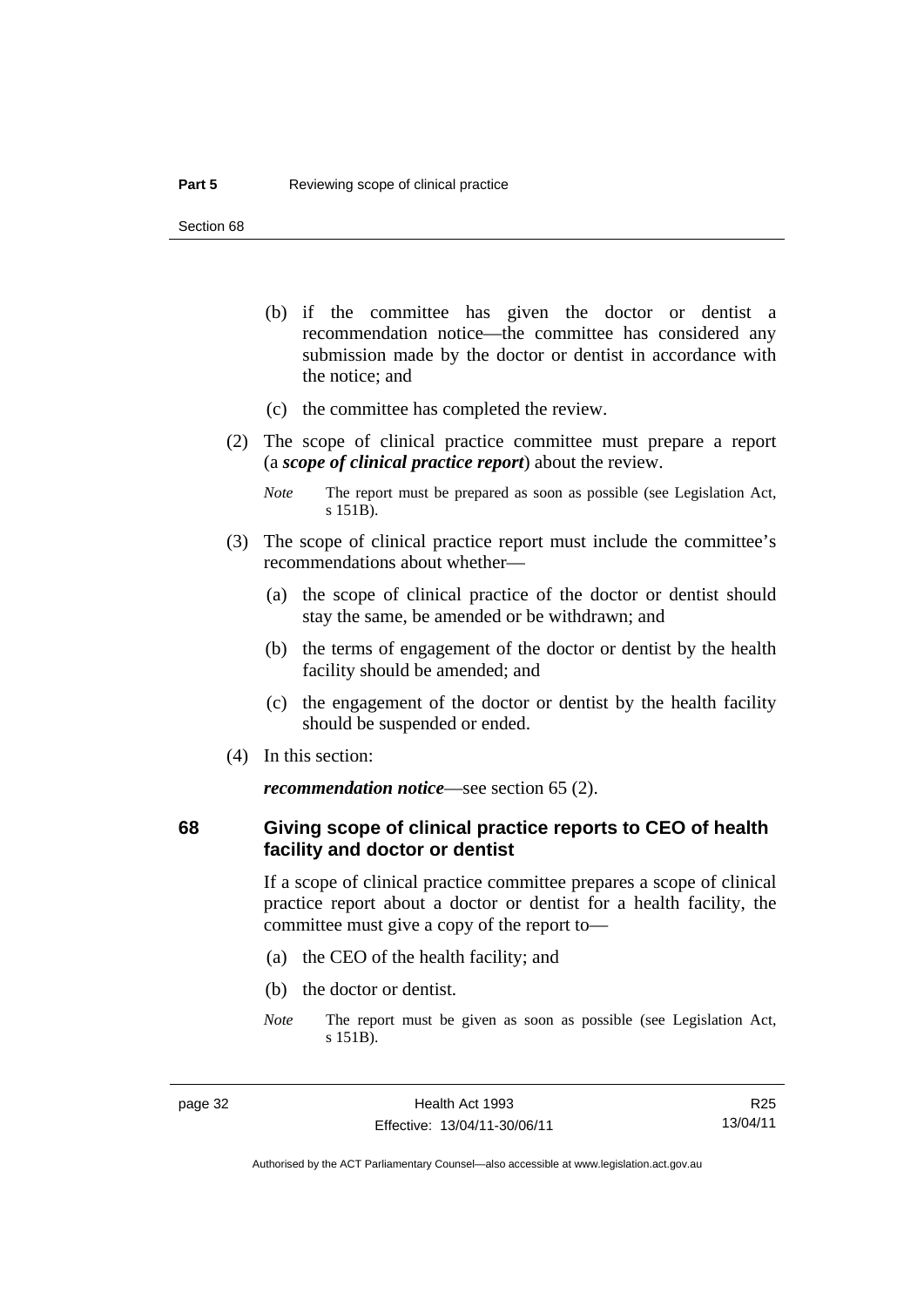# **69 CEO may make interim or emergency decision on scope of clinical practice**

- (1) If the CEO of a health facility has concerns about a doctor or dentist for a health facility of sufficient seriousness to warrant the immediate amendment or withdrawal of the scope of clinical practice of the doctor or dentist, the CEO may, by notice in writing, amend or withdraw the scope of clinical practice of the doctor or dentist with immediate effect.
- (2) The CEO may take action under subsection (1) even if a scope of clinical practice committee has not reported on, or is not currently investigating, the scope of clinical practice of the doctor or dentist.
- (3) Any amendment or withdrawal of the scope of clinical practice of a doctor or dentist under this section has effect from the day and time the notice is given to the doctor or dentist—
	- (a) if a scope of clinical practice report is prepared under section 67 in relation to the doctor or dentist—until a decision on the scope of clinical practice report takes effect under section 71; or
	- (b) in any other case—until the CEO, by notice in writing, revokes the amendment or withdrawal.
- (4) Subsection (5) applies if—
	- (a) the CEO amends or withdraws the scope of clinical practice of a doctor or dentist under subsection (1); and
	- (b) the scope of clinical practice of the doctor or dentist is not the subject of an investigation by a scope of clinical practice committee.
- (5) The CEO must immediately refer the scope of clinical practice of the doctor or dentist to a scope of clinical practice committee.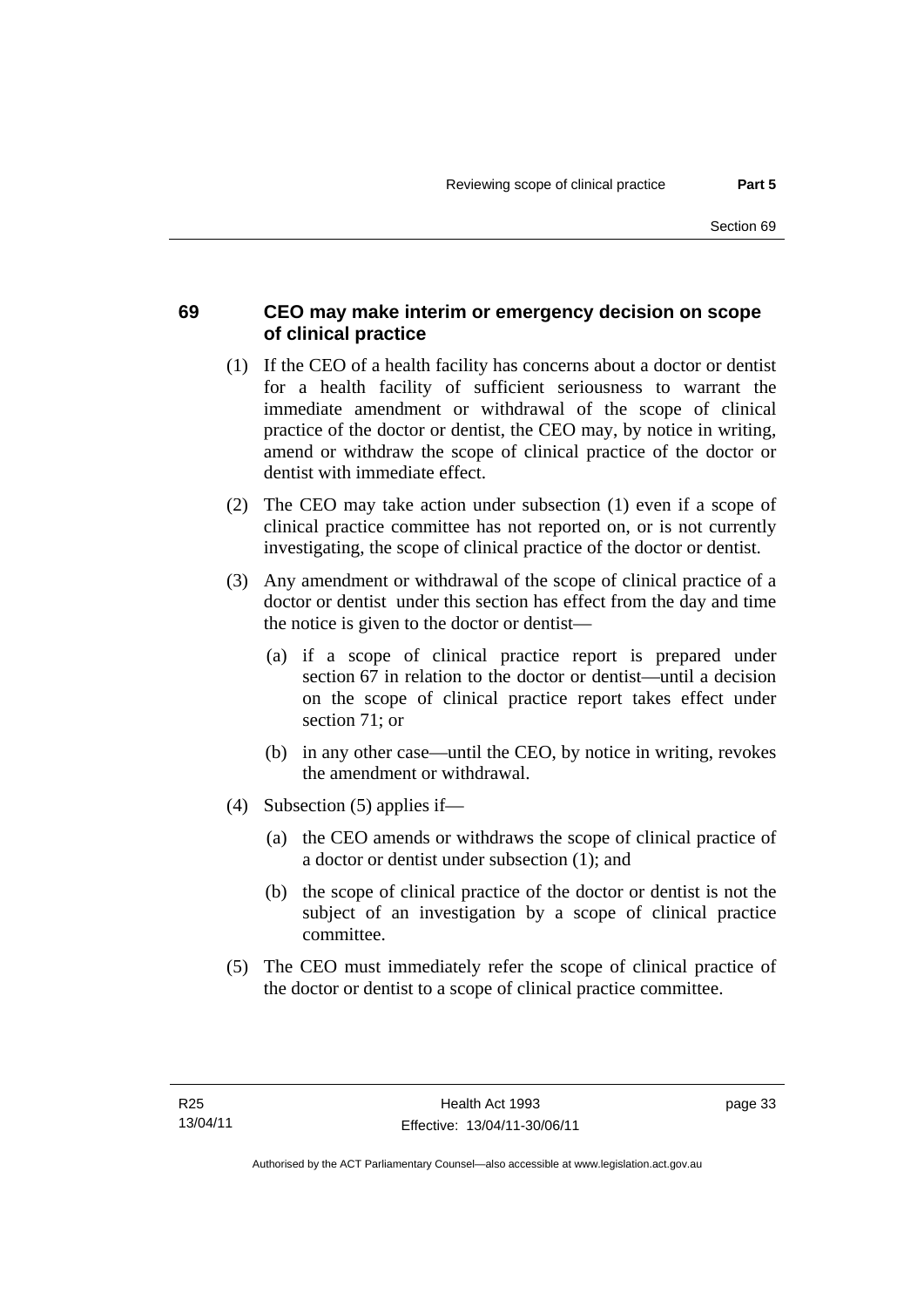Section 69

- (6) If the CEO amends or withdraws the scope of clinical practice of a doctor or dentist under subsection (1), the CEO must, in writing, notify—
	- (a) the doctor or dentist; and
	- (b) if the CEO is not the chief executive—the chief executive; and
	- (c) if the CEO is not the chief executive officer, Calvary—the chief executive officer, Calvary; and
	- (d) the relevant health board for the doctor or dentist; and
	- (e) the health services commissioner; and
	- (f) the CEO of any other health facility at which the doctor or dentist is engaged; and
	- (g) if a scope of clinical practice committee submitted a report about the doctor or dentist under section 68 to the CEO—the scope of clinical practice committee that submitted the report; and
	- (h) all appropriate officers under the CEO's authority or direction of the committee's decision so that proper effect can be given to the decision.

#### **Examples—appropriate officers**

- general manager of the health facility
- clinical unit director
- head of department at health facility
- immediate supervisor of doctor or dentist
- human resource personnel
- *Note* An example is part of the Act, is not exhaustive and may extend, but does not limit, the meaning of the provision in which it appears (see Legislation Act, s 126 and s 132).

R25 13/04/11

Authorised by the ACT Parliamentary Counsel—also accessible at www.legislation.act.gov.au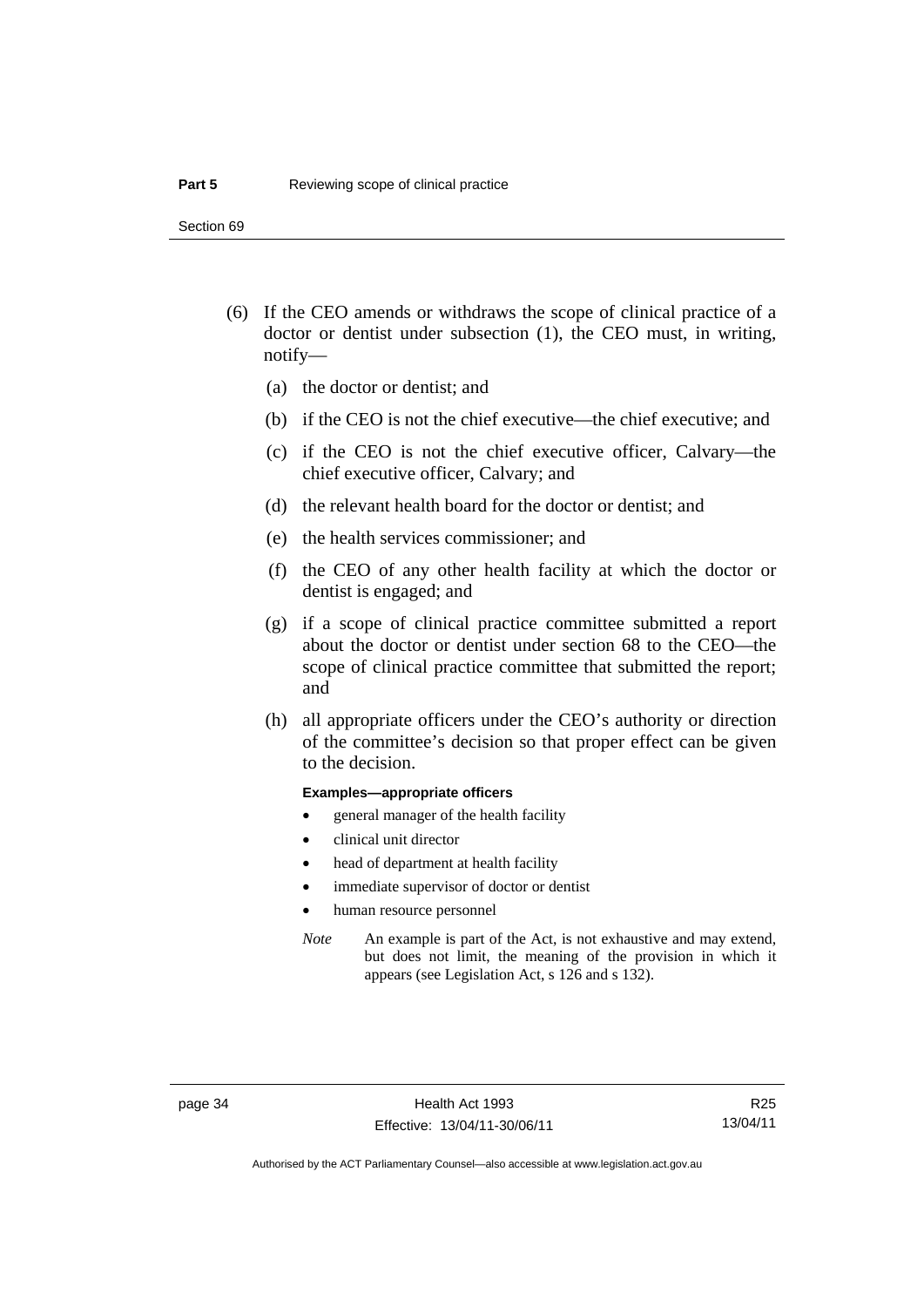# **70 CEO must make decision on scope of clinical practice report**

- (1) This section applies if the CEO of a health facility is given a scope of clinical practice report about a doctor or dentist for the health facility.
- (2) The CEO must—
	- (a) consider the recommendations in the scope of clinical practice report; and
	- (b) decide whether to take—
		- (i) the action recommended in the scope of clinical practice report; or
		- (ii) any other action that the committee could have recommended under section 67 (3) that the CEO considers appropriate.
	- *Note 1* The CEO must consider the recommendations and make a decision as soon as possible (see Legislation Act, s 151B).
	- *Note* 2 A decision of the CEO under this section is a reviewable decision (see pt 9).
- (3) After the CEO has made a decision under subsection (2), the CEO must give the following people notice in writing (a *scope of clinical practice executive decision notice*) of the decision:
	- (a) each doctor or dentist for the health facility whose scope of clinical practice or engagement will be affected by the CEO's decision;
	- (b) the scope of clinical practice committee that prepared the scope of clinical practice report;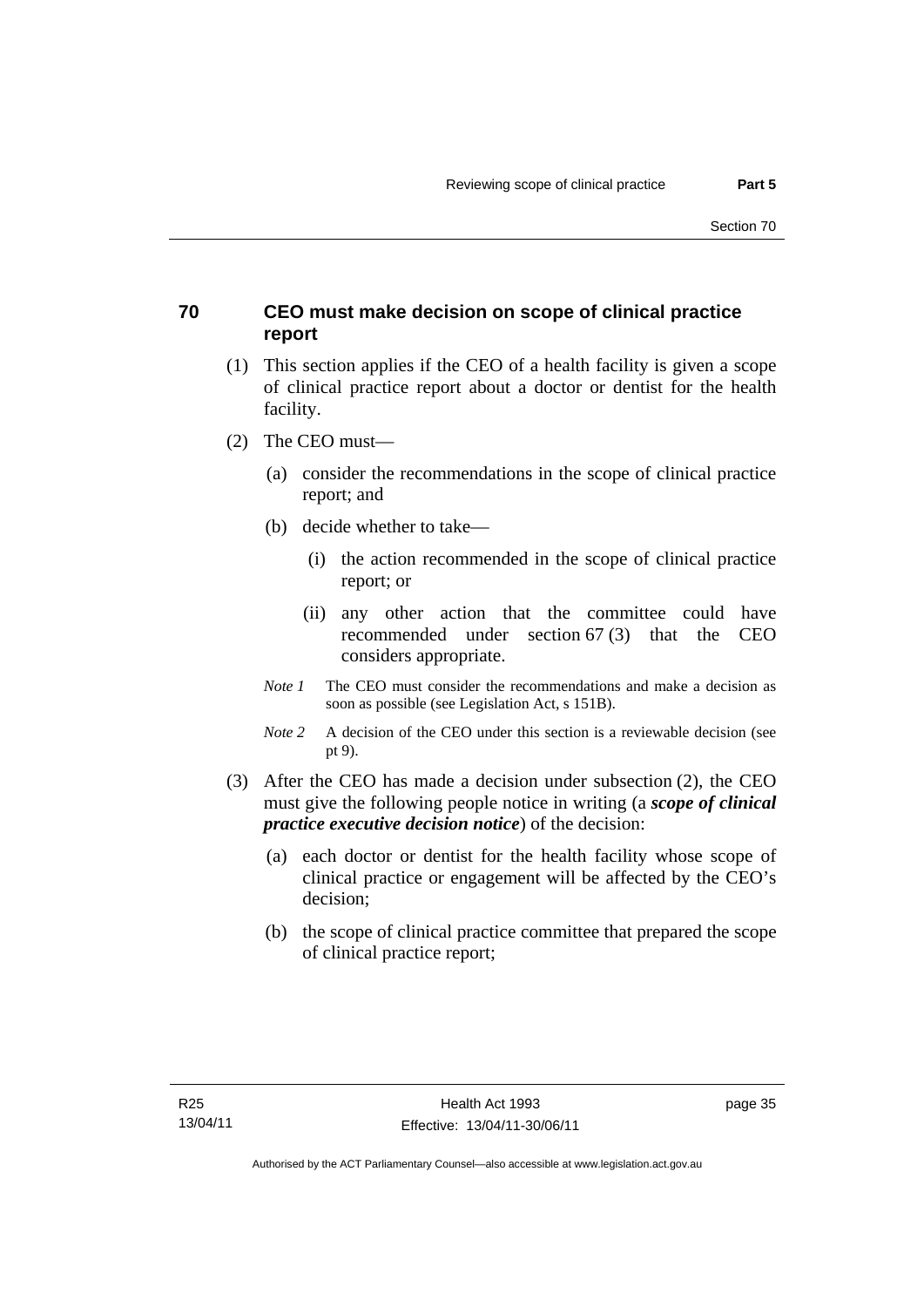(c) all appropriate officers under the CEO's authority or direction so that proper effect can be given to the decision.

#### **Examples—appropriate officers**

- general manager of the health facility
- clinical unit director
- head of department at health facility
- immediate supervisor of doctor or dentist
- human resource personnel
- *Note* An example is part of the Act, is not exhaustive and may extend, but does not limit, the meaning of the provision in which it appears (see Legislation Act, s 126 and s 132).
- (4) A scope of clinical practice executive decision notice in relation to a doctor or dentist must include the following information:
	- (a) if the doctor or dentist's scope of clinical practice is to stay the same—a statement to that effect;
	- (b) if the doctor or dentist's scope of clinical practice is to be amended—how the scope of clinical practice is being amended;
	- (c) if the doctor or dentist's scope of clinical practice is to be withdrawn—a statement to that effect;
	- (d) if the term of engagement of the doctor or dentist by a health facility is to be amended—how the term is being amended;
	- (e) if the engagement of the doctor or dentist by a health facility is to be suspended—the period for which the engagement is being suspended;
	- (f) if the engagement of the doctor or dentist by a health facility is to be ended—a statement to that effect;
	- (g) if the doctor or dentist was the subject of a decision of the CEO under section 69—a statement to that effect;
	- (h) when the decision takes effect.

R25 13/04/11

Authorised by the ACT Parliamentary Counsel—also accessible at www.legislation.act.gov.au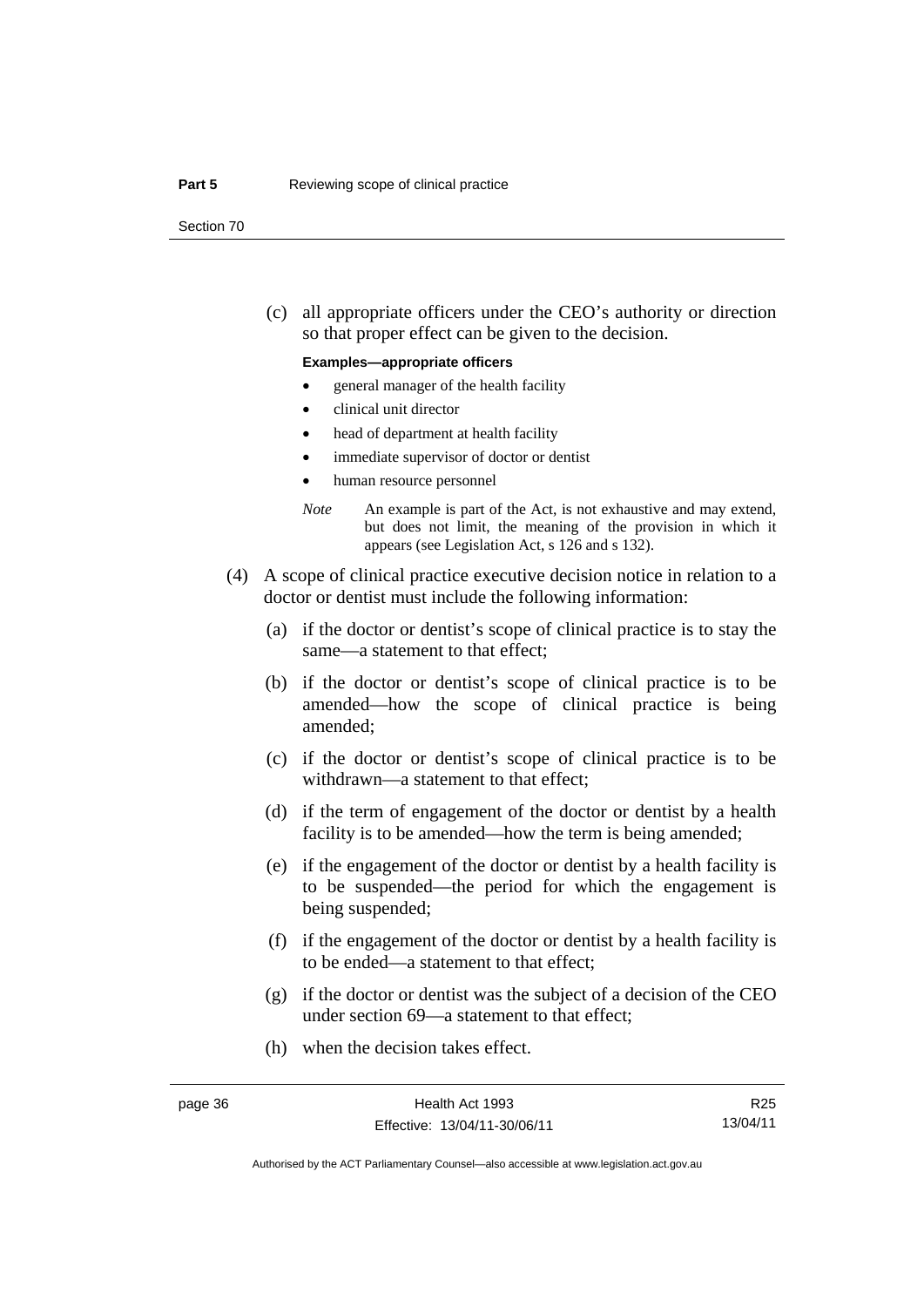- (5) The scope of clinical practice review notice must be in accordance with the requirements for a reviewable decision notice.
	- *Note* The requirements for reviewable decision notices are prescribed under the *ACT Civil and Administrative Tribunal Act 2008*.

# **71 When CEO decision on scope of clinical practice report takes effect**

- (1) A decision of the CEO of a health facility under section 69 or section 70 in relation to a doctor or dentist for the health facility takes effect on the later of the following:
	- (a) the day stated in the scope of clinical practice review notice for the decision;
	- (b) the day the scope of clinical practice review notice is given to the doctor or dentist.
- (2) For subsection (1) (b), if the notice cannot be given to the doctor or dentist in person, the notice is taken to be given to the doctor or dentist 7 days after the day it is posted to his or her last known home address.

# **72 CEO may give information about decision to health facility outside ACT**

- (1) If the CEO of a health facility makes a decision under section 69 or section 70 to amend or withdraw the scope of clinical practice of a doctor or dentist, the CEO may tell the CEO of a health facility that is outside the ACT (the *other CEO*) about the amendment or withdrawal.
- (2) However, the CEO may not tell the other CEO about the amendment or withdrawal, unless the other CEO asks, in writing, for information about the scope of clinical practice of the doctor or dentist.

page 37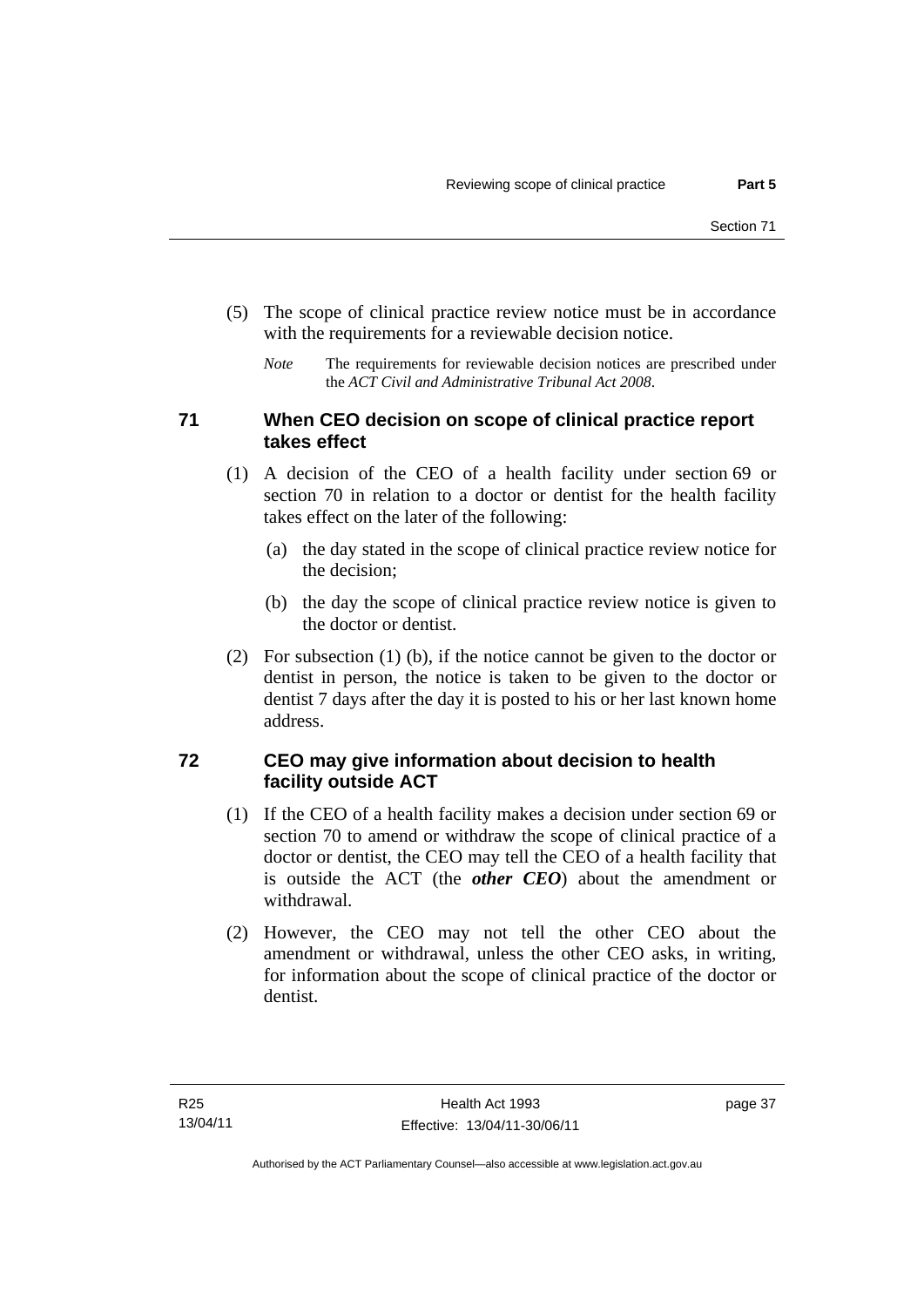Section 73

### **73 Request for information by health facility outside ACT**

- (1) This section applies if a health facility outside the ACT (the *requesting facility*) asks the CEO of a health facility for clinical practice information about a doctor or dentist that has been the subject of a scope of clinical practice review at the health facility.
- (2) The CEO must—
	- (a) if the request for information is in writing—forward the request within 7 days of receiving it to the scope of clinical practice committee that reviewed the doctor or dentist's scope of clinical practice; or
	- (b) if the request is not in writing—tell the requesting facility as soon as practicable that the request must be made in writing.
- (3) A scope of clinical practice review committee that receives a request from a CEO under subsection (2) (a) may give the requesting facility—
	- (a) the following information if the information formed part of the committee's review of the doctor or dentist, and is relevant to the information asked for by the requesting facility:
		- (i) particulars of the complaint against the doctor or dentist;
		- (ii) particulars about any patients treated by the doctor or dentist;
		- (iii) health facility medical records;
		- (iv) reports from other providers of health services; and
	- (b) a summary of the committee's review report into the doctor or dentist's scope of clinical practice.
- (4) However, any information given to a requesting facility under subsection (3) must be given in a form that does not allow a person mentioned in the information, other than the doctor or dentist reviewed by the committee, to be identified.

R25 13/04/11

Authorised by the ACT Parliamentary Counsel—also accessible at www.legislation.act.gov.au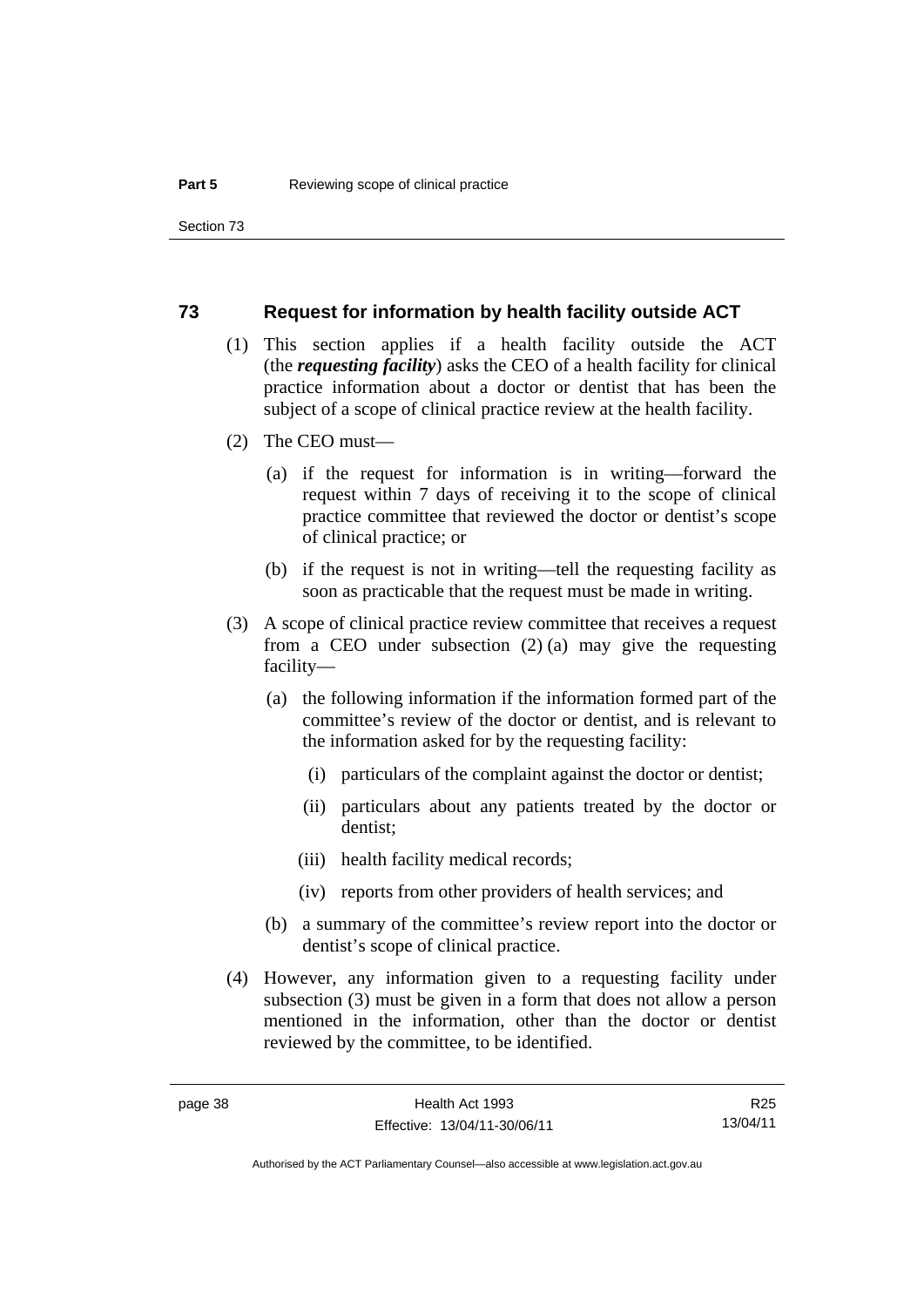(5) In this section:

*clinical practice information*, about a doctor or dentist, means information relating to the clinical competency and standards of professional conduct of the doctor or dentist.

# **74 Scope of clinical practice committees—giving information to health board and health services commissioner**

(1) A scope of clinical practice committee may give protected information to a health board if the committee is satisfied that giving the information would be likely to facilitate the improvement of health services provided in the ACT.

*Note* Protected information includes sensitive information (see s 123).

- (2) If a clinical practice committee gives protected information to a health board under subsection (1), the committee must give the information to the health services commissioner.
- (3) A scope of clinical practice committee must tell the relevant health board, and the health services commissioner, if the committee is satisfied that the clinical practice of a doctor or dentist has failed to meet the required standard of practice, or that the doctor or dentist does not satisfy the suitability to practise requirements.
- (4) In this section:

*required standard of practice*—see the *Health Professionals Act 2004*, section 18.

*Note* The *Health Practitioner Regulation National Law (ACT)*, pt 8, div 2 imposes an obligation to report misconduct or impairment.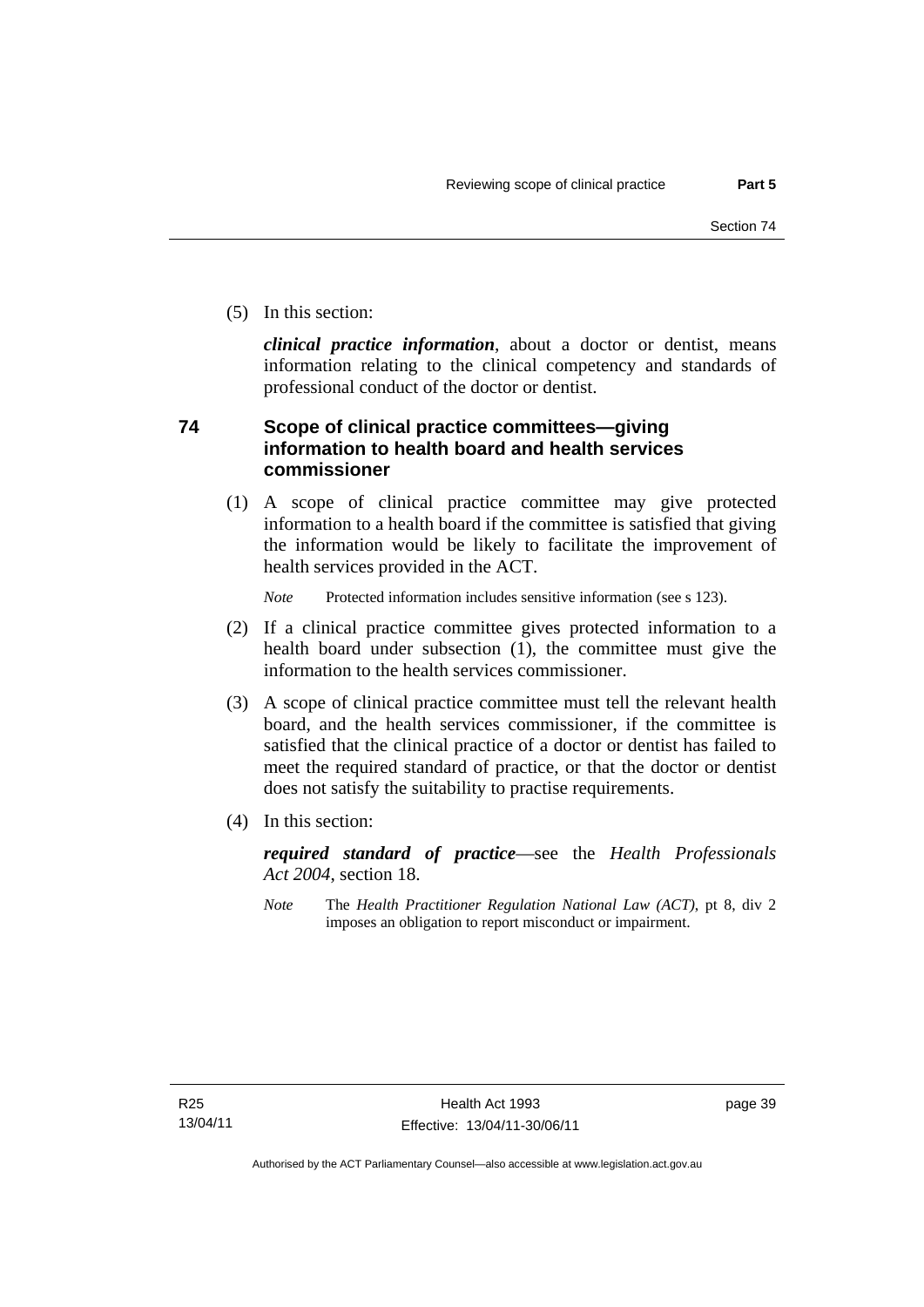# **75 Scope of clinical practice committees—admissibility of evidence**

- (1) The following are not admissible as evidence in a proceeding before a court:
	- (a) an oral statement made in a proceeding before a scope of clinical practice committee;
	- (b) a document given to a scope of clinical practice committee, but only to the extent that it was prepared only for the committee;
	- (c) a document prepared by a scope of clinical practice committee.
- (2) In this section:

*court* includes a tribunal, authority or person with power to require the production of documents or the answering of questions.

#### **76 Sharing information with other committees**

A scope of clinical practice committee may share the following information, including protected information, with another scope of clinical practice committee or a quality assurance committee:

- (a) any information that comes before the committee in the course of its functions;
- (b) a decision of a CEO under section 69 or section 70 that related to a recommendation made by the committee.

## **77 Sharing information with 3rd parties**

- (1) This section applies if—
	- (a) the CEO of a health facility makes a decision, under section 69 or section 70, to amend or withdraw the scope of clinical practice of a doctor or dentist; and
	- (b) a person asks for information about the decision.

R25 13/04/11

Authorised by the ACT Parliamentary Counsel—also accessible at www.legislation.act.gov.au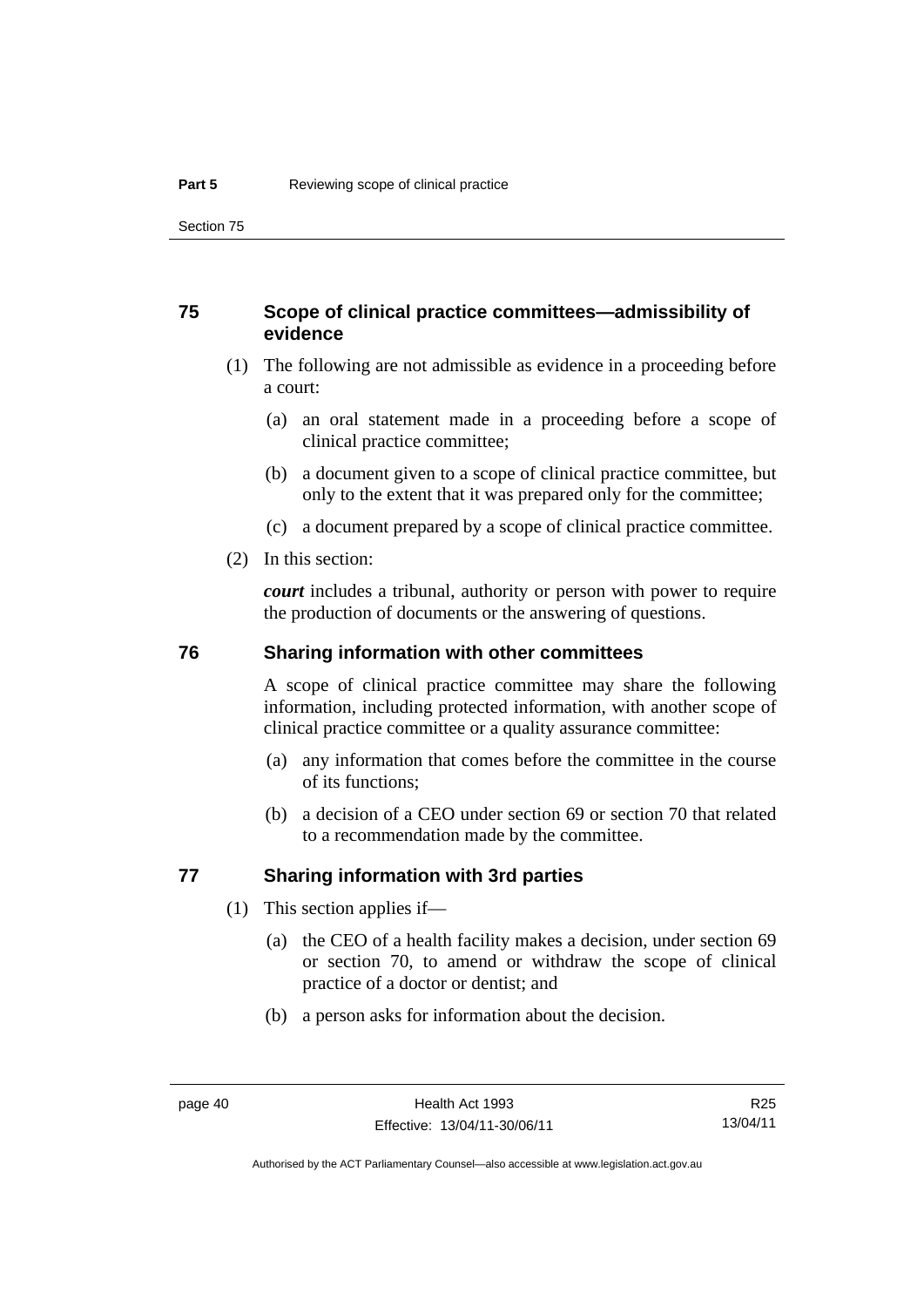(2) The CEO may give the person information about the decision, but may not disclose the identity of the doctor or dentist or any other sensitive information.

*Note Sensitive information*—see s 124.

## **78 Complainants to remain anonymous**

If a person makes a complaint about a doctor or dentist and the matter is referred to a scope of clinical practice committee, the committee—

- (a) must not disclose the identity of the complainant to the doctor, dentist or any other person who is not a member of the committee; and
- (b) if the committee provides any information to a person about a complaint—may provide information in a way that protects the identity of the complainant unless required to do otherwise by this Act or any other Territory law.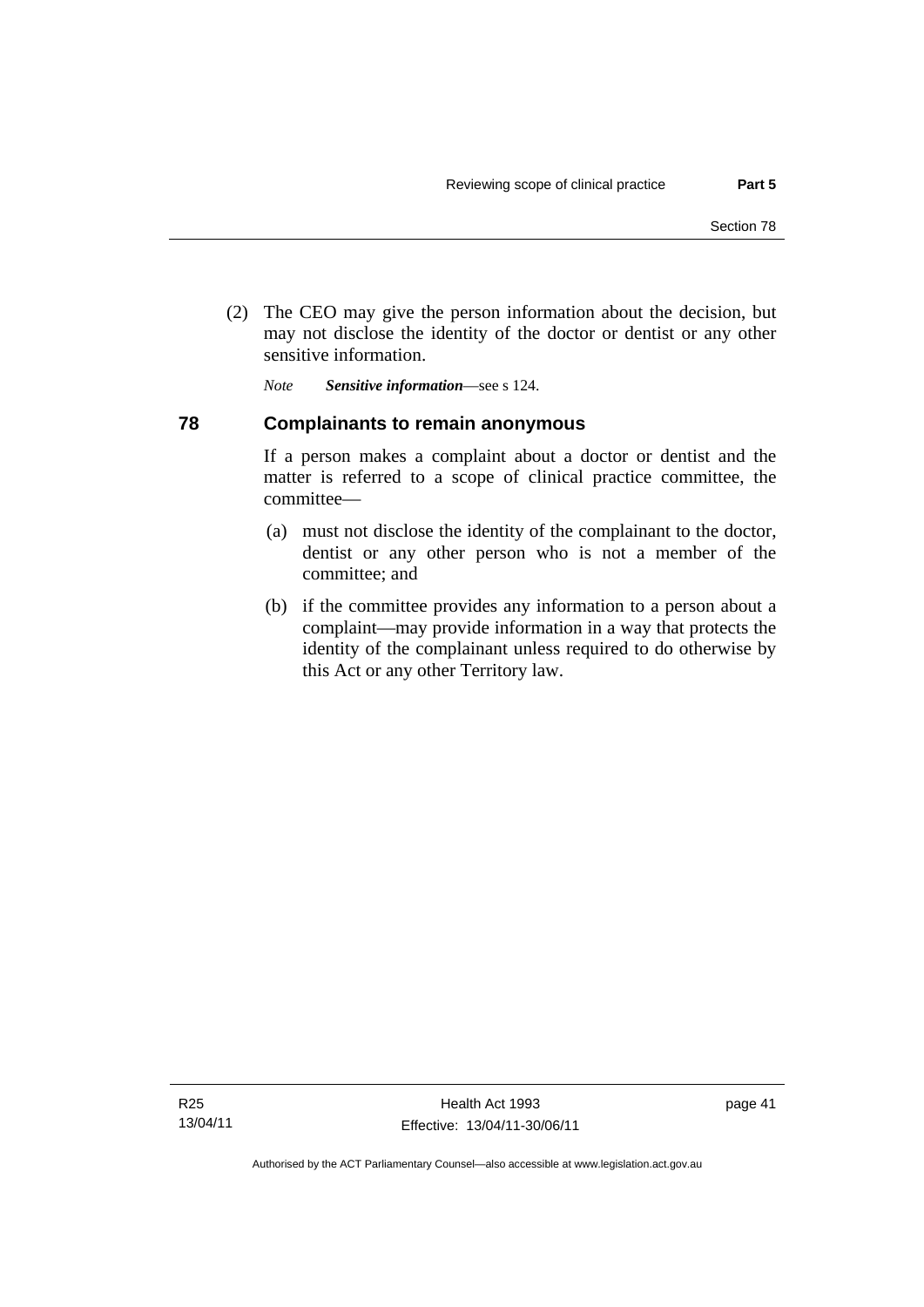#### **Part 6** Abortions

Section 80

# **Part 6 Abortions**

## **80 Meaning of** *abortion* **for pt 6**

In this part:

*abortion* means causing a woman's miscarriage by:

- (a) administering a drug; or
- (b) using an instrument; or
- (c) any other means.

## **81 Only doctor may carry out abortion**

A person who is not a doctor must not carry out an abortion.

Maximum penalty: imprisonment for 5 years.

## **82 Abortion to be carried out in approved medical facility**

A person must not carry out an abortion except in a medical facility, or part of a medical facility, approved under section 83 (1).

Maximum penalty: 50 penalty units, imprisonment for 6 months or both.

## **83 Approval of facilities**

- (1) If a medical facility is suitable on medical grounds for carrying out abortions, the Minister may approve the medical facility or an appropriate part of the medical facility.
- (2) An approval is a notifiable instrument.

*Note* A notifiable instrument must be notified under the *Legislation Act 2001*.

 (3) The Minister must not unreasonably refuse or delay a request for approval of a medical facility under subsection (1).

R25 13/04/11

Authorised by the ACT Parliamentary Counsel—also accessible at www.legislation.act.gov.au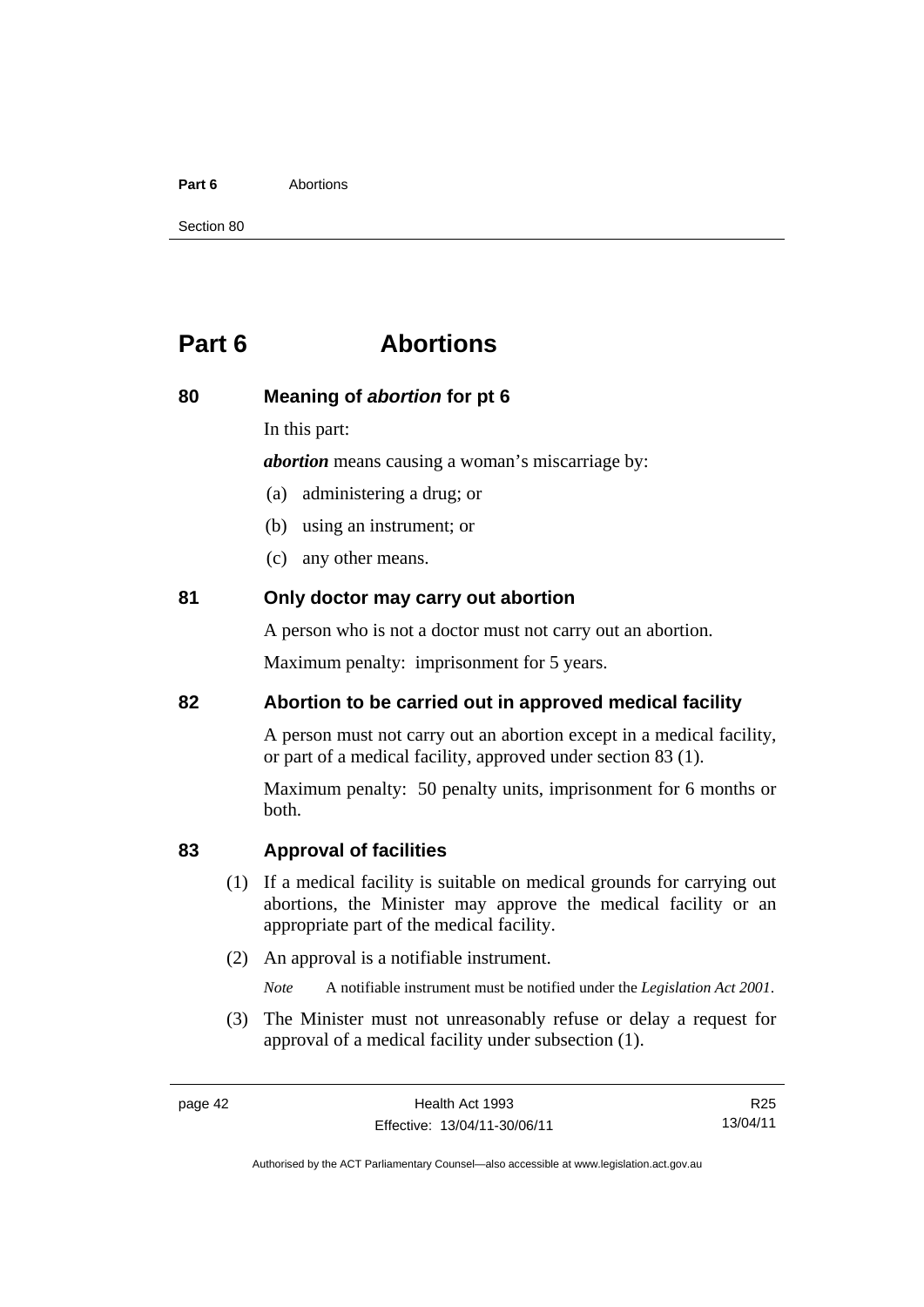# **84 No obligation to carry out abortion**

- (1) No-one is under a duty (by contract or by statutory or other legal requirement) to carry out or assist in carrying out an abortion.
- (2) A person is entitled to refuse to assist in carrying out an abortion.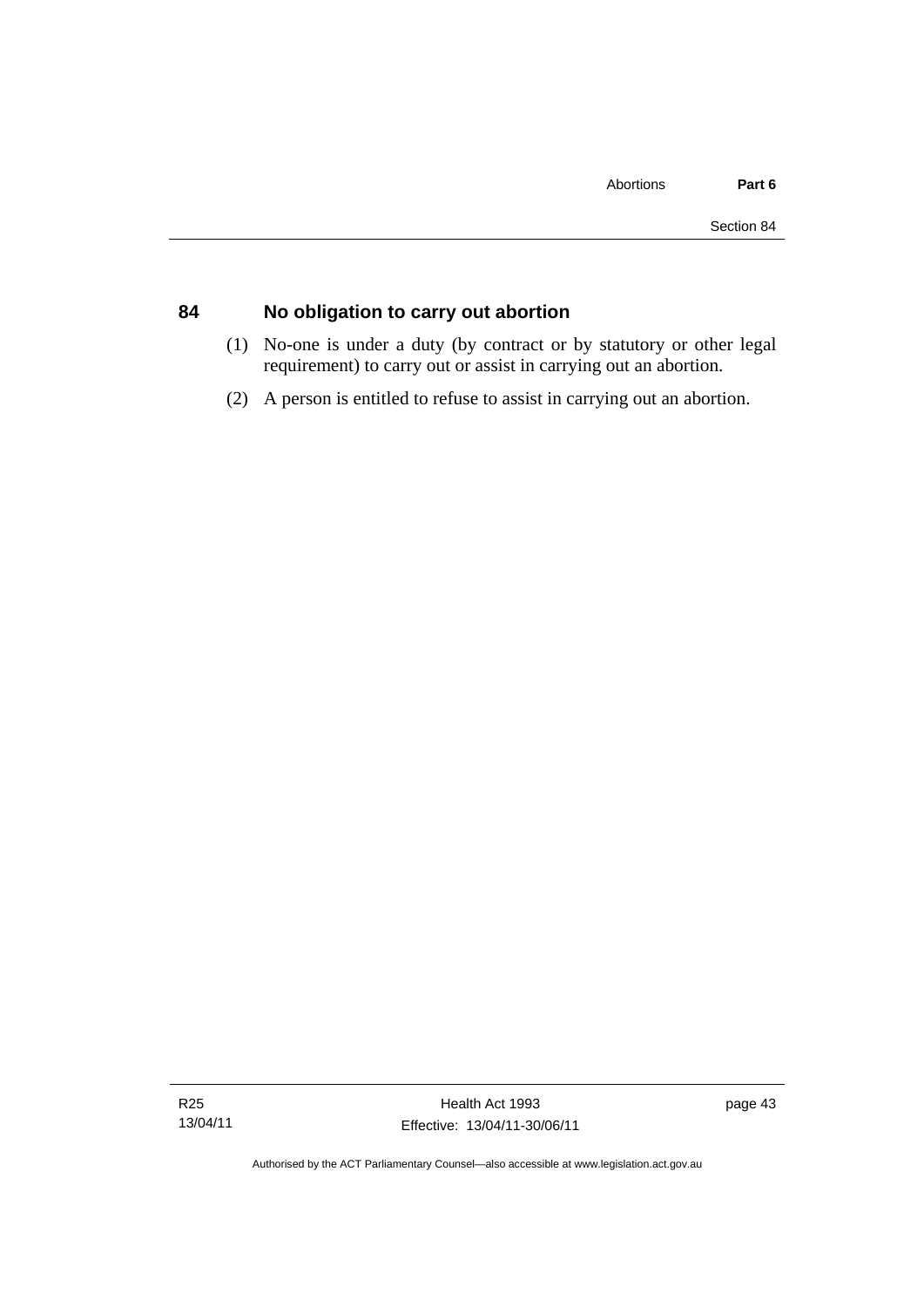#### **Part 7** VMO service contracts

Section 100

# **Part 7 VMO service contracts**

### **100 Definitions for pt 7**

In this part:

*authorised representative* means an entity authorised as a representative under section 105.

*core conditions* means conditions determined under section 102.

*entity* means a corporation or an unincorporated association.

*negotiating agent* means an entity approved as a negotiating agent under section 104.

*negotiating period*—see section 103 (2).

*practice corporation*, of a VMO, means a corporation that is controlled or conducted by the VMO and by which the VMO conducts his or her practice as a doctor or dentist.

*service contract* means a contract for services, between the Territory and a VMO (or the VMO's practice corporation), under which the VMO is to provide health services to or for the Territory.

*VMO* (visiting medical officer) means a doctor or dentist who is engaged, or who the Territory proposes to engage, under a service contract.

#### **101 Service contracts**

- (1) The Territory must not enter into a service contract unless it includes the core conditions that apply to the contract.
- (2) A service contract entered into in contravention of subsection (1) is void.

R25 13/04/11

Authorised by the ACT Parliamentary Counsel—also accessible at www.legislation.act.gov.au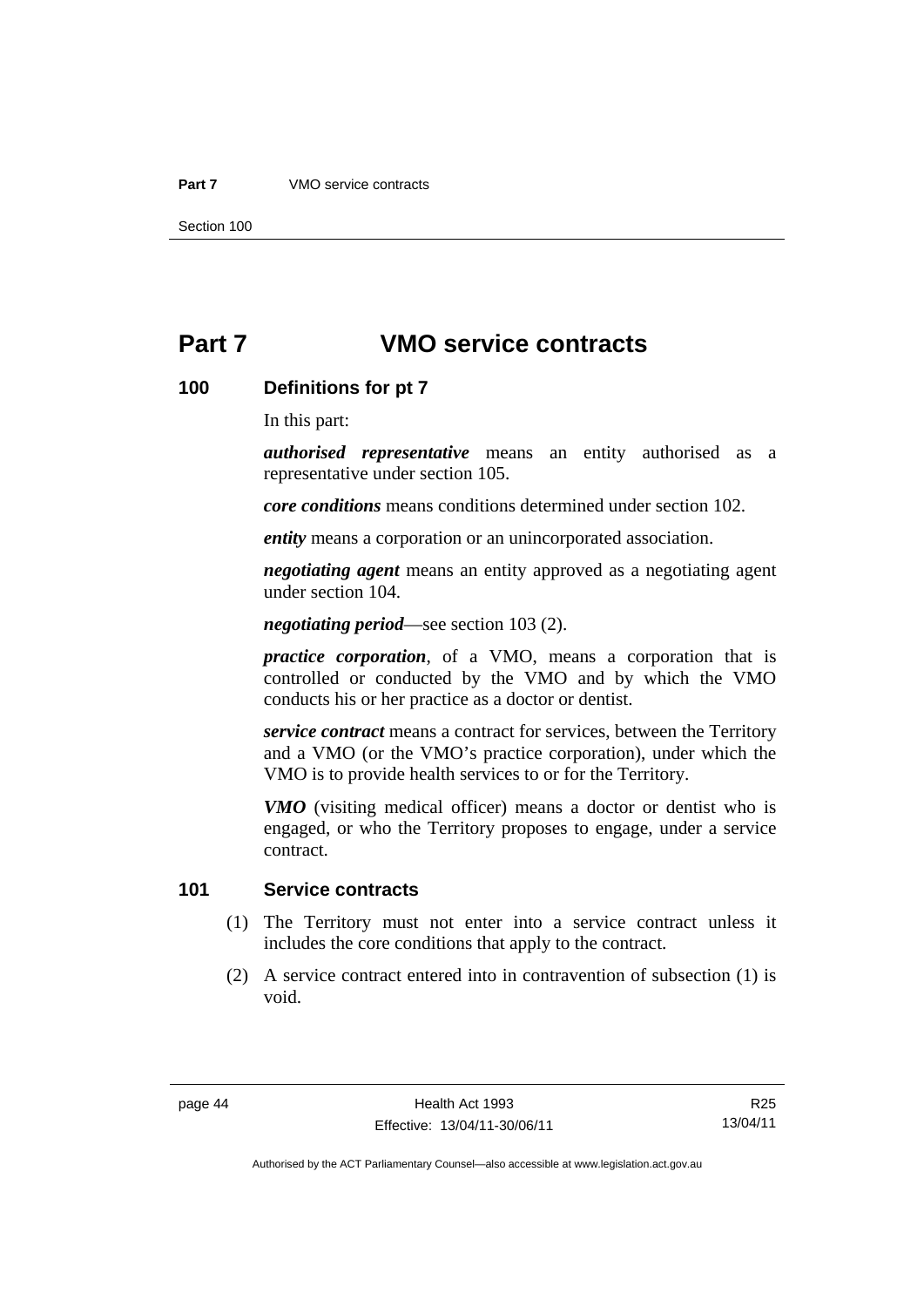(3) A condition of a service contract that is inconsistent with a core condition that applies to the contract is void to the extent of the inconsistency.

## **102 Core conditions**

- (1) The Minister may determine core conditions for service contracts.
- (2) The Minister must not determine a condition as a core condition unless the condition has been—
	- (a) agreed in collective negotiations under section 103; or
	- (b) decided by arbitration under section 106.
- (3) A determination of core conditions is a notifiable instrument.

*Note* A notifiable instrument must be notified under the Legislation Act.

## **103 Collective negotiations**

- (1) The Territory may negotiate with a negotiating agent, or negotiating agents, to establish proposed core conditions for service contracts.
- (2) Before beginning collective negotiations, the Minister must determine a period (the *negotiating period*) for the negotiations.
- (3) A negotiating period determined after 31 December 2003 must not be shorter than 3 months unless the parties to the negotiations agree to a shorter negotiating period.
- (4) A determination of a negotiating period is a notifiable instrument.
	- *Note* A notifiable instrument must be notified under the Legislation Act.

page 45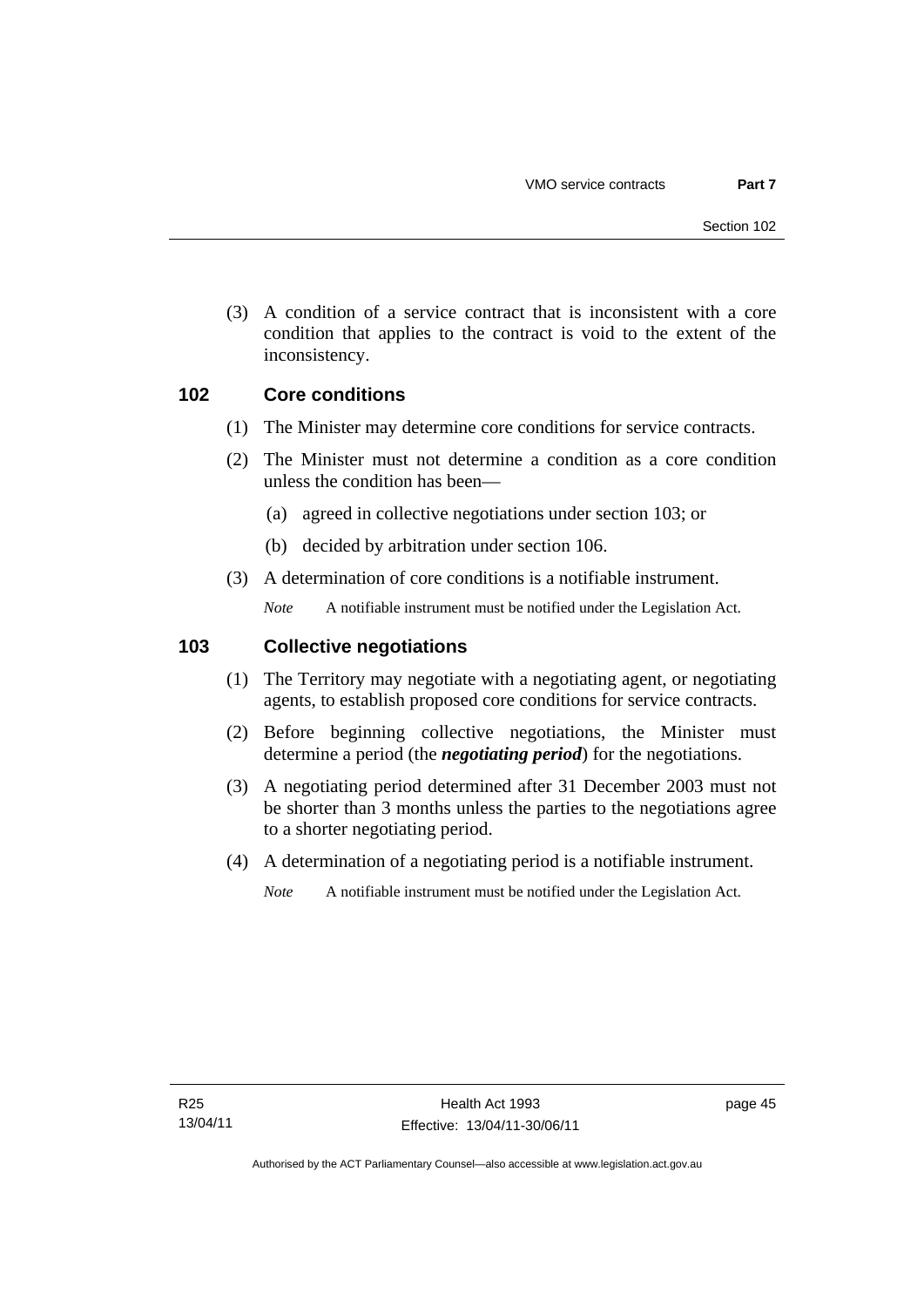#### **Part 7** VMO service contracts

Section 104

## **104 Negotiating agents**

- (1) The Minister may, in writing, approve an entity as a negotiating agent.
- (2) The Minister must not approve an entity as a negotiating agent unless the Minister is satisfied that—
	- (a) the entity is the authorised representative of at least 50 VMOs who, between them, belong to at least 3 of the following categories:
		- (i) physician;
		- (ii) surgeon;
		- (iii) obstetrician and gynaecologist;
		- (iv) anaesthetist;
		- (v) general practitioner or other doctor or dentist; and
	- (b) the entity is not disqualified under subsection (3); and
	- (c) the entity is otherwise suitable to be a negotiating agent having regard to anything that may reasonably influence that decision, including the following:
		- (i) any criminal or civil court proceedings in which the entity or an executive officer of the entity has been concerned in the previous 10 years;
		- (ii) any levy of execution against the entity or an executive officer of the entity that is not satisfied;
		- (iii) whether an executive officer of the entity has ceased to carry on business, or has been involved in the management of an entity that has ceased to carry on business, with the result that creditors were not fully paid or are unlikely to be fully paid.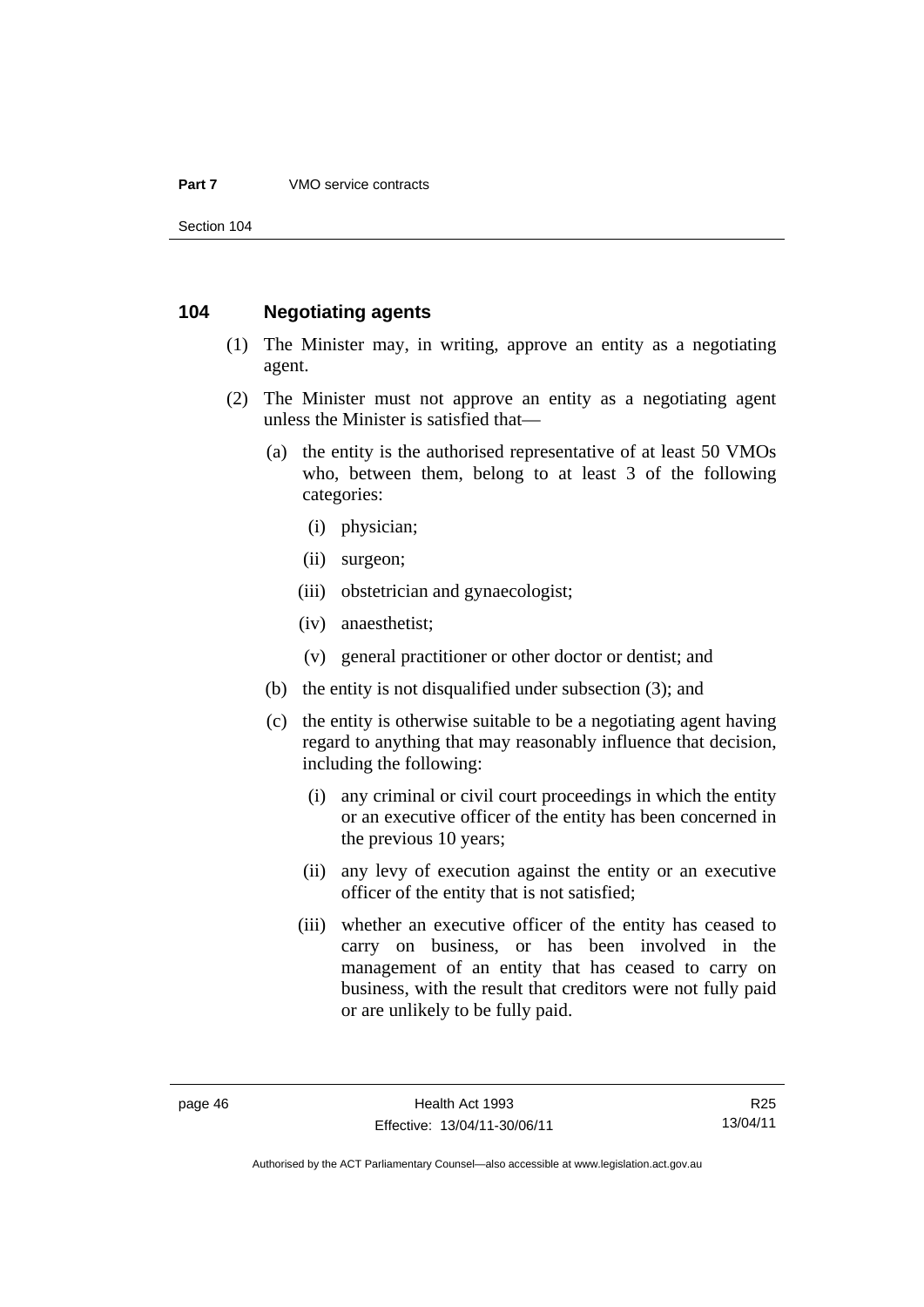- (3) For subsection (2) (b), an entity is disqualified if—
	- (a) the entity, or an executive officer of the entity, has been convicted, in the ACT or elsewhere, of—
		- (i) an offence punishable by imprisonment for longer than 1 year; or
		- (ii) an offence that involves dishonesty and is punishable by imprisonment for 3 months or longer; or
	- (b) the entity has a receiver, receiver and manager, or provisional liquidator appointed over part or all of its affairs, or is otherwise under external administration; or
	- (c) the entity is insolvent, enters into voluntary administration or makes an arrangement with its creditors or takes the benefit of any law for the relief of insolvent debtors; or
	- (d) the executive officer of the entity is disqualified from managing corporations under the Corporations Act, part 2D.6 (Disqualification from managing corporations).
- (4) In this section:

*executive officer*, of an entity, means a person, by whatever name called, and whether or not the person is a director of the entity, who is concerned with or takes part in the management of the entity.

# **105 Authorised representatives**

- (1) A VMO may, in writing, authorise 1 entity to represent the VMO in collective negotiations under section 103.
	- *Note* If a form is approved under s 194 for an authorisation, the form must be used.
- (2) The authorisation must nominate 1 of the categories mentioned in section 104 (2) (a) as the category to which the VMO belongs.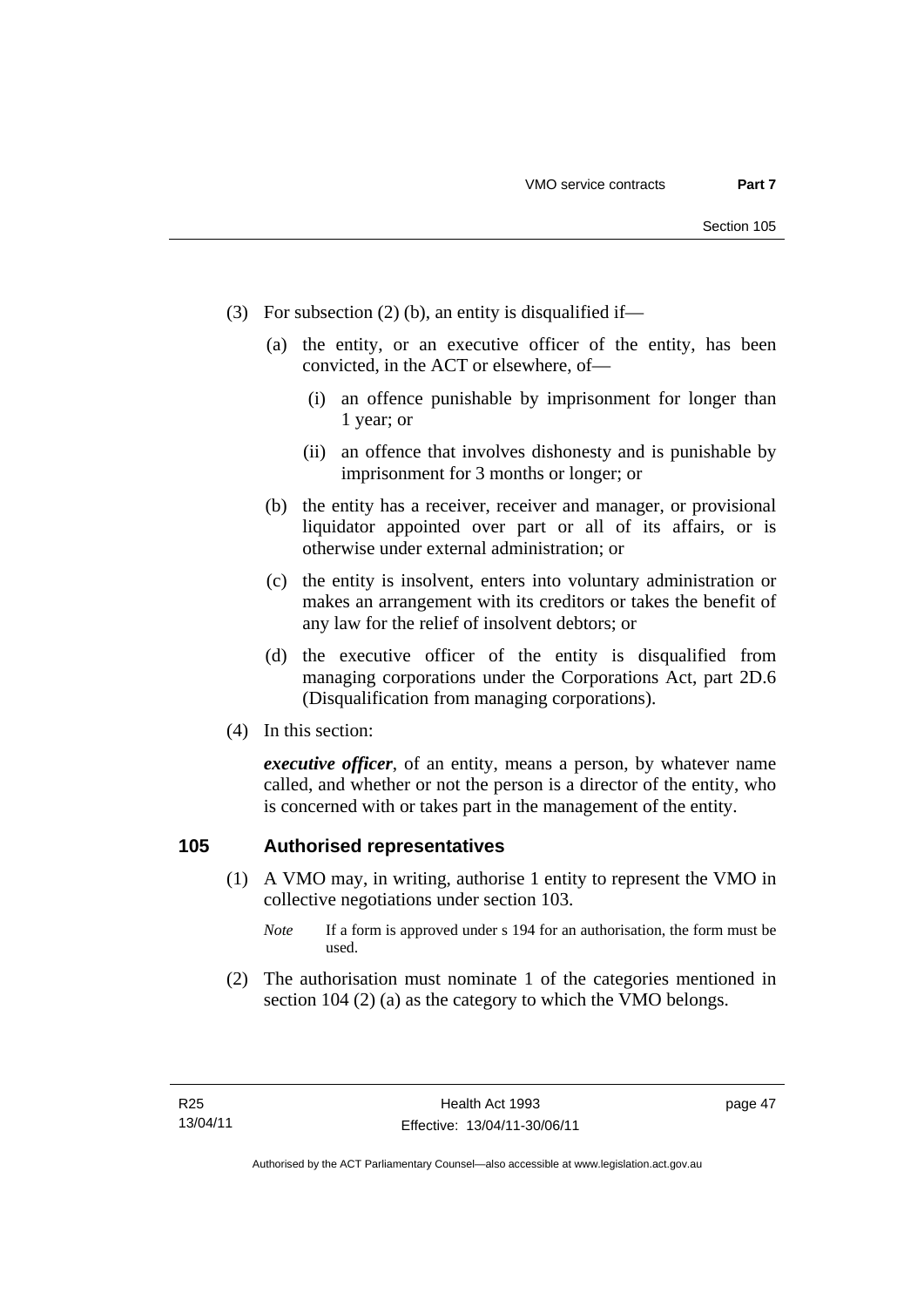## **106 Arbitration**

- (1) This section applies if agreement is not reached in collective negotiations between the Territory and a negotiating agent or negotiating agents in relation to a matter before the end of the negotiating period.
- (2) Unless resolved by mediation beforehand, the matter must be decided by arbitration.
- (3) The arbitration must be conducted under the *Commercial Arbitration Act 1986* and in accordance with principles and rules determined by the Minister.
- (4) That Act applies to the arbitration as if the determined principles and rules were an arbitration agreement between the Territory and the negotiating agent or negotiating agents.
- (5) The principles and rules—
	- (a) must be determined by the Minister having regard to the objective of improving the efficiency, effectiveness and quality of health services, and other public interest considerations; and
	- (b) must include a requirement that the arbitrator has appropriate experience, including in determining industrial awards; and
	- (c) must be fair and reasonable.
- (6) A determination of principles and rules for arbitration is a notifiable instrument.
	- *Note* A notifiable instrument must be notified under the Legislation Act.

Authorised by the ACT Parliamentary Counsel—also accessible at www.legislation.act.gov.au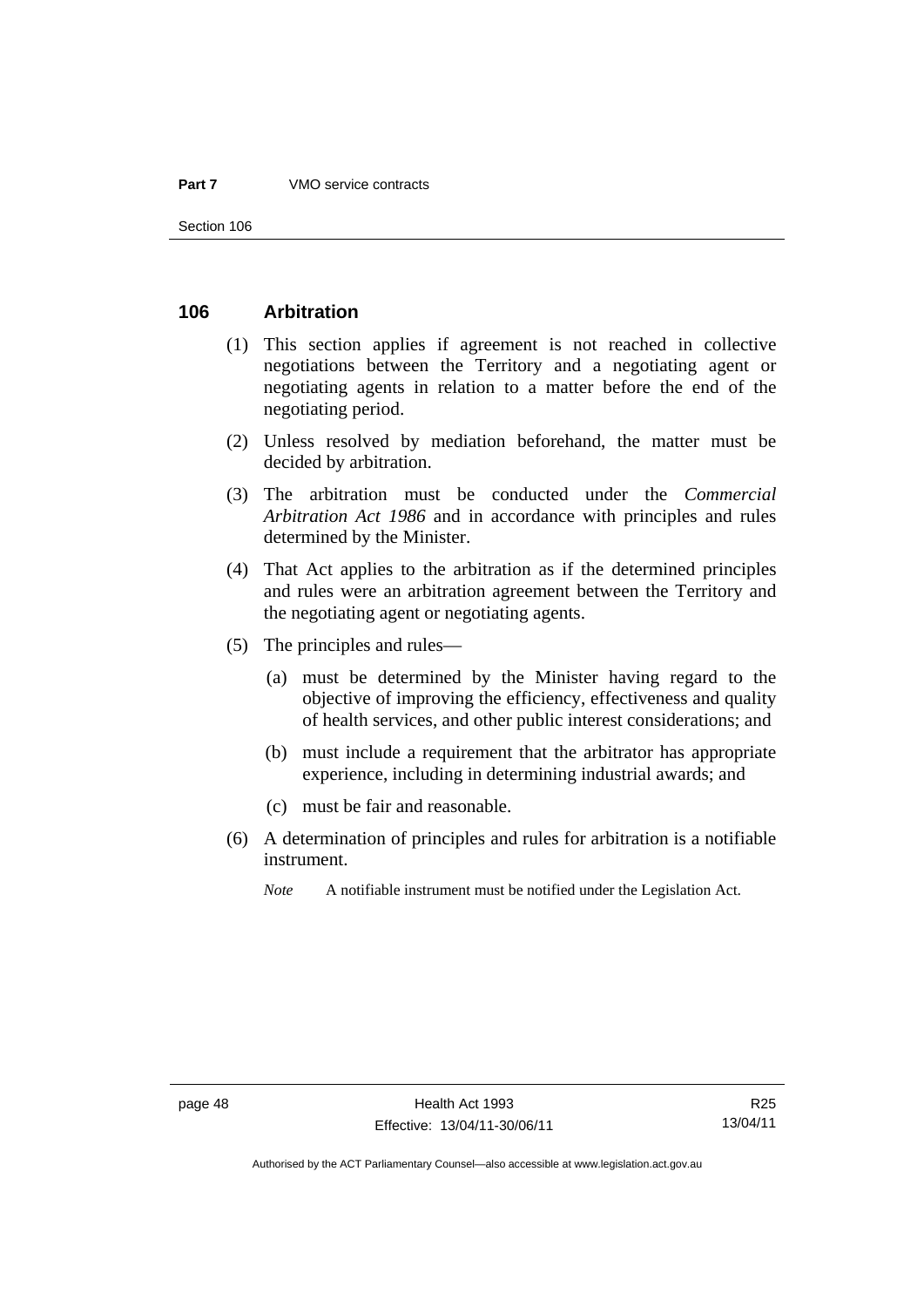# **107 Competition and Consumer Act authorisation**

For the *Competition and Consumer Act 2010* (Cwlth) and the Competition Code of the ACT, the following are authorised:

- (a) collective negotiations between the Territory and an approved negotiating agent, or approved negotiating agents, under this part;
- (b) the conditions agreed in those negotiations;
- (c) service contracts containing core conditions;
- (d) everything done under a service contract.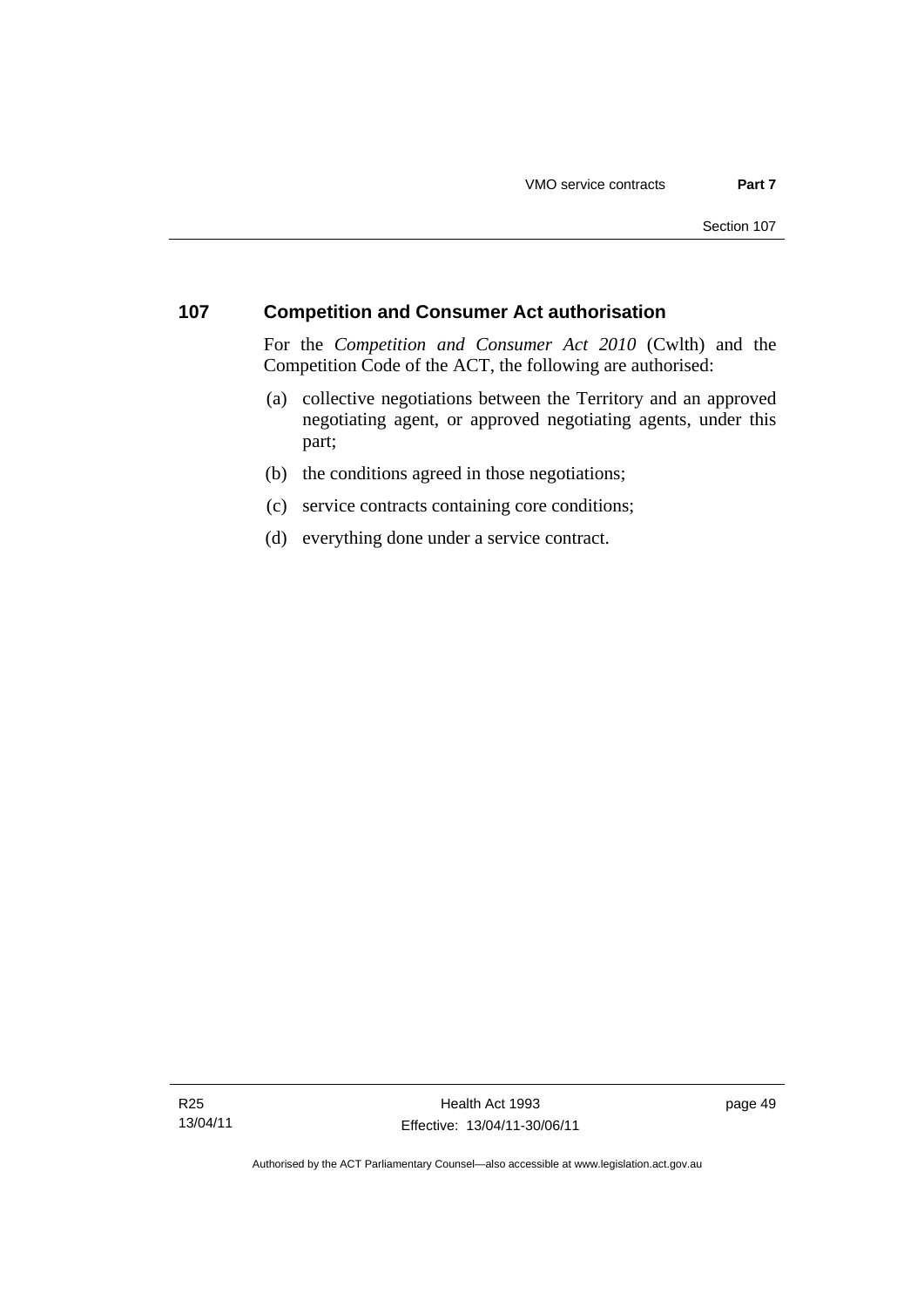#### Part 8 **Secrecy**

Section 120

# **Part 8 Secrecy**

| 120 | Definitions-pt 8                                                                                                                            |
|-----|---------------------------------------------------------------------------------------------------------------------------------------------|
|     | In this part:                                                                                                                               |
|     | $divulge$ —see section 121.                                                                                                                 |
|     | <i>information holder</i> —see section 122.                                                                                                 |
|     | <i>protected information—see section 123.</i>                                                                                               |
|     | <b>Note</b><br>Sensitive information is defined for the Act in s 124.                                                                       |
| 121 | When is information divulged?                                                                                                               |
|     | In this part:                                                                                                                               |
|     | <i>divulge</i> includes communicate.                                                                                                        |
| 122 | Who is an <i>information holder</i> ?                                                                                                       |
|     | For this part, a person is an <i>information holder</i> if—                                                                                 |
|     | the person is or has been—<br>(a)                                                                                                           |
|     | a member of a quality assurance committee; or<br>(i)                                                                                        |
|     | (ii)<br>a member of a scope of clinical practice committee; or                                                                              |
|     | someone else exercising a function under part 4 (Quality<br>(iii)<br>assurance) or part 5 (Reviewing scope of clinical<br>practice); or     |
|     | someone else engaged in the administration of part 4<br>(iv)<br>(Quality assurance) or part 5 (Reviewing scope of clinical<br>practice); or |

R25 13/04/11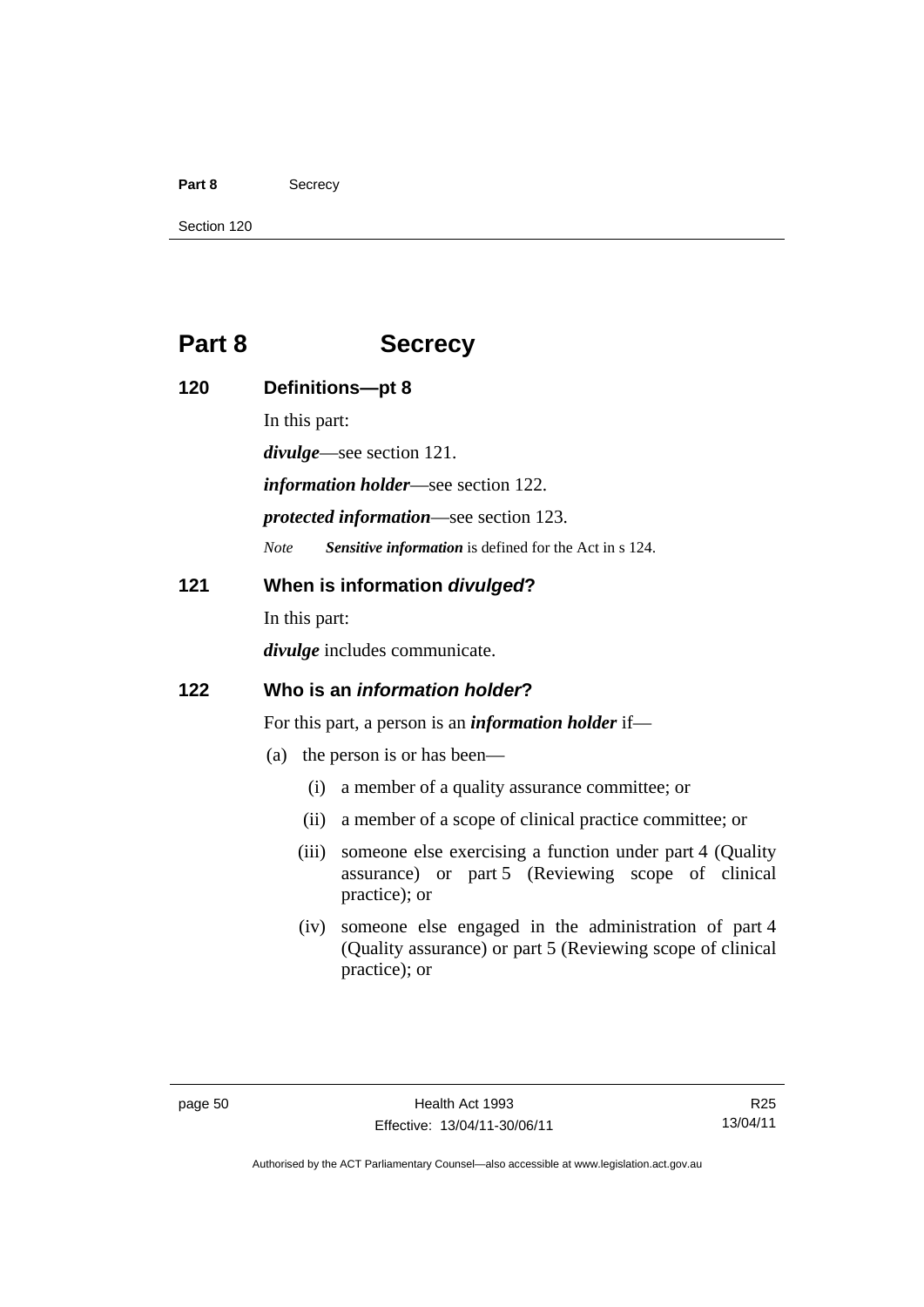- (b) the person has been given information under this Act by a person mentioned in paragraph (a).
	- *Note* Information may be given to people under various provisions of pt 4 and pt 5, including:
		- s 39 (Giving health service reports to CEO or chief executive)
		- s 43 (Quality assurance committees—giving information to the Coroner's Court)
		- s 44 (Quality assurance committees—giving information to other quality assurance committees)
		- s 45 (Quality assurance committees—giving information to health board and health services commissioner).
		- s 74 (Scope of clinical practice committees—giving information to health board and health services commissioner).

## **123 What is** *protected information***?**

- (1) For this part, information is *protected information* about a person if it is information about the person that is disclosed to, or obtained by, an information holder because of the exercise of a function under this Act by the information holder or someone else.
- (2) Without limiting subsection (1), *protected information* includes sensitive information.

## **124 What is** *sensitive information***?**

In this Act:

*sensitive information* means information that—

- (a) identifies a person who—
	- (i) has received a health service; or
	- (ii) is a health service provider; or
	- (iii) has provided information to a quality assurance committee under section 35 (Quality assurance

Authorised by the ACT Parliamentary Counsel—also accessible at www.legislation.act.gov.au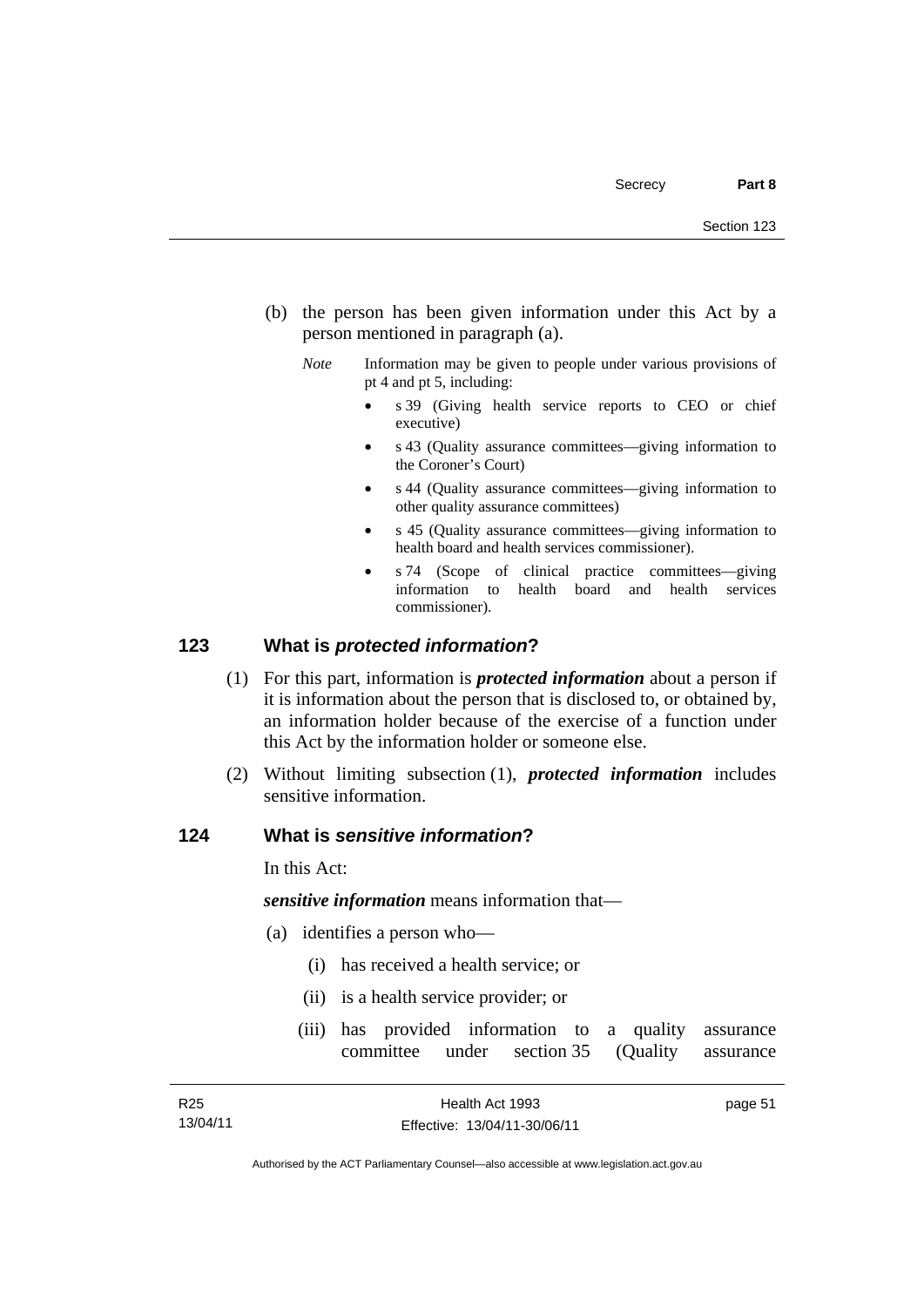#### Part 8 **Secrecy**

committees—obtaining information) or otherwise in the course of the committee carrying out the committee's functions under this Act; or

- (iv) has provided information to a scope of clinical practice committee under section 64 (Scope of clinical practice committees—obtaining information) or otherwise in the course of the committee carrying out the committee's functions under this Act; or
- (b) would allow the identity of the person to be worked out.

## **125 Offence—secrecy of protected information**

- (1) An information holder commits an offence if—
	- (a) the information holder—
		- (i) makes a record of protected information about someone else; and
		- (ii) is reckless about whether the information is protected information about someone else; or
	- (b) the information holder—
		- (i) does something that divulges protected information about someone else; and
		- (ii) is reckless about whether—
			- (A) the information is protected information about someone else; and
			- (B) doing the thing would result in the information being divulged to another person.

Maximum penalty: 50 penalty units, imprisonment for 6 months or both.

R25 13/04/11

Authorised by the ACT Parliamentary Counsel—also accessible at www.legislation.act.gov.au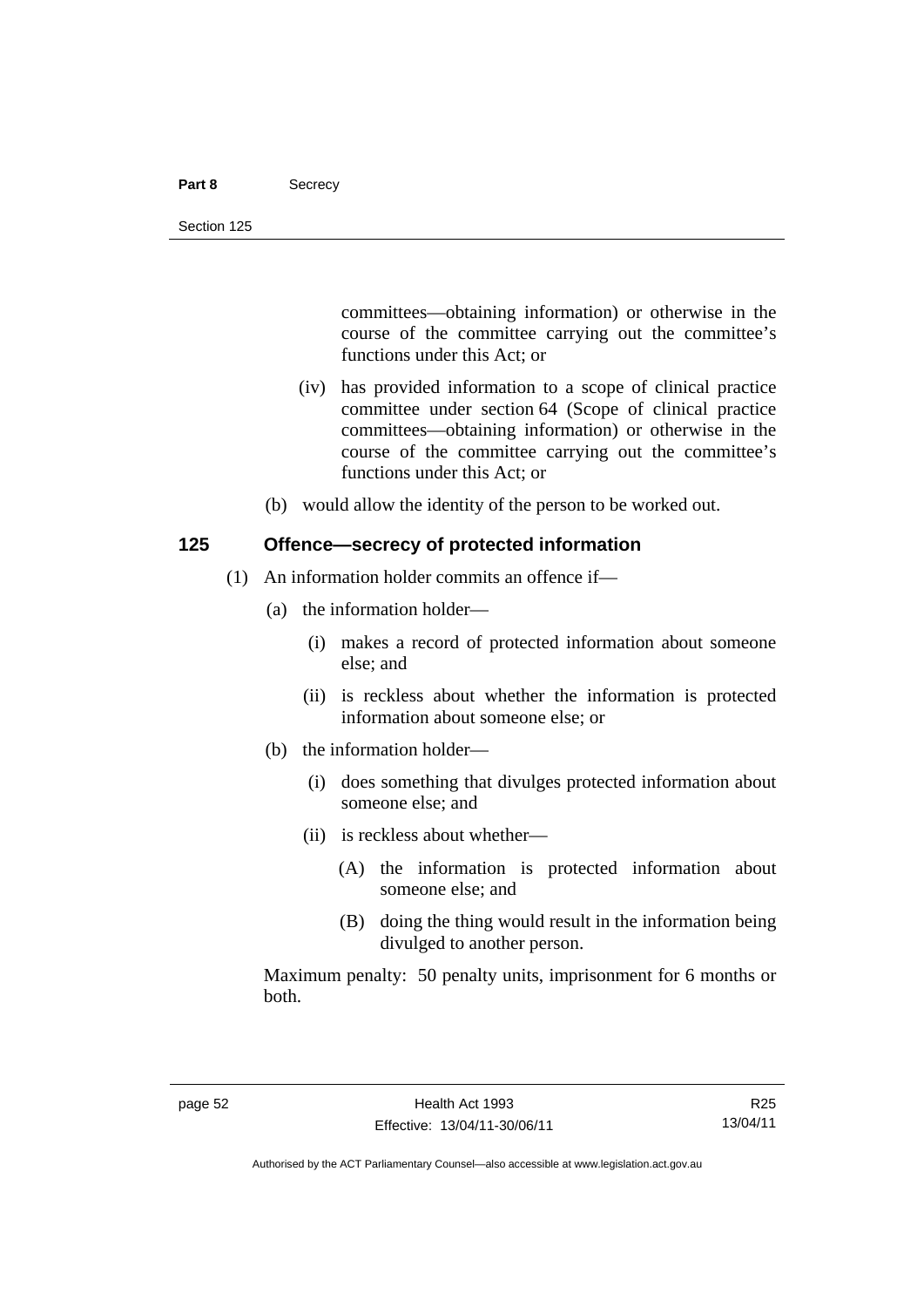- (2) This section does not apply to the making of a record or the divulging of information if the record is made or the information divulged—
	- (a) under this Act; or
	- (b) in the exercise of a function, as an information holder, under this Act.
- (3) This section does not apply to the making of a record or the divulging of information if—
	- (a) the protected information is not sensitive information; and
	- (b) the record is made or the information divulged—
		- (i) under another territory law; or
		- (ii) in the exercise of a function, as an information holder, under another territory law.
- (4) This section does not apply to the divulging of protected information about someone with the person's agreement.
- (5) An information holder must not divulge protected information to a court, or produce a document containing protected information to a court, unless it is necessary to do so for this Act.
	- *Note* A quality assurance committee may give protected information to the Coroner's Court (see s 43).
- (6) In this section:

*court* includes a tribunal, authority or person with power to require the production of documents or the answering of questions.

*produce* includes allow access to.

page 53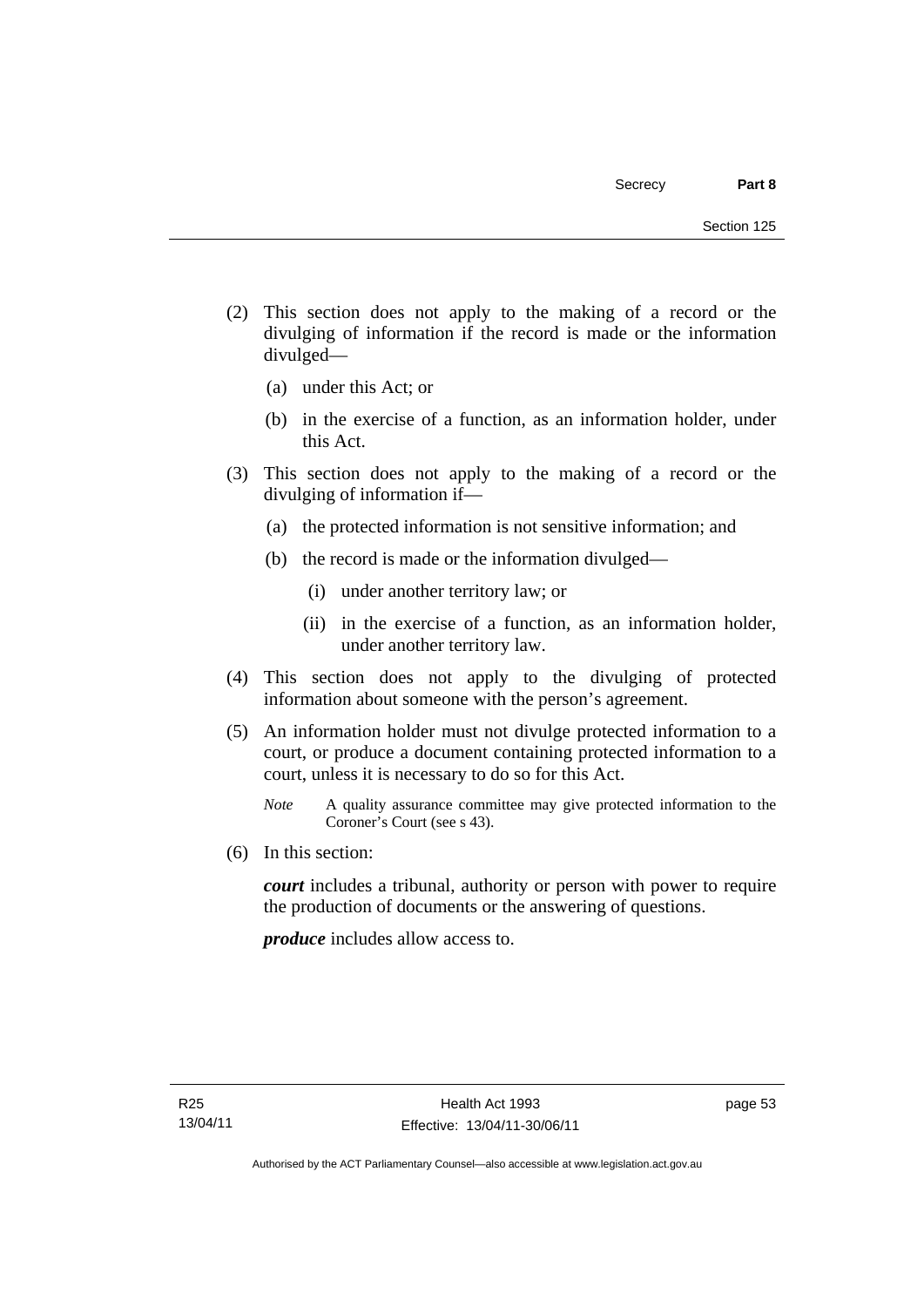#### Part 8 **Secrecy**

Section 126

## **126 Information may be given to Medicare Australia**

- (1) The CEO of a health facility may give protected information about a health service provided by a health service provider for the health facility to—
	- (a) Medicare Australia; or
	- (b) the auditor-general.
	- *Note* Protected information includes sensitive information (see s 123).
- (2) However, the CEO must not give the information unless—
	- (a) the CEO is satisfied that the giving of the information will help the prevention or detection of fraud; and
	- (b) the Minister agrees, in writing, to the giving of the information.
- (3) In this section:

*CEO*, of a health facility—see section 22.

*Medicare Australia*—see the *Medicare Australia Act 1973* (Cwlth).

Authorised by the ACT Parliamentary Counsel—also accessible at www.legislation.act.gov.au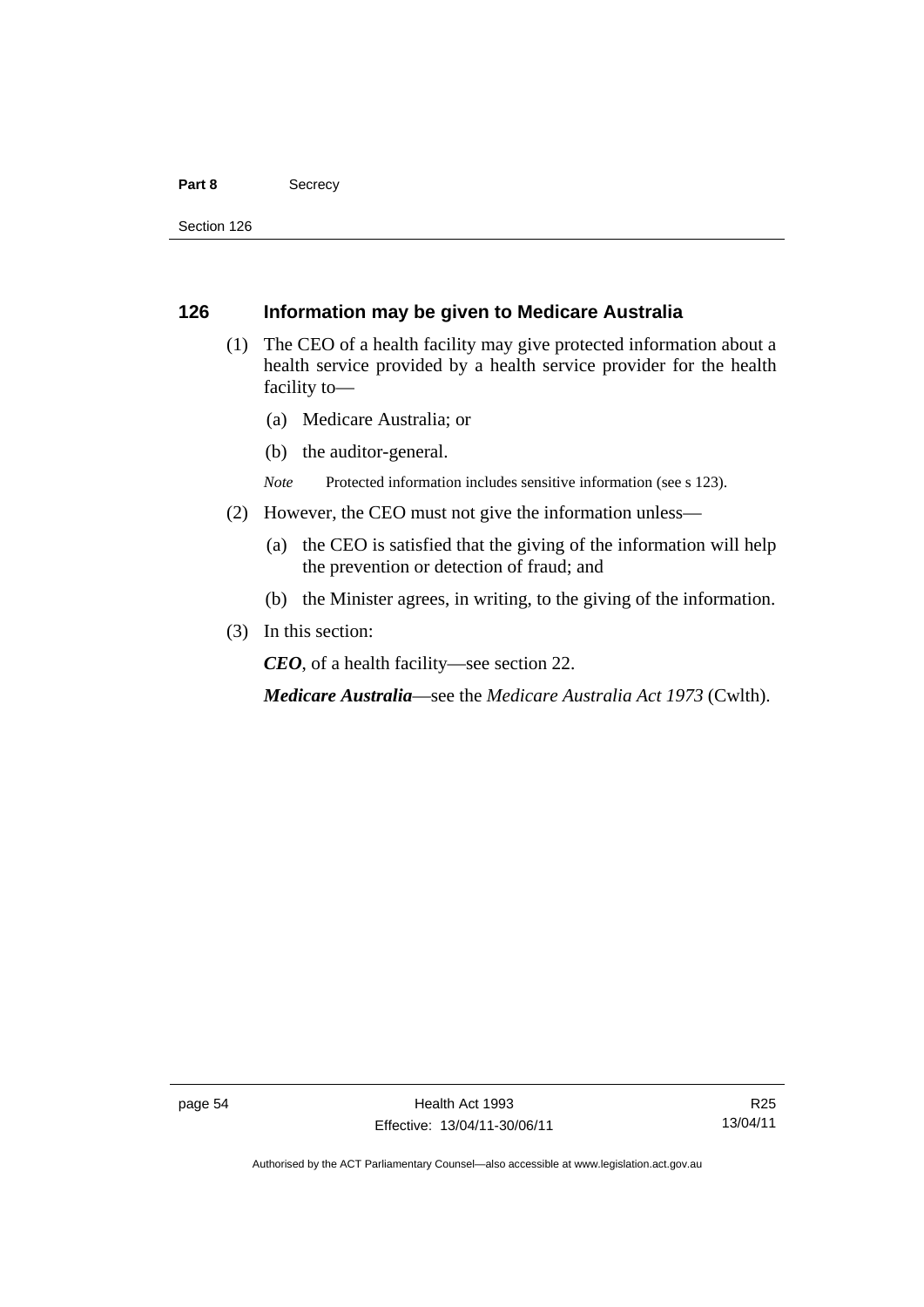# **Part 8A Offence—provision of health services by non-health practitioners**

# **127 Provision of regulated health service by person not health practitioner**

- (1) A person commits an offence if—
	- (a) the person intentionally provides a regulated health service; and
	- (b) the person is not a health practitioner.

Maximum penalty: 50 penalty units, imprisonment for 6 months or both.

#### **Example—someone providing a regulated health service to someone in the ACT when not a health practitioner**

A person (*Dr W*) provides a medical service by a video link from an island in the south Pacific to Mary Smith in the ACT. Dr W advises Mary that she needs to have her tonsils removed. Dr W is not a health practitioner. Dr W contravenes this subsection.

- *Note* An example is part of the Act, is not exhaustive and may extend, but does not limit, the meaning of the provision in which it appears (see Legislation Act, s 126 and s 132).
- (2) This section does not apply to—
	- (a) a health service provided in an emergency; or
	- (b) the provision, by mail order, or over the internet or by other electronic means, of manufactured aids to rehabilitation or surgical prosthetics and orthotics; or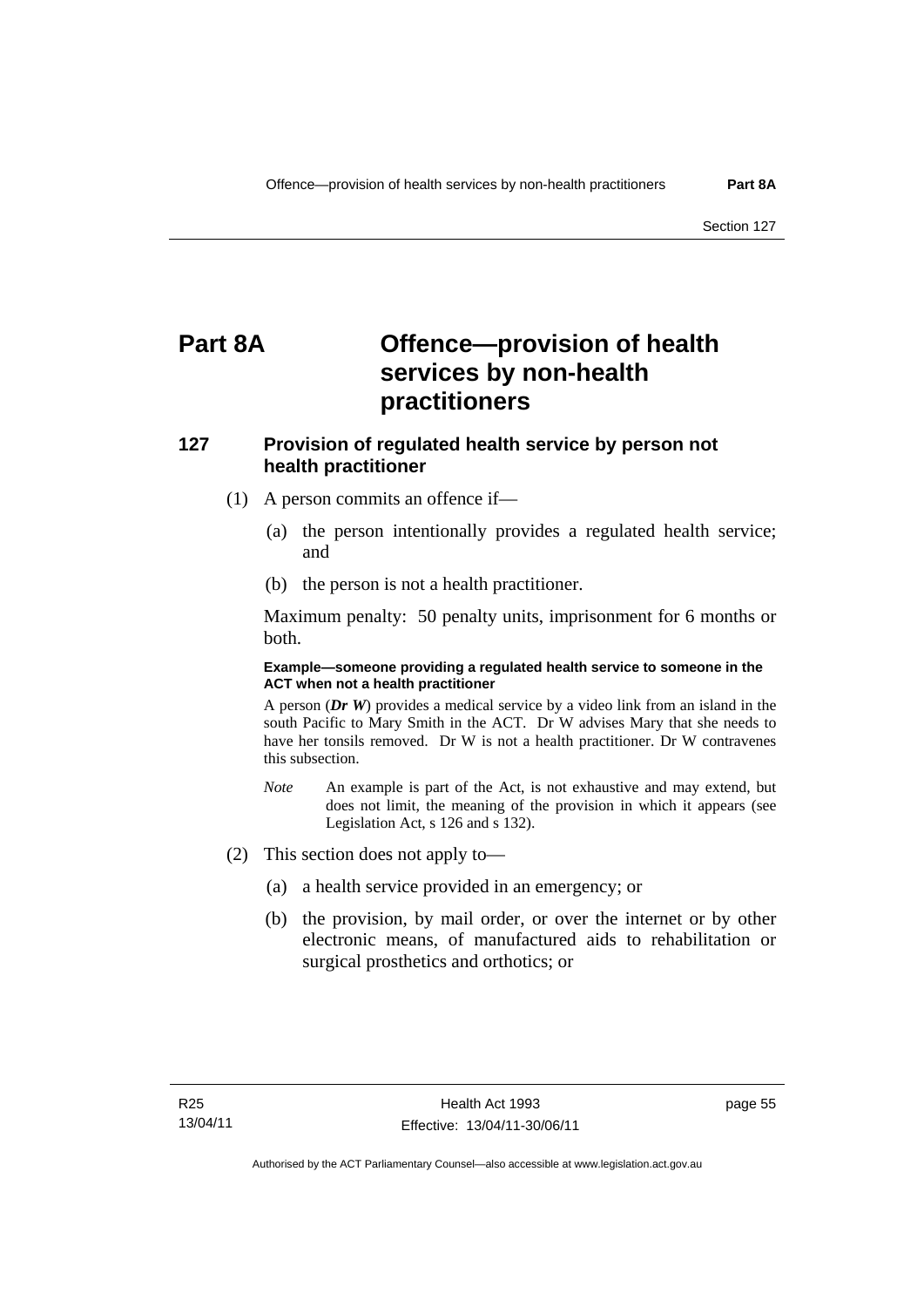Section 127

 (c) a health service ordinarily provided in the ordinary course of business by people other than health practitioners.

#### **Example—par (b)**

dental restorative or corrective devices

(3) In this section:

*regulated health service* means a health service ordinarily provided by a health practitioner.

page 56 Health Act 1993 Effective: 13/04/11-30/06/11

R25 13/04/11

Authorised by the ACT Parliamentary Counsel—also accessible at www.legislation.act.gov.au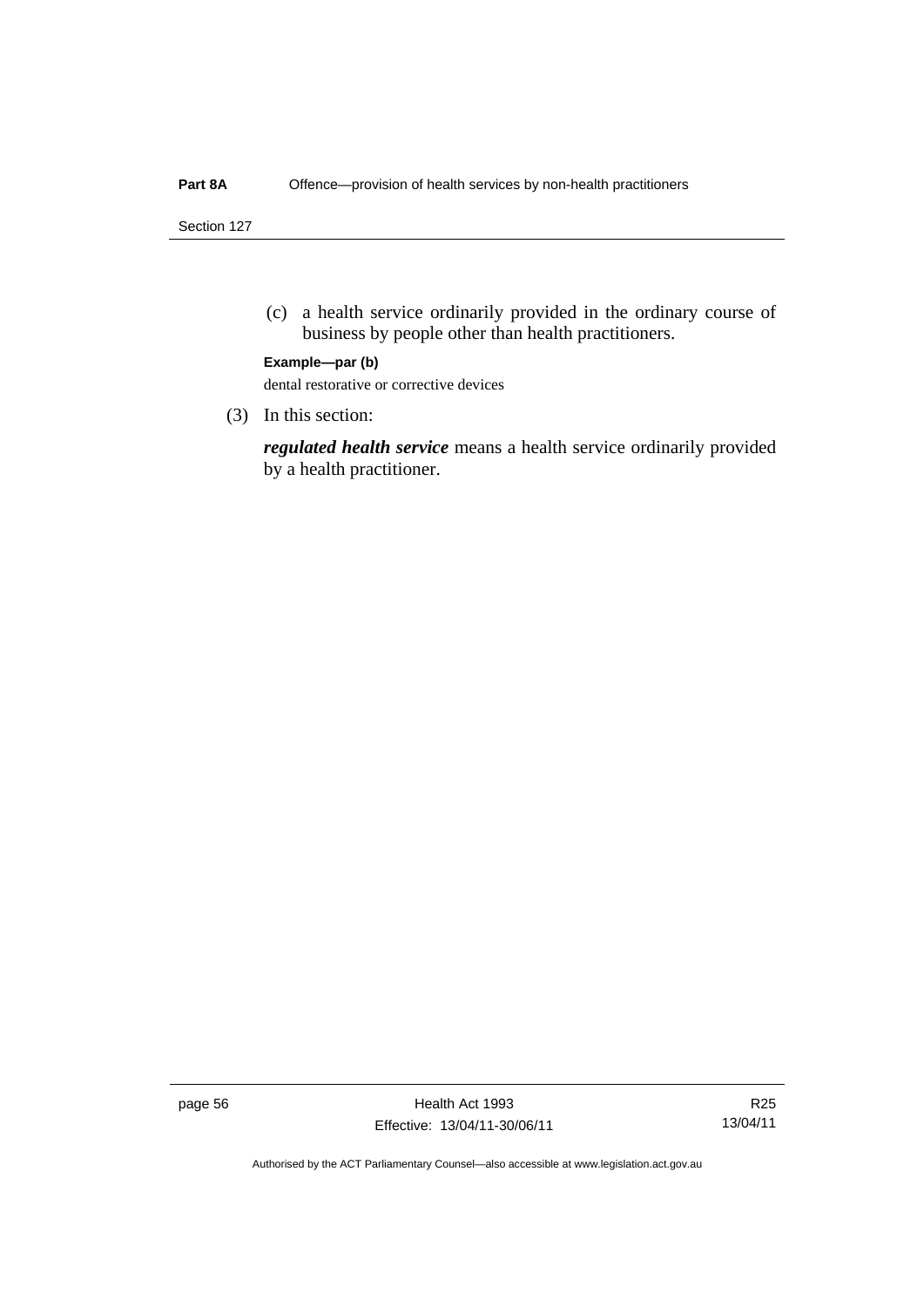# **Part 9 Pharmacists and pharmacy premises**

**128 Meaning of** *community pharmacy***—pt 9** 

In this part:

*community pharmacy*—see the *Medicines, Poisons and Therapeutic Goods Act 2008*, dictionary.

## **128A Complying pharmacy corporation**

A corporation is a *complying pharmacy corporation* if the corporation—

- (a) has a constitution that provides that—
	- (i) the object of the corporation is to practise as a pharmacist; and
	- (ii) only an individual who is a pharmacist may be a director; and
	- (iii) a director cannot be a director of another incorporated pharmacist without the written consent of the board; and
	- (iv) all voting rights exercisable at a general meeting of the corporation are exercisable only by or on behalf of pharmacists who are directors or employees of the corporation; and
	- (v) a shareholder in the corporation must be either a pharmacist or a close relative of a shareholder; and
- (b) has a constitution that ensures that each share in the corporation is beneficially owned by—
	- (i) a pharmacist who is a director or employee of the corporation; or

page 57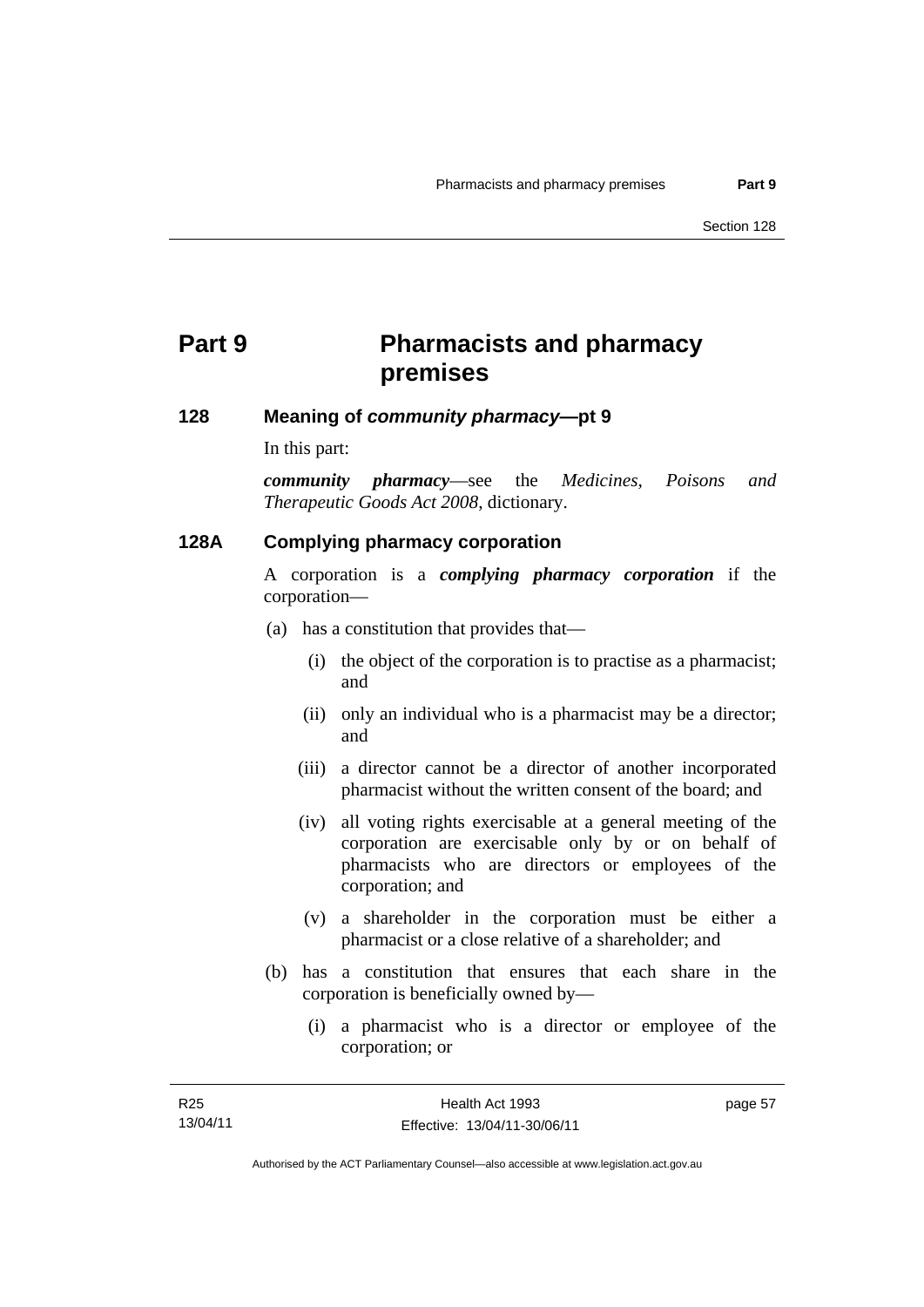- (ii) a close relative of a person mentioned in subparagraph (i); and
- (c) for a corporation that is to practise pharmacy as a trustee—is only a party to a trust deed that relates to the corporation's practice as a pharmacist if—
	- (i) the deed provides that all beneficiaries are to be pharmacists who are directors or employees of the corporation or close relatives of the pharmacists; and
	- (ii) the proposed trust deed has been approved in writing by the national board; and
- (d) has a constitution that is appropriate to a corporation formed to practise as a pharmacist.

#### **128B Standard of premises**

- (1) To protect the public, premises where a pharmacist operates a community pharmacy must—
	- (a) be under the direct, personal control of a pharmacist; and
	- (b) have direct access, or through access, to the premises; and
	- (c) comply with standards approved under subsection (2).
- (2) The Minister may approve standards about premises for community pharmacies for subsection (1) (c).
- (3) An approved standard is a notifiable instrument.

*Note* A notifiable instrument must be notified under the Legislation Act.

- (4) A pharmacist must comply with any standard approved under this section.
- (5) In this section:

*through access*, to premises, means access to the premises through the public area of a shopping centre, mall, plaza or health centre.

R25 13/04/11

Authorised by the ACT Parliamentary Counsel—also accessible at www.legislation.act.gov.au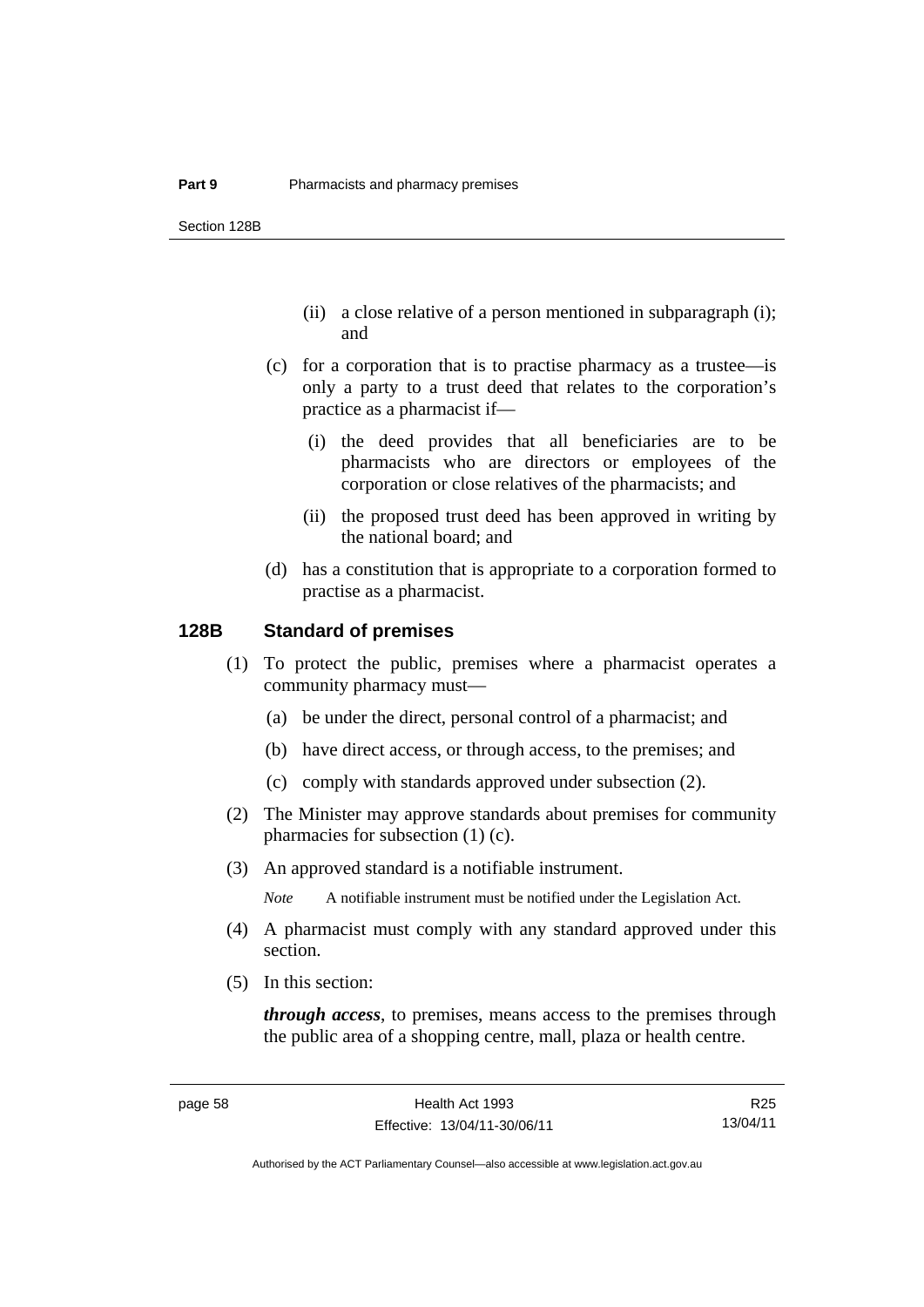## **129 Restriction on pharmacy premises—supermarkets**

 (1) A person commits an offence if the person operates a community pharmacy inside, or partly inside, premises being used as a supermarket.

Maximum penalty: 200 penalty units, imprisonment for 2 years or both.

 (2) A pharmacist commits an offence if the pharmacist practises as a pharmacist in a community pharmacy inside, or partly inside, premises being used as a supermarket.

Maximum penalty: 200 penalty units, imprisonment for 2 years or both.

(3) In this section:

*supermarket* means a large shop selling food and other household items where the selection of goods is organised on a self-serve basis.

*Note* This definition is the same as the definition of *supermarket* in the territory plan.

# **M 129A Ownership of pharmacy business**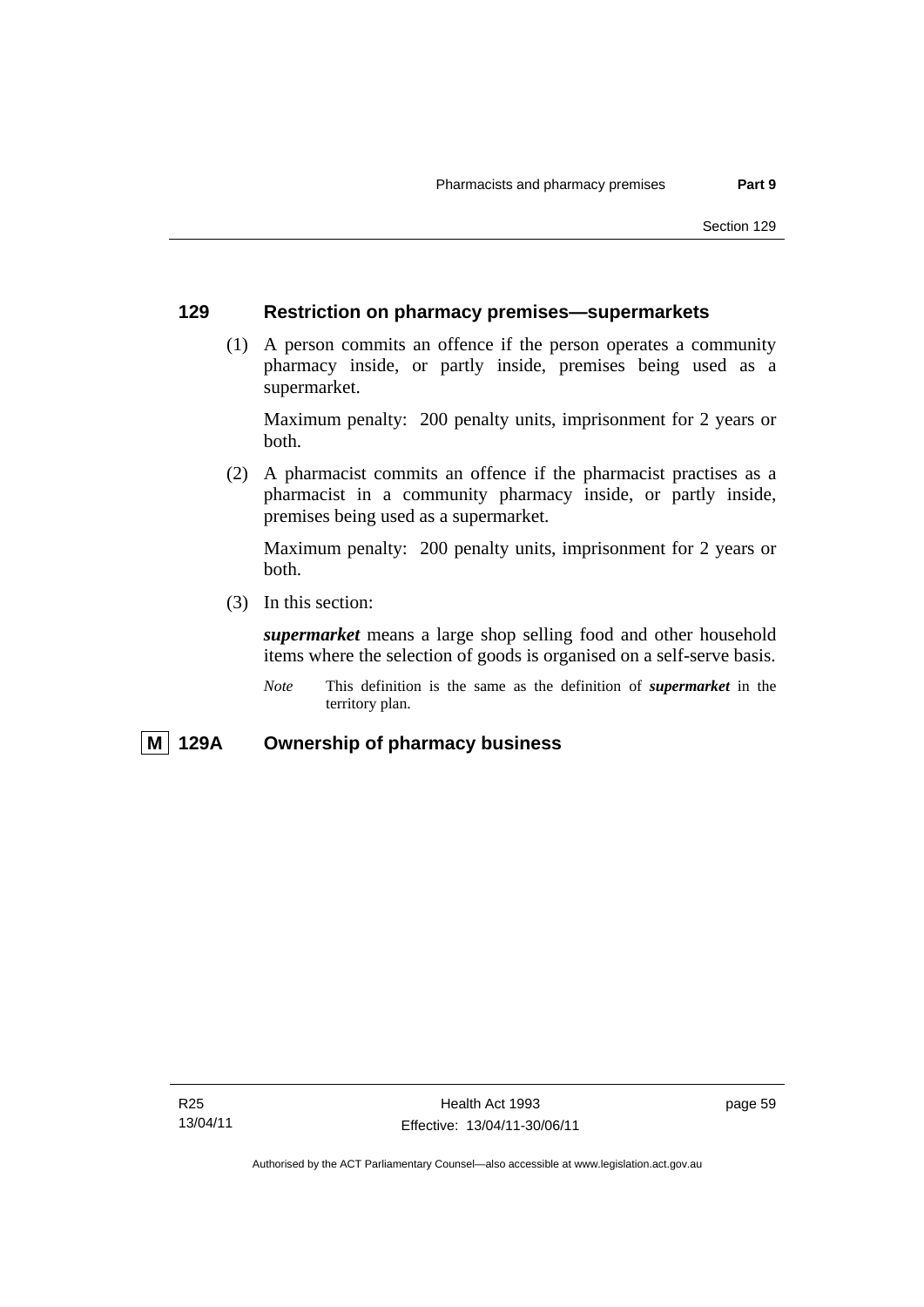#### **Part 10** Review of decisions

Section 130

# **Part 10 Review of decisions**

#### **130 Review of decisions**

A doctor, or dentist, for a health facility may apply to the ACAT for review of a decision of the CEO of the health facility under section 69—

- (a) to amend or withdraw the scope of clinical practice of the doctor or dentist; or
- (b) to amend the terms of engagement of the doctor or dentist; or
- (c) to suspend or end the engagement of the doctor or dentist.

# **131 Pt 9 obligations—no contracting out**

To remove any doubt, this part applies in relation to a doctor, or dentist, for a health facility despite anything to the contrary in a term of the doctor's or dentist's engagement.

Authorised by the ACT Parliamentary Counsel—also accessible at www.legislation.act.gov.au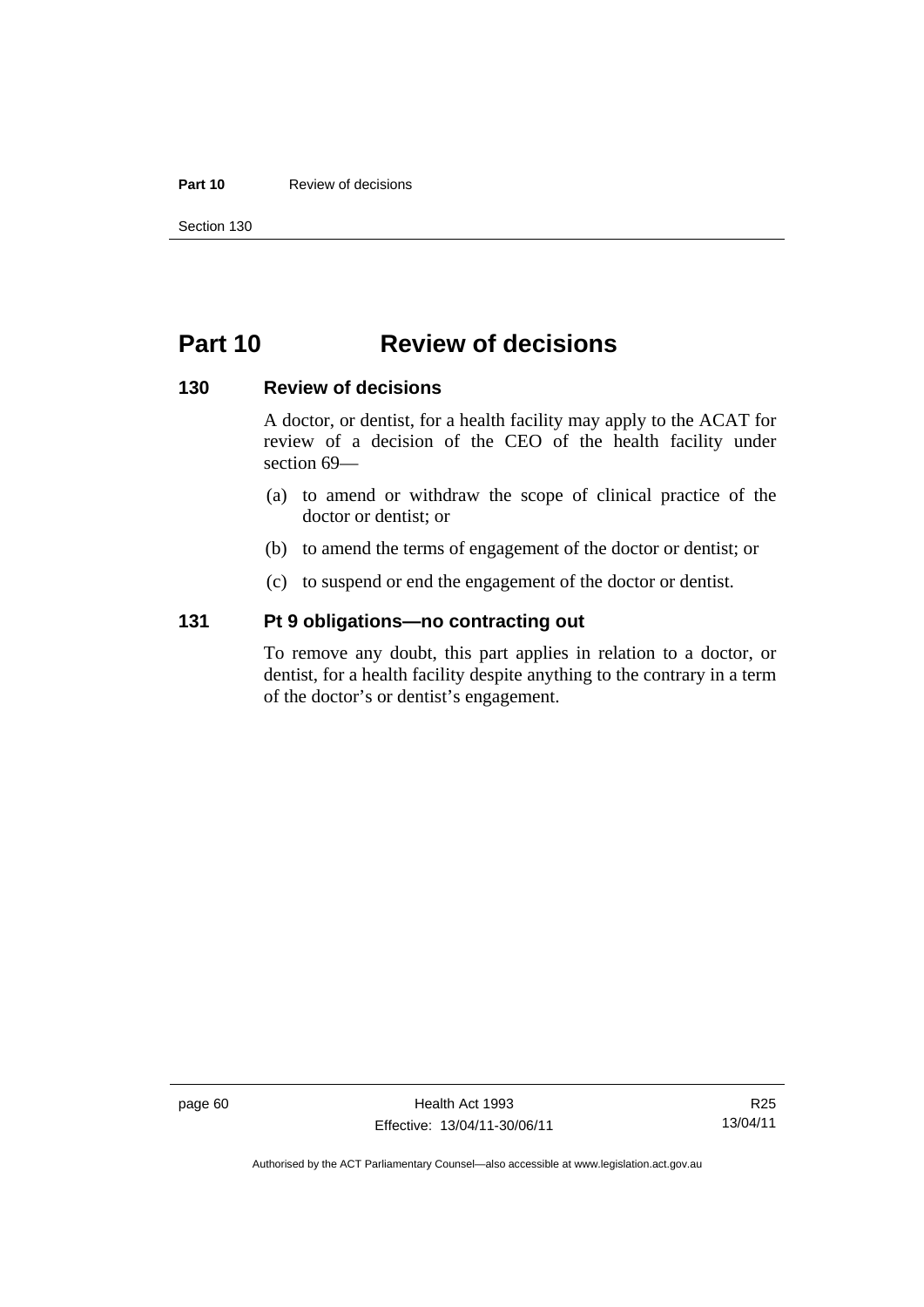# **Part 15 Miscellaneous**

## **189 Protection of doctor or dentist from liability in emergency**

- (1) A doctor or dentist for a health facility does not incur personal civil liability for an act done or omission made that falls outside the doctor or dentist's scope of clinical practice at the health facility if done or made honestly and without recklessness to assist, or give advice about the assistance to be given to, a person who is apparently—
	- (a) injured or at risk of being injured; or
	- (b) in need of emergency medical assistance.
- (2) However, the protection does not apply if—
	- (a) there is in force a professional indemnity insurance arrangement that covers the liability; or
	- (b) the doctor or dentist's capacity to exercise appropriate care and skill was, at the relevant time, significantly impaired by a recreational drug.
- (3) In this section:

*recreational drug* means a drug consumed voluntarily for non-medicinal purposes, and includes alcohol.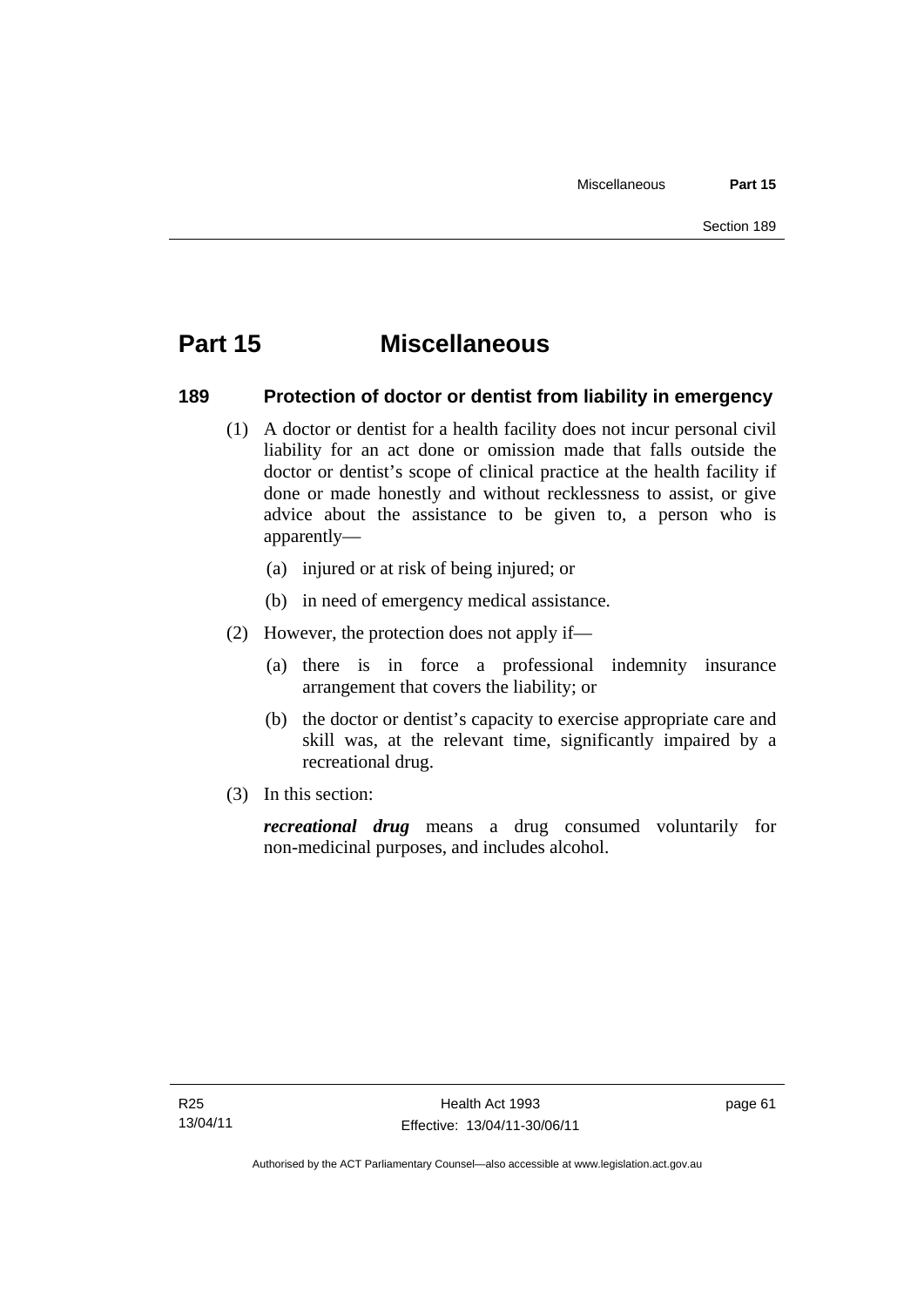#### **Part 15** Miscellaneous

#### **190 Disclosure of interests by committee members**

- (1) If a member of a committee to which this section applies has a material interest in an issue being considered, or about to be considered, by the committee, the member must disclose the nature of the interest at a committee meeting as soon as practicable after the relevant facts come to the member's knowledge.
	- *Note 1* This section applies to the council (see s 19E), a quality assurance committee (see s 32) and a scope of clinical practice committee (see s 61).
	- *Note 2 Material interest* is defined in s (4). The definition of *indirect interest* in s (4) applies to the definition of *material interest*.
- (2) The disclosure must be recorded in the committee's minutes and, unless the committee otherwise decides, the member must not—
	- (a) be present when the committee considers the issue; or
	- (b) take part in a decision of the committee on the issue.

#### **Example**

Adam, Ben and Charlotte are members of a quality assurance committee. They have an interest in an issue being considered at a committee meeting and they disclose the interest as soon as they become aware of it. Adam's and Ben's interests are minor but Charlotte has a direct financial interest in the issue.

The committee considers the disclosures and decides that because of the nature of the interests:

- Adam may be present when the committee considers the issue but not take part in the decision
- Ben may be present for the consideration and take part in the decision.

The committee does not make a decision allowing Charlotte to be present or take part in the committee's decision. Accordingly, since Charlotte has a material interest she cannot be present for the consideration of the issue or take part in the decision.

*Note* An example is part of the Act, is not exhaustive and may extend, but does not limit, the meaning of the provision in which it appears (see Legislation Act, s 126 and s 132).

Authorised by the ACT Parliamentary Counsel—also accessible at www.legislation.act.gov.au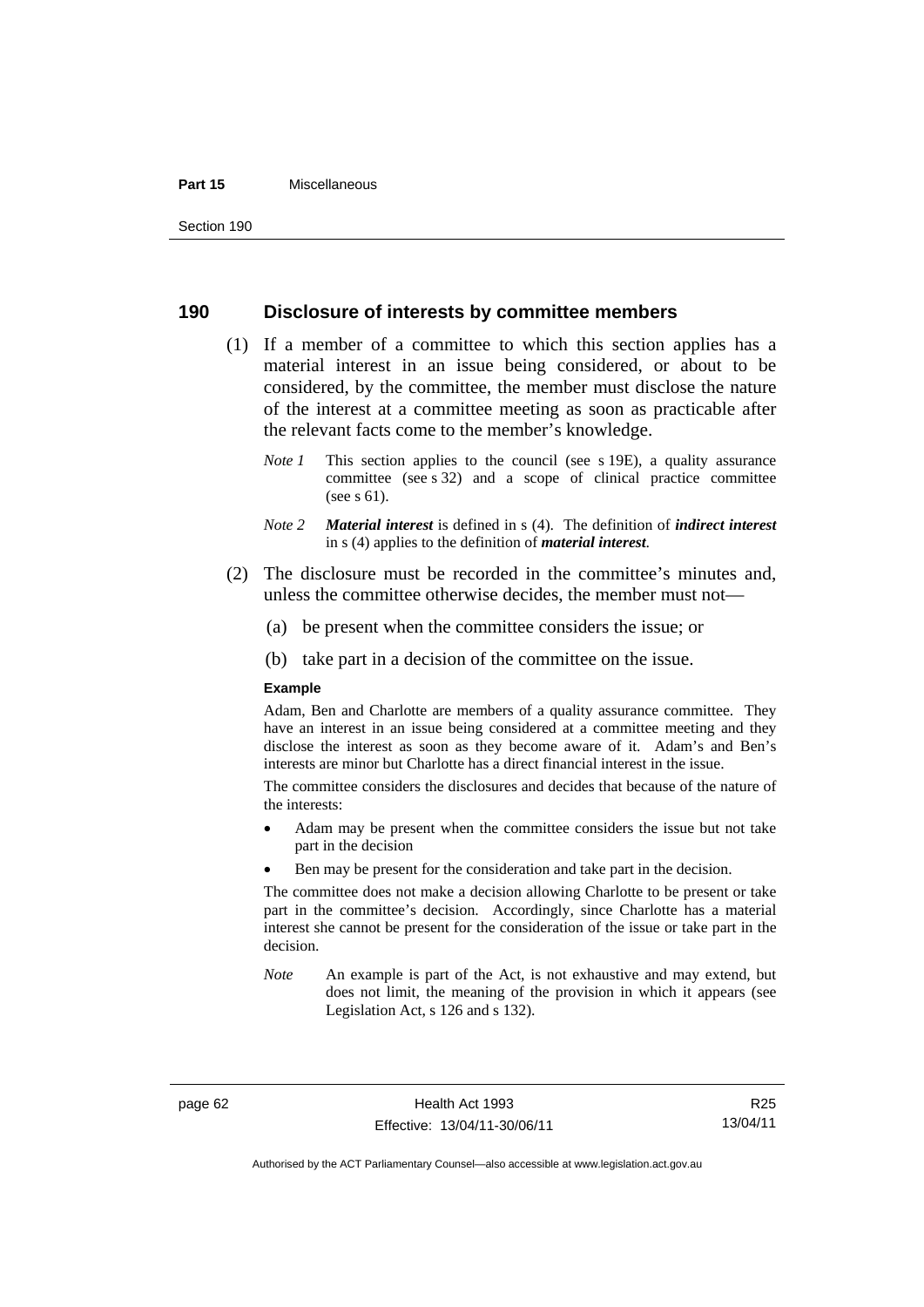- (3) Any other committee member who also has a material interest in the issue must not be present when the committee is considering its decision under subsection (2).
- (4) In this section:

*associate*, of a person, means—

- (a) the person's business partner; or
- (b) a close friend of the person; or
- (c) a family member of the person.

*executive officer*, of a corporation, means a person (however described) who is concerned with, or takes part in, the corporation's management, whether or not the person is a director of the corporation.

*indirect interest*—without limiting the kinds of indirect interests a person may have, a person has an *indirect interest* in an issue if any of the following has an interest in the issue:

- (a) an associate of the person;
- (b) a corporation if the corporation has not more than 100 members and the person, or an associate of the person, is a member of the corporation;
- (c) a subsidiary of a corporation mentioned in paragraph (b);
- (d) a corporation if the person, or an associate of the person, is an executive officer of the corporation;
- (e) the trustee of a trust if the person, or an associate of the person, is a beneficiary of the trust;
- (f) a member of a firm or partnership if the person, or an associate of the person, is a member of the firm or partnership;

page 63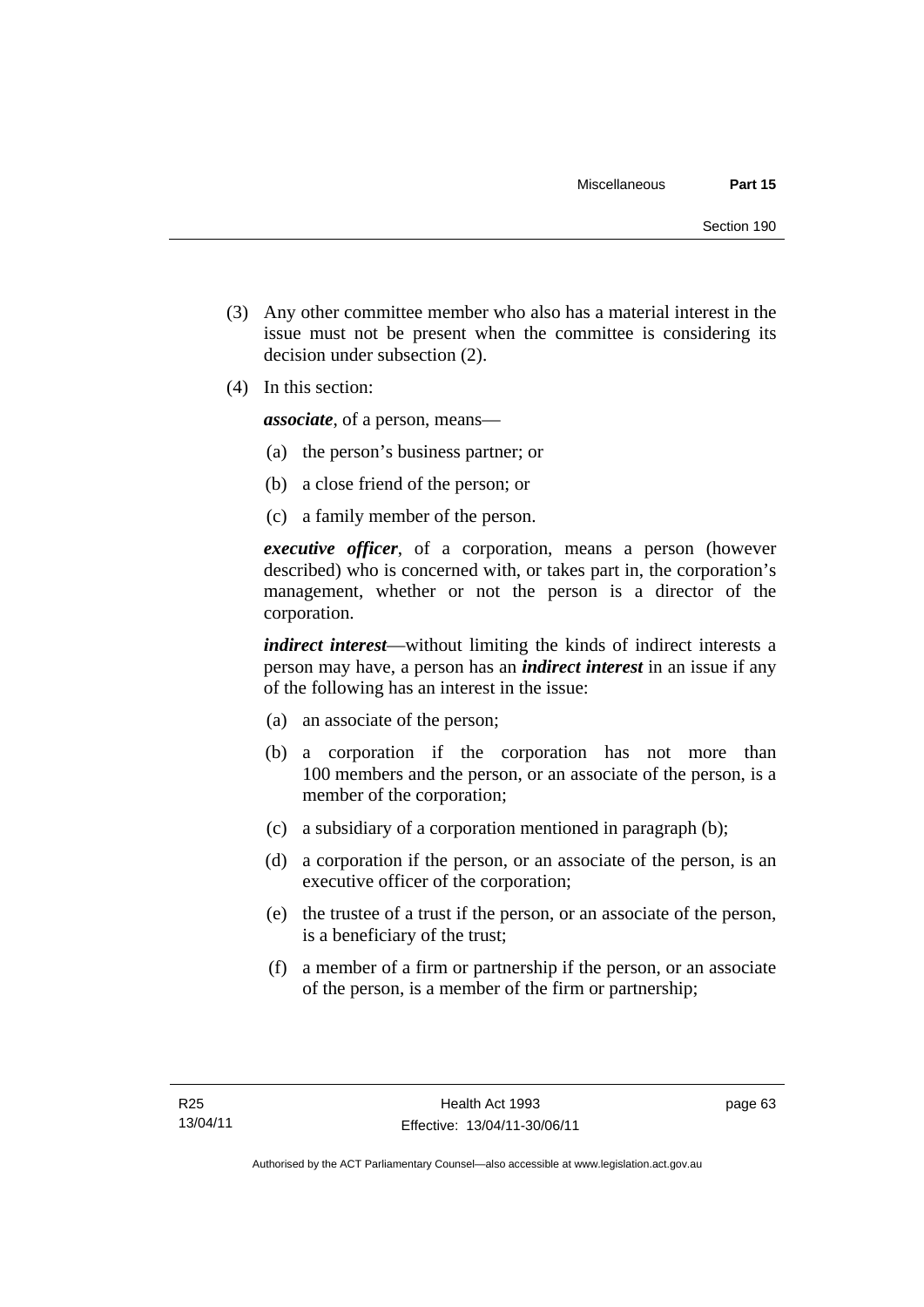#### **Part 15** Miscellaneous

Section 191

 (g) someone else carrying on a business if the person, or an associate of the person, has a direct or indirect right to participate in the profits of the business.

*material interest*—a committee member has a *material interest* in an issue if the member has—

- (a) a direct or indirect financial interest in the issue; or
- (b) a direct or indirect interest of any other kind if the interest could conflict with the proper exercise of the member's functions in relation to the committee's consideration of the issue.

## **191 References to Health and Community Care Service**

- (1) In any Act, instrument made under an Act, contract or other document, a reference to the *Health and Community Care Service* is, for the application of that Act, instrument, contract or other document after the commencement of this section, a reference to the Territory.
- (2) In this section:

*Health and Community Care Service* means the Australian Capital Territory Health and Community Care Service established by the *Health and Community Care Services Act 1996* (repealed).

# **192 Determination of fees**

- (1) The Minister may determine fees for this Act.
	- *Note* The Legislation Act contains provisions about the making of determinations and regulations relating to fees (see pt 6.3)
- (2) Without limiting subsection (1), the Minister may determine fees in relation to the provision of health and community care services.
- (3) A determination is a disallowable instrument.
	- *Note* A disallowable instrument must be notified, and presented to the Legislative Assembly, under the Legislation Act.

R25 13/04/11

Authorised by the ACT Parliamentary Counsel—also accessible at www.legislation.act.gov.au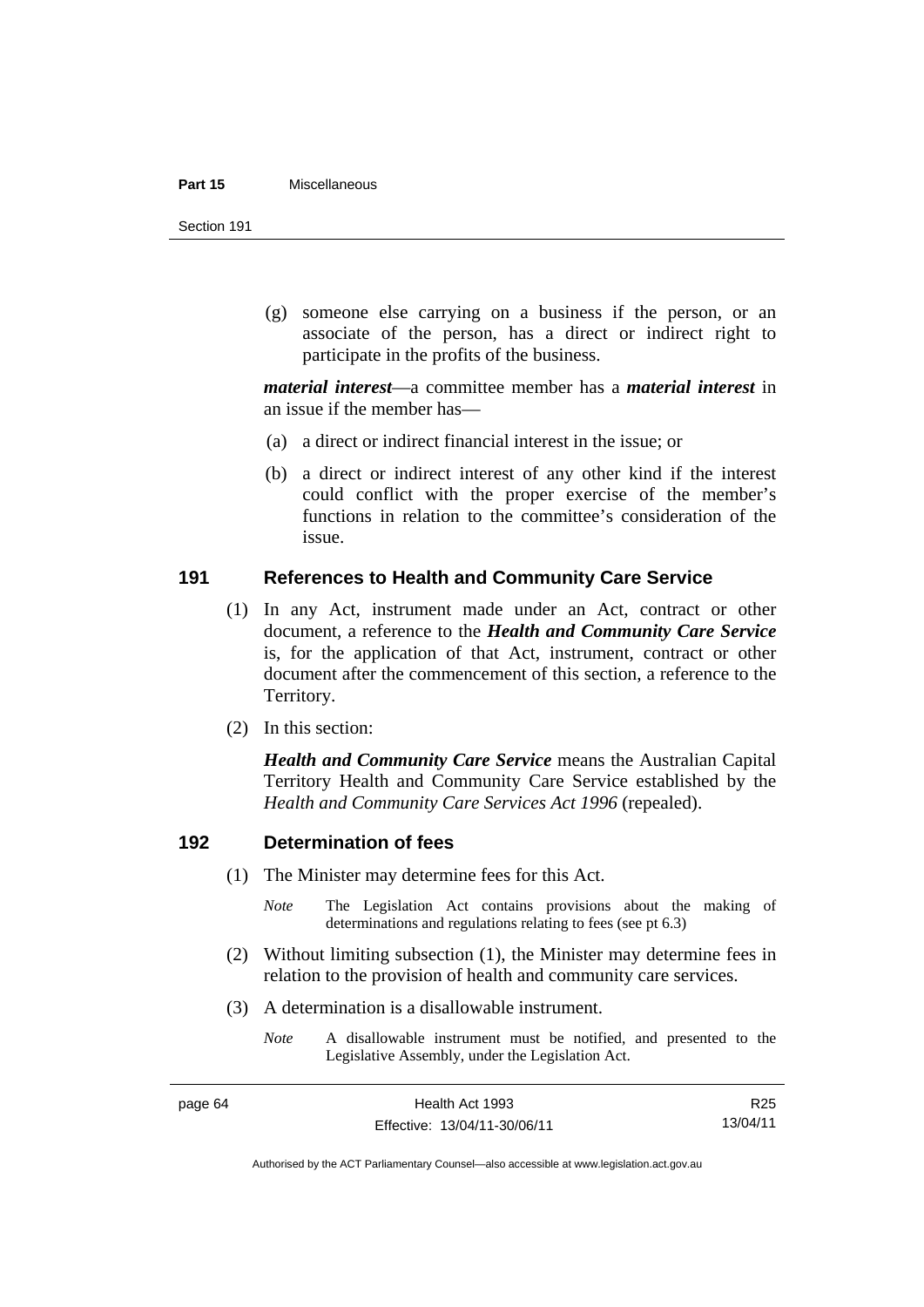- (4) A determination may adopt a Commonwealth law or a health benefits agreement (or a provision of a Commonwealth law or health benefits agreement) as in force from time to time.
	- *Note 1* The text of an applied, adopted or incorporated law or instrument, whether applied as in force from time to time or at a particular time, is taken to be a notifiable instrument if the operation of the Legislation Act, s 47 (5) or (6) is not disapplied (see s 47 (7)).
	- *Note 2* A notifiable instrument must be notified under the Legislation Act.
- (5) In this section:

*Commonwealth law* means a Commonwealth Act, or any regulations, rules, ordinance or disallowable instrument under a Commonwealth Act.

*disallowable instrument*, for a Commonwealth Act, means a disallowable instrument under the *Acts Interpretation Act 1901* (Cwlth), section 46A.

*health benefits agreement* means an agreement between the Territory and an entity that provides health benefits to contributors of a health benefits fund conducted by the entity.

# **193 Payment of fees and interest**

- (1) A fee is payable to the Territory on or before the payment date.
- (2) If an amount for a fee remains unpaid after the payment date, in addition to that amount, interest calculated on the aggregate amount at the rate determined by the Minister is payable to the Territory in relation to every month or part of a month that the aggregate amount remains unpaid.
- (3) A determination is a disallowable instrument.
	- *Note* A disallowable instrument must be notified, and presented to the Legislative Assembly, under the Legislation Act.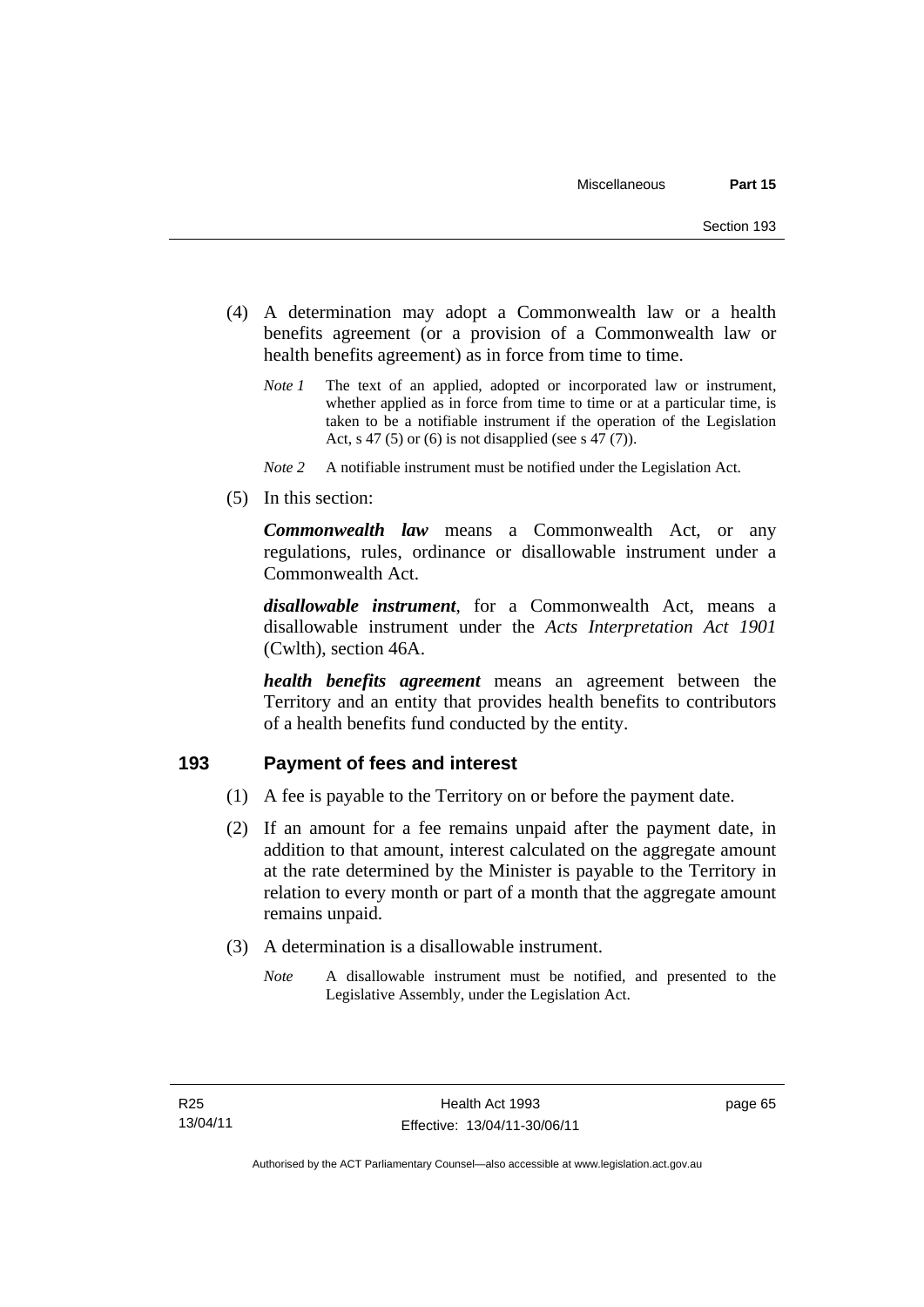#### **Part 15** Miscellaneous

(4) In this section:

*aggregate amount*, for a month, means the total of—

- (a) the amount of the fee; and
- (b) the amount of interest;

remaining unpaid at the end of the previous month.

*payment date*, for a fee, means the 28th day after the day when the account for the fee was issued.

# **194 Approved forms**

- (1) The Minister may approve forms for this Act.
- (2) If the Minister approves a form for a particular purpose, the form must be used for that purpose.

*Note* For other provisions about forms, see Legislation Act, s 255.

(3) An approved form is a notifiable instrument.

*Note* A notifiable instrument must be notified under the Legislation Act.

### **195 Regulations about nurse practitioners**

- (1) The regulations may make provision in relation to nurse practitioner positions and the scopes of practice for nurse practitioner positions.
- (2) In this section:

*nurse practitioner position* means a position approved under the regulations as a nurse practitioner position.

*position* means a position (however described) in the public or private sector, whether or not the occupant is an employee.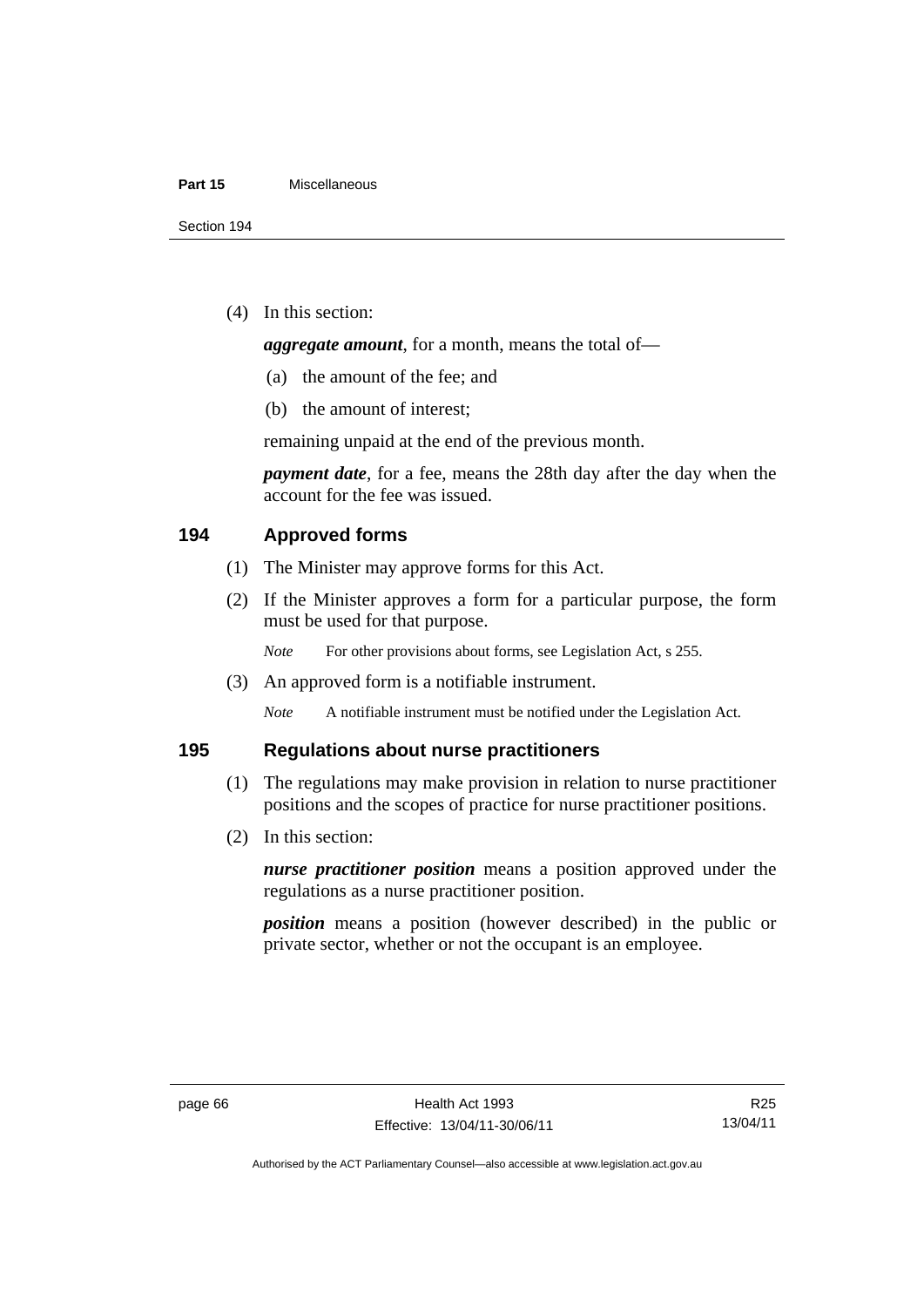*scope of practice*, for a nurse practitioner position, means the manner in which the nurse practitioner who occupies the position may practise as a nurse practitioner, including, for example, the aspects of practice that the nurse practitioner may perform as a nurse practitioner.

#### **Examples for def** *scope of practice*

- 1 prescribing particular medication
- 2 referring patients to other health care professionals
- 3 ordering particular diagnostic investigations
- *Note* An example is part of the regulations, is not exhaustive and may extend, but does not limit, the meaning of the provision in which it appears (see Legislation Act, s 126 and s 132).

# **196 Regulation-making power**

The Executive may make regulations for this Act.

*Note* Regulations must be notified, and presented to the Legislative Assembly, under the Legislation Act.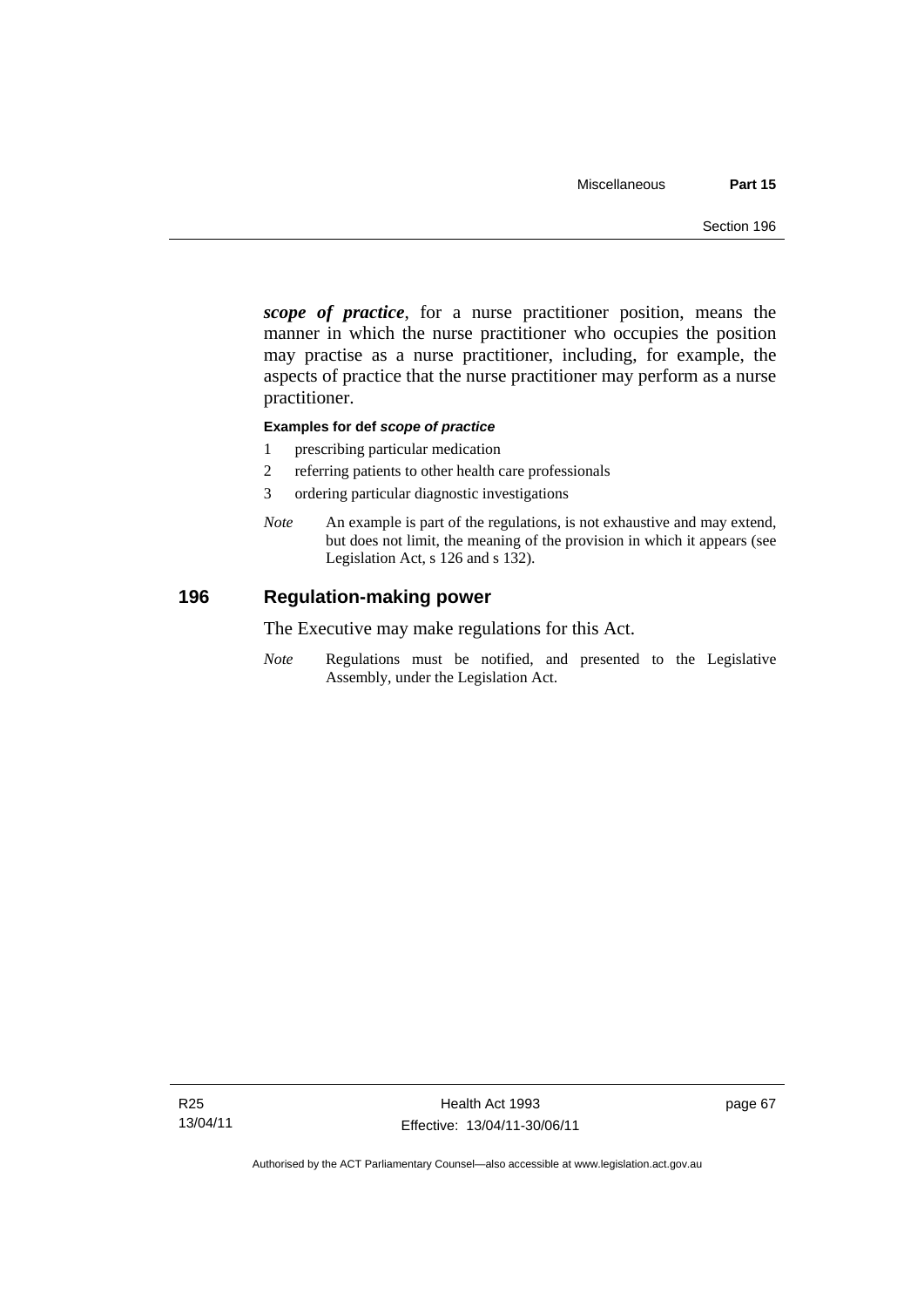Section 255

# **Part 22 Transitional—Health Amendment Act 2011**

# **255 Definitions—pt 22**

In this part:

*clinical privileges committee* means a stated committee approved as a clinical privileges committee by the Minister under section 56 (Approval of clinical privileges committees) as in force immediately before the commencement day.

*commencement day* means the day the *Health Amendment Act 2011*, section 9 commences.

# **256 Transitional—quality assurance committee already appointed**

If a quality assurance committee was approved under section 25, section 26 or section 27, as in force immediately before the *Health Amendment Act 2011*, section 6 commences, the approval expires 3 years after the commencement day.

# **257 Transitional—clinical privileges—review not begun**

- (1) This section applies if, before the commencement day—
	- (a) a clinical privileges committee has decided to review the clinical privileges of a doctor or dentist for a health facility; and
	- (b) the committee has not begun the review.
- (2) The decision of the clinical privileges committee to review the clinical privileges of the doctor or dentist is taken to be a decision of a scope of clinical practice committee to review the scope of clinical practice of the doctor or dentist under section 59 (1) (b) (Scope of clinical practice committees—functions).

R25 13/04/11

Authorised by the ACT Parliamentary Counsel—also accessible at www.legislation.act.gov.au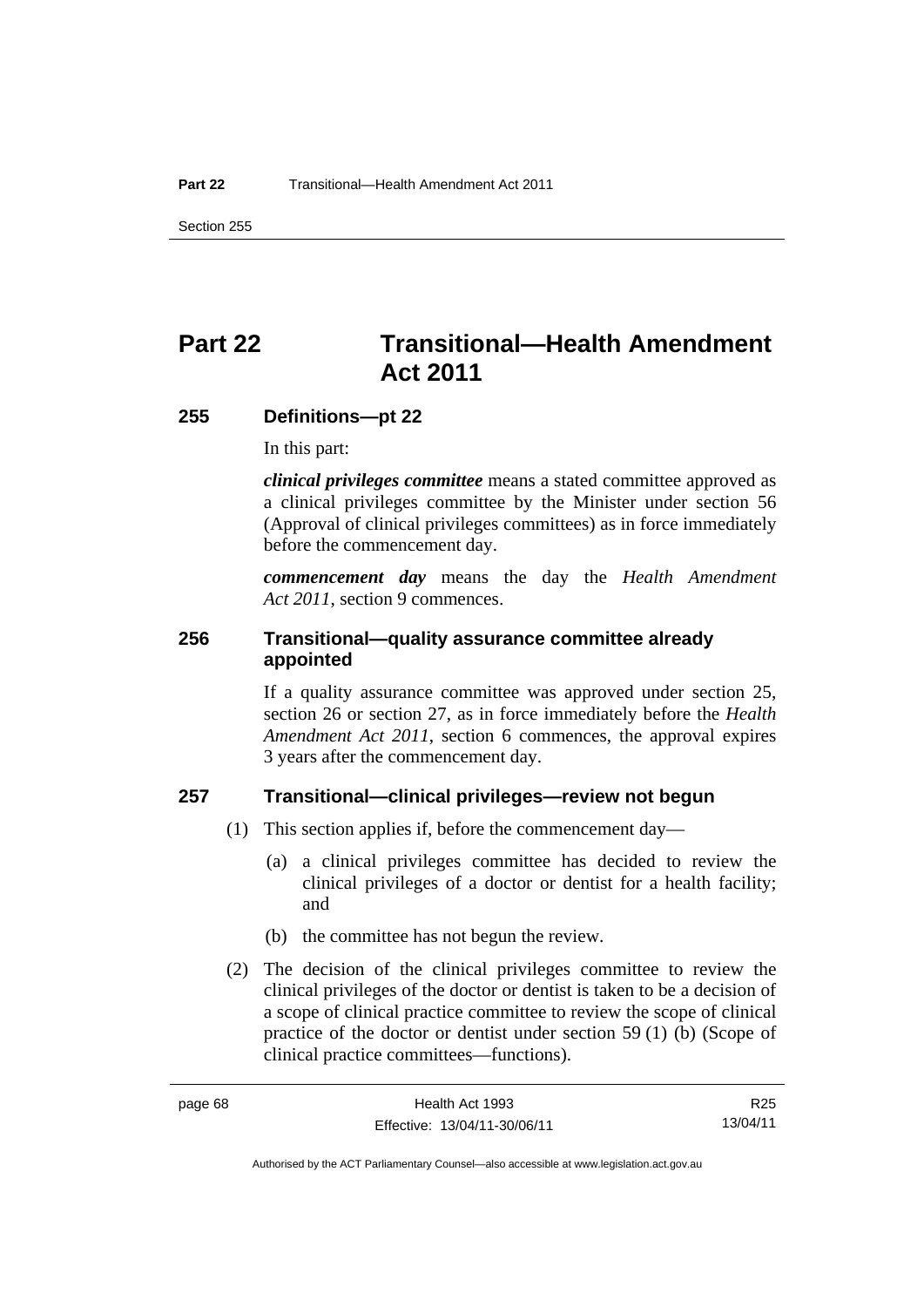# **258 Transitional—clinical privileges—review begun**

- (1) This section applies if, before the commencement day—
	- (a) a clinical privileges committee has decided to review the clinical privileges of a doctor or dentist for a health facility; and
	- (b) the committee has begun the review.
- (2) The Act, as in force immediately before the commencement day, continues to apply to the following:
	- (a) the review, and any reporting and information sharing requirements that apply to the committee after the completion of the review;
		- *Note* Pt 5, as in force immediately before the commencement day, required the committee to report to the CEO of the health facility, and prevented the committee giving information to a health board unless the information facilitated the improvement of health services in the ACT.
	- (b) the requirement for the CEO of the health facility to make a decision on a report of the committee;
	- (c) the decision of the CEO on the report.

# **259 Transitional—clinical privileges committees admissibility of evidence**

Section 75 (Clinical privileges committees—admissibility of evidence), as in force immediately before the commencement day, continues to apply.

# **260 Expiry—pt 22**

This part expires 1 year after the commencement day.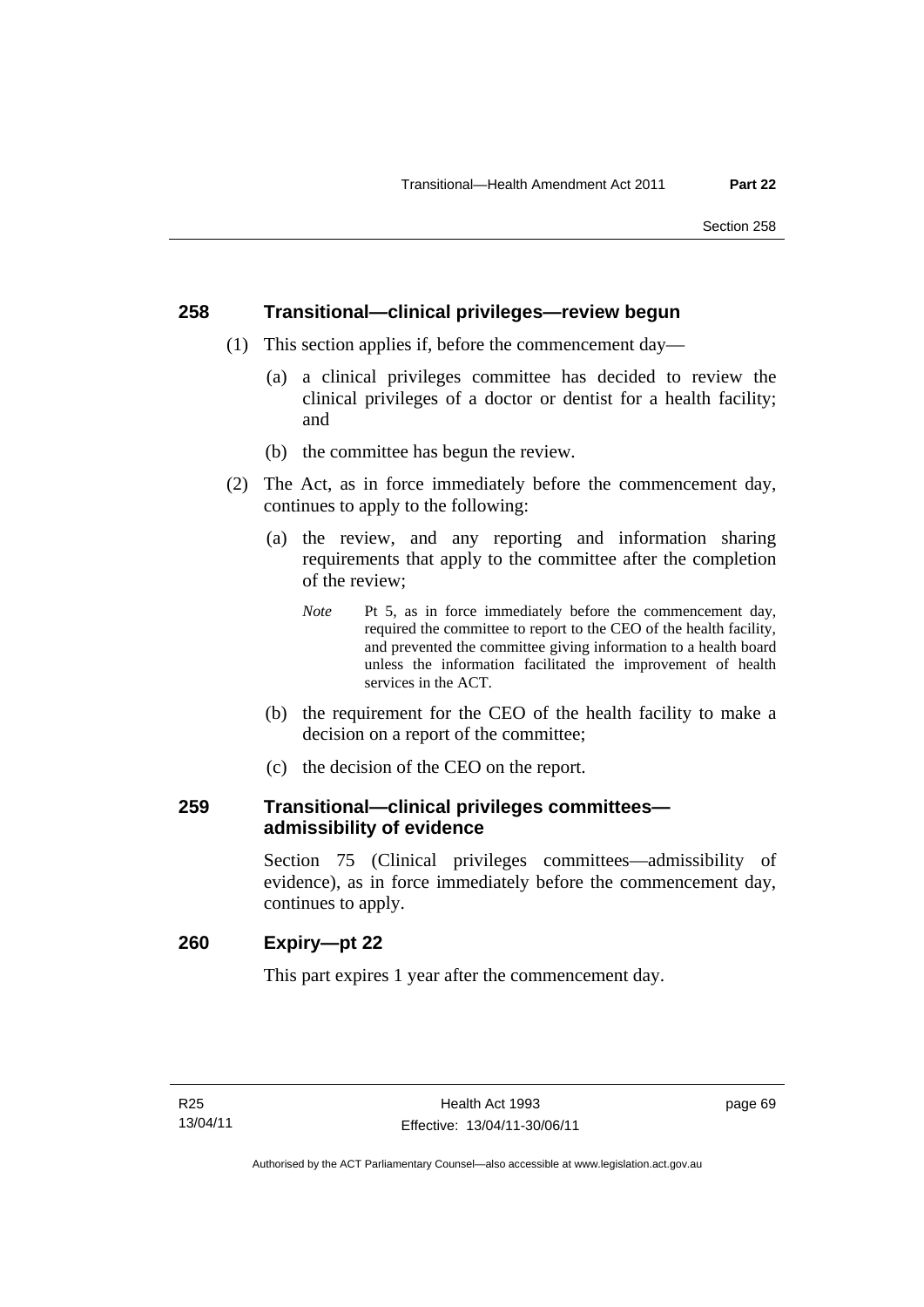# **Dictionary**

(see s 2)

- *Note 1* The Legislation Act contains definitions and other provisions relevant to this Act.
- *Note 2* For example, the Legislation Act, dict, pt 1 defines the following terms:
	- ACAT
	- Act
	- ACT
	- appoint
	- chief executive (see s 163)
	- Commonwealth
	- Coroner's Court
	- entity
	- exercise
	- function
	- health practitioner
	- in relation to
	- interest
	- make
	- pharmacist
	- proceeding
	- sitting day
	- territory authority
	- territory law
	- the Territory
	- tribunal.

*abortion*, for part 6 (Abortions)—see section 80.

*authorised representative*, for part 7 (VMO service contracts)—see section 100.

page 70 **Health Act 1993** Effective: 13/04/11-30/06/11

R25 13/04/11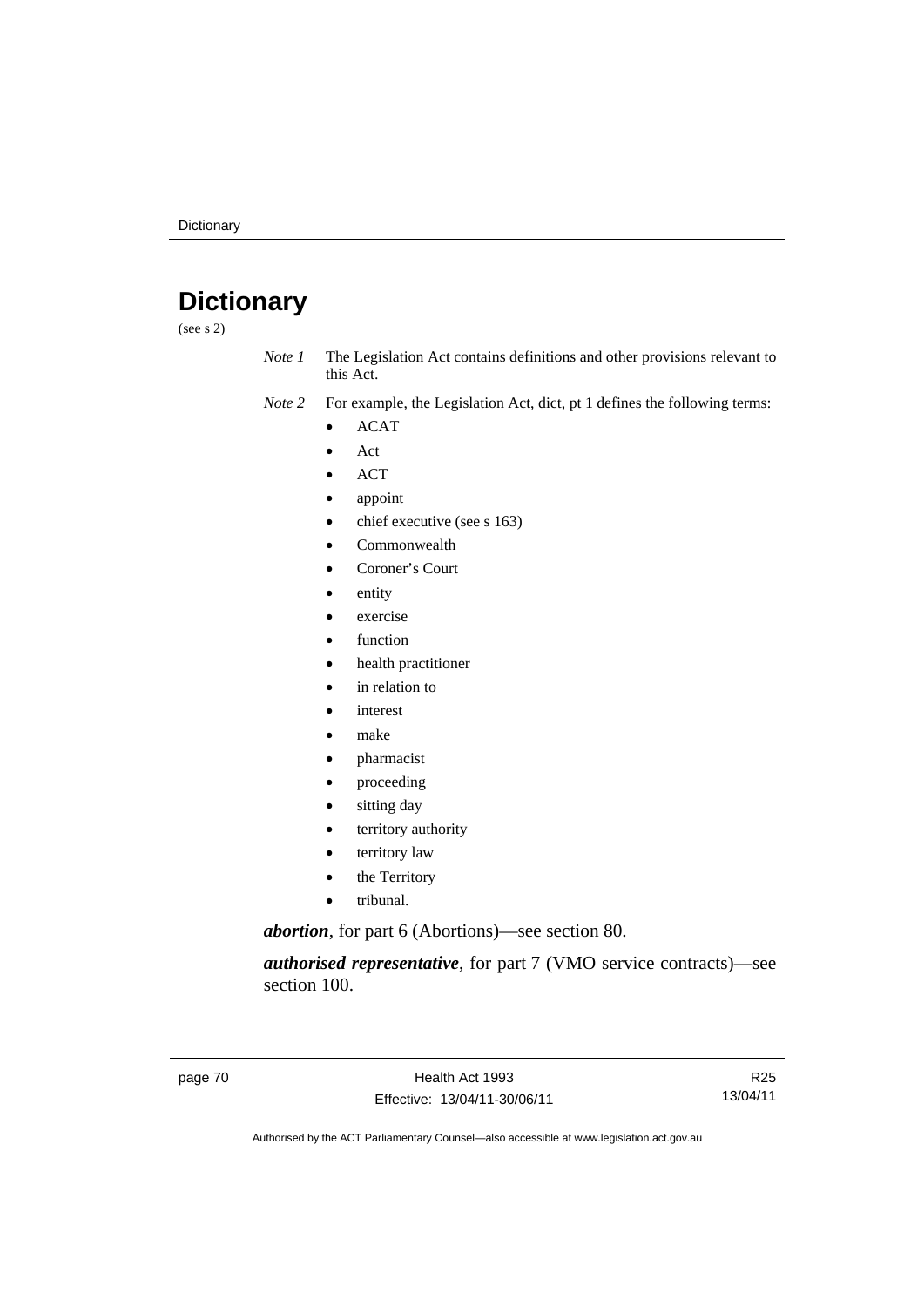### *CEO*—

- (a) of a health facility, for part 4 (Quality assurance)—see section 22; and
- (b) of a health professional organisation, for part 4 (Quality assurance)—see section 23; and
- (c) of a health facility, for part 5 (Reviewing scope of clinical practice)—see section 53.

*chief executive officer, Calvary* means the person engaged to exercise the functions of the position of chief executive officer (however described) of Calvary Health Care ACT Limited (Public Division) under the rules of Calvary Health Care ACT Limited.

*community pharmacy*, for part 9 (Pharmacists and pharmacy premises)—see section 128.

*core conditions*, for part 7 (VMO service contracts)—see section 100.

*council* means the Local Hospital Network Council established under section 13.

*day hospital* means a facility where a person is admitted for surgical or medical treatment and discharged on the same day.

*dentist*, for a health facility, for part 5 (Reviewing scope of clinical practice)—see section 52.

*divulge*, for part 8 (Secrecy)—see section 121.

*doctor*, for a health facility, for part 5 (Reviewing scope of clinical practice)—see section 52.

*engage* in conduct means—

- (a) do an act; or
- (b) omit to do an act.

*entity*, for part 7 (VMO service contracts)—see section 100.

page 71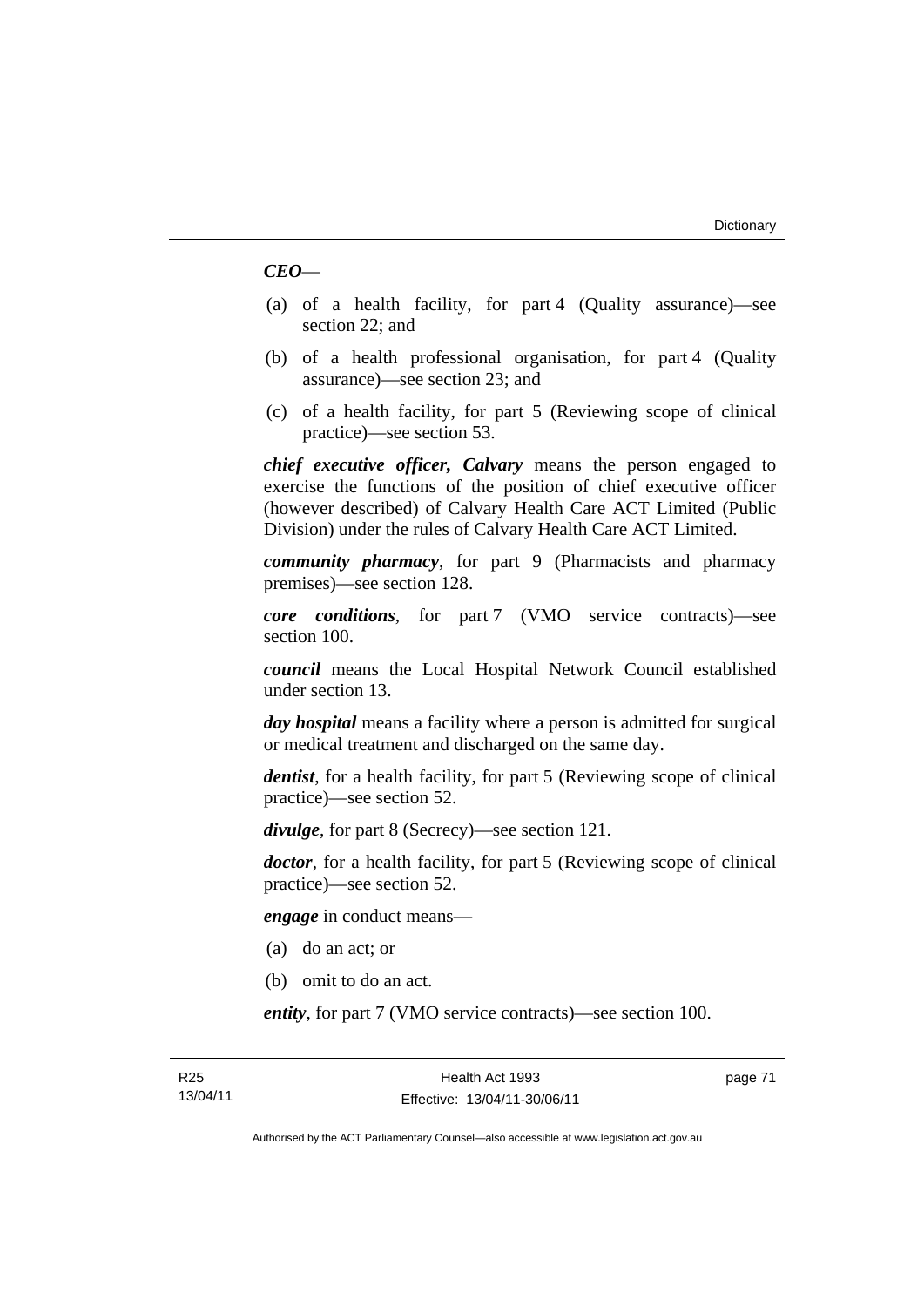*health board* means—

- (a) a national board under the *Health Practitioner Regulation National Law (ACT)*; or
- (b) a health profession board under the *Health Professionals Act 2004*.

*health facility*—see section 6.

*health facility QAC*, for a health facility, for part 4 (Quality assurance)—see section 20.

*health professional organisation*, for part 4 (Quality assurance) see section 21.

*health professional organisation QAC*, for a health professional organisation, for part 4 (Quality assurance)—see section 20.

*health service*—see section 5.

*health service provider*—see section 7.

*health service report*, for part 4 (Quality assurance)—see section 38.

*hospital*, for part 5 (Reviewing scope of clinical practice)—see section 50.

*information holder*, for part 8 (Secrecy)—see section 122.

*local hospital network*—see section 8.

*ministerial report*, for part 4 (Quality assurance)—section 41.

*negotiating agent*, for part 7 (VMO service contracts)—see section 100.

*negotiating period*, for part 7 (VMO service contracts)—see section 103 (2).

*practice corporation*, for part 7 (VMO service contracts)—see section 100.

R25 13/04/11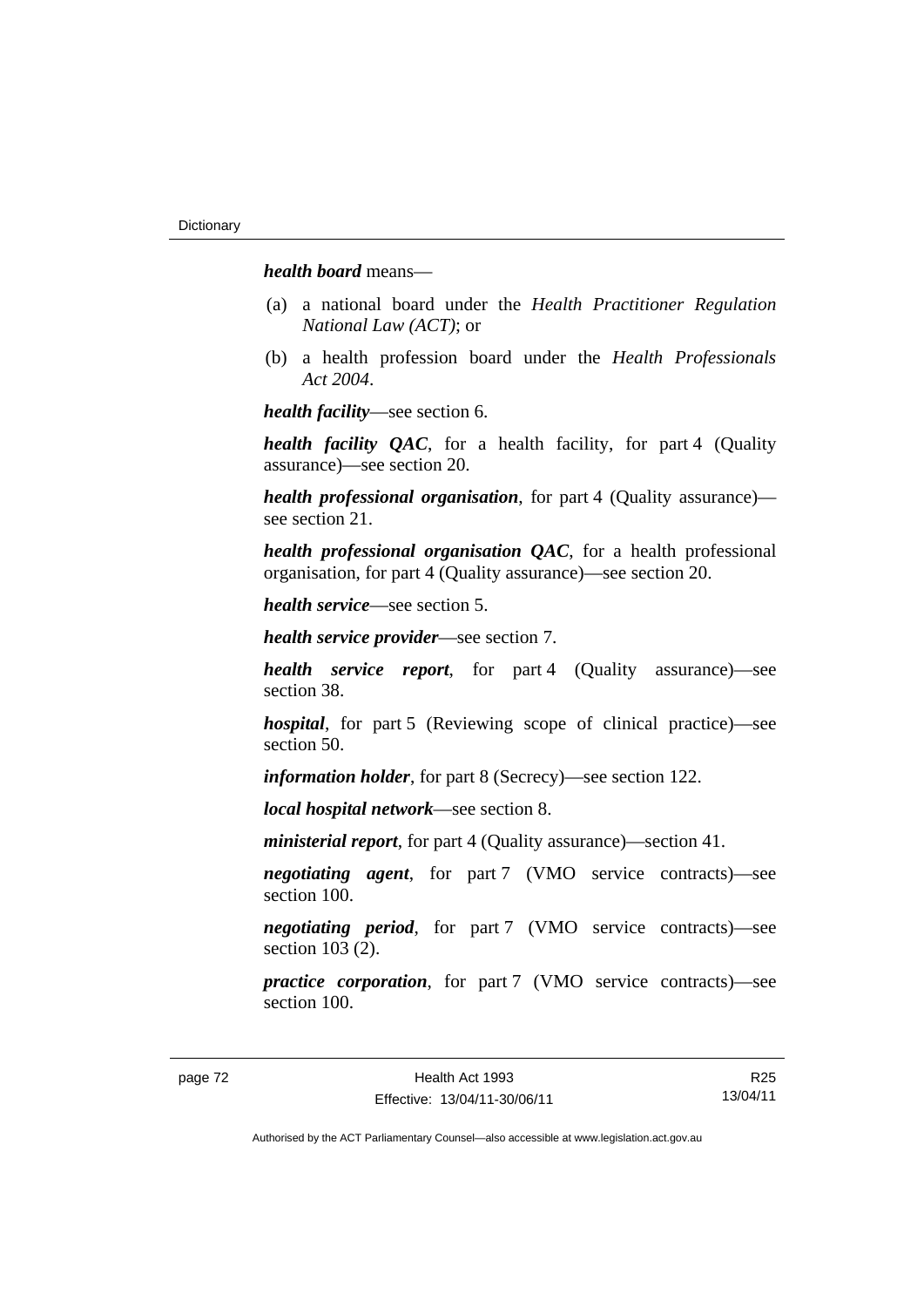*protected information*—see section 123.

*quality assurance committee*—see section 24.

*review*, in relation to the scope of clinical practice, for part 5 (Reviewing scope of clinical practice)—see section 55.

*scope of clinical practice*, of a doctor or dentist, for a health facility, for part 5 (Reviewing scope of clinical practice)—see section 54.

*scope of clinical practice committee*—see section 51.

*scope of clinical practice executive decision notice*, for part 5 (Reviewing scope of clinical practice)—see section 70.

*scope of clinical practice report*, for part 5 (Reviewing scope of clinical practice)—see section 67.

*sensitive information*—see section 124.

*service contract*, for part 7 (VMO service contracts)—see section 100.

*special purpose QAC*, for part 4 (Quality assurance), for a purpose stated in the approval—see section 20.

*VMO*, or visiting medical officer, for part 7 (VMO service contracts)—see section 100.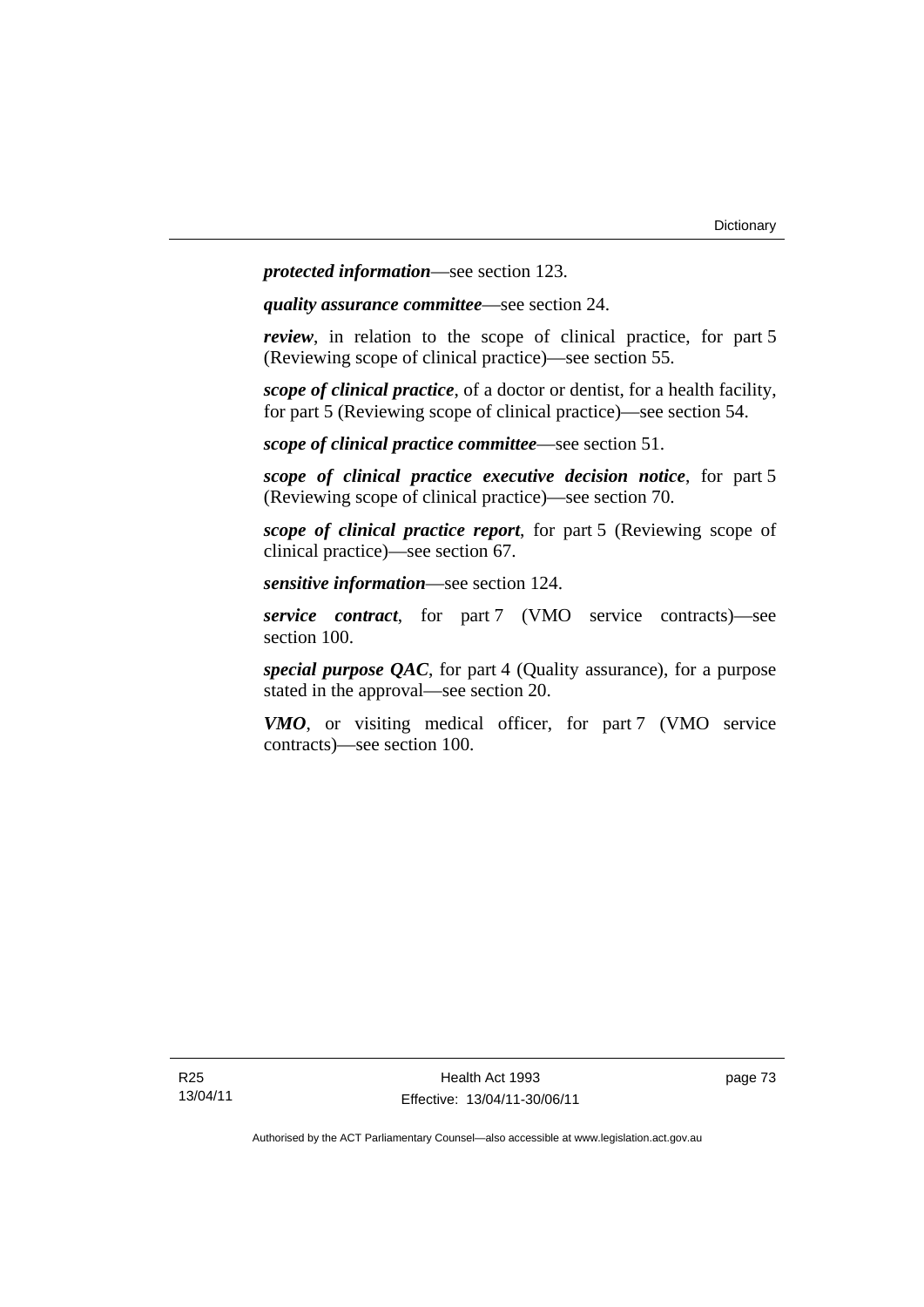1 About the endnotes

# **Endnotes**

# **1 About the endnotes**

Amending and modifying laws are annotated in the legislation history and the amendment history. Current modifications are not included in the republished law but are set out in the endnotes.

Not all editorial amendments made under the *Legislation Act 2001*, part 11.3 are annotated in the amendment history. Full details of any amendments can be obtained from the Parliamentary Counsel's Office.

Uncommenced amending laws and expiries are listed in the legislation history and the amendment history. These details are underlined. Uncommenced provisions and amendments are not included in the republished law but are set out in the last endnote.

If all the provisions of the law have been renumbered, a table of renumbered provisions gives details of previous and current numbering.

The endnotes also include a table of earlier republications.

| $mod = modified/modification$<br>or to be expired | $A = Act$<br>$AF =$ Approved form<br>$am = amended$<br>$amdt = amendment$<br>$AR = Assembly resolution$<br>$ch = chapter$<br>$CN =$ Commencement notice<br>$def = definition$<br>$DI = Disallowable instrument$<br>$dict = dictionary$<br>disallowed = disallowed by the Legislative<br>Assembly<br>$div = division$<br>$exp = expires/expired$<br>$Gaz = gazette$<br>$hdg =$ heading<br>$IA = Interpretation Act 1967$<br>$ins = inserted/added$<br>$LA =$ Legislation Act 2001<br>$LR =$ legislation register<br>$LRA =$ Legislation (Republication) Act 1996 | NI = Notifiable instrument<br>$o = order$<br>$om = omitted/repealed$<br>$ord = ordinance$<br>$orig = original$<br>par = paragraph/subparagraph<br>$pres = present$<br>$prev = previous$<br>$(\text{prev}) = \text{previously}$<br>$pt = part$<br>$r = rule/subrule$<br>$reloc = relocated$<br>$renum = renumbered$<br>$R[X]$ = Republication No<br>$RI = reissue$<br>$s = section/subsection$<br>$sch = schedule$<br>$sdiv = subdivision$<br>$SL = Subordinate$ law<br>$sub =$ substituted<br>underlining = whole or part not commenced |
|---------------------------------------------------|-----------------------------------------------------------------------------------------------------------------------------------------------------------------------------------------------------------------------------------------------------------------------------------------------------------------------------------------------------------------------------------------------------------------------------------------------------------------------------------------------------------------------------------------------------------------|-----------------------------------------------------------------------------------------------------------------------------------------------------------------------------------------------------------------------------------------------------------------------------------------------------------------------------------------------------------------------------------------------------------------------------------------------------------------------------------------------------------------------------------------|
|                                                   |                                                                                                                                                                                                                                                                                                                                                                                                                                                                                                                                                                 |                                                                                                                                                                                                                                                                                                                                                                                                                                                                                                                                         |

# **2 Abbreviation key**

page 74 Health Act 1993 Effective: 13/04/11-30/06/11

R25 13/04/11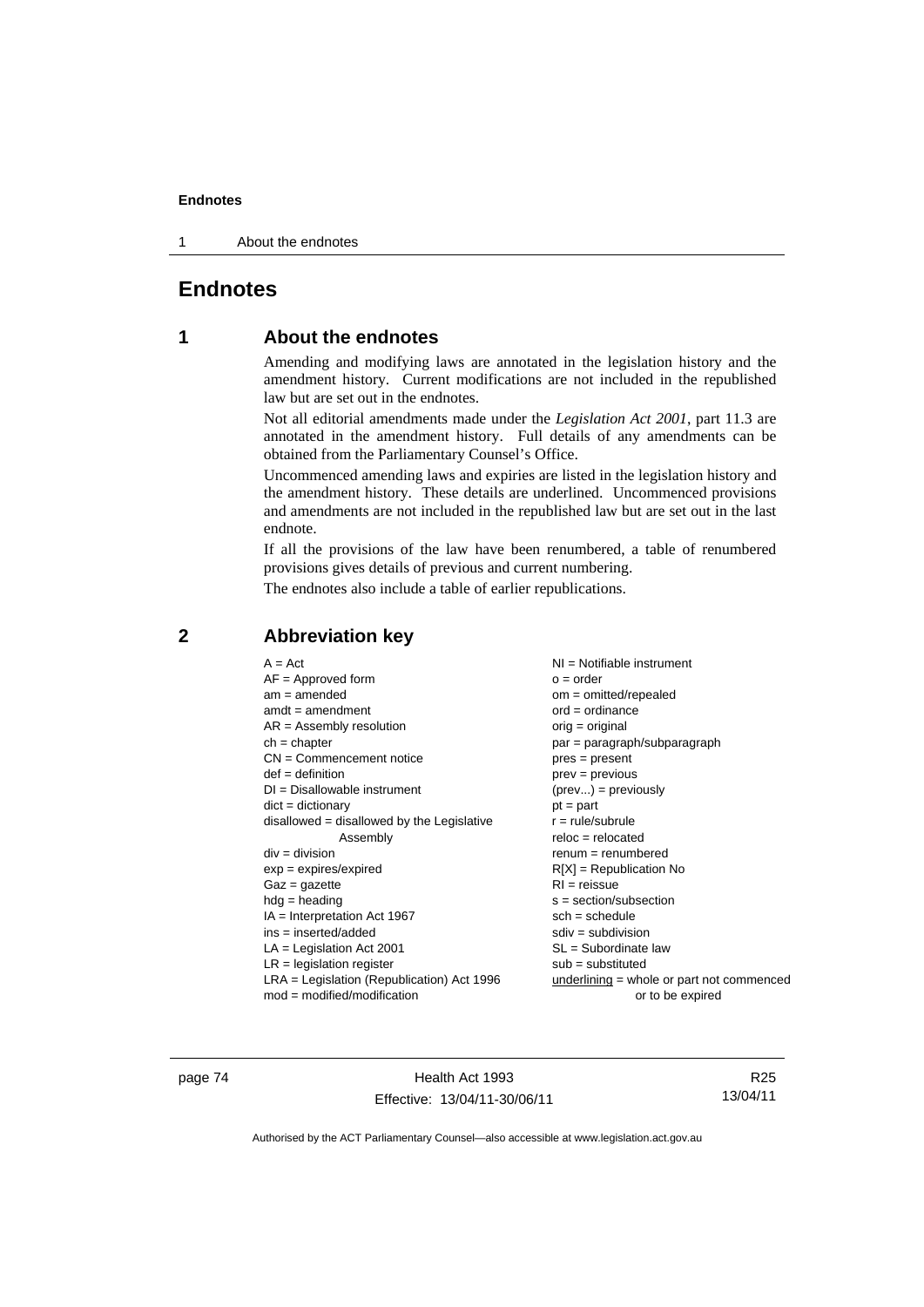Legislation history 3

## **3 Legislation history**

#### **Health Act 1993 No 13**

notified 1 March 1993 (Gaz 1993 No S23) commenced 1 March 1993 (s 2)

as amended by

### **Health (Amendment) Act 1994 No 23**

notified 20 May 1994 (Gaz 1994 No S87) commenced 20 May 1994 (s 2)

#### **Public Sector Management (Consequential and Transitional Provisions) Act 1994 No 38 sch 1 pt 44**

notified 30 June 1994 (Gaz 1994 No S121) s 1, s 2 commenced 30 June 1994 (s 2 (1)) sch 1 pt 44 commenced 1 July 1994 (s 2 (2) and Gaz 1994 No S142)

#### **Administrative Appeals (Consequential Amendments) Act 1994 No 60 sch 1**

notified 11 October 1994 (Gaz 1994 No S197) s 1, s 2 commenced 11 October 1994 (s 2 (1)) sch 1 commenced 14 November 1994 (s 2 (2) and see Gaz 1994 No S250)

#### **Health and Community Care Services (Consequential Provisions) Act 1996 No 35 sch**

notified 1 July 1996 (Gaz 1996 No S130) commenced 1 July 1996 (s 2)

#### **Health (Amendment) Act 1998 No 50**

notified 16 November 1998 (Gaz 1998 No S205) commenced 16 November 1998 (s 2)

# **Statute Law Revision (Penalties) Act 1998 No 54 sch**

notified 27 November 1998 (Gaz 1998 No S207) s 1, s 2 commenced 27 November 1998 (s 2 (1)) sch commenced 9 December 1998 (s 2 (2) and Gaz 1998 No 49)

R25 13/04/11 page 75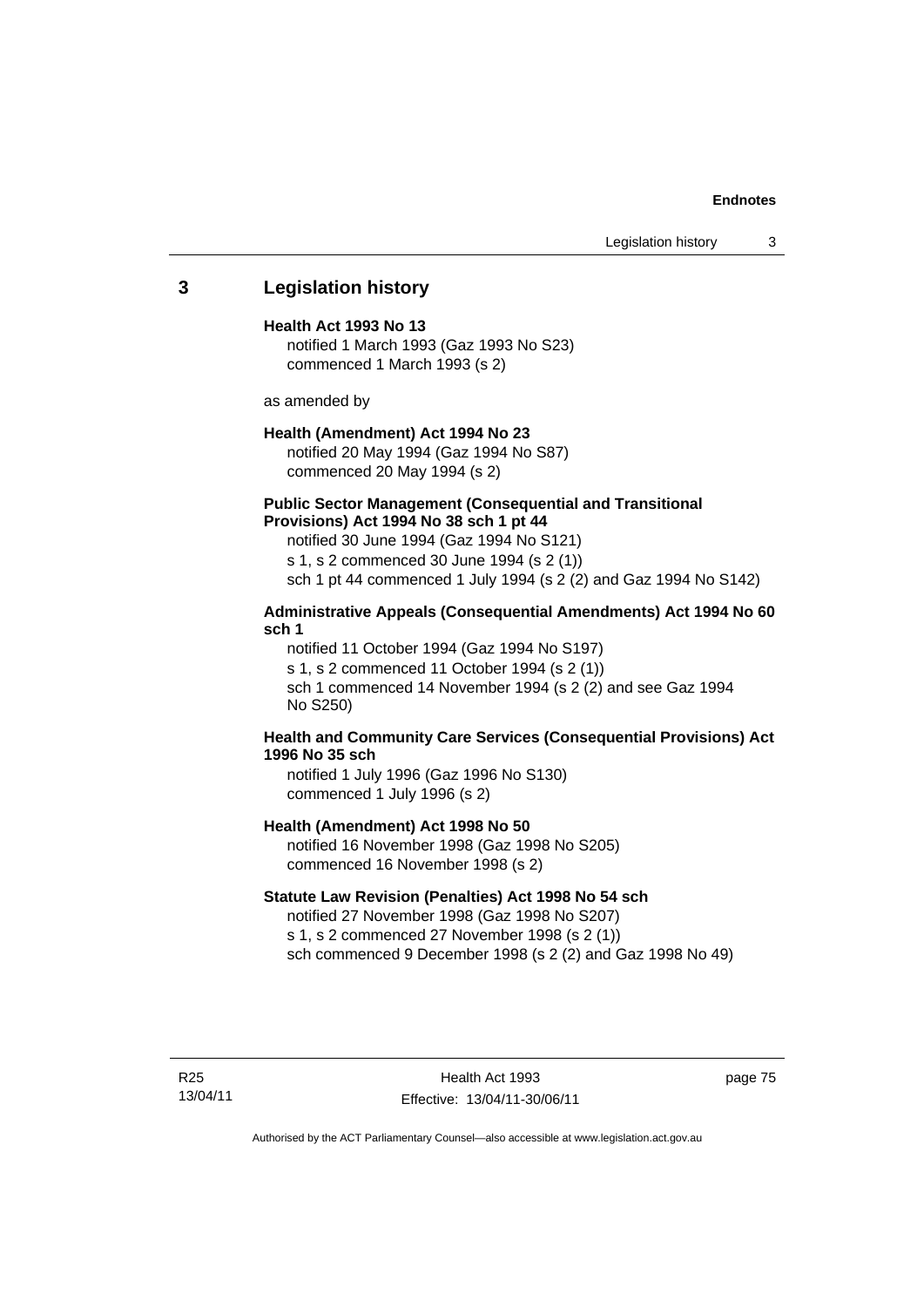3 Legislation history

# **Legislation (Consequential Amendments) Act 2001 No 44 pt 175**

notified 26 July 2001 (Gaz 2001 No 30)

s 1, s 2 commenced 26 July 2001 (IA s 10B) pt 175 commenced 12 September 2001 (s 2 and see Gaz 2001 No S65)

**Statute Law Amendment Act 2001 (No 2) 2001 No 56 pt 1.3** 

notified 5 September 2001 (Gaz 2001 No S65) s 1, s 2 commenced 5 September 2001 (IA s 10B) amdts 1.3-1.8, 1.10-1.13, 1.15, 1.16, 1.17, 1.35 commenced 12 September 2001 (s 2 (2)) pt 1.3 remainder commenced 5 September 2001 (s 2 (1))

#### **Health and Community Care Services (Repeal and Consequential Amendments) Act 2002 No 47 pt 1.2**

notified LR 20 December 2002

s 1, s 2 commenced 20 December 2002 (LA s 75 (1))

pt 1.2 commenced 31 December 2002 (s 2)

#### **Statute Law Amendment Act 2003 A2003-41 sch 1 pt 1.1**

notified LR 11 September 2003 s 1, s 2 commenced 11 September 2003 (LA s 75 (1)) sch 1 pt 1.1 commenced 9 October 2003 (s 2 (1))

#### **Health Amendment Act 2003 A2003-43**

notified LR 29 September 2003 s 1, s 2 commenced 29 September 2003 (LA s 75 (1)) remainder commenced 30 September 2003 (s 2)

#### **Nurse Practitioners Legislation Amendment Act 2004 A2004-10 pt 2**

notified LR 19 March 2004 s 1, s 2 commenced 19 March 2004 (LA s 75 (1)) pt 2 commenced 27 May 2004 (s 2 and CN2004-9)

#### **Health Professionals Legislation Amendment Act 2004 A2004-39 sch 1 pt 1.3**

notified LR 8 July 2004 s 1, s 2 commenced 8 July 2004 (LA s 75 (1)) sch 1 pt 1.3 commenced 7 July 2005 (s 2 and see Health Professionals Act 2004 A2004-38, s 2 and CN2005-11)

R25 13/04/11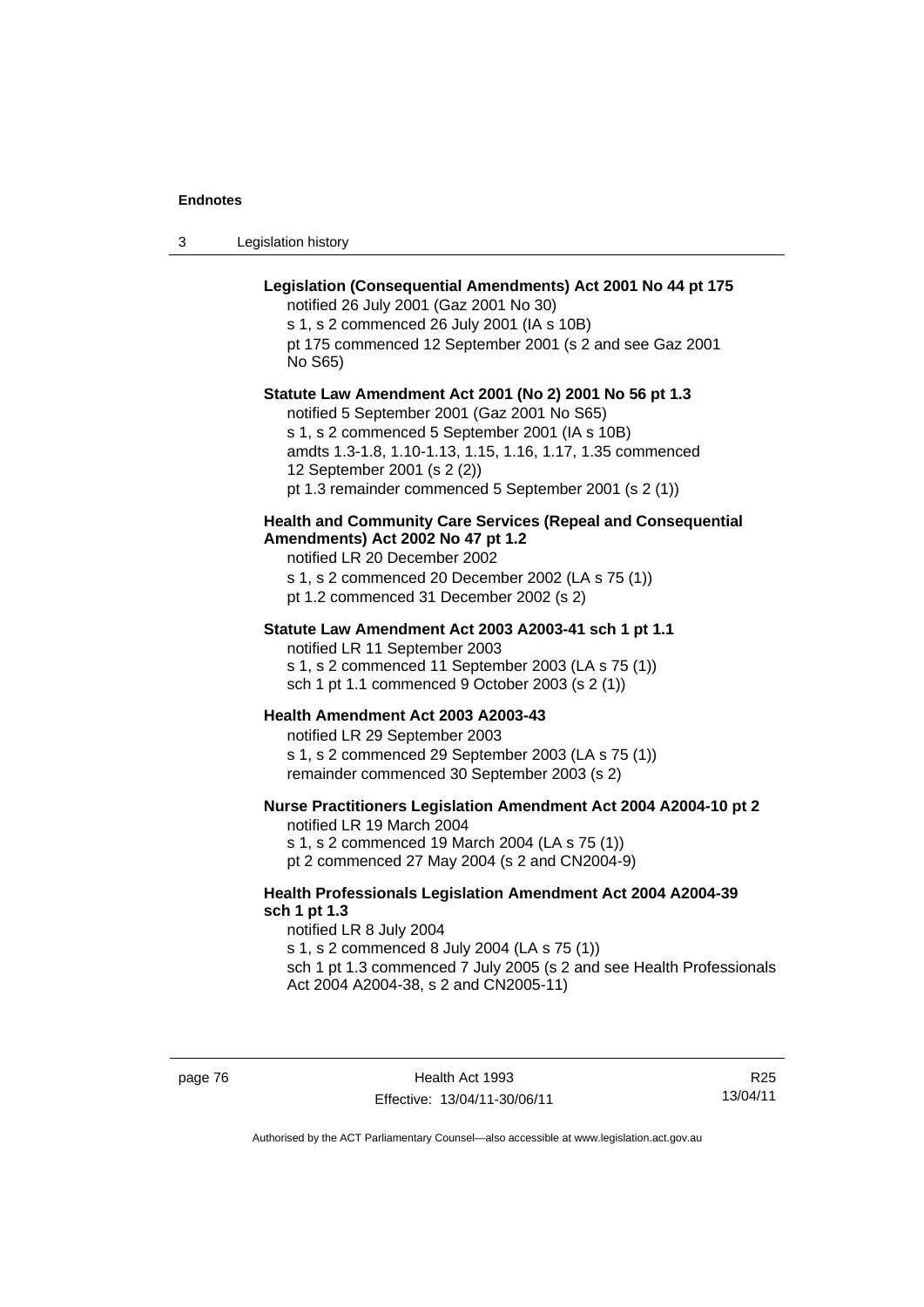#### **Health Legislation Amendment Act 2005 A2005-28 amdt 1.70**

notified LR 6 July 2005 s 1, s 2 commenced 6 July 2005 (LA s 75 (1)) amdt 1.70 commenced 7 July 2005 (s 2)

#### **Criminal Code Harmonisation Act 2005 A2005-54 sch 1 pt 1.24**

notified LR 27 October 2005 s 1, s 2 commenced 27 October 2005 (LA s 75 (1)) sch 1 pt 1.24 commenced 24 November 2005 (s 2)

# **Statute Law Amendment Act 2005 (No 2) A2005-62 sch 3 pt 3.10**

notified LR 21 December 2005

s 1, s 2 commenced 21 December 2005 (LA s 75 (1)) sch 3 pt 3.10 commenced 11 January 2006 (s 2 (1))

#### **Health Legislation Amendment Act 2006 A2006-27 pt 2, sch 1**

notified LR 14 June 2006 s 1, s 2 commenced 14 June 2006 (LA s 75 (1)) pt 2, sch 1 commenced 14 December 2006 (s 2 and LA s 79)

#### **Health Legislation Amendment Act 2006 (No 2) A2006-46 sch 2 pt 2.8**  notified LR 17 November 2006

s 1, s 2 commenced 17 November 2006 (LA s 75 (1)) sch 2 pt 2.8 commenced 18 November 2006 (s 2 (2))

# **Statute Law Amendment Act 2007 (No 2) A2007-16 sch 3 pt 3.18**

notified LR 20 June 2007 s 1, s 2 taken to have commenced 12 April 2007 (LA s 75 (2)) sch 3 pt 3.18 commenced 11 July 2007 (s 2 (1))

#### **Medicines, Poisons and Therapeutic Goods Act 2008 A2008-26 sch 2 pt 2.12**

notified LR 14 August 2008

s 1, s 2 commenced 14 August 2008 (LA s 75 (1))

sch 2 pt 2.12 commenced 14 February 2009 (s 2 and LA s 79)

# **ACT Civil and Administrative Tribunal Legislation Amendment Act 2008 (No 2) A2008-37 sch 1 pt 1.53**

notified LR 4 September 2008

s 1, s 2 commenced 4 September 2008 (LA s 75 (1)) sch 1 pt 1.53 commenced 2 February 2009 (s 2 (1) and see ACT Civil and Administrative Tribunal Act 2008 A2008-35, s 2 (1) and CN2009-2)

R25 13/04/11 page 77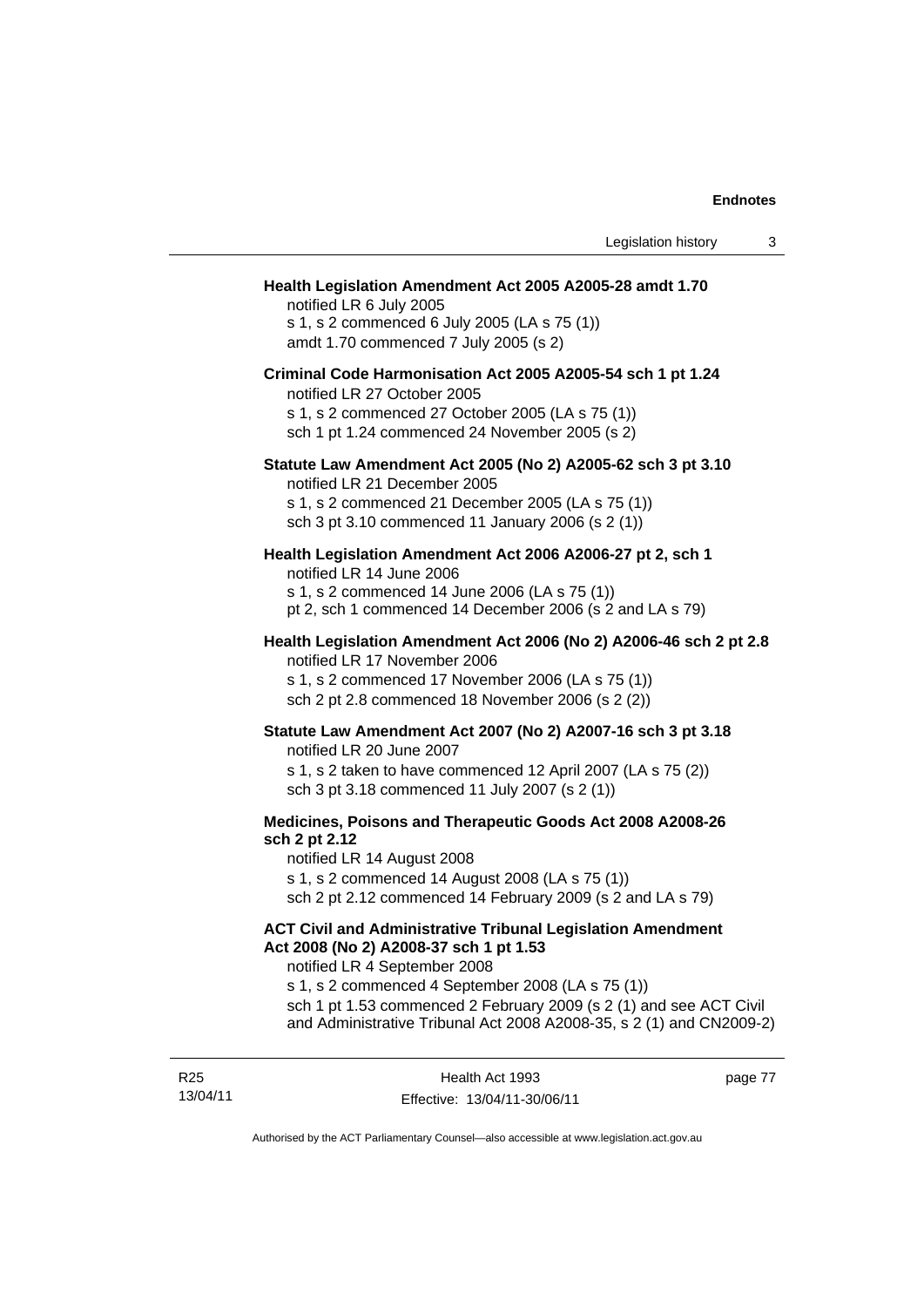4 Amendment history

### **Health Practitioner Regulation National Law (ACT) Act 2010 A2010-10 sch 2 pt 2.7**

notified LR 31 March 2010 s 1, s 2 commenced 31 March 2010 (LA s 75 (1)) sch 2 pt 2.7 commenced 1 July 2010 (s 2 (1) (a))

as modified by

#### **Health Practitioner Regulation National Law (ACT) (Transitional Provisions) Regulation 2010 (No 2) SL2010-39 s 3 and sch 1**

notified LR 11 October 2010

s 1, s 2 commenced 11 October 2010 (LA s 75 (1))

s 3 and sch 1 commenced 12 October 2010 (s 2*)*

as amended by

#### **Fair Trading (Australian Consumer Law) Amendment Act 2010 A2010-54 sch 3 pt 3.11**

notified LR 16 December 2010 s 1, s 2 commenced 16 December 2010 (LA s 75 (1)) sch 3 pt 3.11 commenced 1 January 2011 (s 2 (1))

#### **Statute Law Amendment Act 2011 A2011-3 sch 3 pt 3.22**

notified LR 22 February 2011 s 1, s 2 commenced 22 February 2011 (LA s 75 (1)) sch 3 pt 3.22 commenced 1 March 2011 (s 2)

#### **Health Amendment Act 2011 A2011-11**

notified LR 12 April 2011 s 1, s 2 commenced 12 April 2011 (LA s 75 (1)) s 4, s 5 commences 1 July 2011 (s 2 (2)) remainder commenced 13 April 2011 (s 2 (1))

### **4 Amendment history**

| Long title           | sub 1998 No 50 s 4      |
|----------------------|-------------------------|
| long title           | am 2002 No 47 amdt 1.10 |
| Name of Act<br>.s. 1 | sub 2001 No 56 amdt 1.3 |

page 78 Health Act 1993 Effective: 13/04/11-30/06/11

R25 13/04/11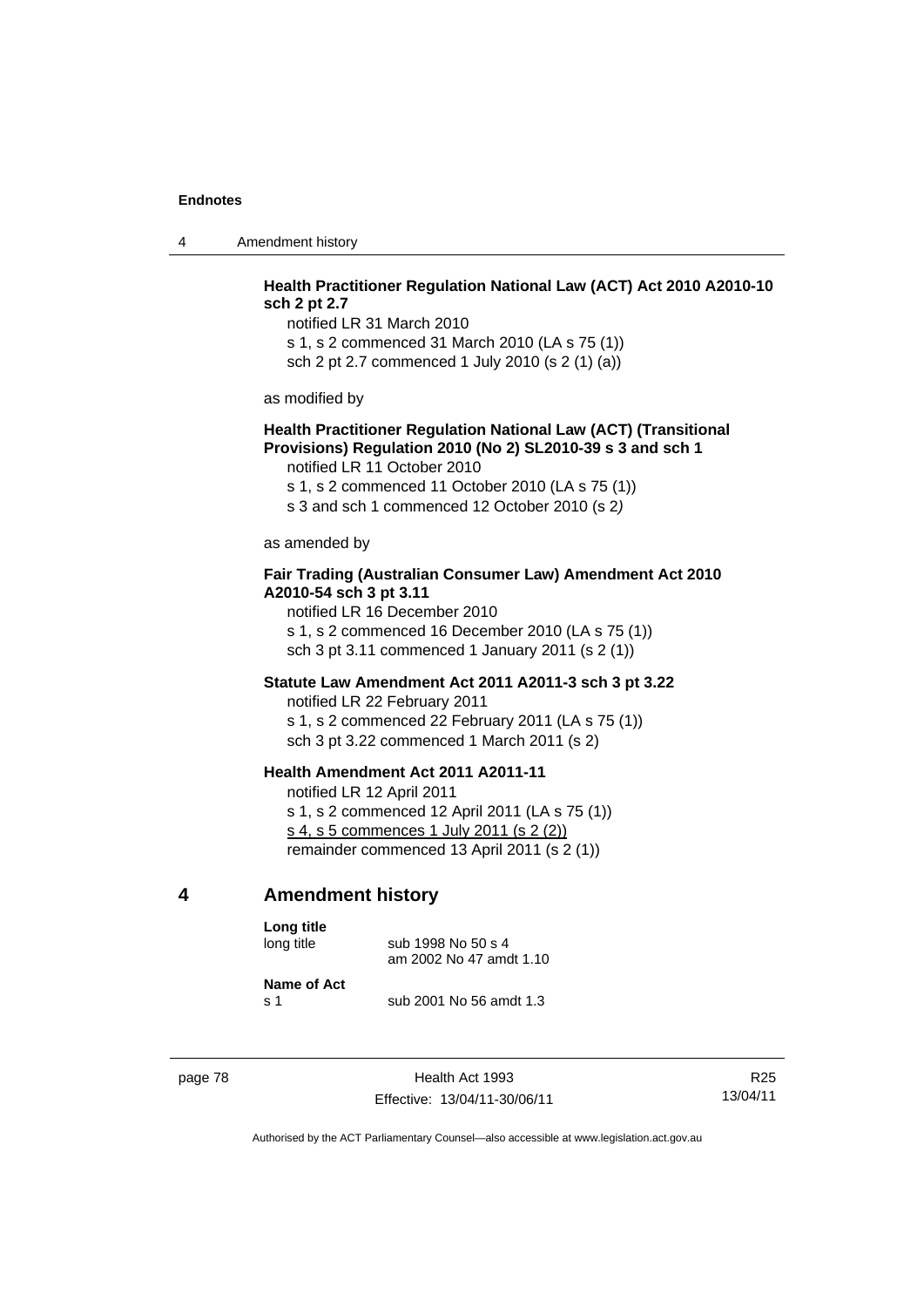|                                       | Amendment history                                                                                                                                                                                                                                                                                           | 4 |
|---------------------------------------|-------------------------------------------------------------------------------------------------------------------------------------------------------------------------------------------------------------------------------------------------------------------------------------------------------------|---|
| <b>Dictionary</b><br>s 2              | om 2001 No 44 amdt 1.2022<br>ins 2001 No 56 amdt 1.3<br>am A2006-27 s 4; A2010-10 amdt 2.27                                                                                                                                                                                                                 |   |
| <b>Notes</b><br>s 3                   | defs reloc to dict 2001 No 56 amdt 1.6<br>sub 2001 No 56 amdt 1.7                                                                                                                                                                                                                                           |   |
| s 3A                                  | Declaration of quality assurance activity<br>renum as s 4                                                                                                                                                                                                                                                   |   |
| s 4                                   | Offences against Act—application of Criminal Code etc<br>orig s 4<br>renum as s 5 and then s 10<br>prev s 4<br>(prev s 3A) ins 2001 No 56 amdt 1.8<br>renum as s 4 R4 LA (see 2001 No 56 amdt 1.36)<br>om A2006-27 s 5<br>pres s 4<br>(prev s 3A) ins A2005-54 amdt 1.167<br>renum as s 4 A2006-27 amdt 1.1 |   |
| <b>Important concepts</b><br>pt 2 hdg | orig pt 2 hdg<br>renum as pt 3 hdg<br>pres pt 2 hdg<br>ins A2006-27 s 5                                                                                                                                                                                                                                     |   |
| What is a health service?<br>s 5      | orig s 5<br>renum as s 6 and then s 11<br>prev s 5<br>renum as s 10<br>pres s 5<br>ins A2006-27 s 5                                                                                                                                                                                                         |   |
| What is a health facility?<br>s 6     | orig s 6<br>renum as s 7 and then s 12<br>prev s 6<br>renum as s 11<br>pres s 6<br>ins A2006-27 s 5<br>am A2010-10 amdt 2.28                                                                                                                                                                                |   |

Health Act 1993 Effective: 13/04/11-30/06/11 page 79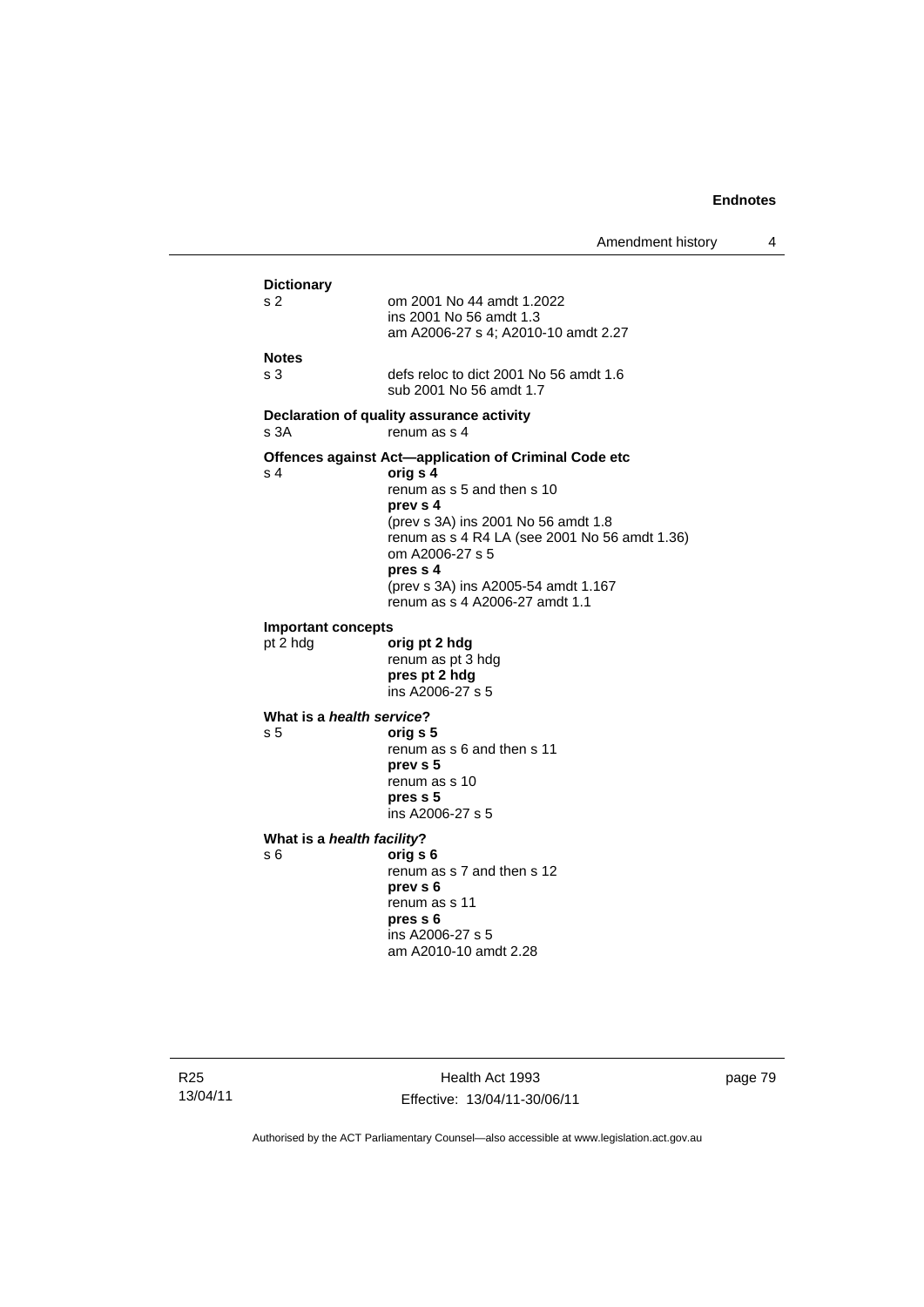4 Amendment history

#### page 80 Health Act 1993 Effective: 13/04/11-30/06/11 R25 13/04/11 **Who is a** *health service provider***?**  s 7 **orig s 7**  renum as s 8 **prev s 7**  renum as s 12  **pres s 7**  ins A2006-27 s 5 am A2010-10 amdt 2.29 **Appointment of members**  s 7A renum as s 9 **What is the** *local hospital network***?** s 8 hdg (prev s 7 hdg) sub 2001 No 56 amdt 1.10 s 8 (prev s 7) am 1994 No 38 sch 1 pt 44; 1996 No 35 sch; 2001 No 56 amdts 1.10-1.12 renum as s 8 R4 LA (see 2001 No 56 amdt 1.36) am 2002 No 47 amdt 1.12, amdt 1.13 om A2006-27 s 6 ins A2011-11 s 4 **Disclosure of interest**  s 8A renum as s 11 **Appointment of members**  s 9 (prev s 7A) ins 2001 No 56 amdt 1.13 renum as s 9 R4 LA (see 2001 No 56 amdt 1.36) om A2006-27 s 6 **Health care principles** pt 3 hdg **orig pt 3 hdg** sub 1998 No 50 s 6 om A2006-27 s 6 **pres pt 3 hdg**  (prev pt 2 hdg) renum as pt 3 hdg A2006-27 amdt 1.2 **General**  div 3.1 hdg (prev pt 3 div 1 hdg) renum R4 LA (see 2001 No 56 amdt 1.36) om A2006-27 s 6 **Confidentiality and evidentiary matters**  div 3.2 hdg (prev pt 3 div 2 hdg) renum R4 LA (see 2001 No 56 amdt 1.36) om A2006-27 s 6 **Objectives** s 10 **orig s 10**  renum as s 13 **prev s 10**  (prev s 8) am 1998 No 50 s 7 renum as s 10 R4 LA (see 2001 No 56 amdt 1.36) om A2006-27 s 6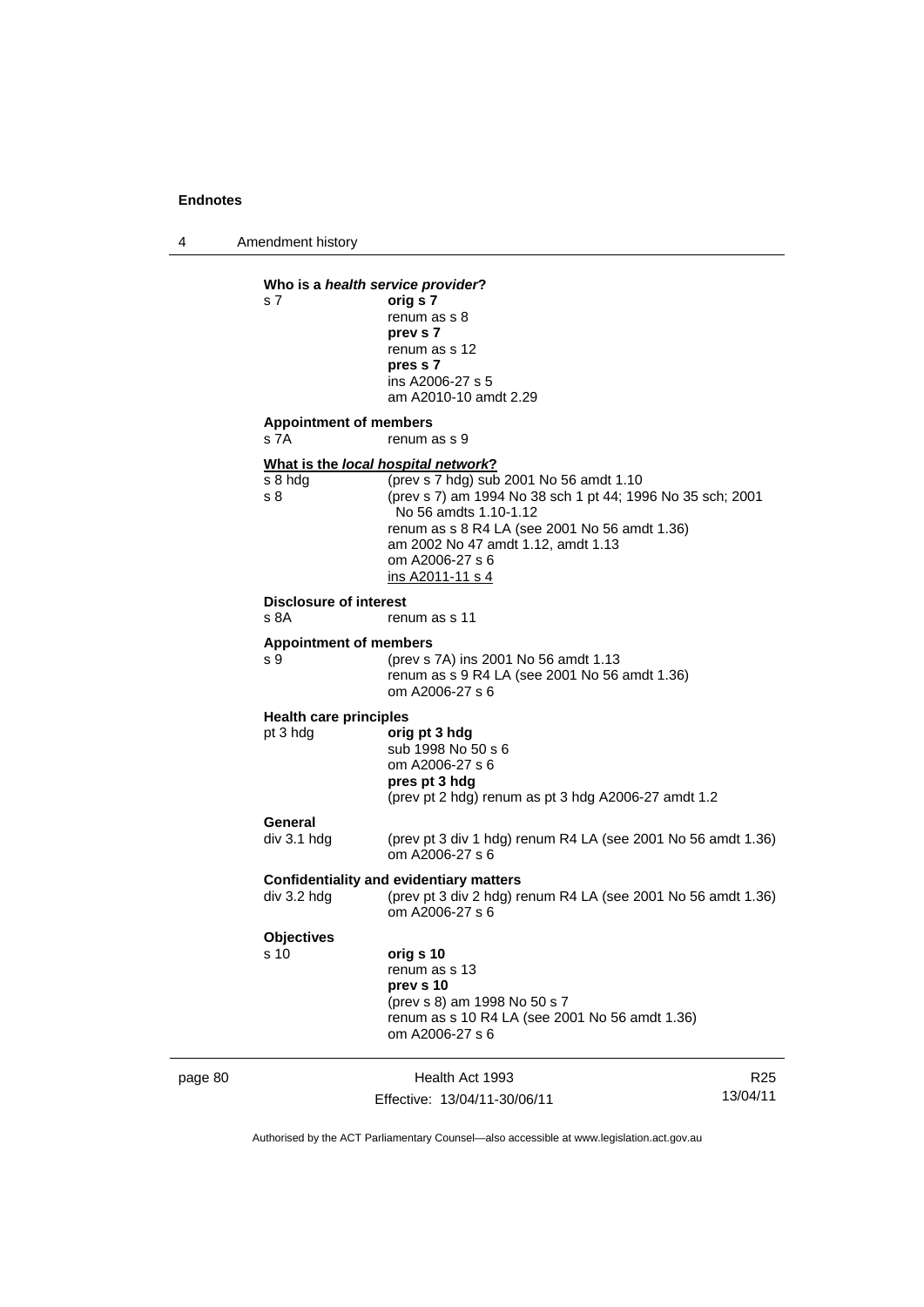#### **pres s 10**  (prev s 4) am 1996 No 35 sch renum as s 5 R4 LA (see 2001 No 56 amdt 1.36) am 2002 No 47 amdt 1.11 renum as s 10 A2006-27 amdt 1.3 am A2011-3 amdt 3.220 **Medicare principles and commitments** s 11 **orig s 11**  renum as s 14 **prev s 11**  (prev s 8A) ins 1998 No 50 s 8 renum as s 11 R4 LA (see 2001 No 56 amdt 1.36) om A2006-27 s 6 **pres s 11**  (prev s 5) am 1994 No 23 s 4; 2001 No 56 amdt 1.9 renum as s 6 R4 LA (see 2001 No 56 amdt 1.36) renum as s 11 A2006-27 amdt 1.3 **Legal effect** s 12 **orig s 12**  renum as s 15 **prev s 12**  (prev s 9) am 1998 No 50 s 9; 2001 No 56 amdts 1.14-1.17 renum as s 12 R4 LA (see 2001 No 56 amdt 1.36) am A2003-41 amdt 1.1 om A2006-27 s 6 **pres s 12**  (prev s 6) renum as s 7 R4 LA (see 2001 No 56 amdt 1.36) renum as s 12 A2006-27 amdt 1.3 **Local Health and Hospitals Network** pt 3A hdg **orig pt 3A hdg** renum as pt 4 hdg **pres pt 3A hdg**  ins A2011-11 s 5 **Establishment, functions and members of Local Hospital Network Council** div 3A.1 hdg ins A2011-11 s 5 **Local Hospital Network Council** s 13 (prev s 10) am 1998 No 50 s 10; 1998 No 54 sch renum as s 13 R4 LA (see 2001 No 56 amdt 1.36) sub A2005-54 amdt 1.168 om A2006-27 s 6 ins A2011-11 s 5 **Protection of people assisting committee**  renum as s 17

R25 13/04/11

Health Act 1993 Effective: 13/04/11-30/06/11 page 81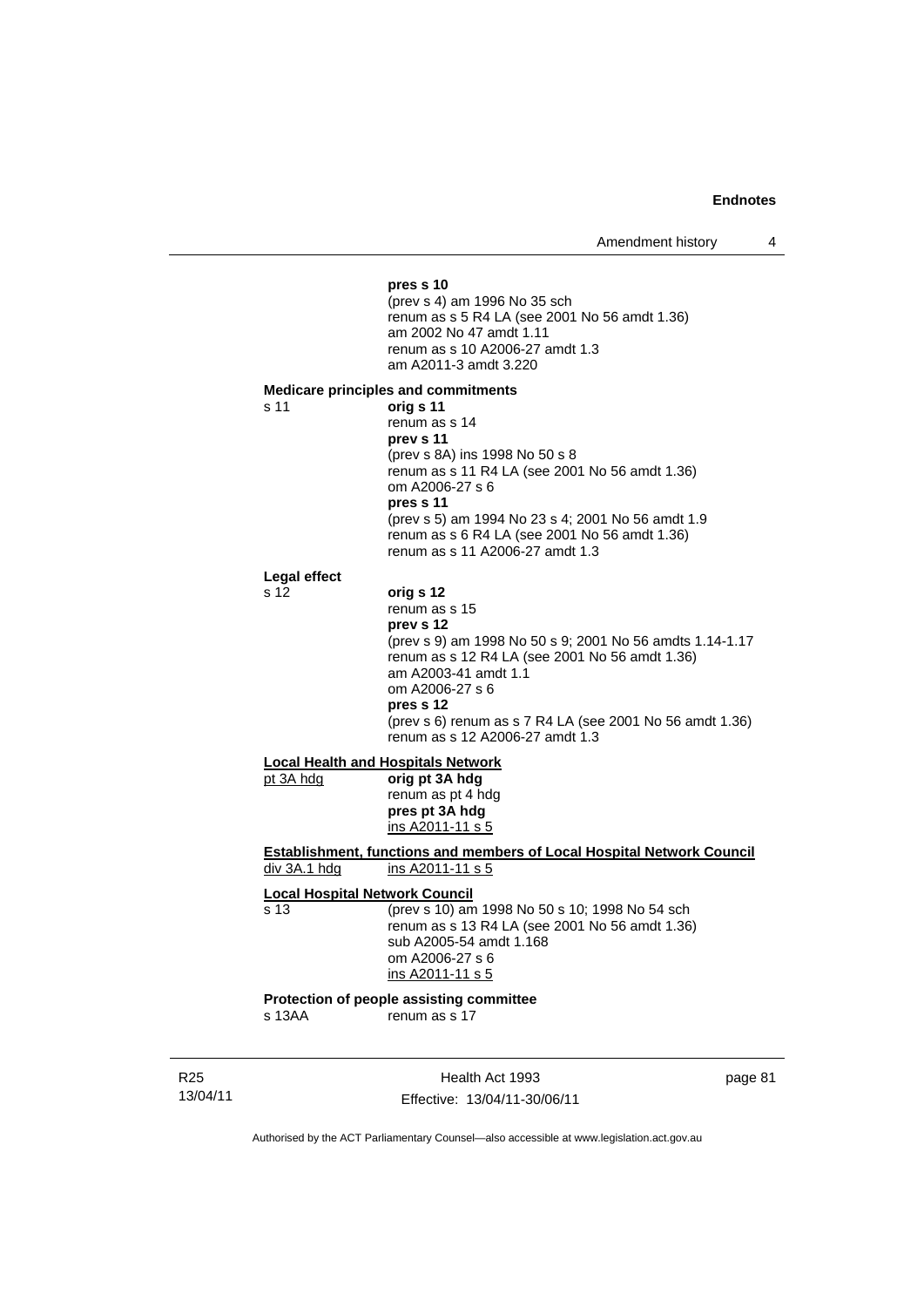| 4 | Amendment history |
|---|-------------------|
|---|-------------------|

**Definitions for pt 4**  renum as s 18 **Committee to be approved**  s 13AC renum as s 19 **Procedure and conduct of matters**<br>s 13AD renum as s 20 renum as s 20 **Disclosure of interest**  s 13AE renum as s 21 **Nondisclosure of identity**<br>s 13AF renum a renum as s 22 **Admissibility of evidence**  s 13AG renum as s 23 **Members not compellable**  s 13AH renum as s 24 **Protection of members**  s 13AI renum as s 25 **Protection of people assisting committee**  s 13AJ renum as s 26 **Interpretation for pt 5**<br>s 13A ren renum as s 27 **Functions of council** s 14 (prev s 11) sub 1998 No 50 s 11 renum as s 14 R4 LA (see 2001 No 56 amdt 1.36) om A2006-27 s 6 ins A2011-11 s 5 **Council report to Minister etc** s 15 hdg (prev s 12 hdg) sub A2003-41 amdt 1.1 s 15 (prev s 12) am 1998 No 50 s 12 renum as s 15 R4 LA (see 2001 No 56 amdt 1.36) om A2006-27 s 6 ins A2011-11 s 5 **Membership of council**<br>s 16 (prev (prev s 13) am 1996 No 35 sch; 1998 No 50 s 13; 2001 No 56 amdts 1.18-1.24 renum as s 16 R4 LA (see 2001 No 56 amdt 1.36) am 2002 No 47 amdt 1.14 om A2006-27 s 6 ins A2011-11 s 5

| page 8∠ |  |
|---------|--|
|---------|--|

page 82 Health Act 1993 Effective: 13/04/11-30/06/11

R25 13/04/11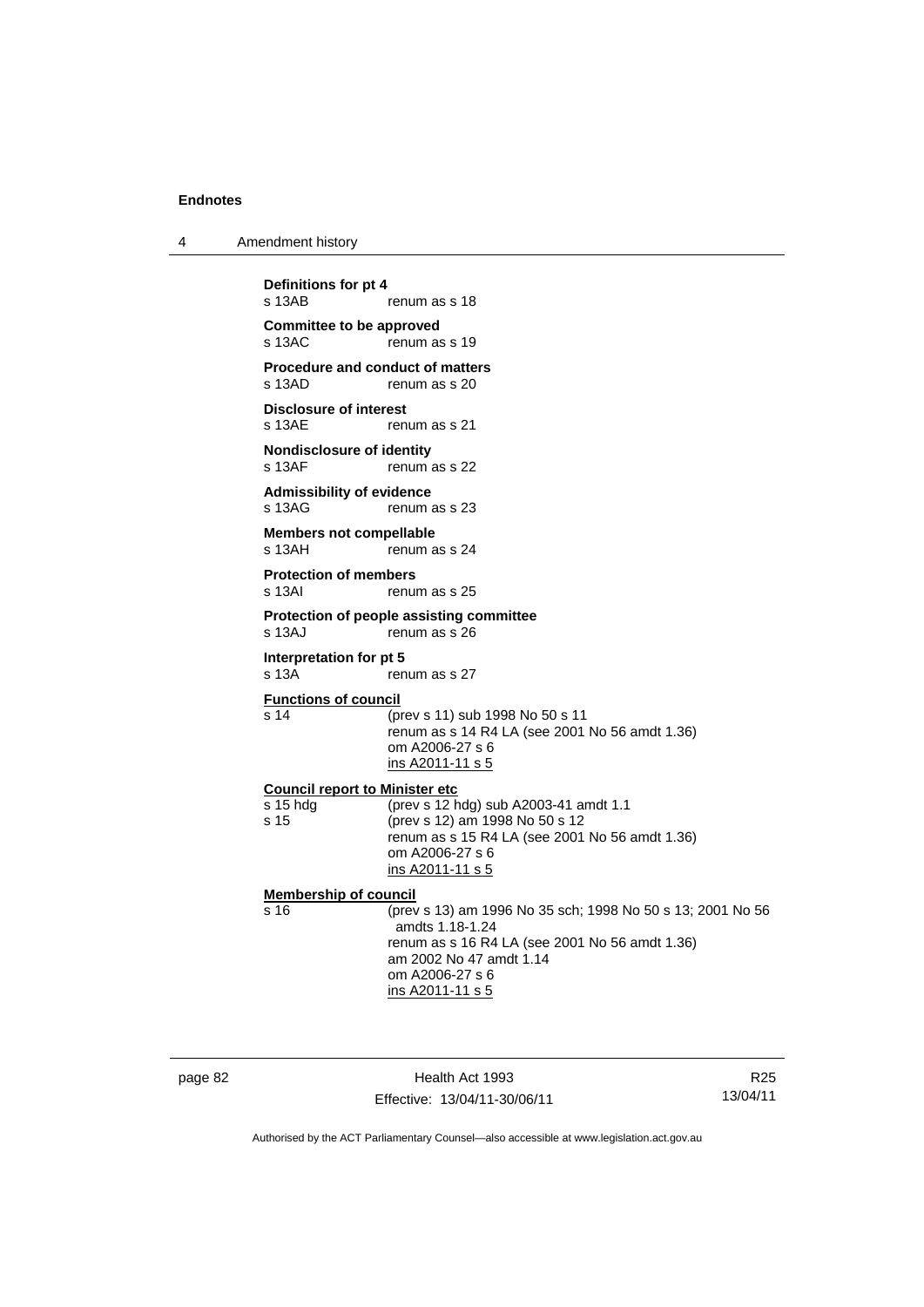#### **Members of council** s 17 **orig s 17** om 1996 No 35 sch **pres s 17**  (prev s 13AA) ins 1998 No 50 s 14 am 2001 No 56 amdt 1.25 renum as s 17 R4 LA (see 2001 No 56 amdt 1.36) am 2002 No 47 amdt 1.14 om A2006-27 s 6 ins A2011-11 s 5 **Chair and deputy chair**<br>s 18 **orig** s 18 **orig s 18** om 1996 No 35 sch **pres s 18**  (prev s 13AB) ins 1998 No 50 s 15 def *prescribed body* ins 1998 No 50 s 15 am 2001 No 56 amdt 1.26 def *private day hospital facility* ins 1998 No 50 s 15 renum as s 18 R4 LA (see 2001 No 56 amdt 1.36) om A2006-27 s 6 ins A2011-11 s 5 **Term of appointment of members** s 19 (prev s 13AC) ins 1998 No 50 s 15 am 2001 No 44 amdt 1.2023, amdt 1.2024 renum as s 19 R4 LA (see 2001 No 56 amdt 1.36) om A2006-27 s 6 ins A2011-11 s 5 **Ending of appointment of members** s 19A **orig s 19A** renum as s 31 **pres s 19A**  ins A2011-11 s 5 **Conditions of appointment generally** s 19B ins A2011-11 s 5 **Proceedings of council**<br>div 3A.2 hdg ins A  $\overline{\text{ins A}}$ 2011-11 s 5 **Time and place of meetings of council** s 19C ins A2011-11 s 5 **Procedures governing proceedings of council** s 19D ins A2011-11 s 5 **Council—disclosure of interests** s 19E ins A2011-11 s 5

R25 13/04/11

Health Act 1993 Effective: 13/04/11-30/06/11 page 83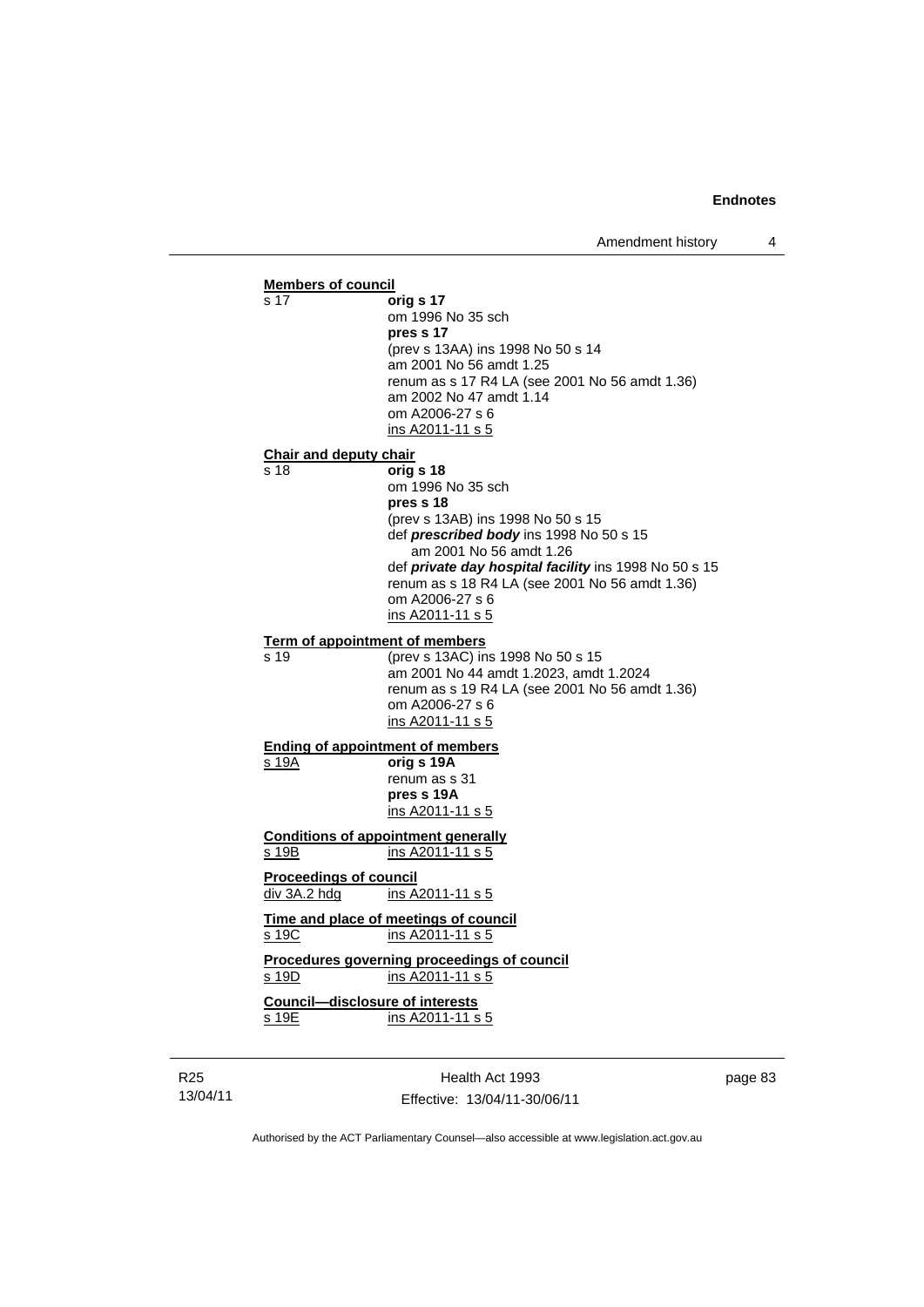| 4       | Amendment history                      |                                                                                                                                                                                                                                                                                                                                                                                                                                            |     |
|---------|----------------------------------------|--------------------------------------------------------------------------------------------------------------------------------------------------------------------------------------------------------------------------------------------------------------------------------------------------------------------------------------------------------------------------------------------------------------------------------------------|-----|
|         | <b>Review of pt 3A</b><br>div 3A.3 hdg | ins A2011-11 s 5<br>$\frac{exp 2 \text{ years}}{exp 2}$ or after the day it commences (s 19F (3))                                                                                                                                                                                                                                                                                                                                          |     |
|         | <b>Review of pt 3A</b><br><u>s 19F</u> | ins A2011-11 s 5<br>exp 2 years after the day it commences (s 19F (3))                                                                                                                                                                                                                                                                                                                                                                     |     |
|         | <b>Quality assurance</b><br>pt 4 hdg   | (prev pt 3A hdg) ins 1998 No 50 s 15<br>renum as pt 4 hdg R4 LA (see 2001 No 56 amdt 1.36)<br>sub A2006-27 s 6                                                                                                                                                                                                                                                                                                                             |     |
|         | div 4.1 h dg                           | Quality assurance—important concepts<br>(prev pt 3A div 1 hdg) renum R4 LA (see 2001 No 56<br>amdt 1.36)<br>sub A2006-27 s 6                                                                                                                                                                                                                                                                                                               |     |
|         | Definitions-pt 4<br>s 20               | (prev s 13AD) ins 1998 No 50 s 15<br>renum as s 20 R4 LA (see 2001 No 56 amdt 1.36)<br>sub A2006-27 s 6<br>def CEO ins A2006-27 s 6<br>def health facility QAC ins A2006-27 s 6<br>def health professional organisation ins A2006-27 s 6<br>def health professional organisation QAC ins A2006-27 s 6<br>def health service report ins A2006-27 s 6<br>def ministerial report ins A2006-27 s 6<br>def special purpose QAC ins A2006-27 s 6 |     |
|         | s 21                                   | What is a health professional organisation?<br>orig s 21<br>renum as s 34<br>pres s 21<br>(prev s 13AE) ins 1998 No 50 s 15<br>renum as s 21 R4 LA (see 2001 No 56 amdt 1.36)<br>sub A2006-27 s 6                                                                                                                                                                                                                                          |     |
|         | s 22                                   | Who is the CEO of a health facility?<br>orig s 22<br>renum as s 35 and then s 191<br>pres s 22<br>(prev s 13AF) ins 1998 No 50 s 15<br>renum as s 22 R4 LA (see 2001 No 56 amdt 1.36)<br>sub A2005-54 amdt 1.169; A2006-27 s 6                                                                                                                                                                                                             |     |
|         | s 23                                   | Who is the CEO of a health professional organisation?<br>(prev s 13AG) ins 1998 No 50 s 15<br>renum as s 23 R4 LA (see 2001 No 56 amdt 1.36)<br>sub A2006-27 s 6                                                                                                                                                                                                                                                                           |     |
| page 84 |                                        | Health Act 1993                                                                                                                                                                                                                                                                                                                                                                                                                            | R25 |

Authorised by the ACT Parliamentary Counsel—also accessible at www.legislation.act.gov.au

Effective: 13/04/11-30/06/11

R25 13/04/11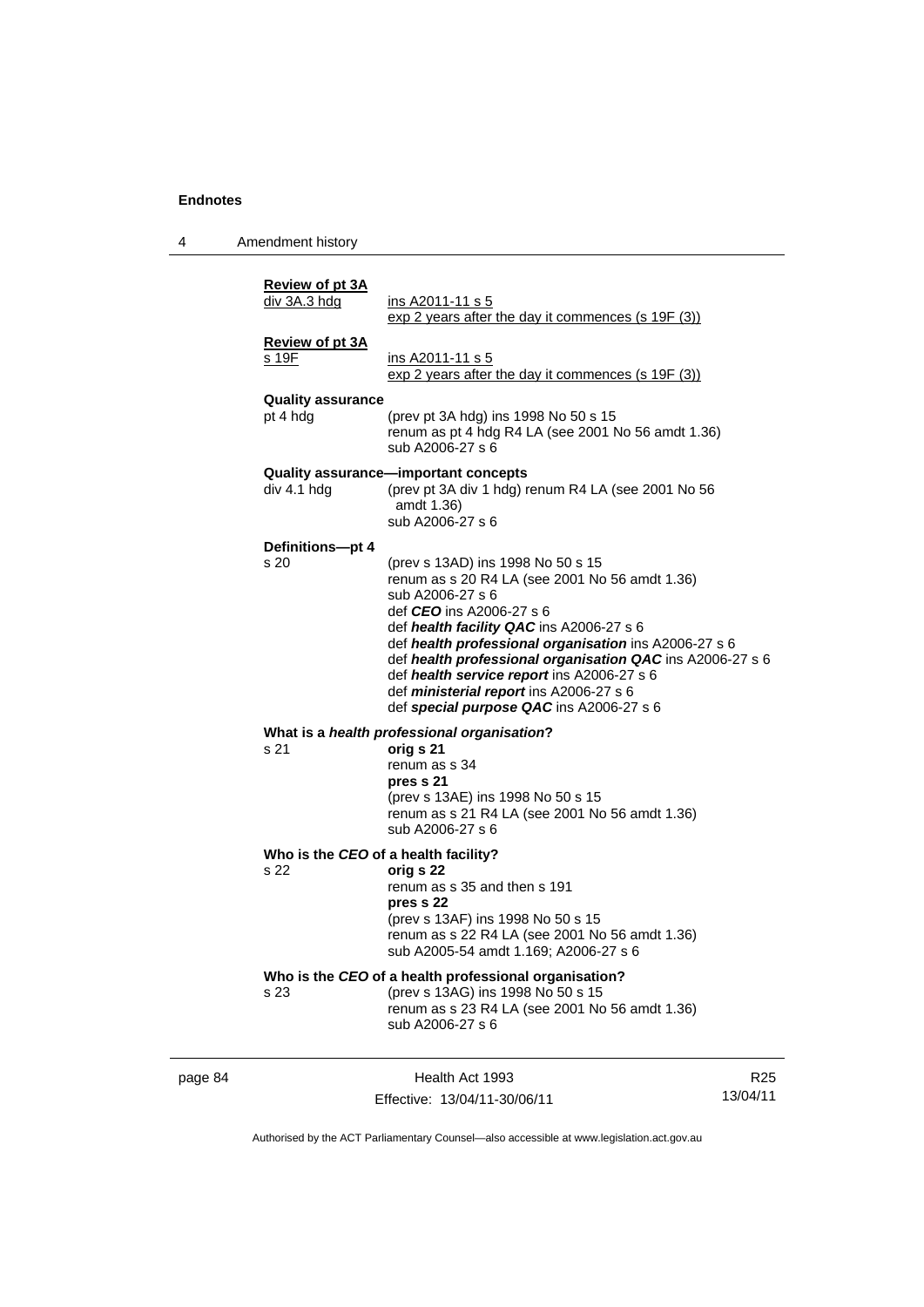| div 4.2 hdg                           | (prev pt 3A div 2 hdg) renum R4 LA (see 2001 No 56<br>amdt 1.36)<br>sub A2006-27 s 6                                                                                                    |
|---------------------------------------|-----------------------------------------------------------------------------------------------------------------------------------------------------------------------------------------|
| s 24                                  | What is a quality assurance committee?<br>(prev s 13AH) ins 1998 No 50 s 15<br>renum as s 24 R4 LA (see 2001 No 56 amdt 1.36)<br>sub A2006-27 s 6                                       |
| s 25                                  | <b>Approval of health facility QACs</b><br>(prev s 13AI) ins 1998 No 50 s 15<br>am 2001 No 56 amdts 1.27-1.33<br>renum as s 25 R4 LA (see 2001 No 56 amdt 1.36)<br>sub A2006-27 s 6     |
| s 26                                  | Approval of health professional organisation QACs<br>(prev s 13AJ) ins 1998 No 50 s 15<br>am 2001 No 56 amdt 1.34<br>renum as s 26 R4 LA (see 2001 No 56 amdt 1.36)<br>sub A2006-27 s 6 |
| s 27                                  | <b>Approval of special purpose QACs</b><br>(prev s 13A) ins 1996 No 35 sch<br>renum as s 27 R4 LA (see 2001 No 56 amdt 1.36)<br>sub A2006-27 s 6                                        |
| s 27A                                 | <b>Quality Assurance Committees-term</b><br>ins A2011-11 s 6                                                                                                                            |
| s 28                                  | Quality assurance committees-criteria for approval<br>(prev s 14) am 1994 No 38 sch 1 pt 44; 1998 No 50 s 16<br>renum as s 28 R4 LA (see 2001 No 56 amdt 1.36)<br>sub A2006-27 s 6      |
| s 29                                  | Quality assurance committees-revocation of approval<br>(prev s 15) renum as s 29 R4 LA (see 2001 No 56 amdt 1.36)<br>sub A2006-27 s 6                                                   |
| s 30                                  | Quality assurance committees—functions<br>(prev s 16) renum as s 30 R4 LA (see 2001 No 56 amdt 1.36)<br>sub A2006-27 s 6                                                                |
| Meaning of abortion for pt 6<br>s 30A | renum as s 80                                                                                                                                                                           |
| s 30B                                 | Only doctor may carry out abortion<br>renum as s 81                                                                                                                                     |
| s 30C                                 | Abortion to be carried out in approved medical facility<br>renum as s 82                                                                                                                |

R25 13/04/11

Health Act 1993 Effective: 13/04/11-30/06/11 page 85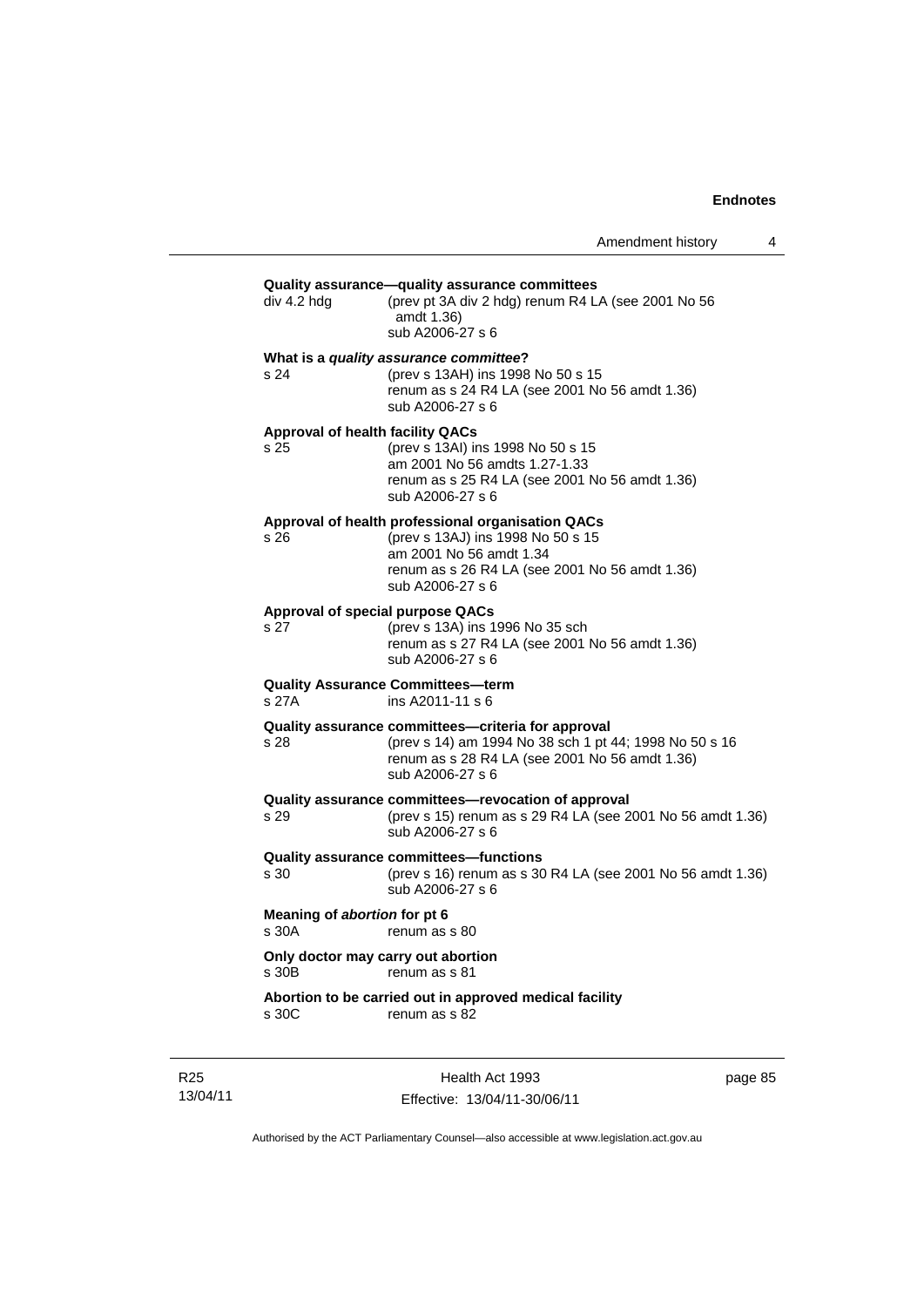| Amendment history                                                                                                                                                                                                    |  |
|----------------------------------------------------------------------------------------------------------------------------------------------------------------------------------------------------------------------|--|
| <b>Approval of facilities</b><br>s 30D<br>renum as s 83                                                                                                                                                              |  |
| No obligation to carry out abortion<br>s 30E<br>renum as s 84                                                                                                                                                        |  |
| Quality assurance committees—appointment of members<br>(prev s 19A) ins 1996 No 35 sch<br>s 31<br>renum as s 31 R4 LA (see 2001 No 56 amdt 1.36)<br>sub A2006-27 s 6                                                 |  |
| Quality assurance committees—disclosure of interests<br>(prev s 19) am 1994 No 38 sch 1 pt 44; 1994 No 60 sch 1<br>s 32<br>sub 1998 No 50 s 17<br>renum as s 32 R4 LA (see 2001 No 56 amdt 1.36)<br>sub A2006-27 s 6 |  |
| Quality assurance committees-procedure<br>s 33<br>(prev s 20) am 1994 No 38 sch 1 pt 44; 1994 No 60 sch 1<br>sub 1998 No 50 s 17<br>renum as s 33 R4 LA (see 2001 No 56 amdt 1.36)<br>sub A2006-27 s 6               |  |
| Definitions for pt 7<br>s 33A<br>renum as s 100                                                                                                                                                                      |  |
| <b>Service contracts</b><br>s 33B<br>renum as s 101                                                                                                                                                                  |  |
| <b>Core conditions</b><br>s 33C<br>renum as s 102                                                                                                                                                                    |  |
| <b>Collective negotiations</b><br>s 33D<br>renum as s 103                                                                                                                                                            |  |
| <b>Negotiating agents</b><br>s 33E<br>renum as s 104                                                                                                                                                                 |  |
| <b>Authorised representatives</b><br>s 33F<br>renum as s 105                                                                                                                                                         |  |
| <b>Arbitration</b><br>s 33G<br>renum as s 106                                                                                                                                                                        |  |
| <b>Trade Practices Act authorisation</b><br>s 33H<br>renum as s 107                                                                                                                                                  |  |
| Quality assurance committees-protection of members etc from liability<br>(prev s 21) ins 1994 No 23 s 5<br>s 34<br>renum as s 34 R4 LA (see 2001 No 56 amdt 1.36)<br>om A2006-27 amdt 1.25<br>ins A2006-27 s 6       |  |
|                                                                                                                                                                                                                      |  |

page 86 **Health Act 1993** Effective: 13/04/11-30/06/11

R25 13/04/11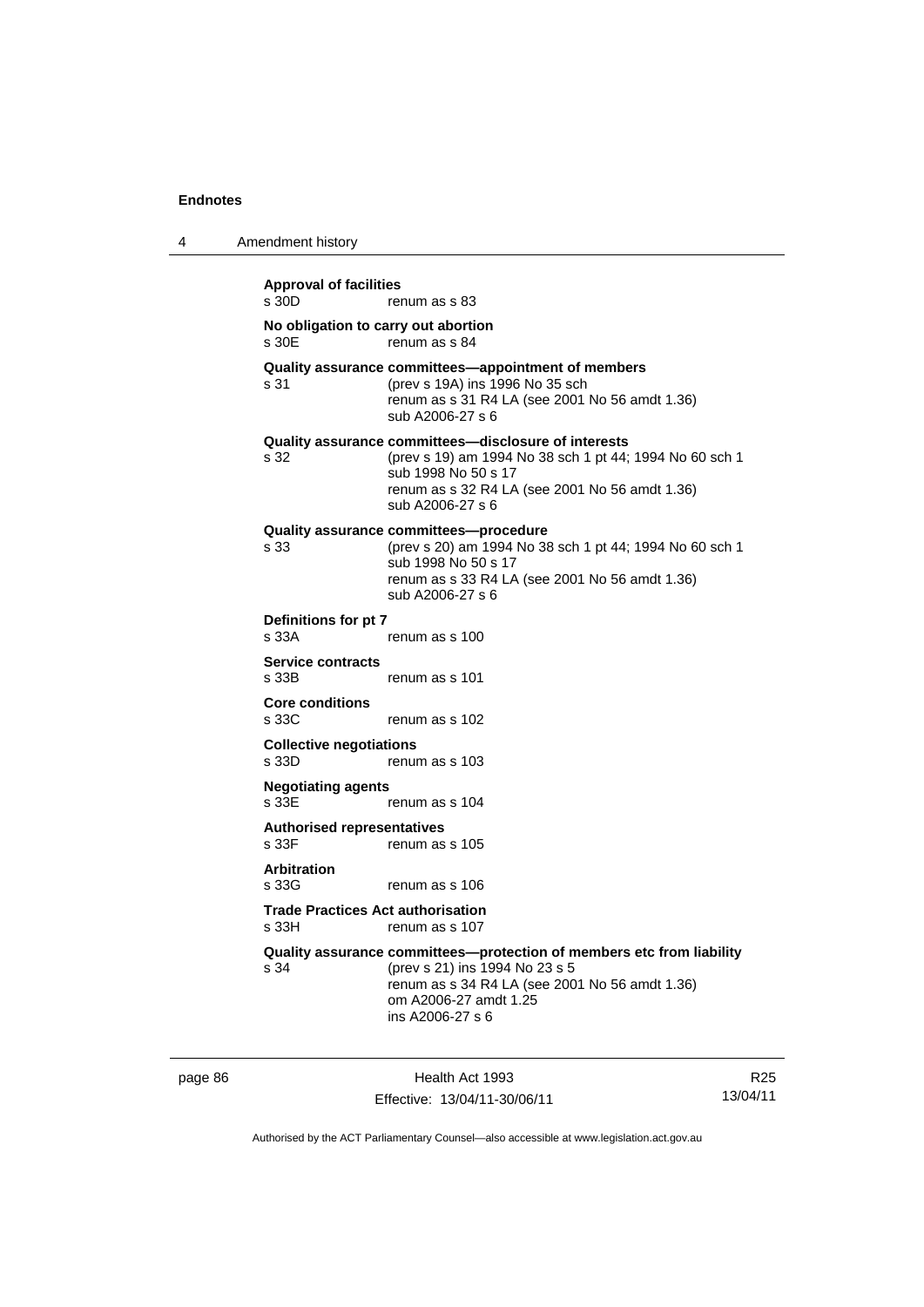Amendment history 4

**Quality assurance committees—obtaining information** s 35 **orig s 35**  renum as s 191 **pres s 35**  ins A2006-27 s 6 **Assessment and evaluation of health services**  div 4.3 hdg ins A2006-27 s 6 **Assessment and evaluation of health services**  s 36 **orig s 36**  renum as s 192 **pres s 36**  ins A2006-27 s 6 **Approval of quality assurance activities**  s 37 **orig s 37**  renum as s 193 **pres s 37**  ins A2006-27 s 6 **Approved forms**  s 37A renum as s 194 **Regulations about nurse practitioners**  s 37B renum as s 195 **Preparing health service reports**  s 38 **orig s 38** renum as s 196 **pres s 38**  ins A2006-27 s 6 **Extraordinary reports**  s 38A ins A2011-11 s 7 **Interim reports**  ins A2011-11 s 7 **Giving health service reports to CEO or chief executive**  s 39 **orig s 39**  ins 2002 No 47 amdt 1.16 exp 31 December 2003 (s 46) **prev s 39**  renum as s 240 **pres s 39**  ins A2006-27 s 6

R25 13/04/11

Health Act 1993 Effective: 13/04/11-30/06/11 page 87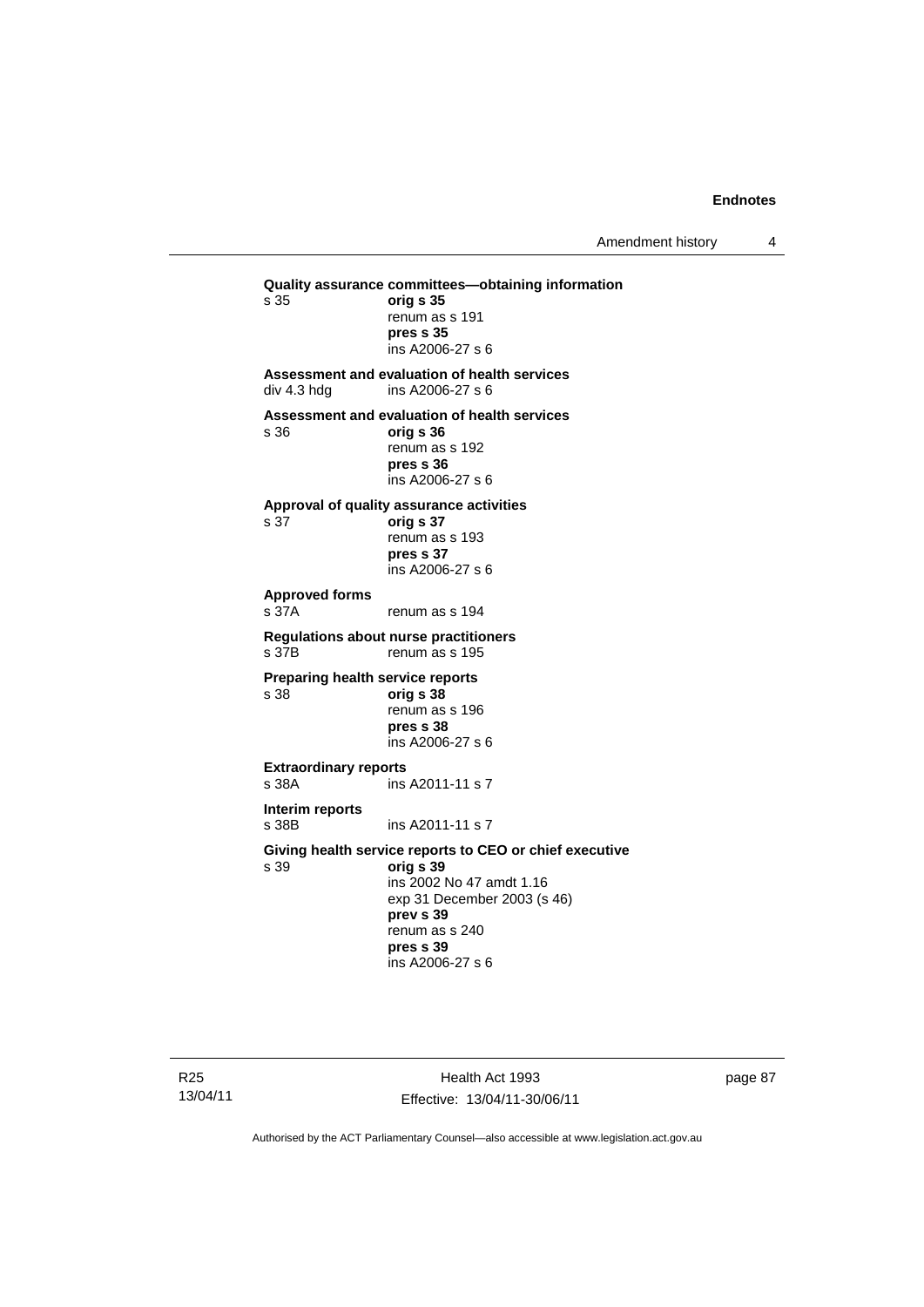4 Amendment history

# **Monitoring implementation of recommendations**

s 40 **orig s 40**  ins 2002 No 47 amdt 1.16 exp 31 December 2003 (s 46) **prev s 40**  renum as s 241 **pres s 40**  ins A2006-27 s 6

# **Quality assurance committees—reporting**  div 4.4 hdg ins A2006-27 s 6

#### **Annual quality assurance committee report to Minister**

s 41 ins 2002 No 47 amdt 1.16 exp 31 December 2003 (s 46) ins A2006-27 s 6

# **Other quality assurance committee reports**<br>s 42 **ins 2002** No 47 amdt 1.16

s 42 ins 2002 No 47 amdt 1.16 exp 31 December 2003 (s 46) ins A2006-27 s 6

#### **Quality assurance committees—information sharing**  div 4.5 hdg ins A2006-27 s 6

**Quality assurance committees—giving information to the Coroner's Court**  s 43 ins 2002 No 47 amdt 1.16

 exp 31 December 2003 (s 46) ins A2006-27 s 6 sub A2011-11 s 8

#### **Quality assurance committees—giving information to other quality assurance committees**  s 44 ins 2002 No 47 amdt 1.16

 exp 31 December 2003 (s 46) ins A2006-27 s 6 sub A2011-11 s 8

# **Quality assurance committees—giving information to health board and health services commissioner**

s 45 hdg am A2010-10 amdt 2.30<br>s 45 ins 2002 No 47 amdt 1.1 ins 2002 No 47 amdt 1.16 exp 31 December 2003 (s 46) ins A2006-27 s 6 am A2010-10 amdt 2.30 sub A2011-11 s 8

| page 88 |  |
|---------|--|
|---------|--|

Health Act 1993 Effective: 13/04/11-30/06/11

R25 13/04/11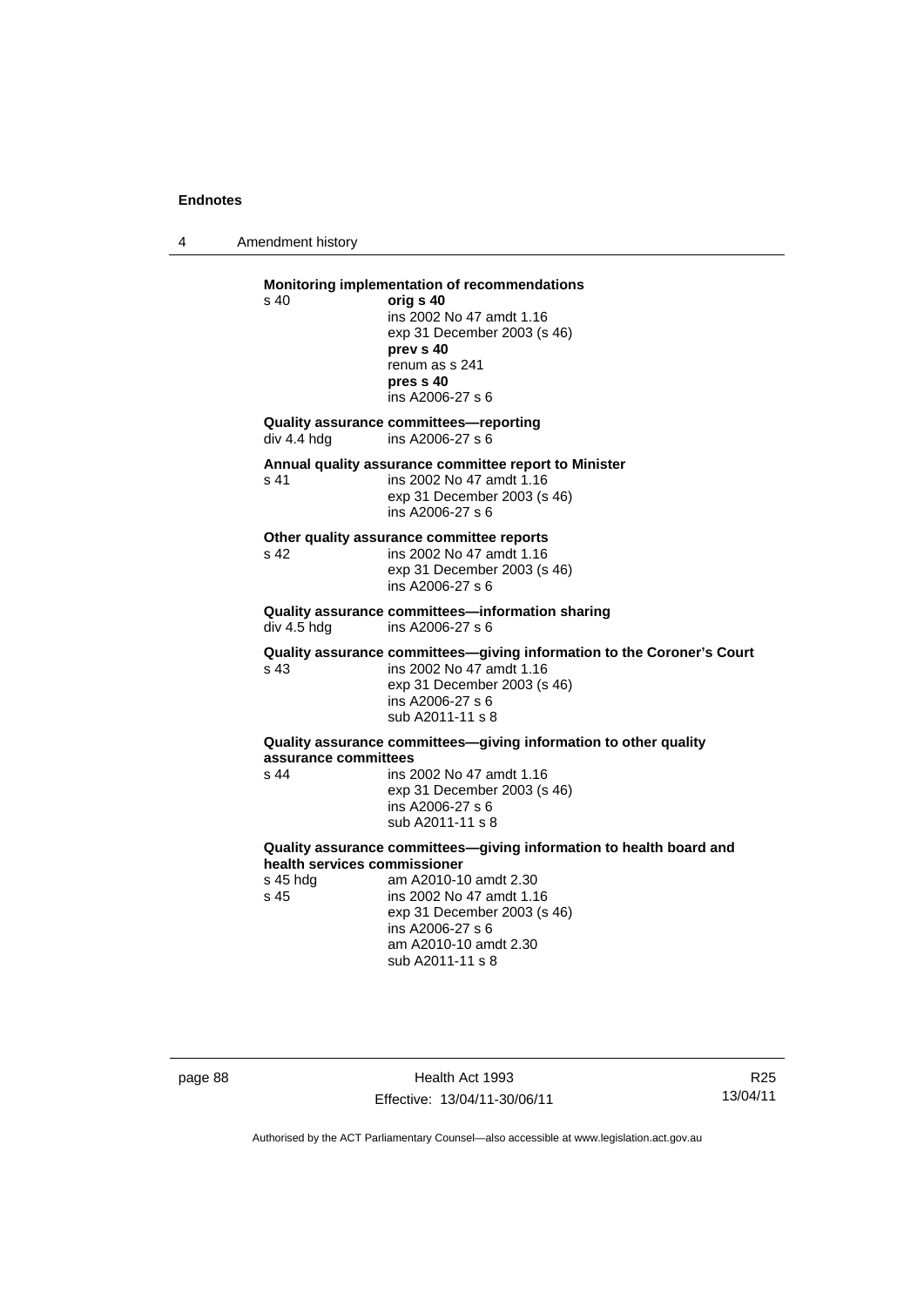Amendment history 4

```
Quality assurance committees—giving information to Minister 
s 46 ins 2002 No 47 amdt 1.16 
                   exp 31 December 2003 (s 46) 
                   ins A2006-27 s 6 
                   sub A2011-11 s 8 
Quality assurance committees—admissibility of evidence 
s 47 ins A2006-27 s 6 
Reviewing scope of clinical practice 
pt 5 hdg orig pt 5 hdg
                   om 1996 No 35 sch 
                  pres pt 5 hdg 
                   (prev pt 4 hdg) renum as pt 5 hdg R4 LA (see 2001 No 56 
                   amdt 1.36) 
                   sub A2006-27 s 6; A2011-11 s 9 
Definitions—pt 5 
                  ins A2006-27 s 6
                   def CEO ins A2006-27 s 6 
                   def clinical privileges ins A2006-27 s 6 
                      om A2011-11 s 10 
                   def clinical privileges report ins A2006-27 s 6 
                      om A2011-11 s 10 
                   def clinical privileges review notice ins A2006-27 s 6 
                      om A2011-11 s 10 
                   def dentist ins A2006-27 s 6 
                   def doctor ins A2006-27 s 6 
                   def hospital ins A2006-27 s 6 
                   def review ins A2006-27 s 6 
                      sub A2011-11 s 11 
                   def scope of clinical practice ins A2011-11 s 11 
                   def scope of clinical practice executive decision notice ins 
                   A2011-11 s 11 
                   def scope of clinical practice report ins A2011-11 s 11 
What is a scope of clinical practice committee? 
s 51 ins A2006-27 s 6 
                  sub A2011-11 s 12 
Who is a doctor or dentist for a health facility? 
s 52 ins A2006-27 s 6 
Who is the CEO of a health facility? 
s 53 ins A2006-27 s 6 
What is scope of clinical practice? 
s 54 ins A2006-27 s 6 
                  sub A2011-11 s 13
```
R25 13/04/11

Health Act 1993 Effective: 13/04/11-30/06/11 page 89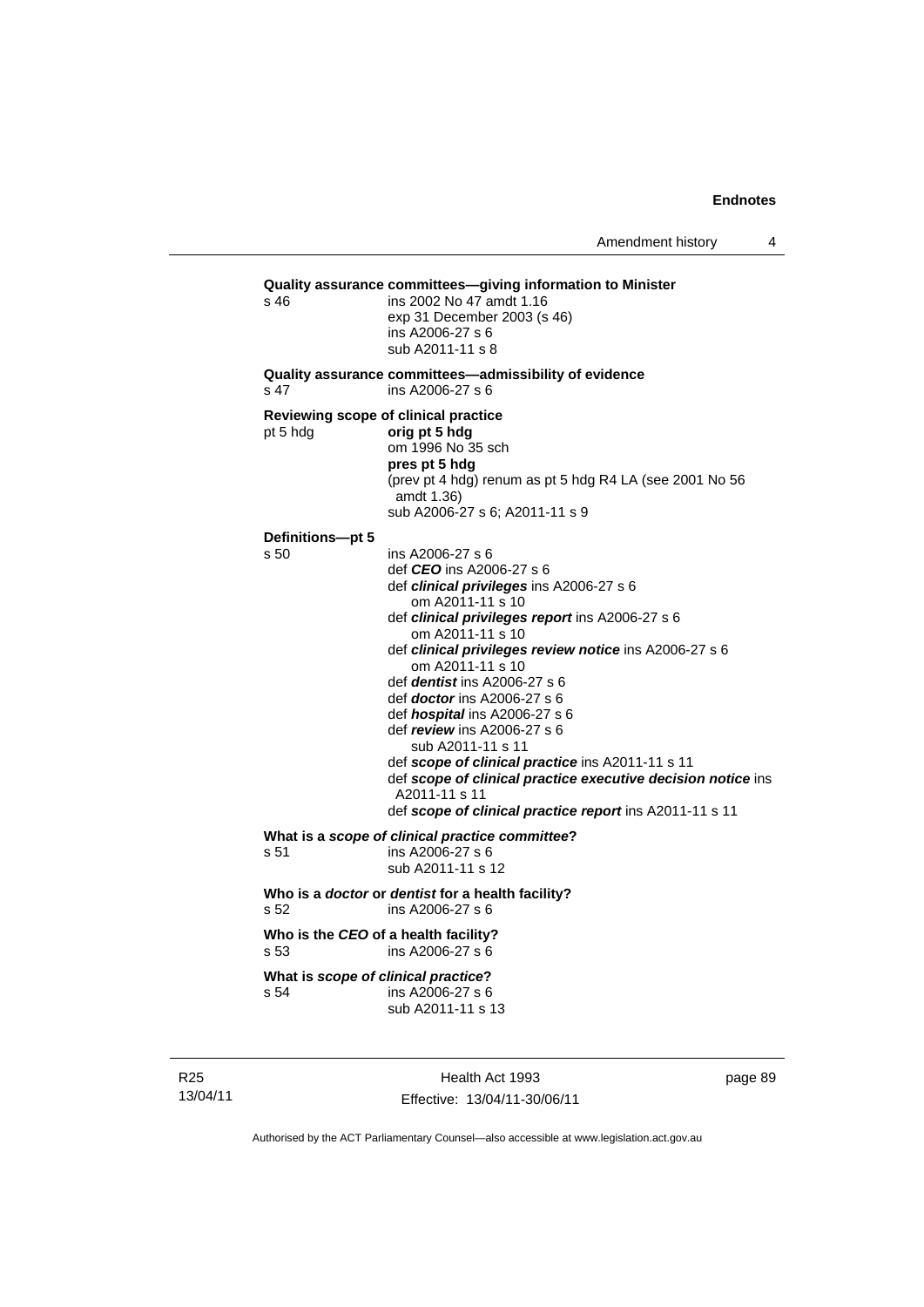4 Amendment history

**Meaning of** *review* **scope of clinical practice**  s 55 ins A2006-27 s 6 sub A2011-11 s 13 **Approval of scope of clinical practice committees**  s 56 ins A2006-27 s 6 sub A2011-11 s 13 **Scope of clinical practice committees—criteria for approval**  s 57 ins A2006-27 s 6 sub A2011-11 s 13 **Scope of clinical practice committees—revocation of approval**  s 58 ins A2006-27 s 6 sub A2011-11 s 13 **Scope of clinical practice committees—functions**  s 59 ins A2006-27 s 6 sub A2011-11 s 13 **Scope of clinical practice committees—appointment of members**  s 60 ins A2006-27 s 6 sub A2011-11 s 13 **Scope of clinical practice committees—disclosure of interests**  s 61 ins A2006-27 s 6 sub A2011-11 s 13 **Scope of clinical practice committees—procedure**  s 62 ins A2006-27 s 6 sub A2011-11 s 13 **Scope of clinical practice committees—protection of members etc from liability**  ins A2006-27 s 6 sub A2011-11 s 13 **Scope of clinical practice committees—obtaining information**  s 64 ins A2006-27 s 6 sub A2011-11 s 13 **Scope of clinical practice committee must give doctor or dentist opportunity to explain**  ins A2006-27 s 6 sub A2011-11 s 13 **Interim and emergency withdrawal or amendment of scope of clinical practice by committee**  ins A2006-27 s 6 sub A2011-11 s 13

page 90 Health Act 1993 Effective: 13/04/11-30/06/11

R25 13/04/11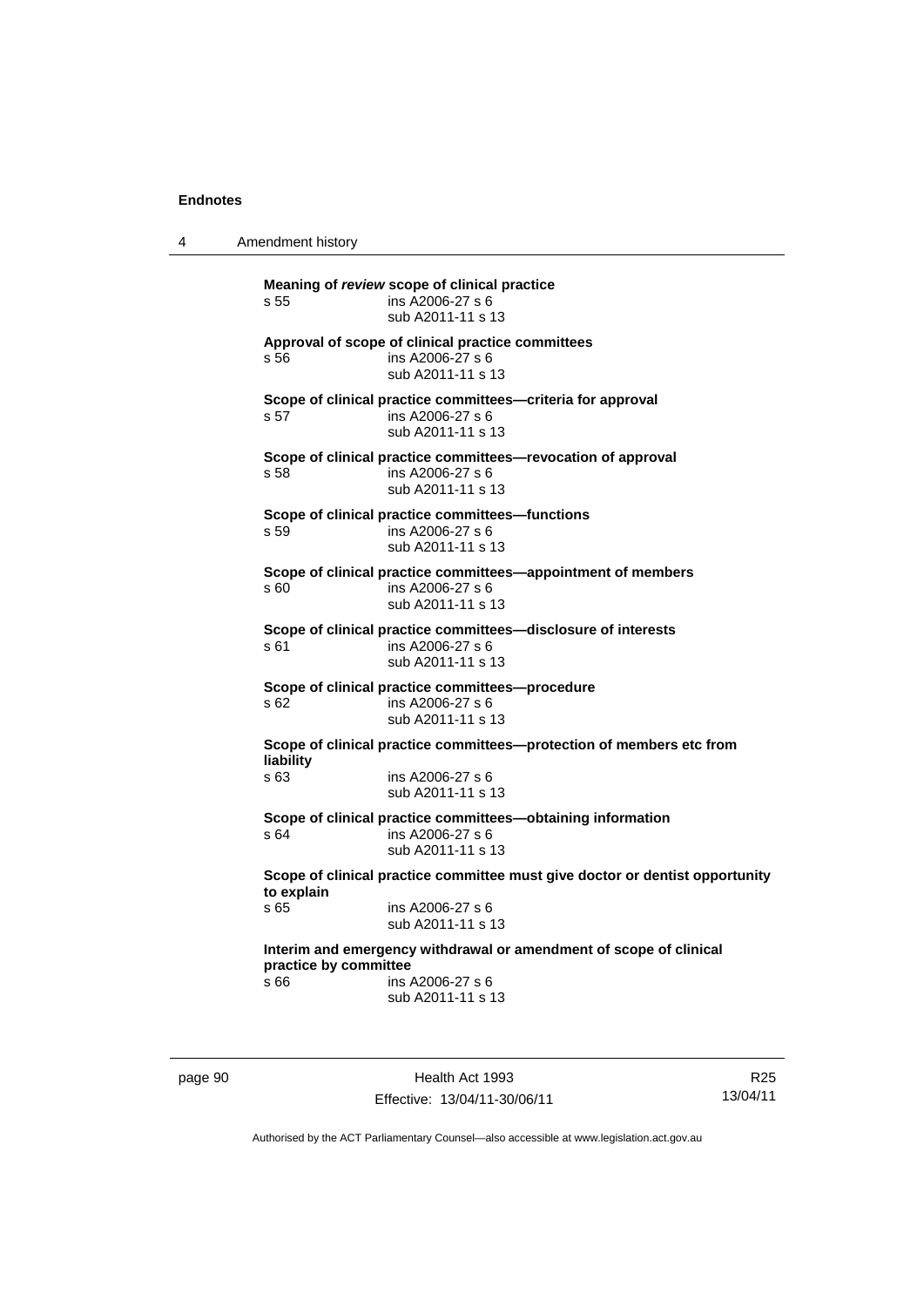|                                  | Preparing scope of clinical practice reports                                                                                   |
|----------------------------------|--------------------------------------------------------------------------------------------------------------------------------|
| s 67                             | ins A2006-27 s 6                                                                                                               |
|                                  | sub A2011-11 s 13                                                                                                              |
| or dentist                       | Giving scope of clinical practice reports to CEO of health facility and doctor                                                 |
| s 68                             | ins A2006-27 s 6<br>sub A2011-11 s 13                                                                                          |
| s 69                             | CEO may make interim or emergency decision on scope of clinical practice<br>ins A2006-27 s 6<br>sub A2011-11 s 13              |
| s 70                             | CEO must make decision on scope of clinical practice report<br>ins A2006-27 s 6<br>am A2008-37 amdt 1.232<br>sub A2011-11 s 13 |
| s 71                             | When CEO decision on scope of clinical practice report takes effect<br>ins A2006-27 s 6<br>sub A2011-11 s 13                   |
|                                  | CEO may give information about decision to health facility outside ACT                                                         |
| s 72 hdg<br>s 72                 | am A2010-10 amdt 2.30<br>ins A2006-27 s 6                                                                                      |
|                                  | am A2010-10 amdt 2.30<br>sub A2011-11 s 13                                                                                     |
|                                  | Request for information by health facility outside ACT                                                                         |
| s 73                             | ins A2006-27 s 6<br>sub A2011-11 s 13                                                                                          |
| and health services commissioner | Scope of clinical practice committees-giving information to health board                                                       |
| s 74                             | ins A2006-27 s 6                                                                                                               |
|                                  | sub A2011-11 s 13                                                                                                              |
| s 75                             | Scope of clinical practice committees-admissibility of evidence<br>ins A2011-11 s 13                                           |
| s76                              | Sharing information with other committees<br>ins A2011-11 s 13                                                                 |
| s 77                             | Sharing information with 3rd parties<br>ins A2011-11 s 13                                                                      |
| s 78                             | <b>Complainants to remain anonymous</b><br>ins A2011-11 s 13                                                                   |
| <b>Abortions</b><br>pt 5A hdg    | renum as pt 6 hdg                                                                                                              |
|                                  |                                                                                                                                |

R25 13/04/11

Health Act 1993 Effective: 13/04/11-30/06/11 page 91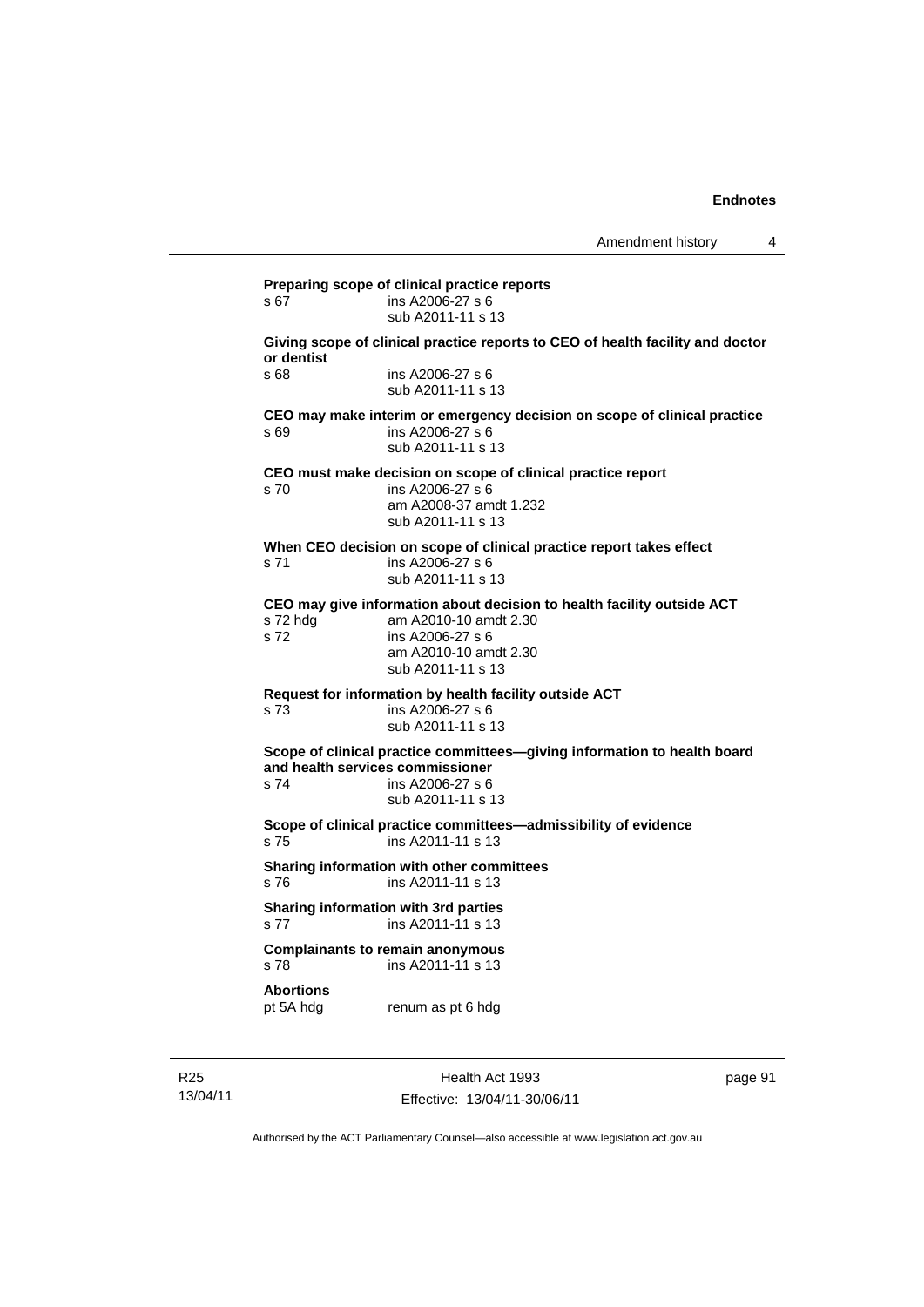4 Amendment history

#### **Abortions**  pt 6 hdg **orig pt 6 hdg**  om A2006-27 amdt 1.9 **pres pt 6 hdg**  (prev pt 5A hdg) reloc from Medical Practitioners Act 1930 pt 4B by A2005-28 amdt 1.70 renum as pt 6 hdg A2006-27 amdt 1.4 **Meaning of** *abortion* **for pt 6**  s 80 hdg (prev s 30A hdg) am A2006-27 amdt 1.5 s 80 (prev s 30A) reloc from Medical Practitioners Act 1930 s 55A by A2005-28 amdt 1.70 renum as s 80 A2006-27 amdt 1.6 **Only doctor may carry out abortion**  s 81 (prev s 30B) reloc from Medical Practitioners Act 1930 s 55B by A2005-28 amdt 1.70 renum as s 81 A2006-27 amdt 1.6 **Abortion to be carried out in approved medical facility**  s 82 (prev s 30C) reloc from Medical Practitioners Act 1930 s 55C by A2005-28 amdt 1.70 am A2006-27 amdt 1.7 renum as s 82 A2006-27 amdt 1.8 **Approval of facilities**  s 83 (prev s 30D) reloc from Medical Practitioners Act 1930 s 55D by A2005-28 amdt 1.70 renum as s 83 A2006-27 amdt 1.8 am A2011-3 amdt 3.221 **No obligation to carry out abortion**  s 84 (prev s 30E) reloc from Medical Practitioners Act 1930 s 55E by A2005-28 amdt 1.70 renum as s 84 A2006-27 amdt 1.8 **VMO service contracts**  pt 7 hdg **orig pt 7 hdg**  renum as pt 15 hdg **pres pt 7 hdg**  (prev pt 6A hdg) ins A2003-43 s 4 renum as pt 7 hdg A2006-27 amdt 1.10 **Definitions for pt 7**  s 100 hdg (prev s 33A hdg) am A2006-27 amdt 1.11 s 100 (prev s 33A) ins A2003-43 s 4 renum as s 100 A2006-27 amdt 1.16 def *authorised representative* ins A2003-43 s 4 am A2006-27 amdt 1.12

page 92 Health Act 1993 Effective: 13/04/11-30/06/11

R25 13/04/11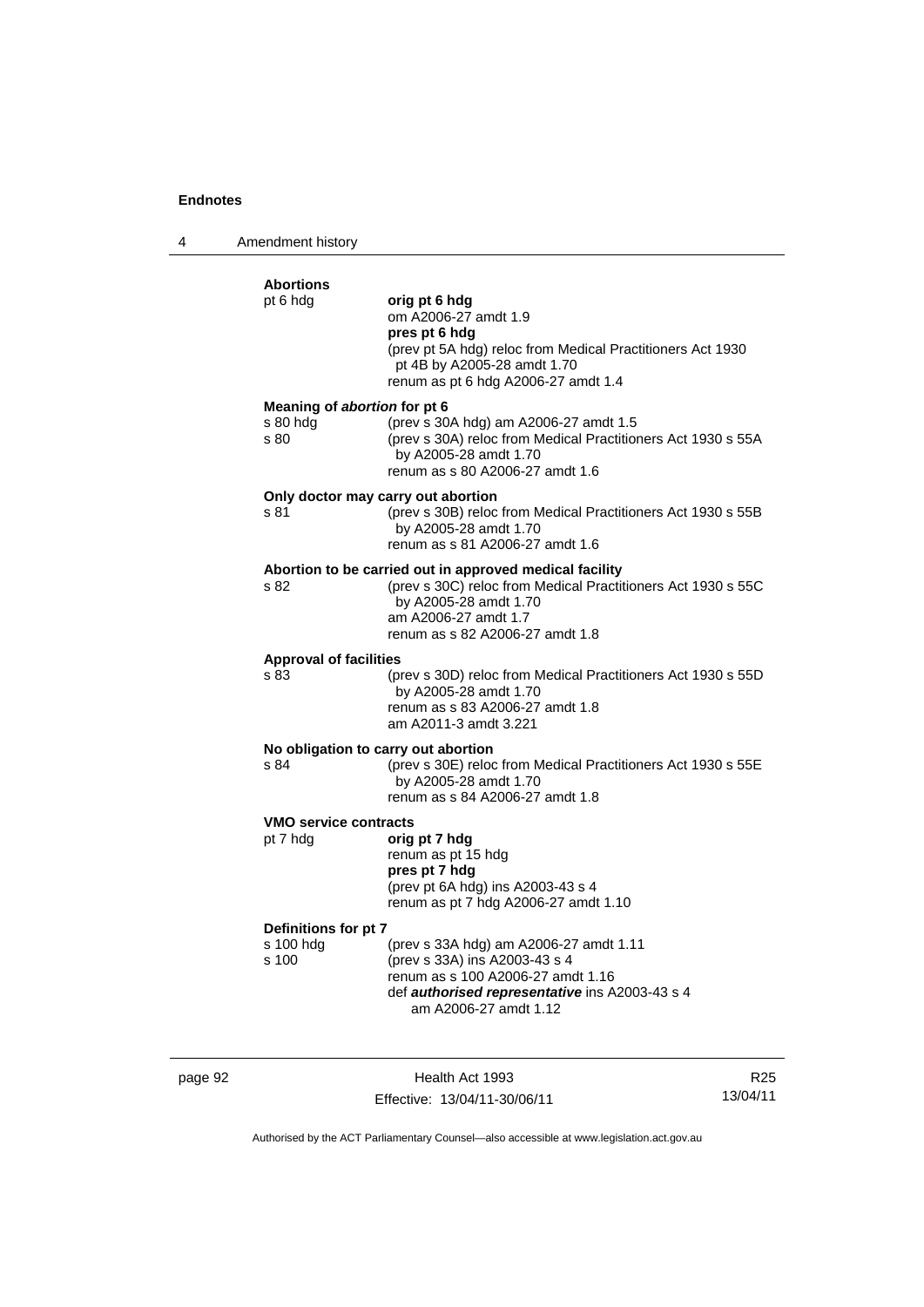|                                            | def core conditions ins A2003-43 s 4<br>am A2006-27 amdt 1.13<br>def $entity$ ins A2003-43 s 4<br>def negotiating agent ins A2003-43 s 4<br>am A2006-27 amdt 1.14<br>def negotiating period ins A2003-43 s 4<br>am A2006-27 amdt 1.15<br>def practice corporation ins A2003-43 s 4<br>def service contract ins A2003-43 s 4<br>def <b>VMO</b> ins A2003-43 s 4 |
|--------------------------------------------|----------------------------------------------------------------------------------------------------------------------------------------------------------------------------------------------------------------------------------------------------------------------------------------------------------------------------------------------------------------|
| <b>Service contracts</b><br>s 101          | (prev s 33B) ins A2003-43 s 4<br>renum as s 101 A2006-27 amdt 1.16                                                                                                                                                                                                                                                                                             |
| <b>Core conditions</b><br>s 102            | (prev s 33C) ins A2003-43 s 4<br>am A2006-27 amdt 1.17, amdt 1.18<br>renum as s 102 A2006-27 amdt 1.19<br>am A2011-3 amdt 3.222                                                                                                                                                                                                                                |
| <b>Collective negotiations</b><br>s 103    | (prev s 33D) ins A2003-43 s 4<br>renum as s 103 A2006-27 amdt 1.19                                                                                                                                                                                                                                                                                             |
| <b>Negotiating agents</b><br>s.104         | (prev s 33E) ins A2003-43 s 4<br>am A2005-62 amdt 3.119<br>renum as s 104 A2006-27 amdt 1.19                                                                                                                                                                                                                                                                   |
| <b>Authorised representatives</b><br>s 105 | (prev s 33F) ins A2003-43 s 4<br>am A2006-27 amdts 1.20-1.22<br>renum as s 105 A2006-27 amdt 1.23                                                                                                                                                                                                                                                              |
| <b>Arbitration</b><br>s 106                | (prev s 33G) ins A2003-43 s 4                                                                                                                                                                                                                                                                                                                                  |
|                                            | renum as s 106 A2006-27 amdt 1.23<br>am A2011-3 amdt 3.223                                                                                                                                                                                                                                                                                                     |
| s 107 hdg<br>s 107                         | <b>Competition and Consumer Act authorisation</b><br>am A2010-54 amdt 3.32<br>(prev s 33H) ins A2003-43 s 4<br>renum as s 107 A2006-27 amdt 1.23<br>am A2010-54 amdt 3.33                                                                                                                                                                                      |

page 93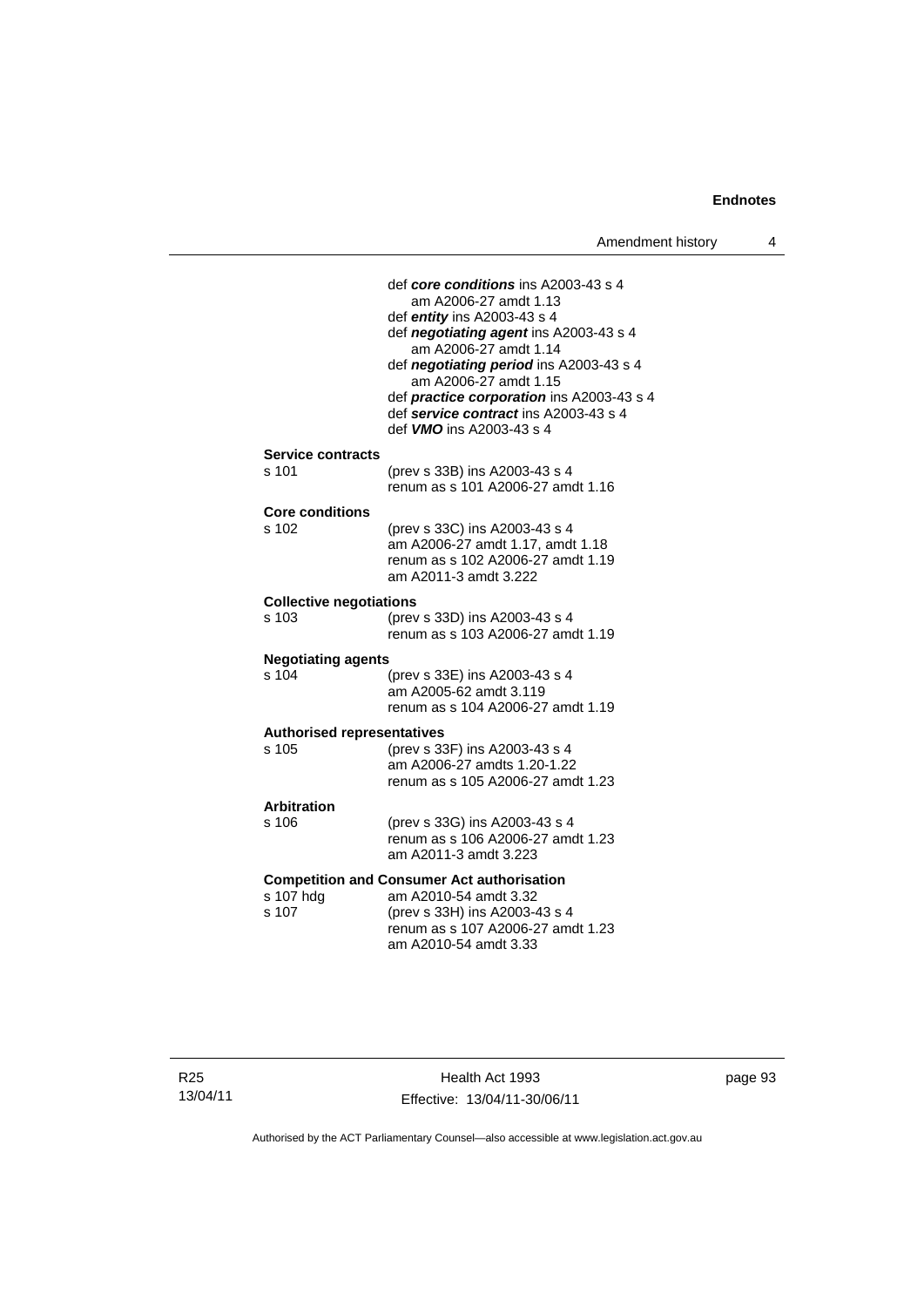4 Amendment history

```
Secrecy 
pt 8 hdg orig pt 8 hdg 
                 ins 2002 No 47 amdt 1.16 
                  exp 31 December 2003 (s 46) 
                 prev pt 8 hdg 
                 renum as pt 20 hdg 
                 pres pt 8 hdg 
                  ins A2006-27 s 7 
Definitions—pt 8 
s 120 ins A2006-27 s 7 
                  def divulge ins A2006-27 s 7 
                  def information holder ins A2006-27 s 7 
                  def protected information ins A2006-27 s 7 
When is information divulged? 
s 121 ins A2006-27 s 7
Who is an information holder? 
s 122 ins A2006-27 s 7 
                 am A2010-10 amdt 2.31; A2011-11 s 14, s 15 
What is protected information? 
s 123 ins A2006-27 s 7 
What is sensitive information? 
s 124 ins A2006-27 s 7 
                  am A2011-11 s 16 
Offence—secrecy of protected information 
s 125 ins A2006-27 s 7 
                  am A2011-3 amdt 3.224 
Information may be given to Medicare Australia 
s 126 ins A2006-27 s 7 
Offence—provision of health services by non-health practitioners 
pt 8A hdg ins A2010-10 amdt 2.32 
Provision of regulated health service by person not health practitioner 
s 127 ins A2010-10 amdt 2.32 
Pharmacists and pharmacy premises 
pt 9 hdg orig pt 9 hdg renum as pt 10 hdg
                  ins A2008-26 amdt 2.74 
                  sub A2010-10 amdt 2.33 
Meaning of community pharmacy—pt 9 
s 128 ins A2010-10 amdt 2.33 
Complying pharmacy corporation 
s 128A ins A2010-10 amdt 2.33
```
page 94 **Health Act 1993** Effective: 13/04/11-30/06/11

R25 13/04/11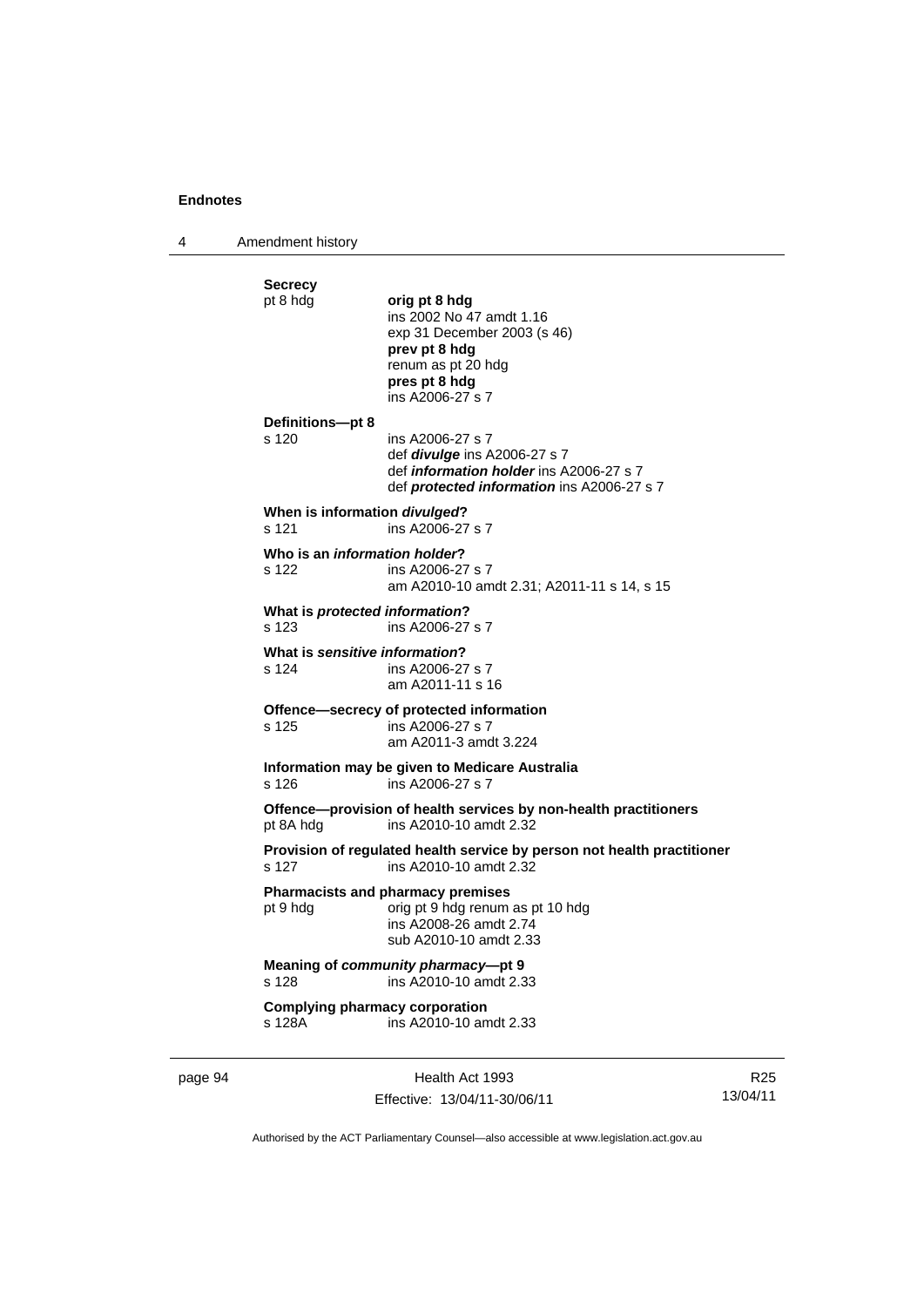| s 128B                                          | ins A2010-10 amdt 2.33                                                                                                                                                                                                                    |
|-------------------------------------------------|-------------------------------------------------------------------------------------------------------------------------------------------------------------------------------------------------------------------------------------------|
| s 129                                           | Restriction on pharmacy premises-supermarkets<br>ins A2008-26 amdt 2.74<br>am A2010-10 amdt 2.34                                                                                                                                          |
| <b>Ownership of pharmacy business</b><br>s 129A | ins as mod SL2010-39 mod 1.1 (see endnote 7)<br>exp 1 July 2012 (see A2010-10 s 12A (2))                                                                                                                                                  |
| <b>Review of decisions</b><br>pt 10 hdg         | (prev pt 9 hdg) ins A2006-27 s 7<br>renum as pt 10 hdg A2008-26 amdt 2.75                                                                                                                                                                 |
| <b>Review of decisions</b><br>s 130             | ins A2006-27 s 7<br>am A2008-37 amdt 1.233; A2011-11 s 17                                                                                                                                                                                 |
| s 131                                           | Pt 9 obligations-no contracting out<br>ins A2006-27 s 7                                                                                                                                                                                   |
| <b>Miscellaneous</b><br>pt 15 hdg               | (prev pt 7 hdg) ins 1994 No 23 s 5<br>renum as pt 15 hdg A2006-27 amdt 1.24                                                                                                                                                               |
| s 189                                           | Protection of doctor or dentist from liability in emergency<br>ins A2011-11 s 18                                                                                                                                                          |
| s 190                                           | Disclosure of interests by committee members<br>ins A2006-27 s 8<br>am A2011-11 s 19                                                                                                                                                      |
| s 191                                           | <b>References to Health and Community Care Service</b><br>(prev s 22) ins 1994 No 23 s 5<br>sub 2001 No 44 amdt 1.2025<br>renum as s 35 R4 LA (see 2001 No 56 amdt 1.36)<br>sub 2002 No 47 amdt 1.15<br>renum as s 191 A2006-27 amdt 1.26 |
| Determination of fees<br>s 192                  | (prev s 36) ins 2002 No 47 amdt 1.15<br>renum as s 192 A2006-27 amdt 1.26<br>am A2011-3 amdt 3.225                                                                                                                                        |
| <b>Payment of fees and interest</b><br>s 193    | (prev s 37) ins 2002 No 47 amdt 1.15<br>renum as s 193 A2006-27 amdt 1.26<br>am A2011-3 amdt 3.226                                                                                                                                        |

R25 13/04/11

Health Act 1993 Effective: 13/04/11-30/06/11 page 95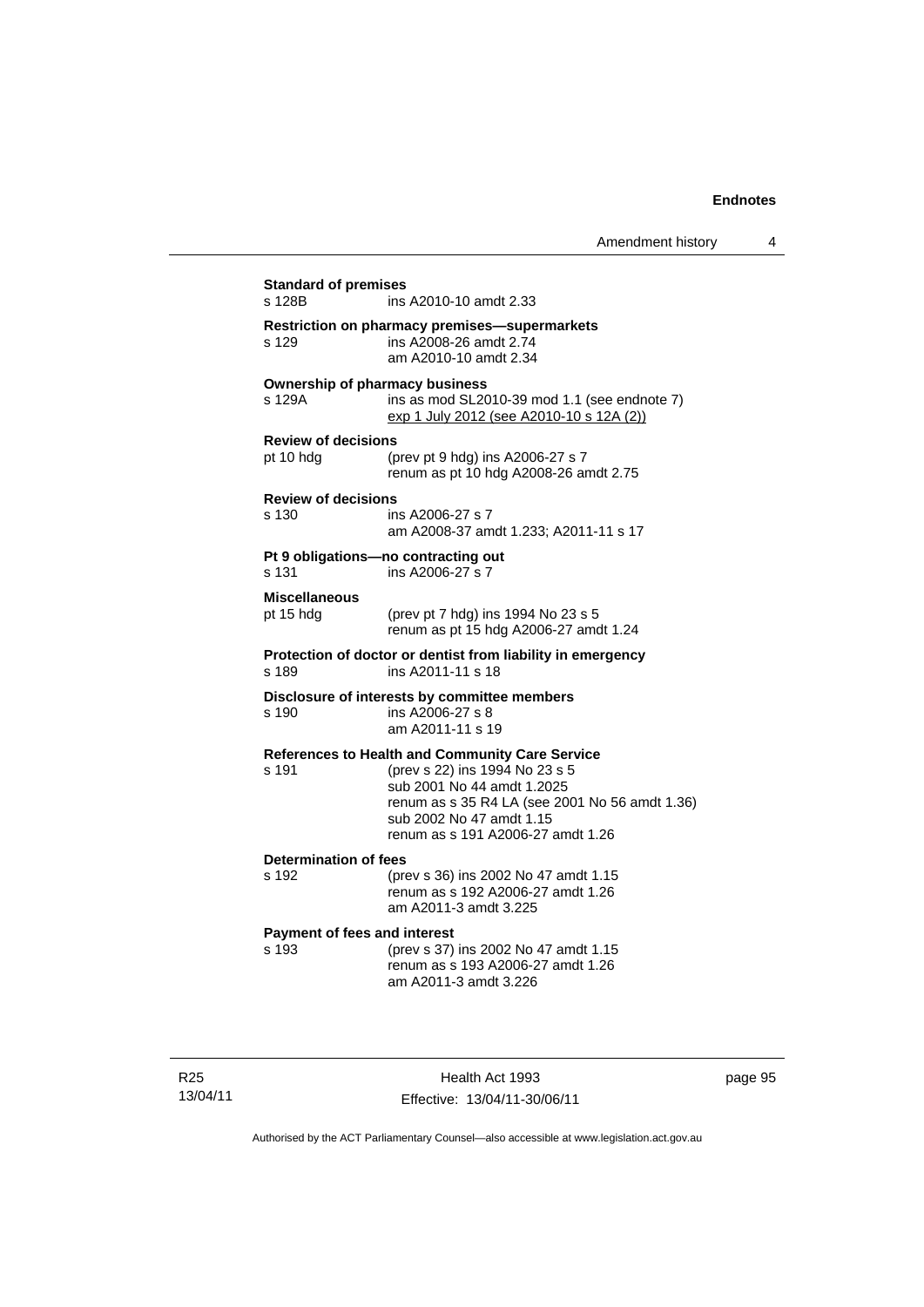4 Amendment history

|         | <b>Approved forms</b><br>s 194          | (prev s 37A) ins A2003-43 s 5<br>renum as s 194 A2006-27 amdt 1.26<br>am A2011-3 amdt 3.227                                                                                                                |
|---------|-----------------------------------------|------------------------------------------------------------------------------------------------------------------------------------------------------------------------------------------------------------|
|         | s 195                                   | <b>Regulations about nurse practitioners</b><br>(prev s 37B) ins A2004-10 s 4<br>renum as s 195 A2006-27 amdt 1.26                                                                                         |
|         | <b>Regulation-making power</b><br>s 196 | (prev s 38) ins 2002 No 47 amdt 1.15<br>renum as s 196 A2006-27 amdt 1.26                                                                                                                                  |
|         | pt 20 hdg                               | Transitional—Health Professionals Act 2004<br>(prev pt 8 hdg) ins A2004-39 amdt 1.15<br>renum as pt 20 hdg A2006-27 amdt 1.27<br>exp 9 January 2009 (s 241)                                                |
|         | s 240 hdg<br>s 240                      | Transitional-definitions in Health (Fees) Determination<br>(prev s 39 hdg) sub A2006-27 amdt 1.28<br>(prev s 39) ins A2004-39 amdt 1.15<br>renum as s 240 A2006-27 amdt 1.28<br>exp 9 January 2009 (s 241) |
|         | Expiry-pt 20<br>s 241 hdg<br>s 241      | (prev s 40 hdg) sub A2006-27 amdt 1.29<br>(prev s 40) ins A2004-39 amdt 1.15<br>renum as s 241 A2006-27 amdt 1.29<br>exp 9 January 2009 (s 241)                                                            |
|         | pt 21 hdg                               | Transitional-Health Legislation Amendment Act 2006<br>ins A2006-27 s 9<br>exp 14 December 2007 (s 243)                                                                                                     |
|         | s 242                                   | Transitional-protection of former members from liability<br>ins A2006-27 s 9<br>exp 14 December 2007 (s 243)                                                                                               |
|         | Expiry-pt 21<br>s 243                   | ins A2006-27 s 9<br>am A2007-16 amdt 3.68<br>exp 14 December 2007 (s 243)                                                                                                                                  |
|         | s 250                                   | Approval of facilities—transitional<br>ins A2006-46 amdt 2.25<br>exp 18 November 2006 (s 250 (3) (LA s 88 declaration<br>applies))                                                                         |
|         | pt 22 hdg                               | Transitional—Health Amendment Act 2011<br>ins A2011-11 s 20<br>exp 13 April 2012 (s 260)                                                                                                                   |
| page 96 |                                         | Health Act 1993                                                                                                                                                                                            |

Effective: 13/04/11-30/06/11

R25 13/04/11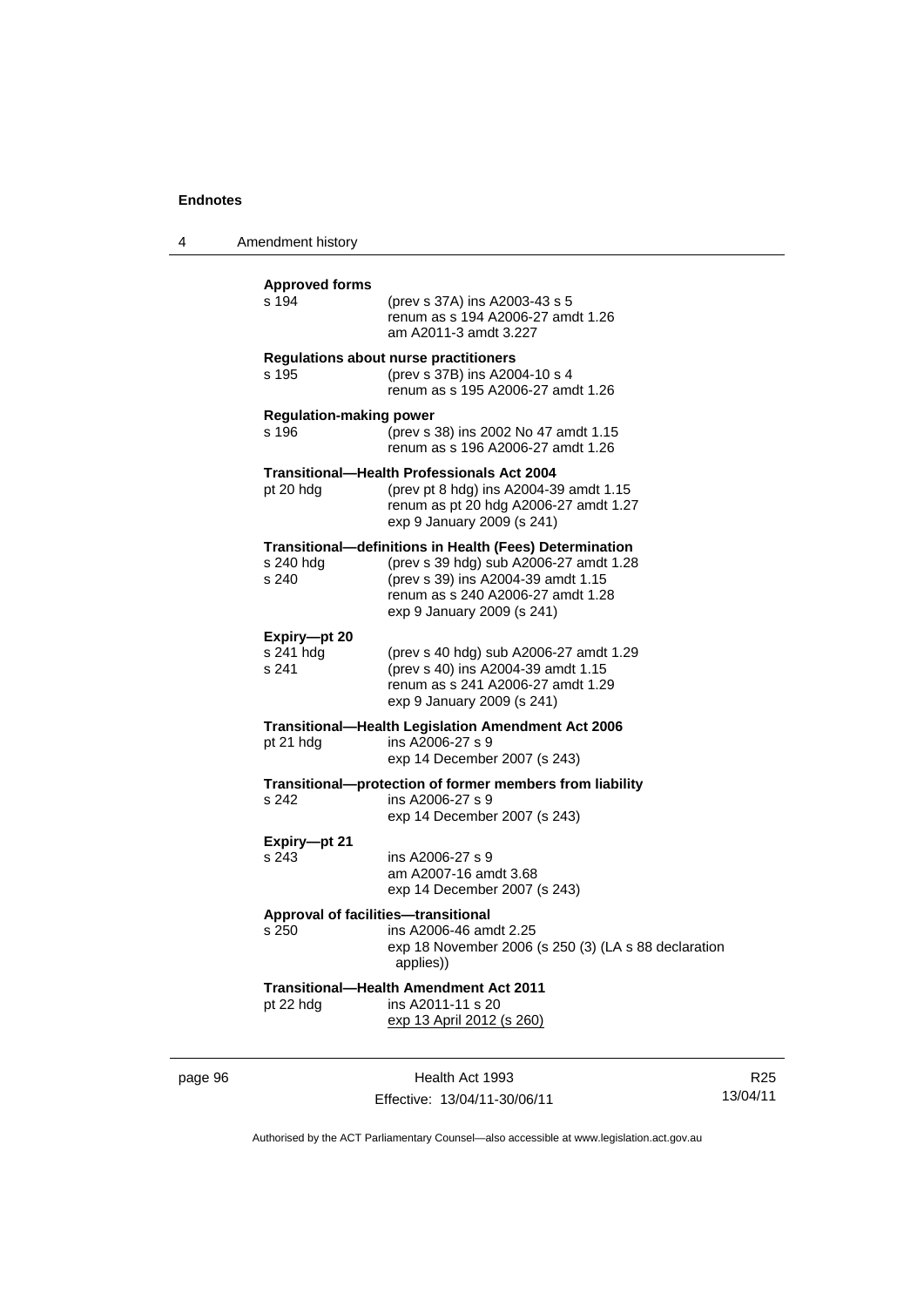| Definitions-pt 22 |                                                                                  |
|-------------------|----------------------------------------------------------------------------------|
| s 255             | ins 2011-11 s 20                                                                 |
|                   | exp 13 April 2012 (s 260)<br>def clinical privileges committee ins A2011-11 s 20 |
|                   | exp 13 April 2012 (s 260)                                                        |
|                   | def commencement day ins A2011-11 s 20                                           |
|                   | exp 13 April 2012 (s 260)                                                        |
|                   | Transitional-quality assurance committee already appointed                       |
| s 256             | ins A2011-11 s 20                                                                |
|                   | exp 13 April 2012 (s 260)                                                        |
|                   | Transitional-clinical privileges-review not begun                                |
| s 257             | ins A2011-11 s 20                                                                |
|                   | exp 13 April 2012 (s 260)                                                        |
|                   | Transitional-clinical privileges-review begun                                    |
| s 258             | ins A2011-11 s 20                                                                |
|                   | exp 13 April 2012 (s 260)                                                        |
|                   | Transitional-clinical privileges committees-admissibility of evidence            |
| s 259             | ins A2011-11 s 20                                                                |
|                   | exp 13 April 2012 (s 260)                                                        |
| Expiry-pt 22      |                                                                                  |
| s 260             | ins A2011-11 s 20                                                                |
|                   | exp 13 April 2012 (s 260)                                                        |
| <b>Dictionary</b> |                                                                                  |
| dict              | ins 2001 No 56 amdt 1.35                                                         |
|                   | sub A2006-27 s 10                                                                |
|                   | am A2008-37 amdt 1.234, amdt 1.235; A2010-10 amdt 2.35;                          |
|                   | A2011-11 s 21<br>def <i>abortion</i> ins R17 LA                                  |
|                   | def approved committee om 1998 No 50 s 5                                         |
|                   | def approved private sector committee ins 1998 No 50 s 5<br>om A2006-27 s 10     |
|                   | def approved public sector committee ins 1998 No 50 s 5                          |
|                   | sub 2001 No 56 amdt 1.4                                                          |
|                   | am A2003-41 amdt 1.2                                                             |
|                   | om A2006-27 s 10                                                                 |
|                   | def authorised representative ins A2003-43 s 6                                   |
|                   | sub A2006-27 s 10                                                                |
|                   | def CEO ins A2006-27 s 10                                                        |
|                   | def chief executive officer, Calvary ins A2011-11 s 22                           |
|                   | def clinical privileges sub A2006-27 s 10<br>om A2011-11 s 23                    |
|                   | def clinical privileges committee ins A2006-27 s 10                              |
|                   |                                                                                  |

R25 13/04/11

Health Act 1993 Effective: 13/04/11-30/06/11 page 97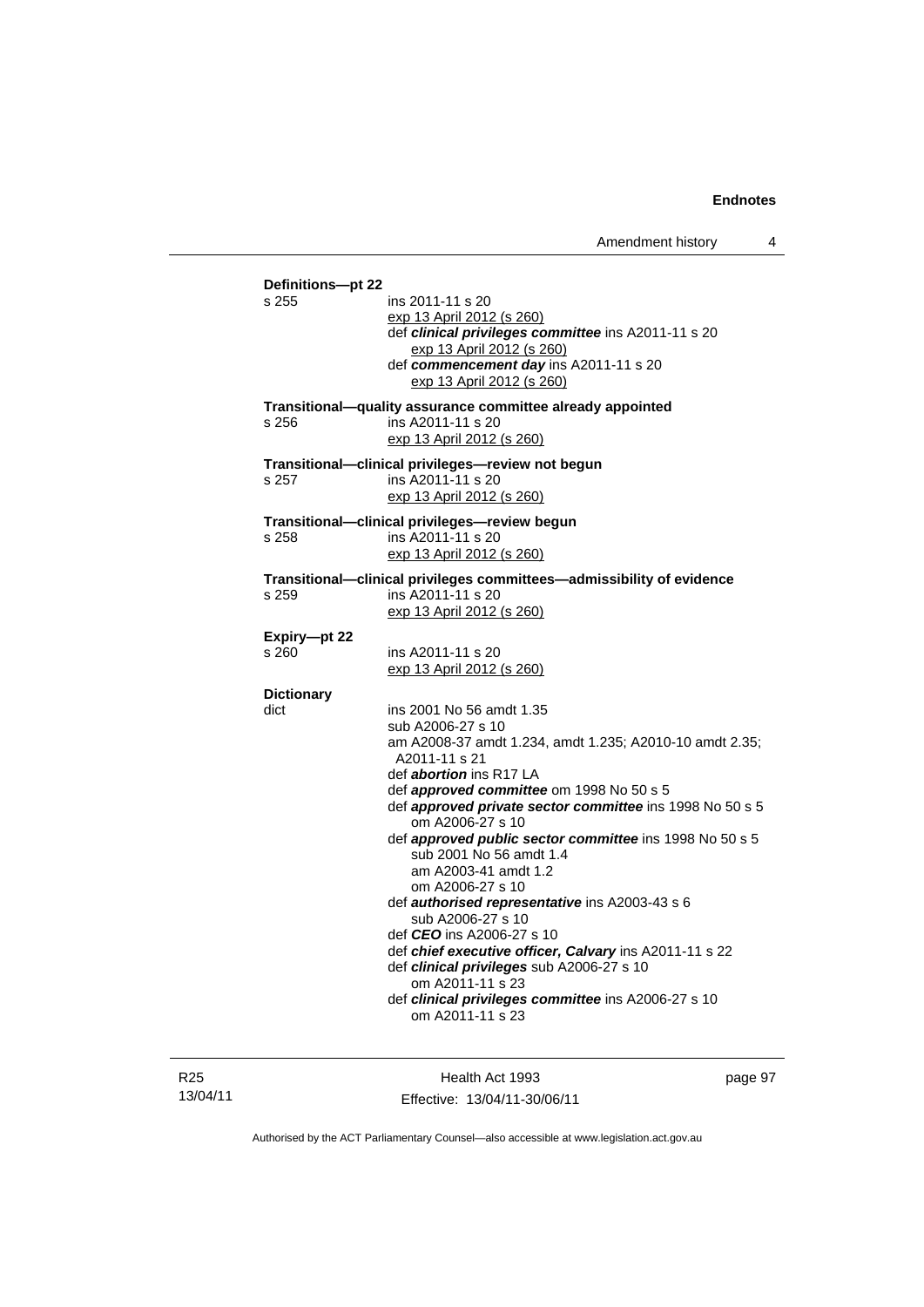4 Amendment history

| def <i>clinical privileges report</i> ins A2006-27 s 10                        |
|--------------------------------------------------------------------------------|
| om A2011-11 s 23                                                               |
| def clinical privileges review notice ins A2006-27 s 10<br>om A2011-11 s 23    |
| def community pharmacy ins A2010-10 amdt 2.36                                  |
| def core conditions ins A2003-43 s 6                                           |
| sub A2006-27 s 10                                                              |
| def council ins A2011-11 s 24                                                  |
| def day hospital ins A2006-27 s 10                                             |
| def <i>dentist</i> ins A2006-27 s 10                                           |
| sub A2011-11 s 25                                                              |
| def <i>divulge</i> ins A2006-27 s 10                                           |
| def <i>doctor</i> ins A2006-27 s 10                                            |
| sub A2011-11 s 26                                                              |
| def engage ins A2006-27 s 10                                                   |
| def entity ins A2006-27 s 10                                                   |
| def health board ins A2010-10 amdt 2.36                                        |
| def health facility am 1996 No 35 sch; 2002 No 47 amdt 1.17                    |
| sub A2006-27 s 10                                                              |
| def health facility QAC ins A2006-27 s 10                                      |
| def health profession board ins A2006-27 s 10                                  |
| om A2010-10 amdt 2.37                                                          |
| def health professional ins A2006-27 s 10                                      |
| om A2010-10 amdt 2.37                                                          |
| def health professional organisation ins A2006-27 s 10                         |
| def health professional organisation QAC ins A2006-27                          |
| s 10                                                                           |
| def health service ins A2006-27 s 10                                           |
| def health service provider sub A2004-39 amdt 1.16;                            |
| A2006-27 s 10                                                                  |
| def health service report ins A2006-27 s 10                                    |
| def hospital ins A2006-27 s 10                                                 |
| sub A2011-11 s 27                                                              |
| def <i>information holder</i> ins A2006-27 s 10                                |
| def local hospital network ins A2011-11 s 28                                   |
| def ministerial report ins A2006-27 s 10                                       |
| def negotiating agent ins A2003-43 s 6                                         |
| sub A2006-27 s 10                                                              |
| def negotiating period ins A2003-43 s 6                                        |
| sub A2006-27 s 10                                                              |
| def practice corporation ins A2003-43 s 6                                      |
| sub A2006-27 s 10                                                              |
| def prescribed body ins 2001 No 56 amdt 1.35<br>om A2006-27 s 10               |
| def private day hospital facility ins 2001 No 56 amdt 1.35<br>om A2006-27 s 10 |
| def <b>protected information</b> ins A2006-27 s 10                             |
|                                                                                |
|                                                                                |

page 98 Health Act 1993 Effective: 13/04/11-30/06/11

R25 13/04/11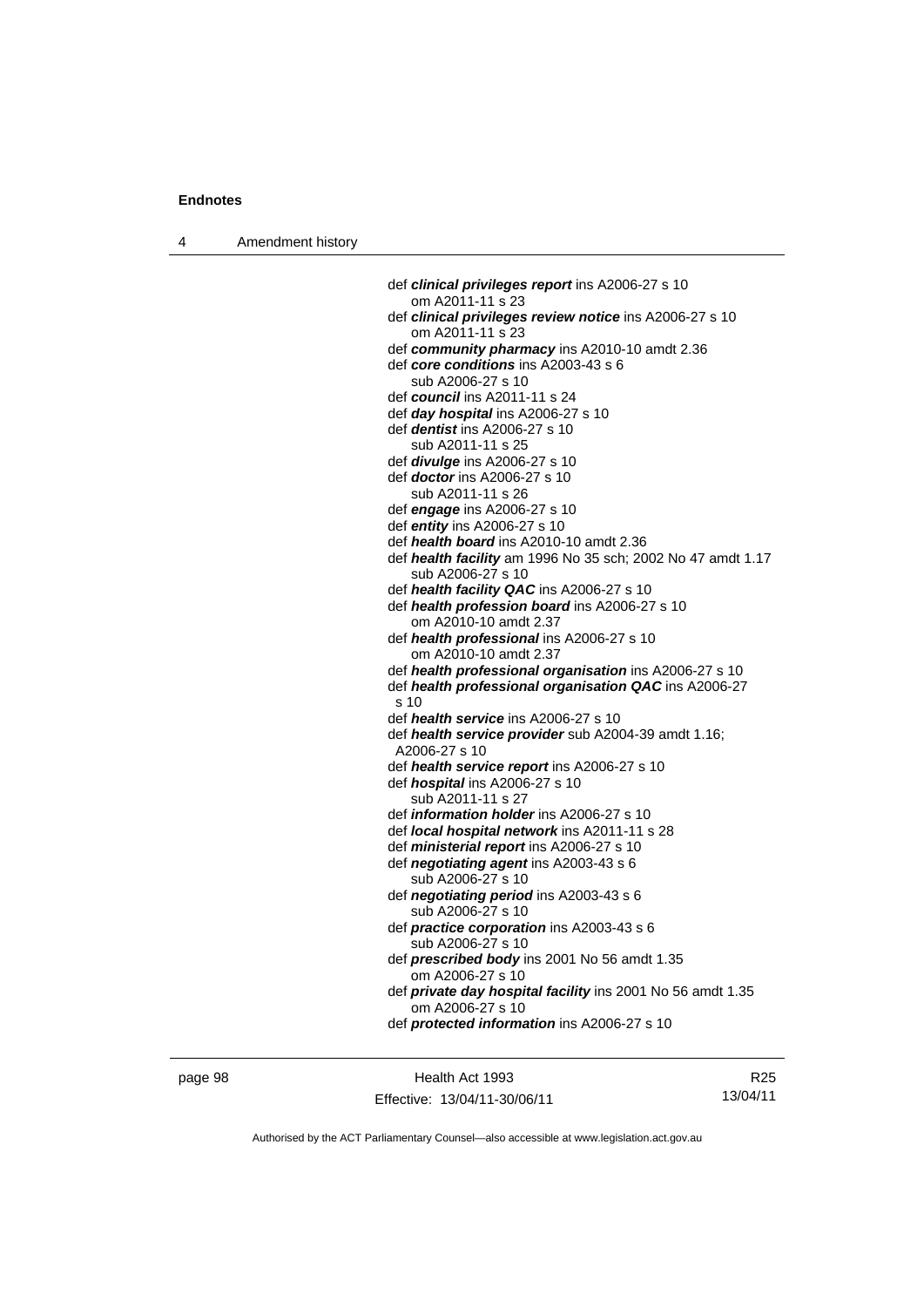```
 def quality assurance activities om 2001 No 56 amdt 1.5 
 def quality assurance activity ins 2001 No 56 amdt 1.5 
    om A2006-27 s 10 
 def quality assurance committee ins A2006-27 s 10 
 def review ins A2006-27 s 10 
    sub A2011-11 s 29 
 def scope of clinical practice ins A2011-11 s 24 
 def scope of clinical practice committee ins A2011-11 s 24 
 def scope of clinical practice executive decision notice ins 
 A2011-11 s 24 
 def scope of clinical practice report ins A2011-11 s 24 
 def sensitive information ins A2006-27 s 10 
 def service contract ins A2003-43 s 6 
    sub A2006-27 s 10 
 def special purpose QAC ins A2006-27 s 10 
 def tribunal om 1994 No 60 sch 1 
 def VMO ins A2003-43 s 6 
    sub A2006-27 s 10
```
# **5 Earlier republications**

Some earlier republications were not numbered. The number in column 1 refers to the publication order.

Since 12 September 2001 every authorised republication has been published in electronic pdf format on the ACT legislation register. A selection of authorised republications have also been published in printed format. These republications are marked with an asterisk (\*) in column 1. Electronic and printed versions of an authorised republication are identical.

| <b>Republication No</b> | <b>Amendments to</b> | <b>Republication date</b> |
|-------------------------|----------------------|---------------------------|
| 1                       | Act 1994 No 60       | 28 February 1995          |
| 2                       | Act 1996 No 35       | 31 January 1998           |
| 3                       | Act 1998 No 54       | 28 February 1999          |
| $\overline{4}$          | Act 2001 No 56       | 19 April 2002             |
| 5                       | A2002-47             | 31 December 2002          |
| 6                       | A2003-43             | 30 September 2003         |
| 7                       | A2003-43             | 9 October 2003            |
| 8                       | A2003-43             | 24 December 2003          |
| 9                       | A2004-10             | 27 May 2004               |
|                         |                      |                           |

Health Act 1993 Effective: 13/04/11-30/06/11 page 99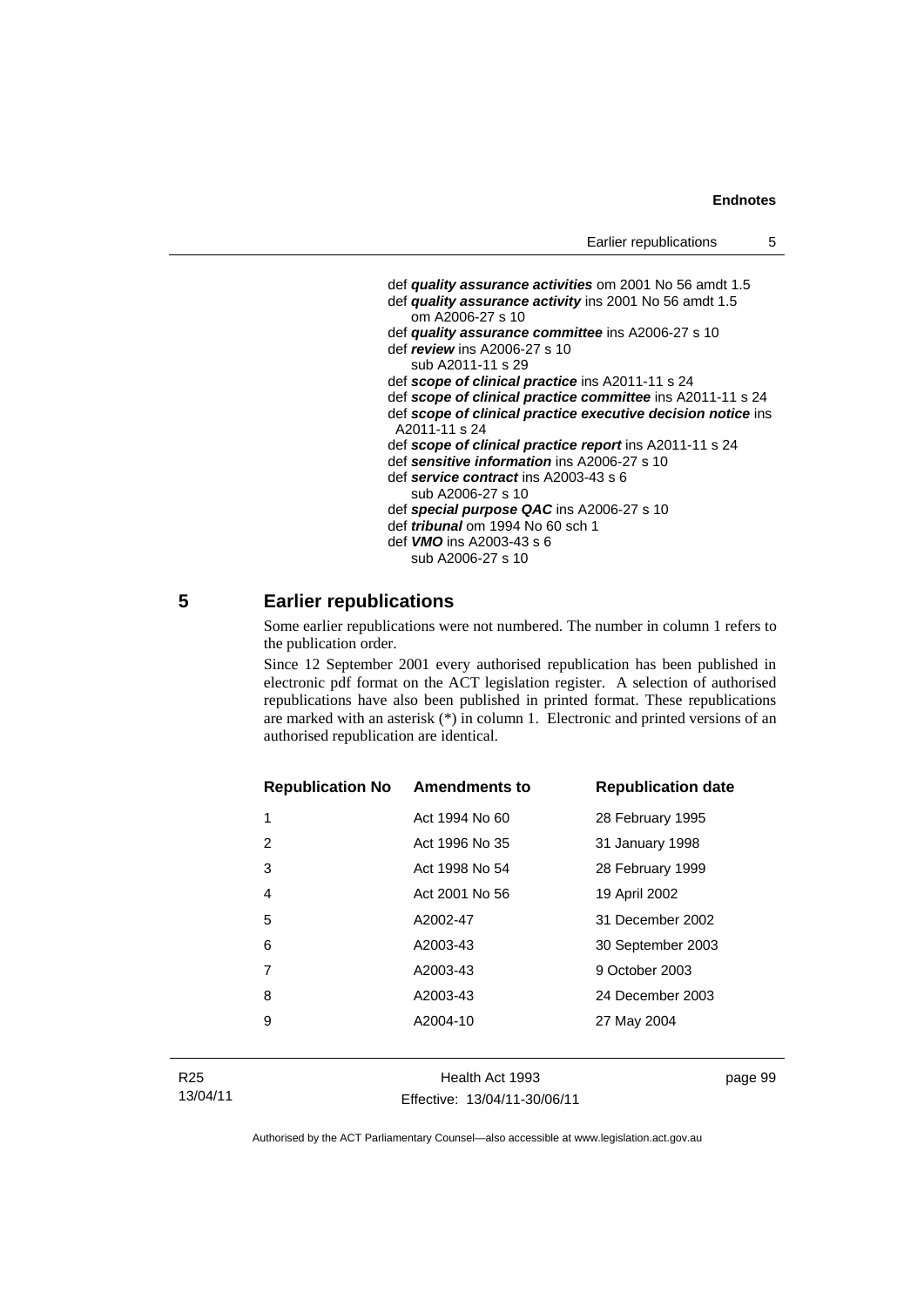| <b>Republication No</b> | <b>Amendments to</b> | <b>Republication date</b> |
|-------------------------|----------------------|---------------------------|
| 10                      | A2005-28             | 7 July 2005               |
| 11                      | A2005-54             | 24 November 2005          |
| $12*$                   | A2005-62             | 11 January 2006           |
| 13                      | A2006-46             | 18 November 2006          |
| 14                      | A2006-46             | 19 November 2006          |
| 15                      | A2006-46             | 14 December 2006          |
| 16                      | A2007-16             | 11 July 2007              |
| 17                      | A2007-16             | 15 December 2007          |
| 18                      | A2008-37             | 10 January 2009           |
| 19                      | A2008-37             | 2 February 2009           |
| 20                      | A2008-37             | 14 February 2009          |
| $21*$                   | A2010-10             | 1 July 2010               |
| 22                      | A2010-10             | 12 October 2010           |
| 23                      | A2010-54             | 1 January 2011            |
| 24                      | A2011-3              | 1 March 2011              |

6 Renumbered provisions

# **6 Renumbered provisions**

This Act was renumbered under the *Legislation Act 2001*, in R4 (see Act 2001 No 56). Details of renumbered provisions are shown in endnote 4 (Amendment history). For a table showing the renumbered provisions, see R4.

page 100 **Health Act 1993** Effective: 13/04/11-30/06/11

R25 13/04/11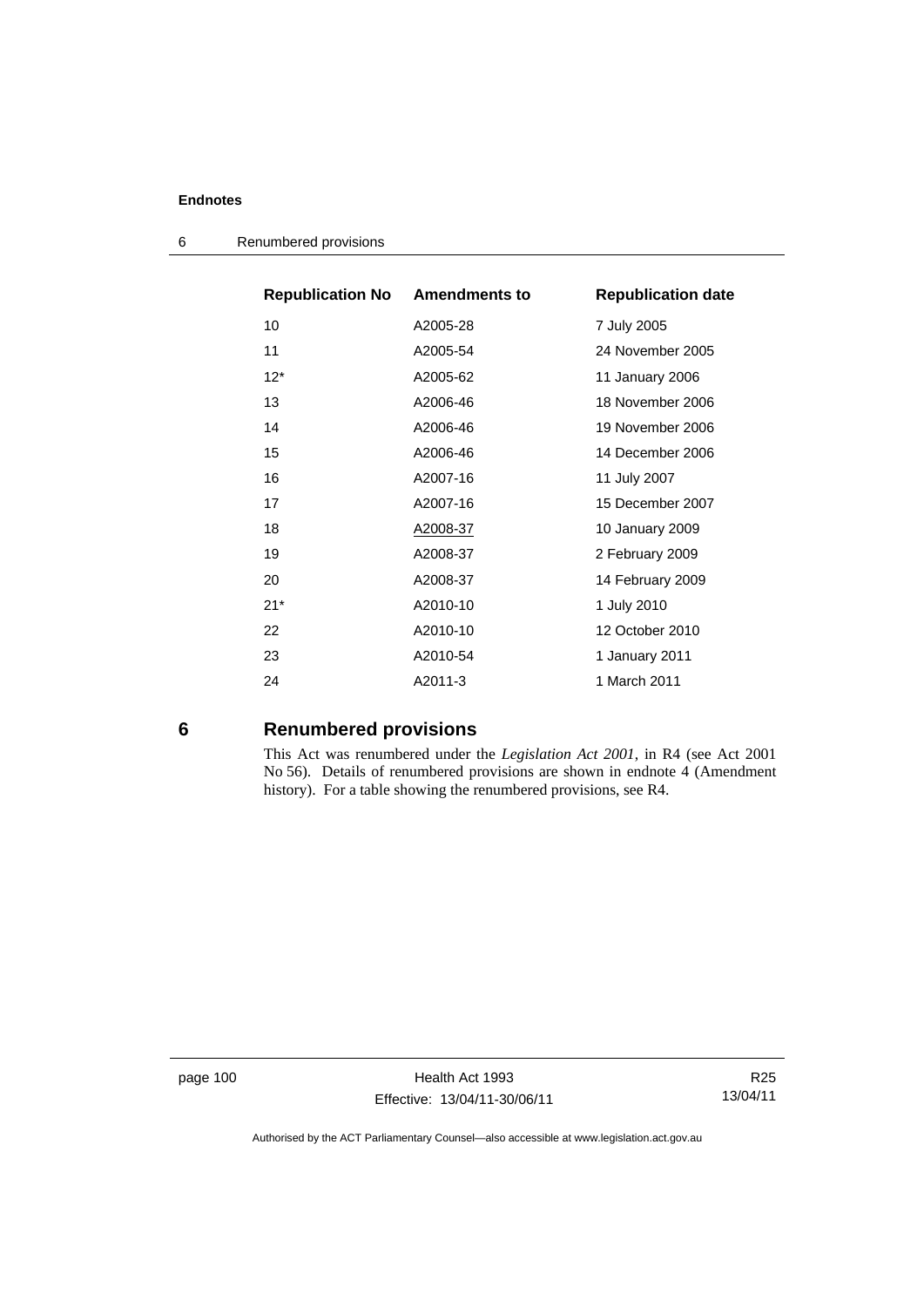Modifications of republished law with temporary effect 7

## **7 Modifications of republished law with temporary effect**

The following modifications have not been included in this republication:

## **Health Practitioner Regulation National Law (ACT) (Transitional Provisions) Regulation 2010 (No 2) SL2010-39 s 3 and sch 1**

## **3 Modification of Act, pt 3—Act, s 13 (2)**

The Act, part 3 applies as if the following section were inserted in division 3.1:

## **'12A Modification—Health Act 1993**

- (1) The *Health Act 1993* is modified as set out in the *Health Practitioner Regulation National Law (ACT) (Transitional Provisions) Regulation 2010 (No 2)*, schedule 1.
- (2) This section expires on the day the *Health Practitioner Regulation National Law (ACT) (Transitional Provisions) Regulation 2010 (No 2)* expires.'

# **Schedule 1 Modification—Health Act 1993**

(see s 3)

## **[1.1] New section 129A**

*in part 9, insert* 

## **129A Ownership of pharmacy business**

- (1) A person must not own a pharmacy business unless the person is—
	- (a) a pharmacist; or

page 101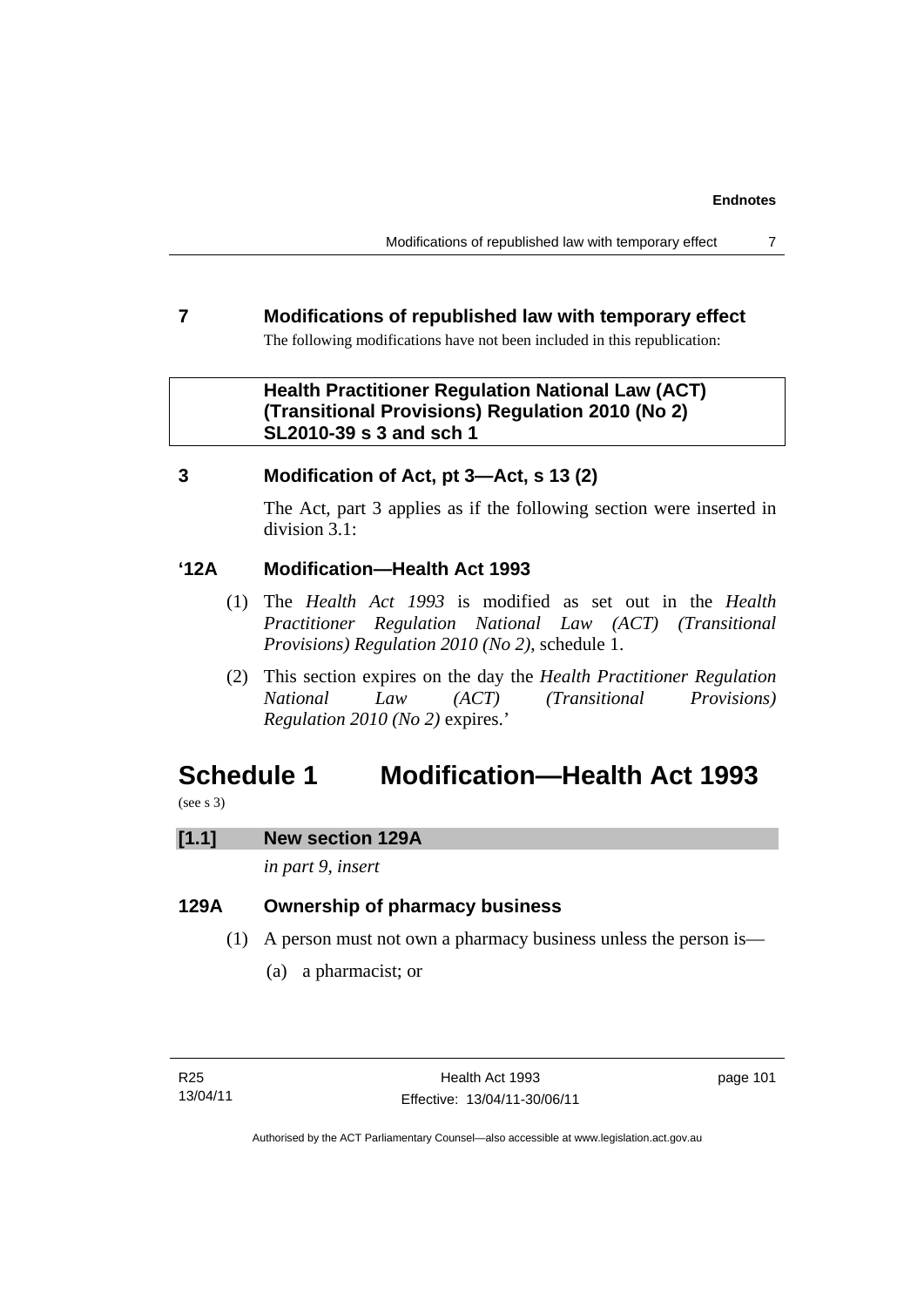8 Uncommenced amendments

(b) a complying pharmacy corporation.

Maximum penalty: 200 penalty units.

(2) In this section:

*medicine*—see the *Medicines, Poisons and Therapeutic Goods Act 2008*, dictionary.

*own*, for a pharmacy business, includes having a legal or beneficial interest in the pharmacy business.

*pharmacy business* means a business providing pharmacy services at a community pharmacy.

*pharmacy services* includes—

- (a) the supply, compounding or dispensing of a medicine; and
- (b) advice and counselling on the effective use of a medicine.

### **8 Uncommenced amendments**

The following amendments have not been included in this republication because they were uncommenced at the republication date:

## **Health Amendment Act 2011 A2011-11 s 4, s 5**

## **4 New section 8**

*in part 2, insert* 

### **8 What is the** *local hospital network***?**

In this Act:

*local hospital network* means the system of health services in the ACT that is made up of health services provided by each of the following health facilities in accordance with an agreement between each facility and ACT Health:

page 102 **Health Act 1993** Effective: 13/04/11-30/06/11

R25 13/04/11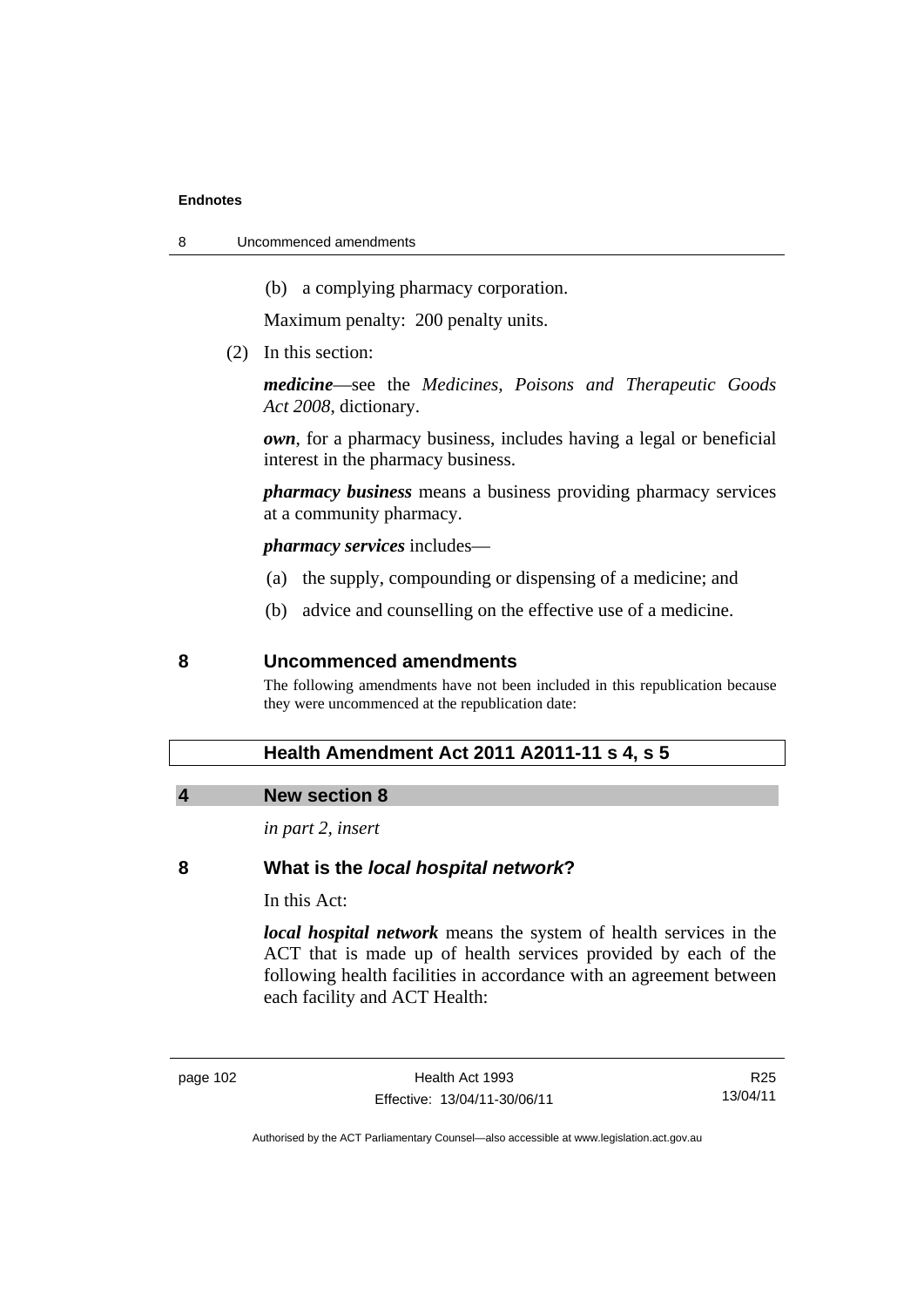- (a) Calvary Hospital (as a deliverer of hospital services to public patients);
- (b) Canberra Hospital;
- (c) Clare Holland House;
- (d) Queen Elizabeth II Family Centre.

## **5 New part 3A**

*insert* 

# **Part 3A Local Health and Hospitals Network**

## **Division 3A.1 Establishment, functions and members of Local Hospital Network Council**

## **13 Local Hospital Network Council**

The Local Hospital Network Council is established.

## **14 Functions of council**

- (1) The function of the council is to advise the chief executive about the following:
	- (a) the clinical and corporate governance framework needed to support the maintenance and improvement of standards of patient care and services under the local hospital network;
	- (b) strategies and methods—
		- (i) to support the efficient and economic operation of the local hospital network; and

page 103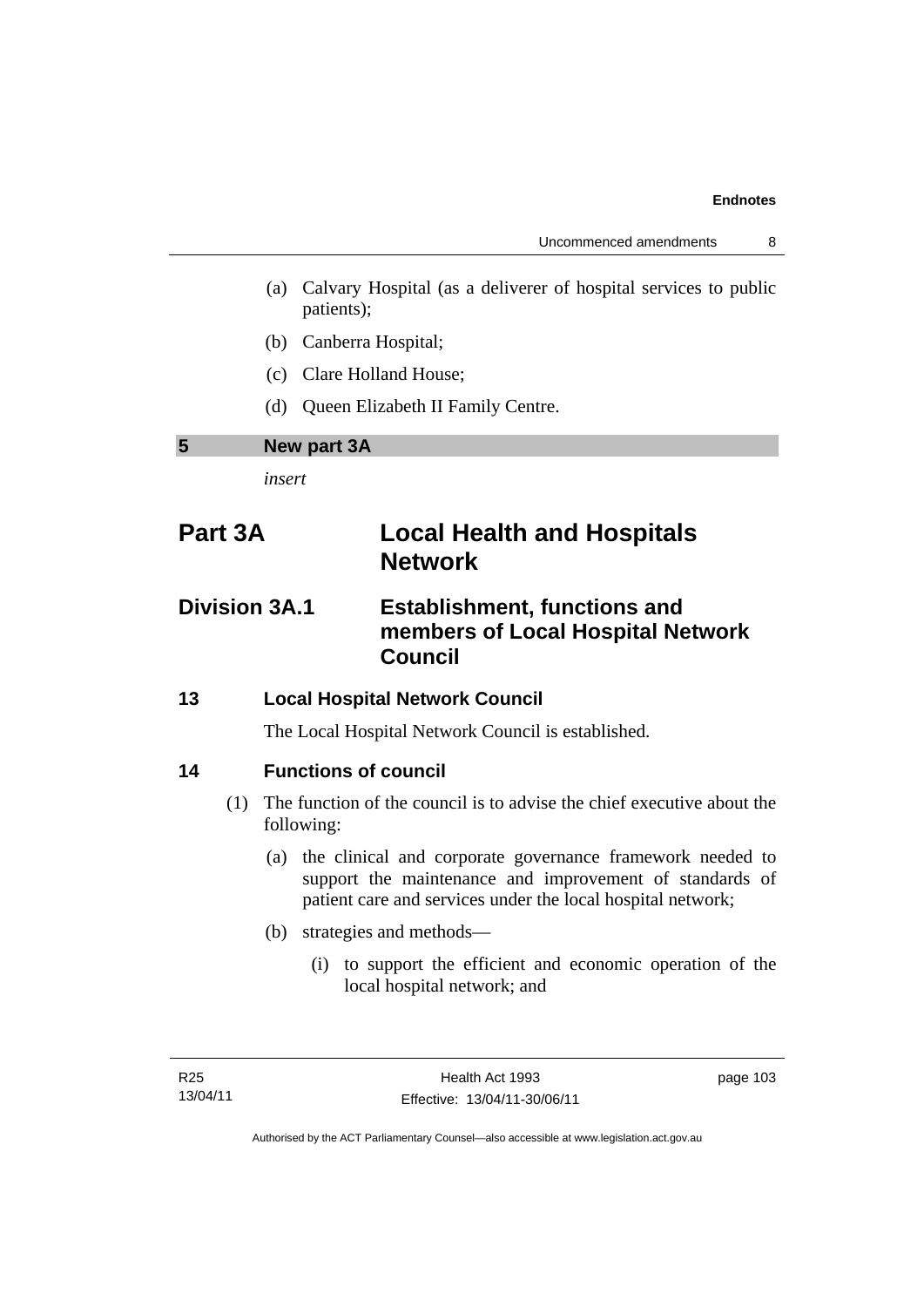| 8 | Uncommenced amendments |
|---|------------------------|
|---|------------------------|

- (ii) to ensure the network manages its budget to meet performance targets; and
- (iii) to ensure that network resources are applied equitably to meet the needs of the community; and
- (iv) to promote cooperation between health facilities;
- (c) ways in which to support, encourage and facilitate community and clinician involvement in the planning of services that form part of the local hospital network;
- (d) the local hospital network's policies, plans and initiatives for the provision of health services;
- (e) any other matter prescribed by regulation.
- (2) The council may exercise any other function given to it under this Act, by regulation or another territory law.
	- *Note* A provision of a law that gives an entity (including a person) a function also gives the entity the powers necessary and convenient to exercise the function (see Legislation Act, s 196 (1) and dict, pt 1, defs *entity* and *function*).

#### **15 Council report to Minister etc**

- (1) The council must give a report to the Minister each financial year on the following matters:
	- (a) the state of the local hospital network;
	- (b) any recommendations relating to the improvement of health services by the local hospital network that the council considers necessary.
- (2) Before giving a report, the council must consult with the community about any issues affecting the satisfactory delivery of health services, and the overall performance of the local hospital network at least once for the financial year to which the report relates.

R25 13/04/11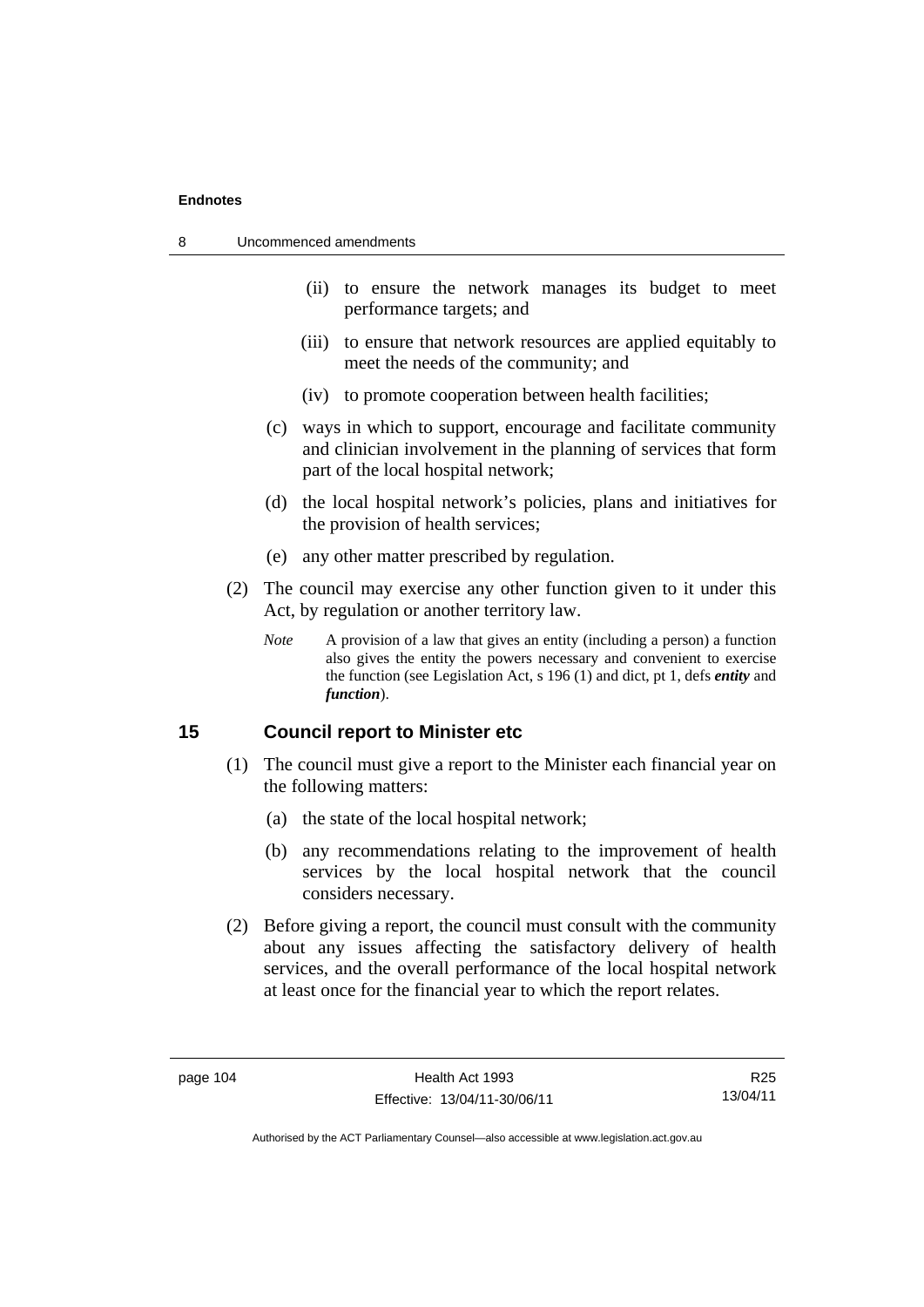- (3) In addition, the council must provide a report to the Minister as soon as practicable after the end of each quarter with details of progress the council has made for each of its functions and any other significant developments during the quarter.
- (4) The Minister must, within 6 sitting days after the day a report under subsection (1) is given to the Minister, present the report to the Legislative Assembly.

## **16 Membership of council**

The council consists of not more than 10 members appointed by the Minister.

- *Note 1* For the making of appointments (including acting appointments), see the Legislation Act, pt 19.3.
- *Note 2* In particular, an appointment may be made by naming a person or nominating the occupant of a position (see Legislation Act, s 207).
- *Note 3* Certain Ministerial appointments require consultation with an Assembly committee and are disallowable (see Legislation Act, div 19.3.3).

## **17 Members of council**

- (1) The council must include members who bring the necessary skills and experience to allow the council to perform its functions under the Act, and include members who have expertise or experience in 1 or more of the following areas:
	- (a) 1 person who has health management experience;
	- (b) 1 person who is a medical practitioner with at least 5 years clinical experience;
	- (c) 1 person who has expertise in clinical matters;
	- (d) 1 person who has expertise, knowledge or experience with local primary health care organisations;
	- (e) 1 person who has academic, teaching and research experience in the field of health services;

| R <sub>25</sub> | Health Act 1993              | page 105 |
|-----------------|------------------------------|----------|
| 13/04/11        | Effective: 13/04/11-30/06/11 |          |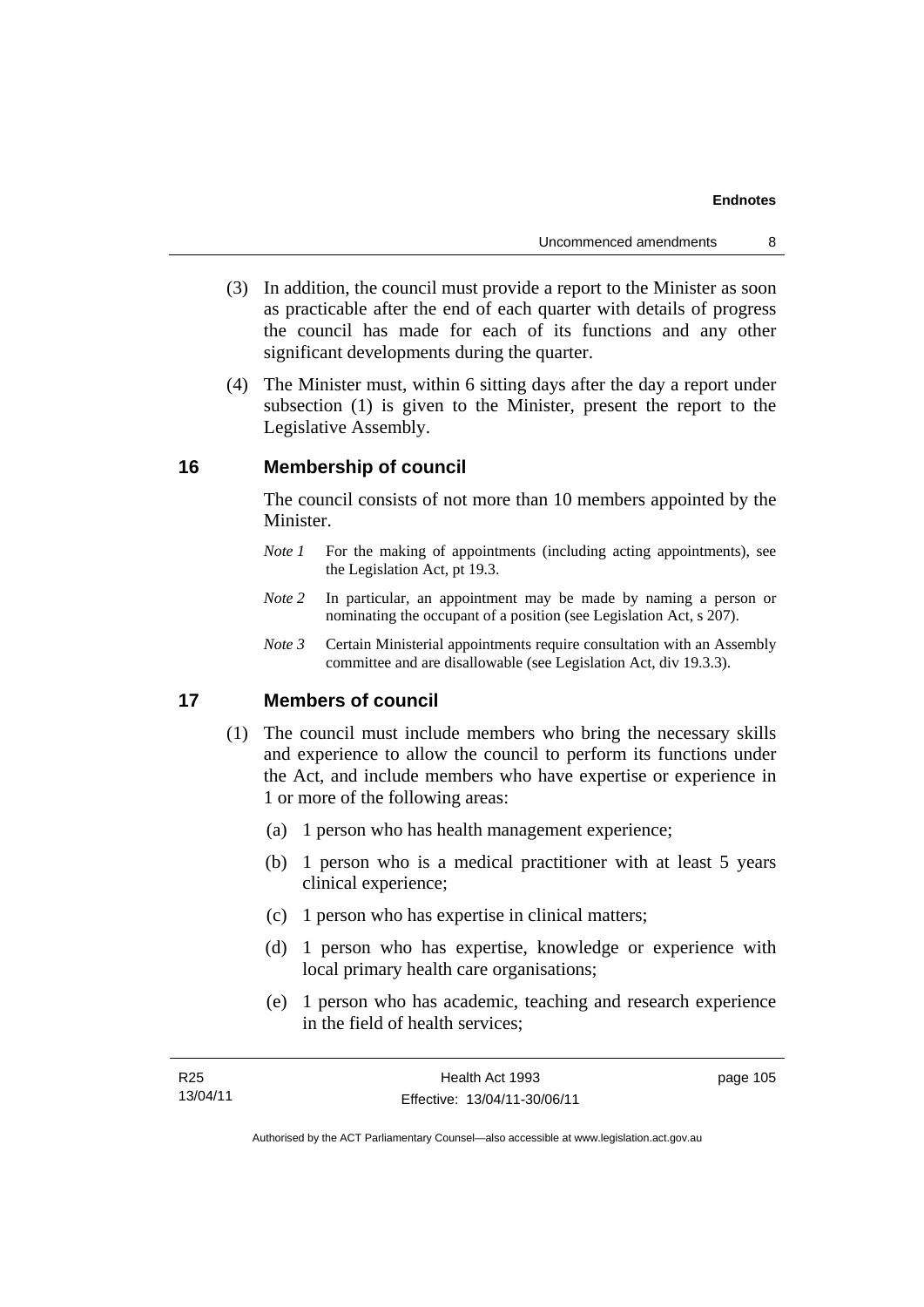- 8 Uncommenced amendments
	- (f) 1 person who has financial management experience;
	- $(g)$  1 person who—
		- (i) has experience in the provision of carer services; or
		- (ii) is a consumer of health services;
	- (h) 1 person who has experience in managing public consultation processes.
	- (2) A regulation may increase the number of people with particular experience that are required to be included as members of the council.

### **18 Chair and deputy chair**

- (1) The Minister must appoint—
	- (a) a member to be chair; and
	- (b) another member to be deputy chair.
- (2) An appointment under subsection (1) ends if the appointee is no longer a member.

## **19 Term of appointment of members**

The appointment of a member must be for a term of not longer than 2 years.

*Note* A person may be reappointed to a position if the person is eligible to be appointed to the position (see Legislation Act, s 208 and dict, pt 1, def *appoint*).

## **19A Ending of appointment of members**

The Minister may end the appointment of a member—

- (a) for misbehaviour or physical or mental incapacity; or
- (b) if the member is absent for 3 consecutive meetings of the council without reasonable excuse; or

R25 13/04/11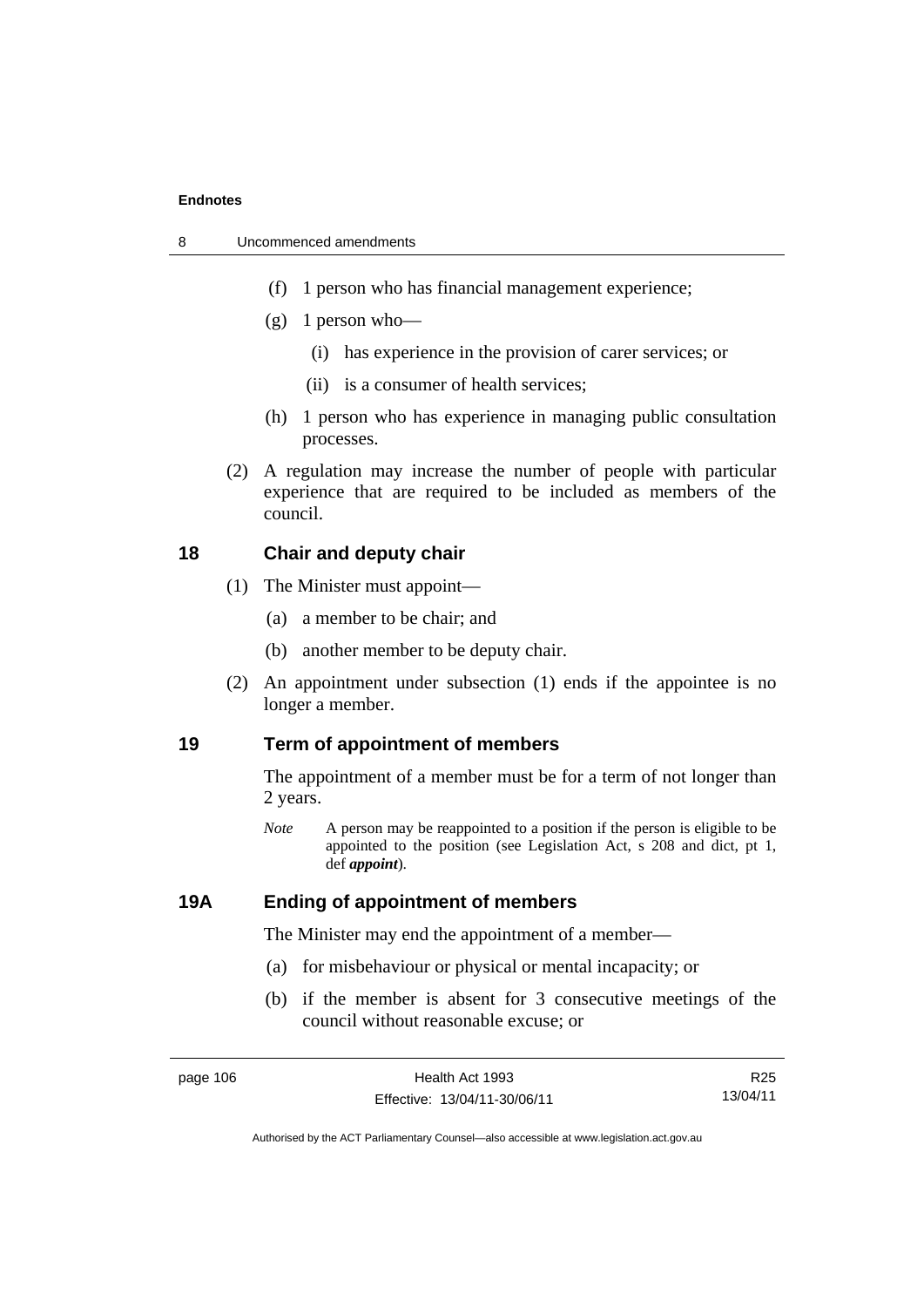- (c) if the member is convicted or found guilty of an indictable offence; or
- (d) if the member fails to comply with section 19E (Council disclosure of interests) without reasonable excuse.
- *Note* A member's appointment also ends if the member resigns (see Legislation Act, s 210).

## **19B Conditions of appointment generally**

The conditions of appointment of a member are the conditions agreed between the Minister and the member, subject to any determination under the *Remuneration Tribunal Act 1995*.

## **Division 3A.2 Proceedings of council**

## **19C Time and place of meetings of council**

- (1) The council is to meet at the times and places it decides.
- (2) However, the council must meet at least 6 times a year.
- (3) The chair—
	- (a) may at any time call a meeting of the council; and
	- (b) must call a meeting if asked by the Minister, the chief executive or at least 6 members.
- (4) If the chair is not available for any reason to call a meeting of the council, the deputy chair may call the meeting.

## **19D Procedures governing proceedings of council**

- (1) The chair presides at all meetings of the council at which the chair is present.
- (2) If the chair is absent, the deputy chair presides.
- (3) If the chair and deputy chair are both absent, the member chosen by the members present presides.

| R25      | Health Act 1993              | page 107 |
|----------|------------------------------|----------|
| 13/04/11 | Effective: 13/04/11-30/06/11 |          |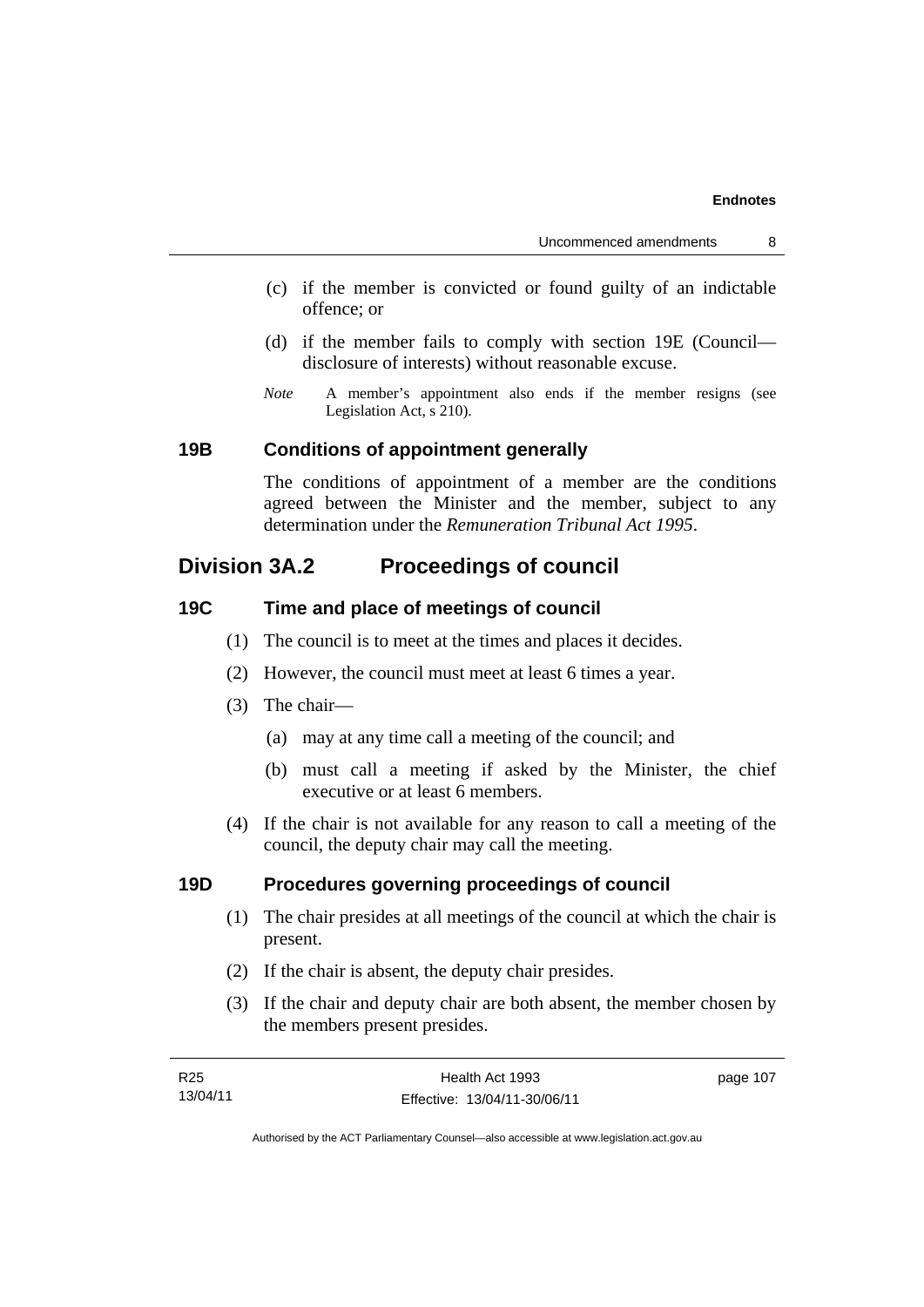| 8 | Uncommenced amendments |  |
|---|------------------------|--|
|   |                        |  |

- (4) Business may be carried out at a meeting of the council only if 6 members are present.
- (5) At a meeting of the council each member has a vote on each question to be decided.
- (6) A question is decided by a majority of the votes of the members present and voting but, if the votes are equal, the member presiding has a casting vote.
- (7) The council may hold meetings, or allow members to take part in meetings, by telephone, closed-circuit television or another form of communication.
- (8) A member who takes part in a meeting conducted under subsection (7) is taken to be present at the meeting.
- (9) A resolution of the council is a valid resolution, even though it was not passed at a meeting of the council, if—
	- (a) all members agree, in writing, to the proposed resolution; and
	- (b) notice of the resolution is given under procedures decided by the council.
- (10) The council must keep minutes of its meetings.
- (11) The council may conduct its proceedings (including its meetings) as it otherwise considers appropriate.
- (12) The chief executive and a public servant appointed by the chief executive may attend meetings of the council, but may not vote on any question to be decided.

## **19E Council—disclosure of interests**

 (1) Section 190 (Disclosure of interests by committee members) applies to the council as if the council were a committee and its members were members of a committee.

R25 13/04/11